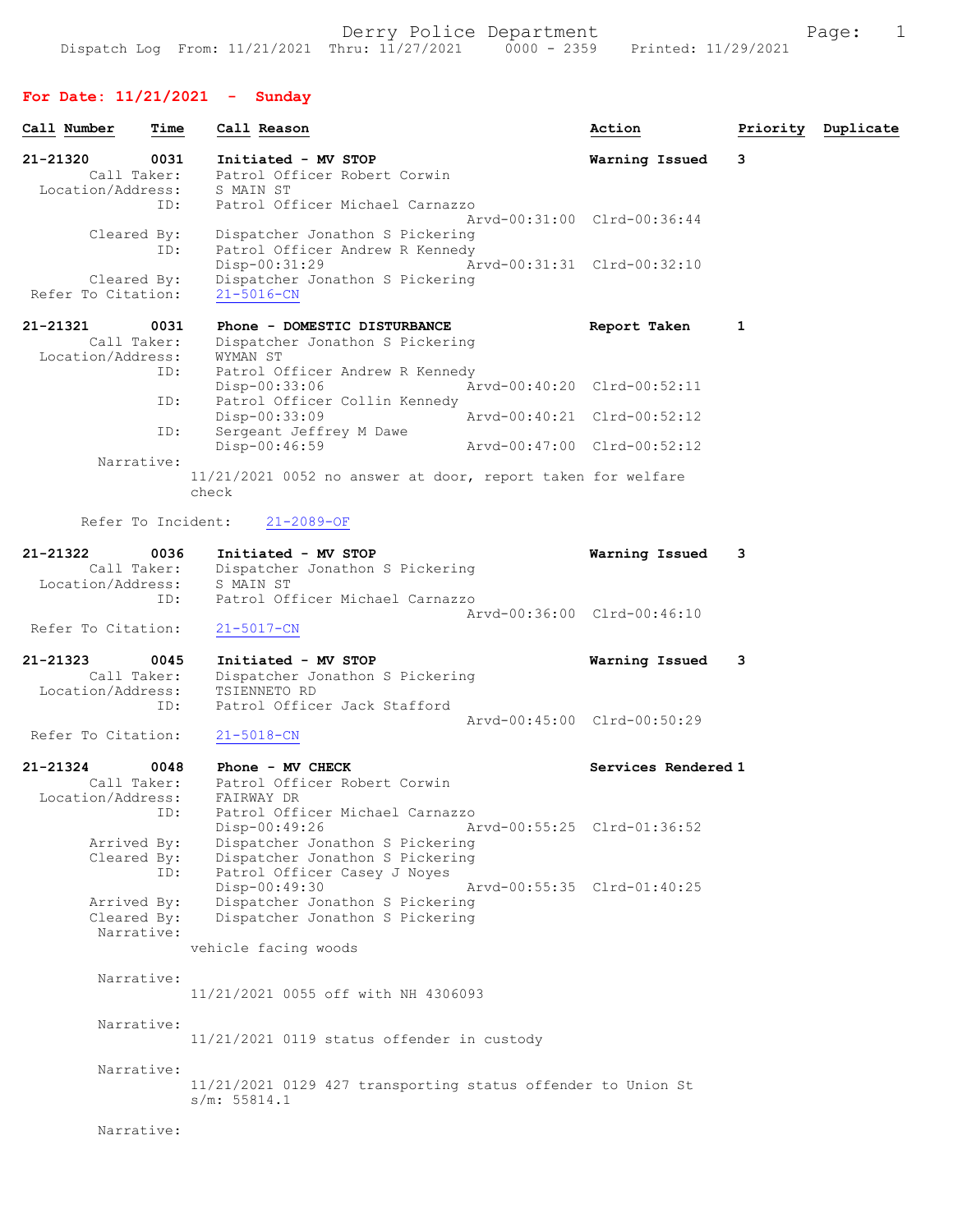11/21/2021 0136 427 off on Union St e/m: 55816.6

## Refer To Arrest: 21-1112-AR

| 21-21325<br>0107<br>Call Taker:<br>Location/Address:        | Phone - FOLLOW-UP<br>Dispatcher Jonathon S Pickering<br>PARKLAND DR                                                    | Services Rendered 2         |                |
|-------------------------------------------------------------|------------------------------------------------------------------------------------------------------------------------|-----------------------------|----------------|
| ID:                                                         | Patrol Officer Collin Kennedy<br>Disp-01:08:03                                                                         | Arvd-01:08:15 Clrd-01:41:31 |                |
| ID:                                                         | Sergeant Jeffrey M Dawe<br>Disp-01:19:46                                                                               | Aryd-01:19:47 Clrd-01:36:55 |                |
| 21-21326<br>0150<br>Call Taker:<br>Location/Address:        | Phone - RUNAWAY JUVENILE<br>Dispatcher Jonathon S Pickering<br>UNION ST                                                | Services Rendered 2         |                |
| ID:                                                         | Patrol Officer Michael Carnazzo<br>Disp-01:50:31                                                                       | Arvd-01:52:19 Clrd-02:00:07 |                |
| ID:<br>Narrative:                                           | Patrol Officer Casey J Noyes<br>$Disp-01:50:32$                                                                        | Arvd-01:51:16 Clrd-02:14:41 |                |
|                                                             | 11/21/2021 0151 off with juvenile by Nutfield Medical Park                                                             |                             |                |
| Narrative:                                                  | 11/21/2021 0152 427 transporting subject back to Union St<br>s/m: 55818.9                                              |                             |                |
| Narrative:                                                  | 11/21/2021 0154 427 off on Union St e/m: 55819.3                                                                       |                             |                |
| 21-21327<br>0158<br>Call Taker:<br>Location/Address:        | Initiated - MV CHECK<br>Dispatcher Jonathon S Pickering<br>[DY 2791] E BROADWAY                                        | Summons Issued              | 1              |
| ID:                                                         | Patrol Officer Jack Stafford                                                                                           | Arvd-01:58:00 Clrd-02:16:27 |                |
| ID:<br>Refer To Summons:                                    | Patrol Officer Michael Carnazzo<br>$Disp-02:00:11$<br>$21 - 1113 - AR$                                                 | Arvd-02:04:50 Clrd-02:16:27 |                |
| 21-21328<br>0241                                            | Initiated - MV CHECK                                                                                                   | Vehicle checked 1           |                |
| Call Taker:<br>Location/Address:<br>ID:                     | Dispatcher Jonathon S Pickering<br>[DY 178] CRYSTAL AVE<br>Patrol Officer Michael Carnazzo                             |                             |                |
|                                                             |                                                                                                                        | Arvd-02:41:00 Clrd-02:43:52 |                |
| 21-21329<br>0340                                            | Initiated - Parking Enforcement                                                                                        | Parking Ticket Issued       | 1              |
| Call Taker:<br>Location/Address:<br>ID:                     | Dispatcher Jonathon S Pickering<br>CRESCENT ST<br>Patrol Officer Andrew R Kennedy                                      |                             |                |
|                                                             |                                                                                                                        | Arvd-03:40:00 Clrd-03:40:33 |                |
| 21-21330<br>0358<br>Call Taker:<br>Location/Address:<br>ID: | Initiated - MV STOP<br>Dispatcher Jonathon S Pickering<br>HIGHLAND AVE + FORDWAY ST<br>Patrol Officer Andrew R Kennedy | Warning Issued              | 3              |
| Refer To Citation:                                          | $21 - 5019 - CN$                                                                                                       | Arvd-03:58:00 Clrd-04:07:49 |                |
| 21-21331<br>0756<br>Call Taker:<br>Location/Address:<br>ID: | Initiated - MV STOP<br>Patrol Officer Brian J Landry<br>CRYSTAL AVE<br>Patrol Officer Sara R Joyce                     | Summons Issued              | 3              |
| Refer To Citation:                                          | $21 - 816 - 003058$                                                                                                    | Arvd-07:56:00 Clrd-08:12:53 |                |
| 21-21332<br>0807<br>Call Taker:<br>Location/Address:<br>ID: | Initiated - FOLLOW-UP<br>Patrol Officer Brian J Landry<br>WYMAN ST<br>Patrol Officer Nicholas M Granville              | Cleared                     | $\overline{2}$ |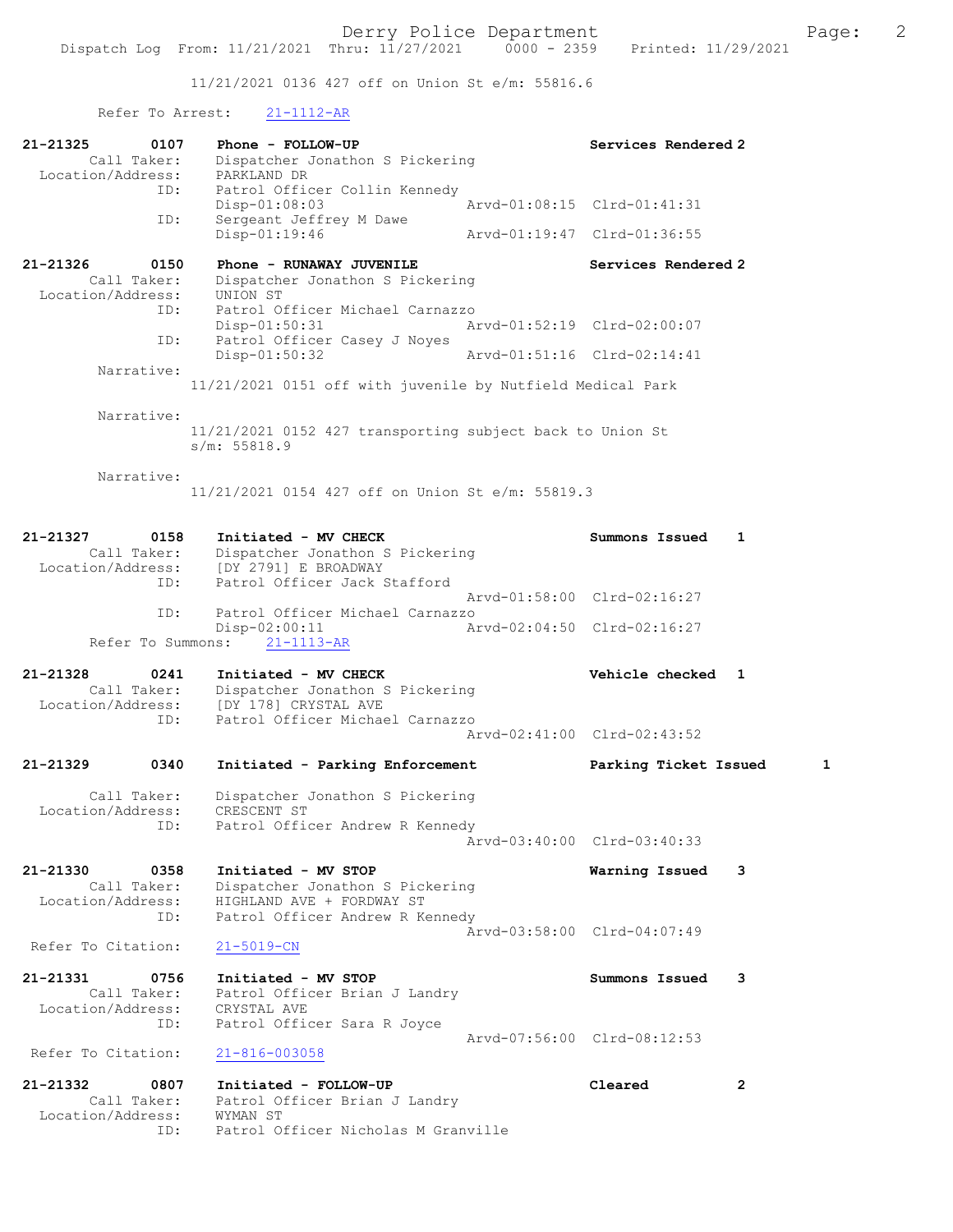|                               |                     |                                          |                                                                           | Derry Police Department | Dispatch Log From: 11/21/2021 Thru: $11/27/2021$ 0000 - 2359 Printed: 11/29/2021 |   | Page: | 3 |
|-------------------------------|---------------------|------------------------------------------|---------------------------------------------------------------------------|-------------------------|----------------------------------------------------------------------------------|---|-------|---|
|                               |                     |                                          |                                                                           |                         |                                                                                  |   |       |   |
|                               | ID:                 | Sergeant Seth Plumer                     |                                                                           |                         | Arvd-08:07:00 Clrd-08:57:58                                                      |   |       |   |
|                               | ID:                 | Disp-08:15:45                            | Patrol Officer Michael Carnazzo                                           |                         | Arvd-08:18:53 Clrd-08:40:53                                                      |   |       |   |
|                               |                     | Disp-08:18:51                            |                                                                           |                         | Arvd-08:34:41 Clrd-08:40:51                                                      |   |       |   |
| 21-21333                      | 0855                |                                          | Phone - ERRATIC OPERATION<br>Call Taker: Patrol Officer Brian J Landry    |                         | Report Taken                                                                     | 2 |       |   |
|                               |                     | Disp-08:55:50                            | Location/Address: MANCHESTER RD<br>ID: Patrol Officer Sara R Joyce        |                         | Arvd-08:55:51 Clrd-09:53:58                                                      |   |       |   |
|                               | ID:                 | Sergeant Seth Plumer<br>$Disp-09:04:44$  |                                                                           |                         | Arvd-09:04:46 Clrd-09:53:40                                                      |   |       |   |
|                               | ID:                 |                                          | Patrol Officer Blake A Martineau                                          |                         |                                                                                  |   |       |   |
|                               | Narrative:          | Disp-09:07:56                            | 11/21/2021 0931 PED CHECK IN PARKIG LOT OF WALMART                        |                         | Arvd-09:07:57 Clrd-09:44:29                                                      |   |       |   |
|                               | Narrative:          | WALMART                                  | 11/21/2021 0900 CHECKING BLACK LEXUS WITH NO PLATES AT                    |                         |                                                                                  |   |       |   |
|                               | Narrative:          |                                          |                                                                           |                         |                                                                                  |   |       |   |
|                               |                     |                                          | 11/21/2021 0953 VEHICLE TOWED BY WALMART                                  |                         |                                                                                  |   |       |   |
|                               |                     | Refer To Incident: 21-2090-OF            |                                                                           |                         |                                                                                  |   |       |   |
| 21-21334                      |                     | 0944 Walk-In - THEFT                     |                                                                           |                         | Report Taken                                                                     | 2 |       |   |
|                               |                     | Location/Address: FOREST RIDGE RD        | Call Taker: Patrol Officer Brian J Landry                                 |                         |                                                                                  |   |       |   |
|                               | ID:                 | Disp-09:49:46                            | Patrol Officer Brendan S Holden                                           |                         | Arvd-09:49:48 Clrd-10:18:04                                                      |   |       |   |
|                               | Narrative:          | MOTOR VEHICLE                            |                                                                           |                         |                                                                                  |   |       |   |
|                               |                     | Refer To Incident: 21-2091-OF            |                                                                           |                         |                                                                                  |   |       |   |
| 21-21335                      | 0957                |                                          | Phone - SUSPICIOUS ACTIVITY                                               |                         | Could Not Locate 2                                                               |   |       |   |
|                               |                     |                                          | Call Taker: Patrol Officer Brian J Landry<br>Location/Address: FAIRWAY DR |                         |                                                                                  |   |       |   |
|                               | ID:                 | Disp-09:58:18                            | Patrol Officer Nicholas M Granville                                       |                         | Arvd-10:11:37 Clrd-10:11:41                                                      |   |       |   |
|                               | Narrative:          |                                          |                                                                           |                         |                                                                                  |   |       |   |
|                               |                     | SUSPICIOUS SMELL                         |                                                                           |                         |                                                                                  |   |       |   |
| 21-21336<br>Location/Address: | 1000<br>Call Taker: | Phone - ANIMAL COMPLAINT<br>HAMPSTEAD RD | Patrol Officer Brian J Landry                                             |                         | Matter Mediated 1                                                                |   |       |   |
|                               | ID:                 | Disp-10:01:16                            | Patrol Officer Blake A Martineau                                          |                         | Arvd-10:18:19 Clrd-10:23:53                                                      |   |       |   |
| 21-21337                      | 1004                | Phone - THEFT                            |                                                                           |                         | No Action Required                                                               |   | 2     |   |
|                               | Call Taker:         |                                          | Patrol Officer Brian J Landry                                             |                         |                                                                                  |   |       |   |
| Location/Address:             | ID:                 | ASHLEIGH DR                              | Patrol Officer Sara R Joyce                                               |                         |                                                                                  |   |       |   |
|                               | ID:                 | Disp-10:05:27<br>Sergeant Seth Plumer    |                                                                           |                         | Arvd-10:09:47 Clrd-10:09:54                                                      |   |       |   |
|                               | Narrative:          | Disp-10:05:31                            |                                                                           |                         | Arvd-10:09:46 Clrd-10:09:49                                                      |   |       |   |
|                               |                     | VEHICLE LOCATED IN THE LOT               |                                                                           |                         |                                                                                  |   |       |   |
| Refer To Field Int:           |                     | $21 - 4116 - FI$                         |                                                                           |                         |                                                                                  |   |       |   |
| 21-21338                      | 1051                | Phone - ANIMAL COMPLAINT                 |                                                                           |                         | No Action Required                                                               |   | 1     |   |

 Call Taker: Patrol Officer Brian J Landry Location/Address: RT 111 ID: Patrol Officer Blake A Martineau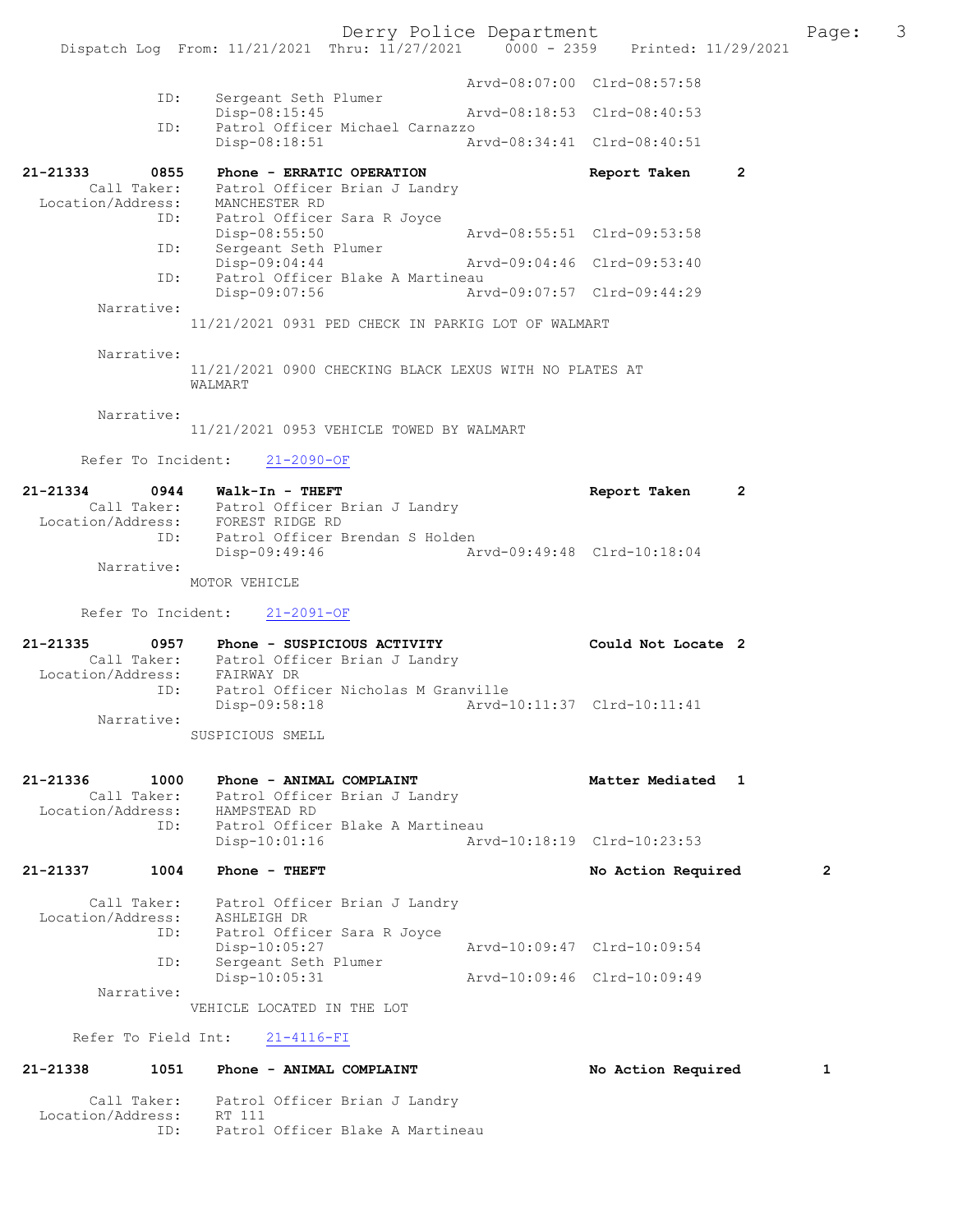Dispatch Log From: 11/21/2021 Thru: 11/27/2021 0000 - 2359 Printed: 11/29/2021 Disp-10:52:21 Clrd-10:54:30 Narrative: STRUCK DEER Narrative: NO ACTION REQUIRED 21-21339 1058 911 - ABANDONED 911 Cleared 1 Call Taker: Patrol Officer Brian J Landry Location/Address: DEXTER ST ID: Patrol Officer Brendan S Holden Disp-10:58:56 Arvd-11:01:26 Clrd-11:06:10 Cleared By: Patrol Officer Scott M Beegan ID: Patrol Officer Blake A Martineau Disp-10:59:10 Clrd-11:01:33 21-21340 1109 Phone - THEFT Report Taken 2 Call Taker: Patrol Officer Scott M Beegan Location/Address: BYPASS 28 ID: Patrol Officer Brendan S Holden Disp-11:10:01 Arvd-11:18:11 Clrd-11:30:19 Narrative: theft of a flag Refer To Incident: 21-2092-OF 21-21341 1226 Phone - PAPER SERVICE Not Served 3 Call Taker: Patrol Officer Scott M Beegan Location/Address: PERLEY RD ID: Patrol Officer Sara R Joyce Disp-12:26:58 Arvd-12:26:59 Clrd-12:30:11 Cleared By: Patrol Officer Brian J Landry 21-21342 1326 Initiated - MV STOP Warning Issued 3 Call Taker: Patrol Officer Brian J Landry Location/Address: SCOBIE POND RD ID: Patrol Officer Cody Johnson Arvd-13:26:00 Clrd-13:29:53<br>21-5021-CN Refer To Citation: 21-21343 1428 Phone - DISTURBANCE Peace Restored 1 Call Taker: Patrol Officer Brian J Landry Location/Address: FAIRWAY DR ID: Patrol Officer Sara R Joyce Disp-14:29:10 Arvd-14:32:57 Clrd-14:38:52 Arrived By: Patrol Officer Scott M Beegan ID: Patrol Officer Cody Johnson Disp-14:29:13 Arvd-14:33:20 Clrd-14:38:53 Arrived By: Patrol Officer Scott M Beegan Refer To Field Int: 21-4111-FI 21-21344 1435 Phone - NEIGHBORHOOD DISPUTE 121344 Matter Mediated 2 Call Taker: Patrol Officer Brian J Landry Location/Address: FAIRWAY DR ID: Patrol Officer Brendan S Holden Disp-14:36:44 Arvd-14:41:30 Clrd-15:06:49 Cleared By: Dispatcher Christina L Power Refer To Field Int: 21-4091-FI 21-21345 1443 Phone - SUSPICIOUS ACTIVITY ADVICE GIVEN 2 Call Taker: Patrol Officer Brian J Landry Location/Address: HARDY CT ID: Patrol Officer Brendan S Holden Disp-15:29:11 Arvd-15:33:06 Clrd-15:45:40 Dispatched By: Dispatcher Christina L Power Arrived By: Dispatcher Christina L Power Cleared By: Dispatcher Christina L Power Refer To Field Int: 21-4115-FI

Derry Police Department Fage: 4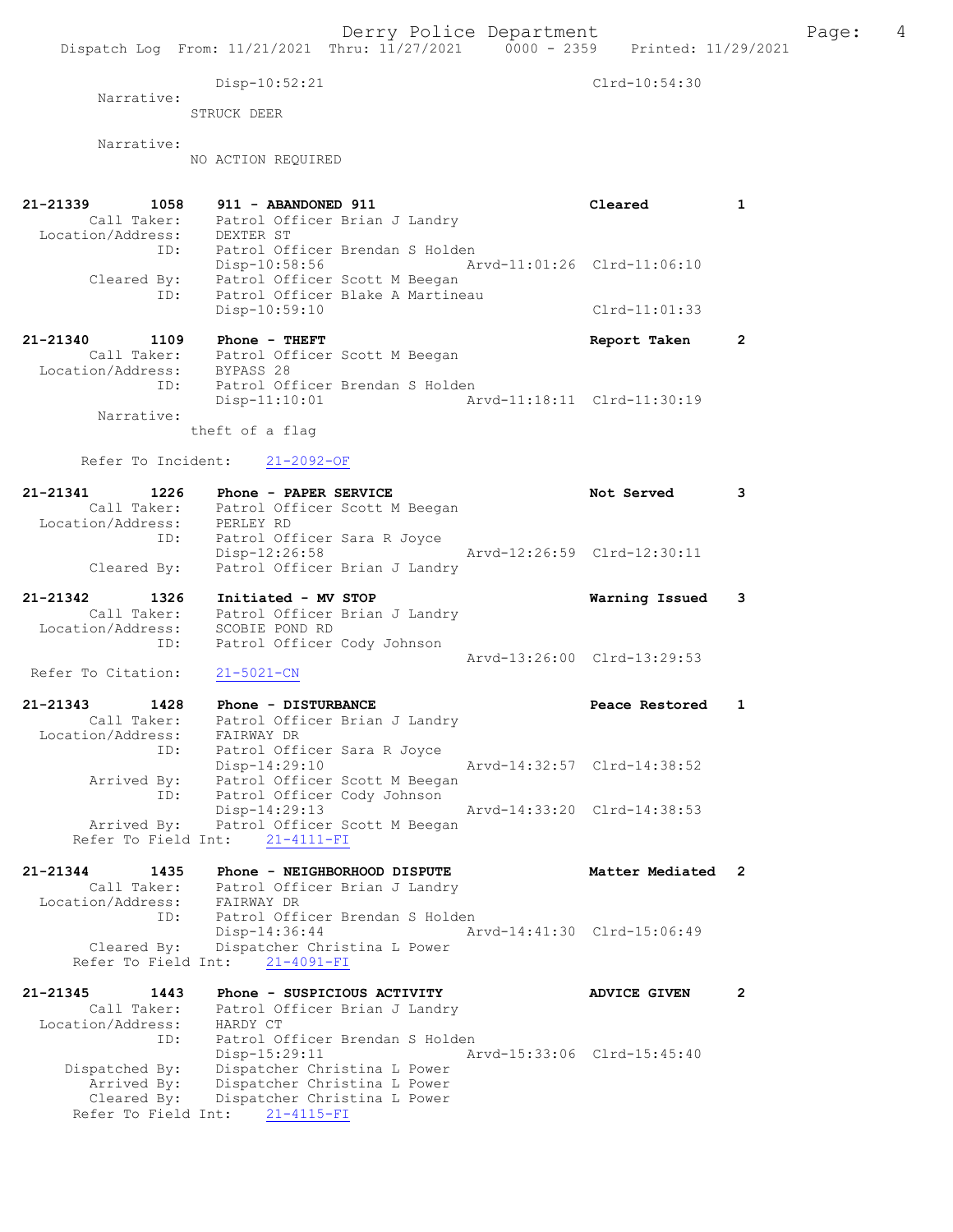Derry Police Department Page: 5 Dispatch Log From:  $11/21/2021$  Thru:  $11/27/2021$  0000 - 2359 21-21346 1516 Initiated - FOLLOW-UP Cleared 2 Call Taker: Dispatcher Christina L Power -21346<br>Call Taker: Dispatence<br>Location/Address: E BROADWAY<br>ID: Patrol Off: Patrol Officer Casey J Noyes Arvd-15:16:00 Clrd-15:26:38 21-21347 1522 Initiated - MV STOP **Warning Issued 3**<br>Call Taker: Dispatcher Christina L Power Call Taker: Dispatcher Christina L Power Location/Address: E DERRY RD ID: Patrol Officer Melissa M Houde Arvd-15:22:00 Clrd-15:26:50<br>21-5022-CN Refer To Citation: 21-21348 1529 Initiated - FOLLOW-UP Cleared 2 Call Taker: Dispatcher Christina L Power Location/Address: ASHLEIGH DR ID: Patrol Officer Nathan S Lavoie Arvd-15:29:00 Clrd-15:41:43 21-21349 1603 Phone - SUSPICIOUS ACTIVITY Services Rendered 2 Call Taker: Lieutenant Michael T Muncey Location/Address: [DY 1338] E BROADWAY ID: Patrol Officer Ryan M Panaro Disp-16:04:15 Arvd-16:09:22 Clrd-16:25:08 Patrol Officer Andrew J Teague Arrived By: Dispatcher Christina L Power Cleared By: Dispatcher Christina L Power ID: Sergeant Jeffrey M Dawe Disp-16:08:42 Arvd-16:08:44 Clrd-16:25:06 Dispatched By: Dispatcher Christina L Power Arrived By: Dispatcher Christina L Power<br>Cleared By: Dispatcher Christina L Power Dispatcher Christina L Power Narrative: 11/21/2021 1611 checking the building Narrative: checked and secured 21-21350 1608 Initiated - MV STOP Warning Issued 3 Call Taker: Dispatcher Christina L Power Location/Address: HAMPSTEAD RD ID: Patrol Officer Melissa M Houde Arvd-16:08:00 Clrd-16:14:47 Refer To Citation: 21-5023-CN 21-21351 1610 Initiated - FOLLOW-UP Cleared 2 Call Taker: Dispatcher Christina L Power Location/Address: CRYSTAL AVE ID: Patrol Officer Nathan S Lavoie Arvd-16:10:00 Clrd-16:20:08 21-21352 1628 Phone - DISTURBANCE 1 1 Matter Mediated 1 Call Taker: Dispatcher Christina L Power Call Taker: Dispatcher<br>Location/Address: LARAWAY CT<br>ID: Patrol Offi Patrol Officer Nathan S Lavoie<br>Disp-16:29:57 Disp-16:29:57 Arvd-16:33:37 Clrd-16:47:20<br>ID: Patrol Officer Brendan S Holden Patrol Officer Brendan S Holden<br>Disp-16:29:59 Ar Disp-16:29:59 Arvd-16:33:36 Clrd-16:47:18 ID: Sergeant Jeffrey M Dawe<br>Disp-16:38:03 Disp-16:38:03 Arvd-16:38:04 Clrd-16:47:17 Narrative: determined to be between neighbors, disorderly warning issued Refer To Field Int: 21-4113-FI

### 21-21353 1631 Phone - ALARM, BURGLAR False Alarm 1 Call Taker: Dispatcher Christina L Power Location/Address: [DY 2836] KENDALL POND RD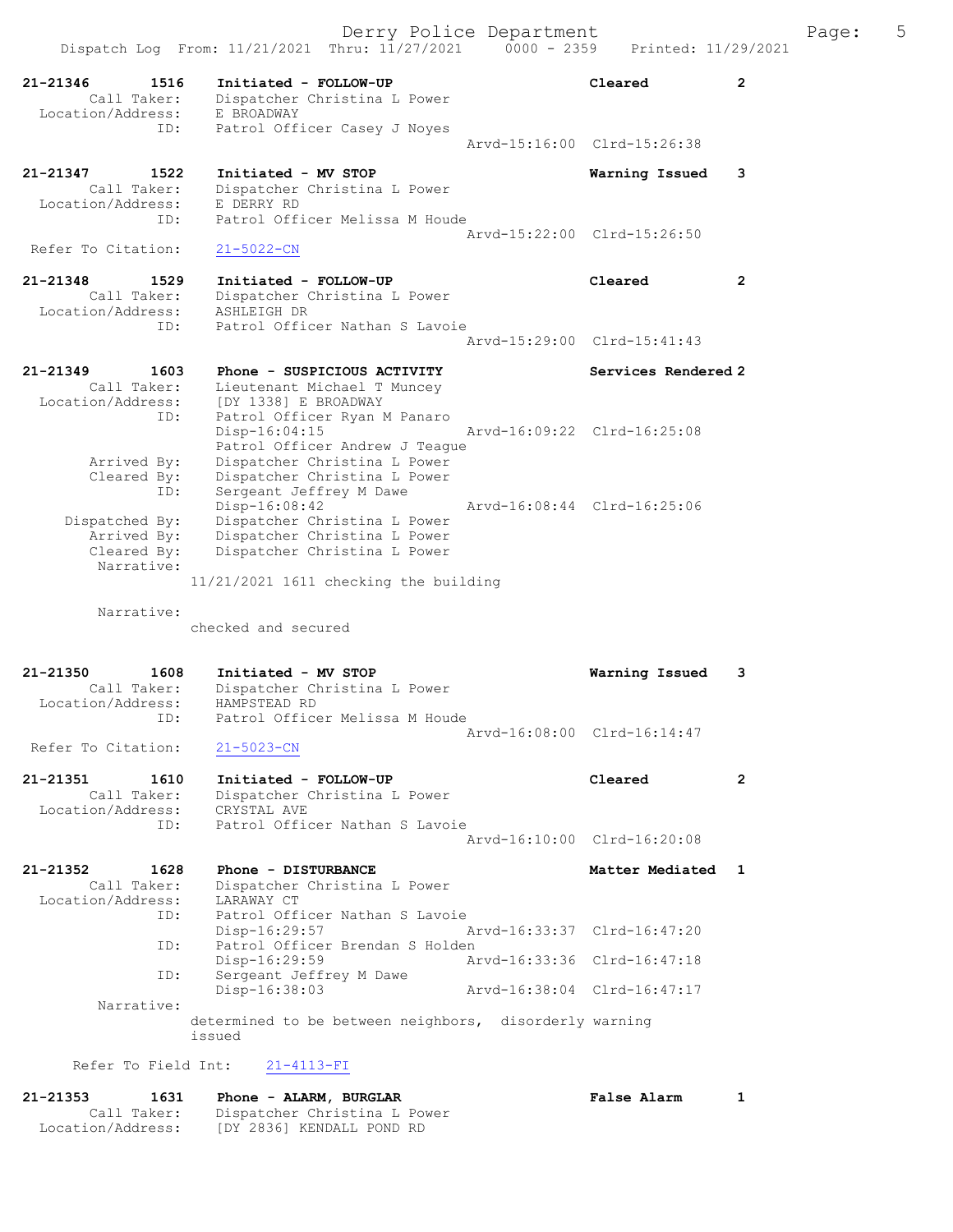Derry Police Department The Page: 6 Dispatch Log From: 11/21/2021 Thru: 11/27/2021 0000 - 2359 Printed: 11/29/2021 ID: Patrol Officer Ryan M Panaro Disp-16:32:09 Clrd-16:32:57 Patrol Officer Andrew J Teague ID: Patrol Officer Casey J Noyes Disp-16:32:16 Arvd-16:39:22 Clrd-16:46:55 ID: Patrol Officer Melissa M Houde Disp-16:33:03 Arvd-16:38:13 Clrd-16:46:56 Narrative: accidental by employee Refer To Field Int: 21-4112-FI 21-21354 1633 Initiated - FOLLOW-UP Cleared 2 Call Taker: Dispatcher Christina L Power Location/Address: E BROADWAY ID: Patrol Officer Ryan M Panaro Arvd-16:33:00 Clrd-16:35:03 Patrol Officer Andrew J Teague 21-21355 1659 Initiated - SUBPOENA DELIVERY 1 Not Served 1 Call Taker: Dispatcher Christina L Power Location/Address: ELAINE AVE ID: Patrol Officer Melissa M Houde Arvd-16:59:00 Clrd-17:01:37 Cleared By: Patrol Officer Scott M Beegan 21-21356 1715 Phone - Loose Dog Complaint Services Rendered 2 Call Taker: Dispatcher Christina L Power Location/Address: ROCKINGHAM RD ID: Patrol Officer Scott M Beegan Disp-17:15:45 Arvd-17:15:46 Clrd-17:16:37 ID: Patrol Officer Casey J Noyes Disp-17:16:34 Arvd-17:16:35 Clrd-17:16:39 Narrative: german short pointer Narrative: owner located 21-21357 1741 Initiated - MV STOP ADVICE GIVEN 3 Call Taker: Dispatcher Christina L Power Location/Address: MANCHESTER RD ID: Patrol Officer Joshua Martin Arvd-17:41:00 Clrd-17:47:21 Cleared By: Patrol Officer Robert Corwin Refer To Citation: 21-5024-CN 21-21358 1749 Initiated - MV STOP Warning Issued 3 Call Taker: Dispatcher Christina L Power Location/Address: E DERRY RD ID: Patrol Officer Melissa M Houde Arvd-17:49:00 Clrd-17:59:06<br>21-5025-CN Refer To Citation: 21-21359 1808 Initiated - ATTEMPTED PAPER SERVICE Not Served 2 Call Taker: Dispatcher Christina L Power Location/Address: BEDARD AVE ID: Patrol Officer Casey J Noyes Arvd-18:08:00 Clrd-18:12:58 21-21360 1903 Initiated - MV STOP Warning Issued 3 Call Taker: Dispatcher Christina L Power Location/Address: S MAIN ST ID: Patrol Officer Joshua Martin Arvd-19:03:00 Clrd-19:08:58<br>21-5026-CN Refer To Citation: 21-21361 1920 Phone - ENDANGERING THE WELFARE Arrest(s) Made 2 Call Taker: Dispatcher Christina L Power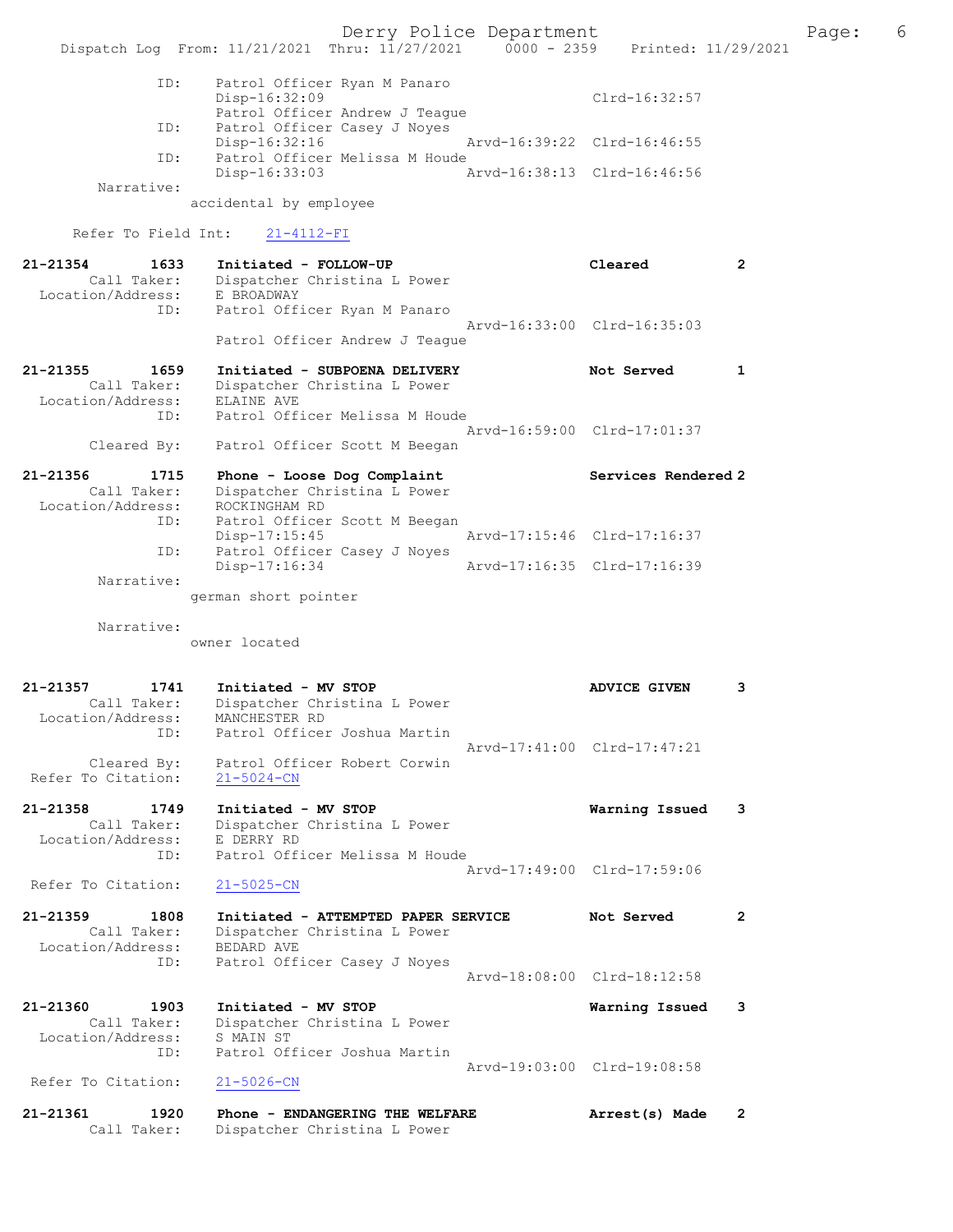|                                  | Dispatch Log From: 11/21/2021 Thru: 11/27/2021 0000 - 2359 Printed: 11/29/2021 | Derry Police Department                                                                                              |                             |                         | 7<br>Page: |  |
|----------------------------------|--------------------------------------------------------------------------------|----------------------------------------------------------------------------------------------------------------------|-----------------------------|-------------------------|------------|--|
| Location/Address:                | BITTERSWEET CIR<br>ID:<br>$Disp-19:22:18$                                      | Patrol Officer Ryan M Panaro<br>Patrol Officer Andrew J Teague                                                       | Arvd-19:25:47 Clrd-22:03:14 |                         |            |  |
|                                  | Sergeant Jeffrey M Dawe<br>ID:<br>Disp-19:22:22                                |                                                                                                                      | Arvd-19:23:07 Clrd-20:43:04 |                         |            |  |
| Arrived By:                      | ID:<br>Disp-20:09:54                                                           | Patrol Officer Robert Corwin<br>Patrol Officer Joshua Martin                                                         | Arvd-20:10:33 Clrd-21:42:23 |                         |            |  |
|                                  | ID:<br>Disp-20:11:07                                                           | Patrol Officer Casey J Noyes                                                                                         | Arvd-20:14:59 Clrd-22:03:06 |                         |            |  |
| Narrative:                       |                                                                                | 11/21/2021 2015 one in custody for resisting arrest and<br>disorderly conduct and endangering the welfare of a child |                             |                         |            |  |
| Narrative:                       |                                                                                |                                                                                                                      |                             |                         |            |  |
|                                  | Beaudry, Shaun<br>82 Bittersweet Cr<br>Derry, NH dob 081178                    |                                                                                                                      |                             |                         |            |  |
| Narrative:                       |                                                                                | 11/21/2021 2016 enroute to hq's s/m 33908.7                                                                          |                             |                         |            |  |
| Narrative:                       |                                                                                | 11/21/2021 2019 off at hq's e/m 33909.2                                                                              |                             |                         |            |  |
| Narrative:                       | 11/21/2021 2026 DFD requested                                                  |                                                                                                                      |                             |                         |            |  |
| Narrative:                       |                                                                                | $11/21/2021$ 2036 transporting a juvenile to hq's s/m 55899.7                                                        |                             |                         |            |  |
| Narrative:                       | 11/21/2021 2037 DFD on scene                                                   |                                                                                                                      |                             |                         |            |  |
| Narrative:                       |                                                                                | 11/21/2021 2039 juvenile off at hq's 55900.3                                                                         |                             |                         |            |  |
| Narrative:                       | 11/21/2021 2049 BC notified                                                    |                                                                                                                      |                             |                         |            |  |
| Narrative:                       |                                                                                | $11/21/2021$ 2056 processed and placed in cell #3                                                                    |                             |                         |            |  |
| Narrative:                       | 3/3/22                                                                         | $11/21/2021$ 2153 bail set at \$1500 PR with a court date of                                                         |                             |                         |            |  |
| Narrative:                       |                                                                                | 11/21/2021 2202 juvenile released to a family member                                                                 |                             |                         |            |  |
|                                  | Refer To $P/C$ :<br>$21 - 1114 - AR$                                           |                                                                                                                      |                             |                         |            |  |
| 21-21362                         | 1948                                                                           | Phone - ENDANGERING THE WELFARE                                                                                      |                             | Report Taken<br>2       |            |  |
| Call Taker:<br>Location/Address: | ASHLEIGH DR                                                                    | Dispatcher Christina L Power                                                                                         |                             |                         |            |  |
|                                  | ID:<br>$Disp-19:49:01$<br>ID:                                                  | Patrol Officer Melissa M Houde<br>Patrol Officer Nathan S Lavoie                                                     | Arvd-19:53:25 Clrd-20:36:18 |                         |            |  |
|                                  | Disp-19:49:04                                                                  |                                                                                                                      | Arvd-19:53:23 Clrd-20:36:16 |                         |            |  |
| 21-21363                         | 2159                                                                           | Phone - ASSIST OTHER AGENCY                                                                                          |                             | Transported to Hospital | 3          |  |
| Call Taker:                      |                                                                                | Dispatcher Christina L Power                                                                                         |                             |                         |            |  |
| Location/Address:                | PINKERTON ST<br>ID:                                                            | Patrol Officer Melissa M Houde                                                                                       |                             |                         |            |  |
|                                  | $Disp-21:59:31$<br>ID:                                                         | Patrol Officer Joshua Martin                                                                                         | Arvd-22:00:49 Clrd-22:03:08 |                         |            |  |
|                                  | Disp-21:59:36<br>ID:                                                           | Patrol Officer Melissa M Houde                                                                                       | Arvd-22:00:48 Clrd-22:05:41 |                         |            |  |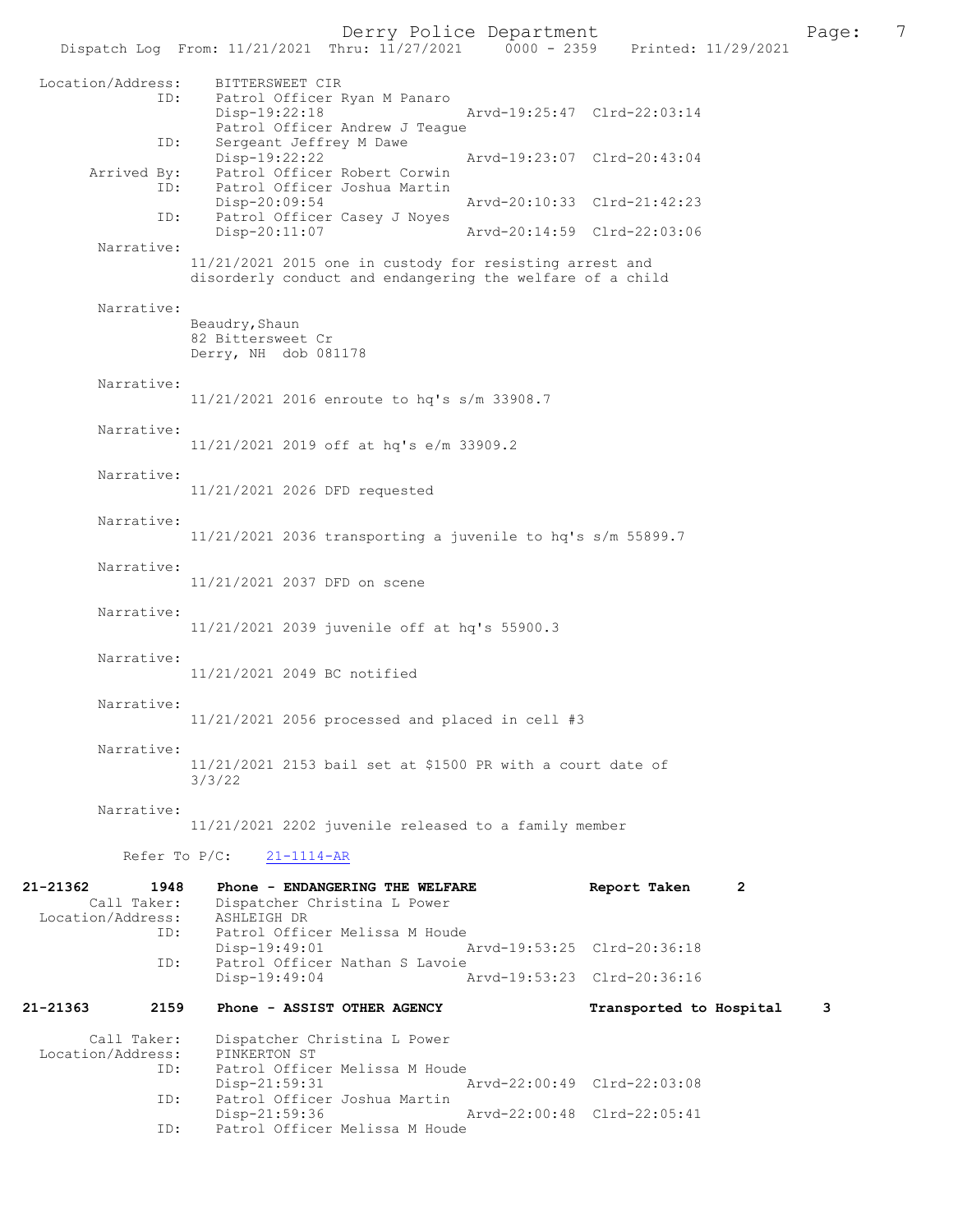Derry Police Department<br>
Page: 8<br>
Printed: 11/29/2021<br>
Printed: 11/29/2021 Disp-22:03:42 Arvd-22:03:44 Clrd-22:05:43 11/21/2021 2205 transported to PMC via DFD 21-21364 2315 Initiated - MV CHECK Vehicle checked 1 Call Taker: Dispatcher Jonathon S Pickering Dispatcher Jonathon S Pickering ROLLINS ST<br>Patrol Officer Michael Carnazzo Arvd-23:15:00 Clrd-23:28:21<br>ID: Patrol Officer Joshua Martin Patrol Officer Joshua Martin<br>Disp-23:17:43 Arvd-23:17:43 Clrd-23:28:22 21-21365 2332 Phone - MV ACCIDENT Report Taken 1<br>Call Taker: Dispatcher Jonathon S Pickering Call Taker: Dispatcher Jonathon S Pickering<br>Location/Address: BYPASS 28 + LINLEW DR ess: BYPASS 28 + LINLEW DR<br>ID: Patrol Officer Jack St Patrol Officer Jack Stafford<br>Disp-23:32:21 Disp-23:32:21 Arvd-23:33:06 Clrd-11/22/2021 @ 00:47:29 ID: Patrol Officer Joshua Martin Disp-23:32:22 Arvd-23:33:21 Clrd-11/22/2021 @ 00:41:41<br>TD: Sergeant Patrick H Dawson Sergeant Patrick H Dawson<br>Disp-23:33:07 Disp-23:33:07 Arvd-23:33:08 Clrd-11/22/2021 @ 00:03:10

11/21/2021 2333 off with NH 2749969 (temp)

Narrative:

Narrative:

Refer To Citation:

Narrative:

Location/Address:<br>ID:

11/21/2021 2335 DFD on scene

Narrative:

11/21/2021 2337 next on the list requested for a Ford Fusion, Spacetown paged

Narrative:

11/21/2021 2342 130 checking sobriety

Narrative:

11/21/2021 2352 second attempt with Spacetown, no answer, next on the list is Recovery Solutions, assigned and responding

Narrative:

11/21/2021 2353 negative DWI

Narrative:

11/22/2021 0001 Recovery Solutions on scene

Narrative:

11/22/2021 0047 Gallagher v tree - full report

Refer To Accident: 21-582-AC

| 21-21366          | 2353        | Initiated - MV STOP                      | Summons Issued 3 |  |
|-------------------|-------------|------------------------------------------|------------------|--|
|                   | Call Taker: | Dispatcher Jonathon S Pickering          |                  |  |
| Location/Address: |             | KENDALL POND RD                          |                  |  |
|                   | ID:         | Patrol Officer Michael Carnazzo          |                  |  |
|                   |             | Arvd-23:53:00 Clrd-11/22/2021 @ 00:33:33 |                  |  |
|                   |             | Refer To Citation: 21-5027-CN            |                  |  |
|                   |             | Refer To Summons: 21-1116-AR             |                  |  |

### For Date: 11/22/2021 - Monday

| 21-21367          | 0034        | Initiated - ASSIST CITIZEN                       | No Action Required          | 3 |
|-------------------|-------------|--------------------------------------------------|-----------------------------|---|
| Location/Address: | Call Taker: | Dispatcher Jonathon S Pickering<br>MANCHESTER RD |                             |   |
|                   | ID:         | Patrol Officer Ryan M Panaro                     |                             |   |
|                   |             |                                                  | Arvd-00:34:00 Clrd-00:39:47 |   |
|                   | ID:         | Patrol Officer Michael Carnazzo                  |                             |   |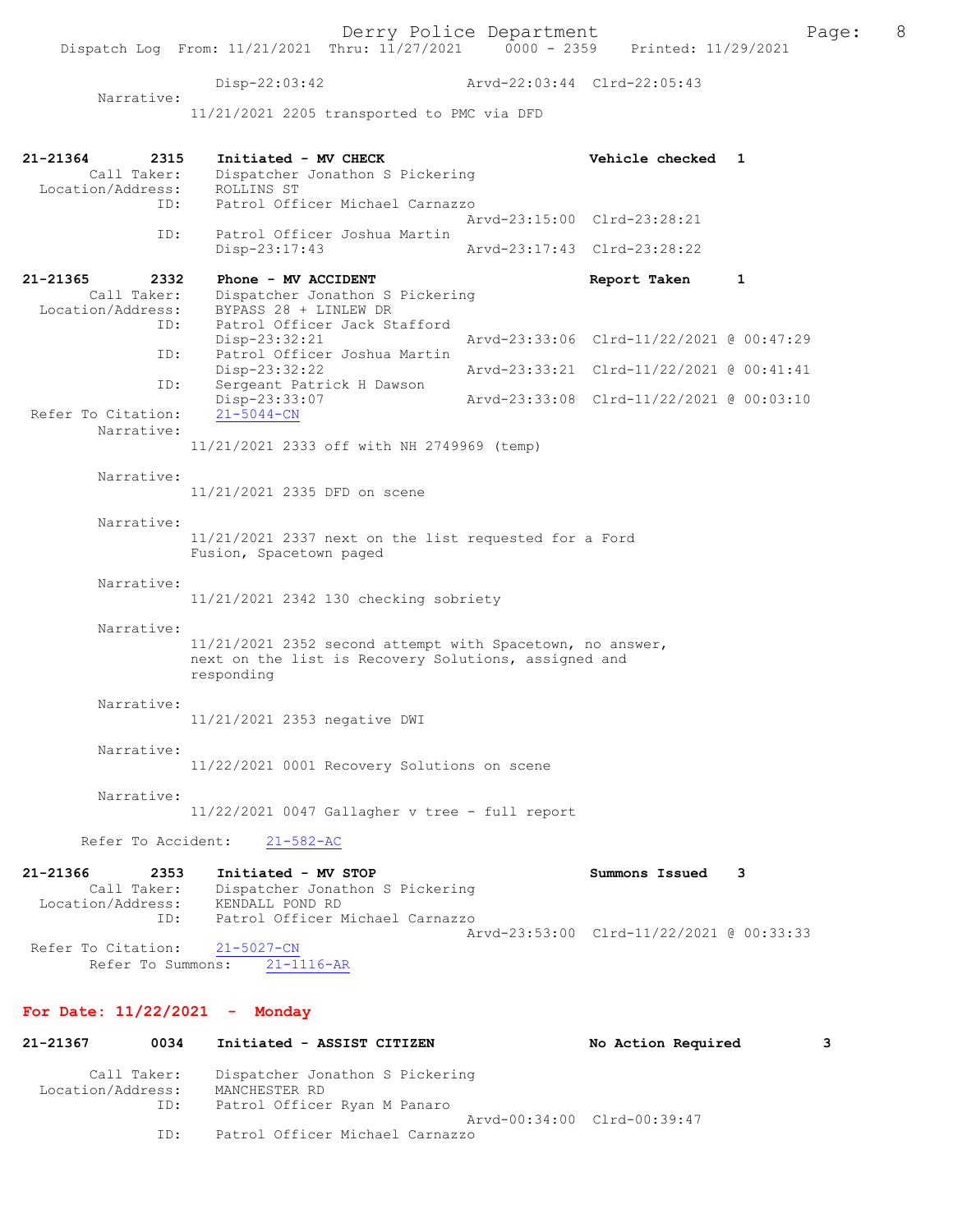Dispatch Log From: 11/21/2021 Thru: 11/27/2021 0000 - 2359 Printed: 11/29/2021 Disp-00:34:57 Clrd-00:39:45 Narrative: 11/22/2021 0034 officer being flagged down 21-21368 0048 Initiated - PROPERTY CHECK Services Rendered 2 Call Taker: Dispatcher Jonathon S Pickering Location/Address: PIERCE AVE ID: Patrol Officer Michael Carnazzo Arvd-00:48:00 Clrd-00:48:26 21-21369 0051 Initiated - MV STOP Warning Issued 3 Call Taker: Dispatcher Jonathon S Pickering Location/Address: FORDWAY EXT ID: Patrol Officer Michael Carnazzo Arvd-00:51:00 Clrd-00:58:13<br>21-5028-CN Refer To Citation: 21-21370 0109 Initiated - PROPERTY CHECK Services Rendered 2 Call Taker: Dispatcher Jonathon S Pickering Location/Address: HUMPHREY RD ID: Patrol Officer Michael Carnazzo Arvd-01:09:00 Clrd-01:15:38 21-21371 0118 Initiated - MV CHECK SENT ON THEIR WAY 1 Call Taker: Dispatcher Jonathon S Pickering Location/Address: [DY 2258] E BROADWAY ID: Patrol Officer Michael Carnazzo Arvd-01:18:00 Clrd-01:32:57 ID: Patrol Officer Joshua Martin Arvd-01:19:30 Clrd-01:32:56 21-21372 0131 Initiated - MV CHECK SENT ON THEIR WAY 1 Call Taker: Dispatcher Jonathon S Pickering Location/Address: N MAIN ST ID: Patrol Officer Jack Stafford Arvd-01:31:00 Clrd-01:32:52 21-21373 0137 Initiated - MV STOP Warning Issued 3 Call Taker: Dispatcher Jonathon S Pickering Location/Address: MANCHESTER RD ID: Patrol Officer Jack Stafford Arvd-01:37:00 Clrd-01:41:59 ID: Patrol Officer Michael Carnazzo Disp-01:38:05 Arvd-01:38:06 Clrd-01:41:58 Refer To Citation: 21-5029-CN 21-21374 0149 Initiated - MV STOP Warning Issued 3 Call Taker: Dispatcher Jonathon S Pickering Location/Address: MANCHESTER RD ID: Patrol Officer Jack Stafford Arvd-01:49:00 Clrd-01:55:04<br>21-5030-CN Refer To Citation: 21-21375 0151 Initiated - PED CHECK No Action Required 2 Call Taker: Dispatcher Jonathon S Pickering Location/Address: FORDWAY ST ID: Patrol Officer Michael Carnazzo Arvd-01:51:00 Clrd-01:53:06 21-21376 0356 Phone - ASSIST OTHER AGENCY Could Not Locate 3 Call Taker: Dispatcher Jonathon S Pickering Location/Address: [DY 167] CRYSTAL AVE ID: Patrol Officer Michael Carnazzo Disp-03:56:24 Arvd-03:59:14 Clrd-04:11:10 Narrative: 11/22/2021 0411 odor of natural gas, could not locate

Derry Police Department Fage: 9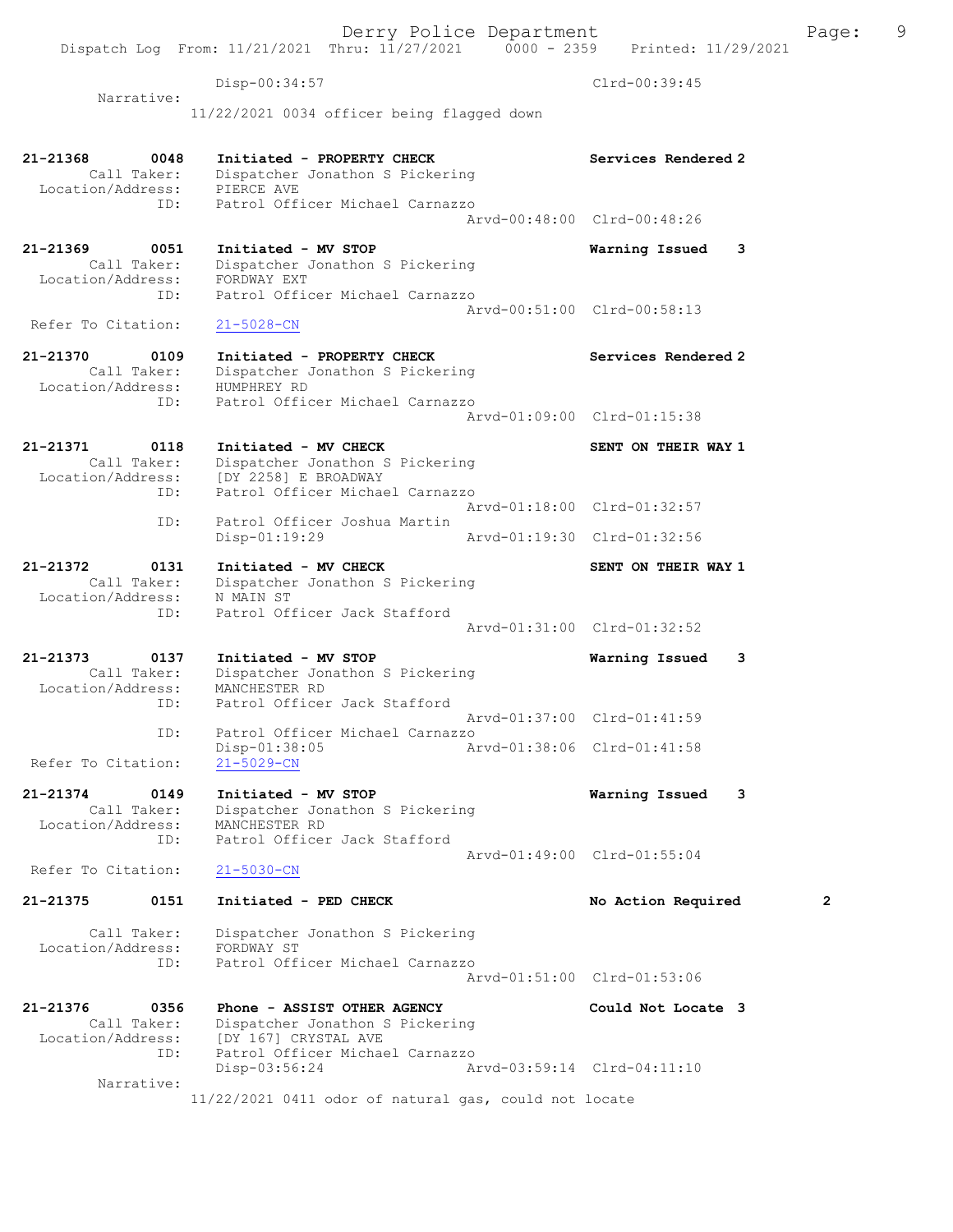Derry Police Department Fage: 10

|                                                                                                                                            | No Action Required<br>1     |  |
|--------------------------------------------------------------------------------------------------------------------------------------------|-----------------------------|--|
| 0619<br>21-21377<br><b>Phone - MEDICAL EMERGENCY</b>                                                                                       |                             |  |
| Dispatcher Jonathon S Pickering<br>Call Taker:<br>Location/Address:<br>[DY 3316] KENDALL POND RD<br>Patrol Officer Michael Carnazzo<br>ID: |                             |  |
| $Disp-06:20:28$<br>Sergeant Patrick H Dawson<br>ID:                                                                                        | Arvd-06:22:38 Clrd-06:32:02 |  |
| Disp-06:20:29<br>Narrative:<br>11/22/2021 0622 off with DFD                                                                                | Arvd-06:28:48 Clrd-06:28:49 |  |
| Refer To Field Int: 21-4099-FI                                                                                                             |                             |  |
| 21-21378<br>0633<br>Initiated - MV REPO<br>Dispatcher Jonathon S Pickering<br>Call Taker:<br>Location/Address:<br>LAWRENCE RD              | <b>Vehicle Towed</b><br>1   |  |
| Dispatcher Jonathon S Pickering<br>ID:<br>Narrative:                                                                                       | Arvd-06:33:00 Clrd-06:34:19 |  |

11/22/2021 0633 2007 GMC Envoy - owner unaware

| 0647<br>21-21379<br>Call Taker:<br>Location/Address: LARAWAY CT | Phone - NOISE COMPLAINT<br>Dispatcher Jonathon S Pickering                      | Peace Restored | 2 |
|-----------------------------------------------------------------|---------------------------------------------------------------------------------|----------------|---|
|                                                                 | ID: Patrol Officer Sara R Joyce<br>Arvd-07:20:24 Clrd-07:33:38<br>Disp-07:18:49 |                |   |
| Dispatched By:                                                  | Patrol Officer Jeffrey R Pike                                                   |                |   |
|                                                                 | Arrived By: Lieutenant Robert F Smith                                           |                |   |
|                                                                 | Cleared By: Patrol Officer Jeffrey R Pike                                       |                |   |
|                                                                 | ID: Patrol Officer Blake A Martineau                                            |                |   |
|                                                                 | Disp-07:20:48 Arvd-07:23:34 Clrd-07:33:39                                       |                |   |
| Dispatched By:                                                  | Patrol Officer Jeffrey R Pike                                                   |                |   |
|                                                                 | Arrived By: Patrol Officer Jeffrey R Pike                                       |                |   |
|                                                                 | Cleared By: Patrol Officer Jeffrey R Pike                                       |                |   |
| ID:                                                             | Sergeant Seth Plumer                                                            |                |   |
|                                                                 | Disp-07:33:14                                                                   |                |   |
| Dispatched By:                                                  | Patrol Officer Jeffrey R Pike                                                   |                |   |
|                                                                 | Arrived By: Patrol Officer Jeffrey R Pike                                       |                |   |
| Narrative:                                                      | Cleared By: Patrol Officer Jeffrey R Pike                                       |                |   |
|                                                                 | 11/22/2021 0647 subject stomping on floor                                       |                |   |

Refer To Field Int: 21-4150-FI

| 21-21380          | 0815        | 911 - MEDICAL EMERGENCY                          | Assistance Rendered         | 1 |
|-------------------|-------------|--------------------------------------------------|-----------------------------|---|
|                   |             | Call Taker: Patrol Officer Jeffrey R Pike        |                             |   |
| Location/Address: |             | HAMPSTEAD RD                                     |                             |   |
|                   | ID:         | Patrol Officer Cody Johnson                      |                             |   |
|                   |             | Disp-08:16:06                                    | Arvd-08:22:44 Clrd-08:43:38 |   |
|                   | ID:         | Patrol Officer Casey J Noyes                     |                             |   |
|                   |             | Disp-08:16:08                                    | Arvd-08:20:10 Clrd-08:43:41 |   |
|                   | ID:         | Sergeant Seth Plumer                             |                             |   |
|                   |             | Disp-08:16:11                                    | Arvd-08:23:30 Clrd-08:43:36 |   |
|                   |             | Refer To Field Int: 21-4100-FI                   |                             |   |
| 21-21381          | 0846        | Walk-In - DOMESTIC DISTURBANCE                   | 1<br><b>ADVICE GIVEN</b>    |   |
|                   |             |                                                  |                             |   |
|                   | Call Taker: | Patrol Officer Jeffrey R Pike                    |                             |   |
|                   |             | Location/Address: CRYSTAL AVE                    |                             |   |
|                   | ID:         | Patrol Officer Sara R Joyce                      |                             |   |
|                   |             | Disp-08:48:24                                    | Arvd-08:48:27 Clrd-09:16:40 |   |
|                   | ID:         | Patrol Officer Blake A Martineau                 |                             |   |
|                   |             | $Disp-08:48:25$                                  | Arvd-08:50:45 Clrd-09:08:33 |   |
|                   | ID:         | Patrol Officer Cody Johnson                      |                             |   |
|                   |             | $Disp-09:07:42$                                  | Arvd-09:08:47 Clrd-09:16:29 |   |
|                   | Narrative:  |                                                  |                             |   |
|                   |             | 11/22/2021 0908 TRANSPORTING ONE TO HOOD COMMONS |                             |   |
|                   |             | (SM: 4225.4)                                     |                             |   |
|                   |             |                                                  |                             |   |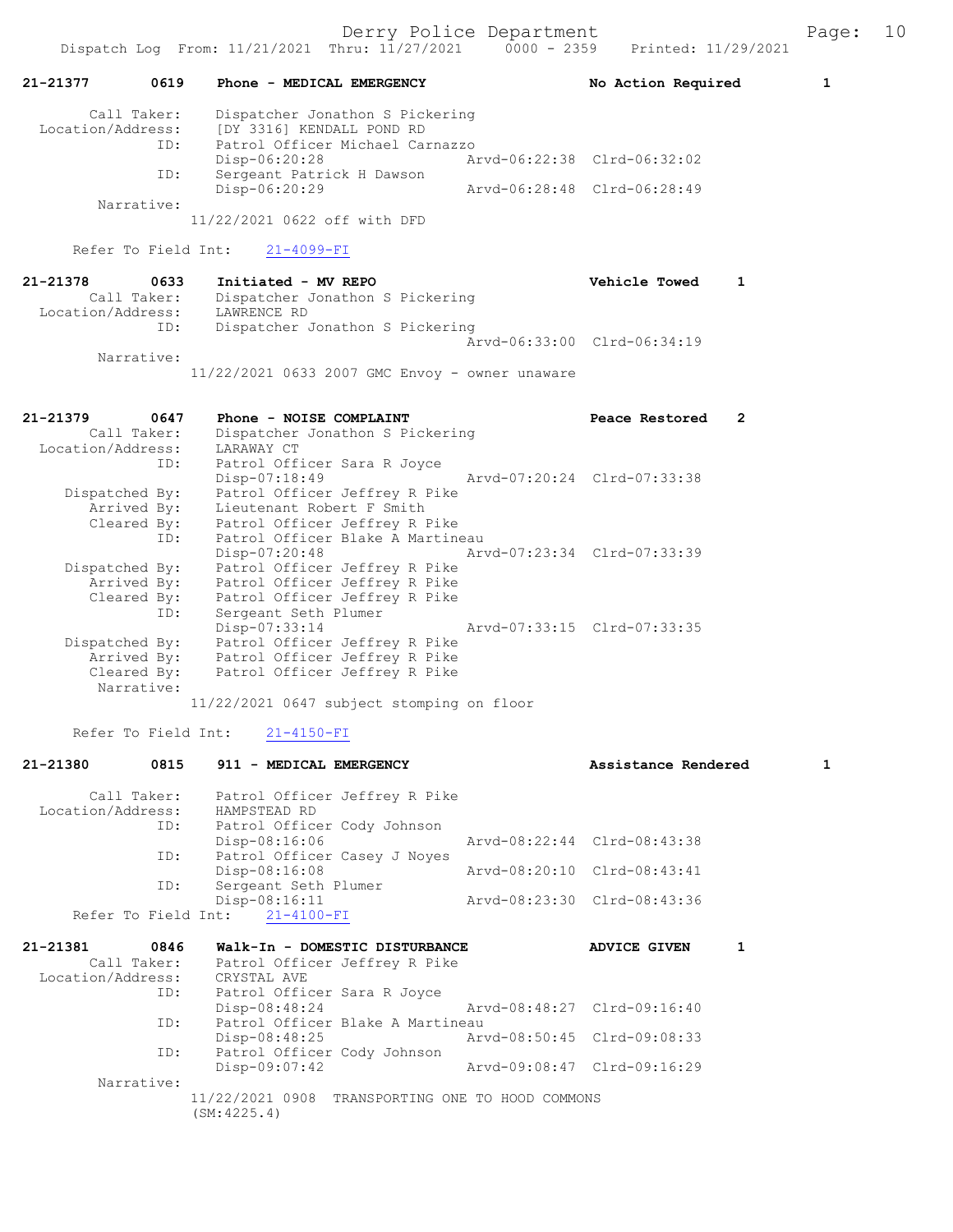

Arvd-10:08:00 Clrd-10:11:46<br>21-5032-CN Refer To Citation:

21-21391 1010 Initiated - SEXUAL OFFENDER REGISTRATION Services Rendered 1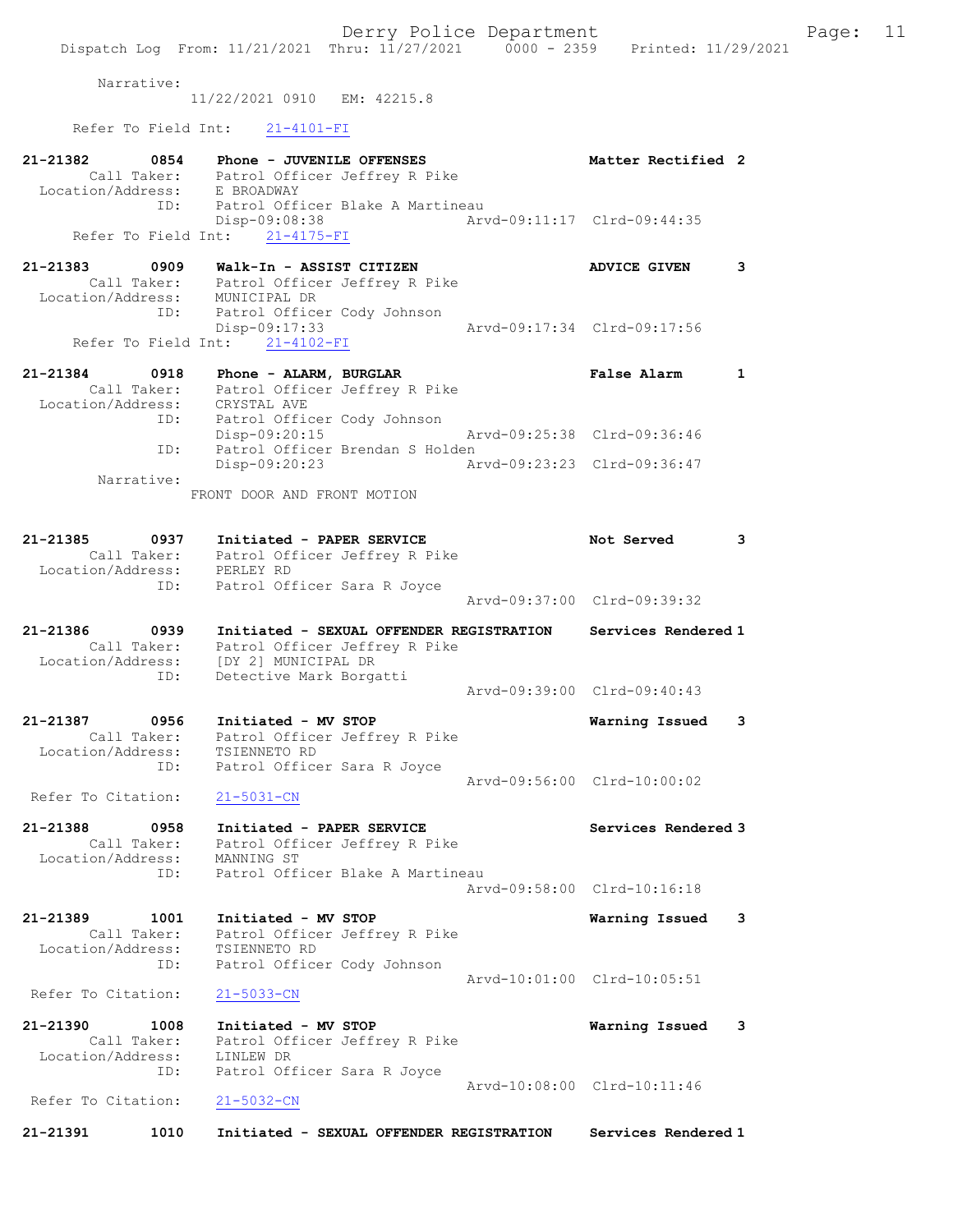Derry Police Department Fage: 12 Dispatch Log From: 11/21/2021 Thru: 11/27/2021 0000 - 2359 Printed: 11/29/2021 Call Taker: Patrol Officer Jeffrey R Pike Location/Address: MUNICIPAL DR ID: Detective Daniel J McCarthy Arvd-10:10:00 Clrd-10:11:24 21-21392 1036 Walk-In - KEEP THE PEACE Next Services Rendered 2 Call Taker: Patrol Officer Jeffrey R Pike Location/Address: DERRYFIELD RD ID: Patrol Officer Brendan S Holden Disp-10:37:04 Arvd-10:42:31 Clrd-11:09:54 ID: Patrol Officer Blake A Martineau<br>Disp-10:37:13 hrvd-10:42:32 Clrd-11:10:07 Disp-10:37:13 21-21393 1048 911 - MV ACCIDENT Report Taken 1 Call Taker: Patrol Officer Jeffrey R Pike Location/Address: ISLAND POND RD + CEMETERY RD ID: Patrol Officer Cody Johnson Disp-10:49:16 Arvd-10:55:31 Clrd-11:33:38 ID: Patrol Officer Brendan S Holden Disp-11:10:05 Arvd-11:15:42 Clrd-11:33:37 Narrative: 11/22/2021 1101 NEXT ON THE LIST REQUESTED FOR NH# 4991403 Narrative: 11/22/2021 1102 LBP RESPONDING Narrative: 11/22/2021 1119 LBP ON SCENE Refer To Accident: 21-583-AC 21-21394 1111 Phone - ERRATIC OPERATION Could Not Locate 2 Call Taker: Patrol Officer Jeffrey R Pike Location/Address: FORDWAY EXT ID: Patrol Officer Blake A Martineau Disp-11:11:50 Arvd-11:13:21 Clrd-11:19:05 Narrative: NH# 3651464 21-21395 1127 Phone - MV ACCIDENT Report Taken 1 Call Taker: Patrol Officer Jeffrey R Pike Location/Address: MARLBORO RD ID: Patrol Officer Sara R Joyce Disp-11:28:14 Arvd-11:30:51 Clrd-11:54:47 Narrative: 11/22/2021 1153 NONREPORTABLE RICARD VS CRAM Refer To Accident: 21-584-AC 21-21396 1134 Phone - VIN CHECK Services Rendered 3 Call Taker: Patrol Officer Jeffrey R Pike Location/Address: CHESTER RD ID: Patrol Officer Cody Johnson CHESTER RD<br>Patrol Officer Cody Johnson<br>Arvd-11:42:41 Clrd-11:51:52 21-21397 1206 Phone - DELIVER A MESSAGE Nessage Delivered 1 Call Taker: Patrol Officer Jeffrey R Pike Location/Address: CONLEYS GROVE RD ID: Patrol Officer Brendan S Holden Disp-12:09:12 Arvd-12:27:02 Clrd-12:33:25 21-21398 1217 Initiated - FOLLOW-UP Cleared 2 Call Taker: Patrol Officer Jeffrey R Pike Location/Address: [DY 19] W BROADWAY ID: Patrol Officer Blake A Martineau Arvd-12:17:00 Clrd-12:42:36 21-21399 1236 Initiated - DEPARTMENT INFO Investigated 3 Call Taker: Patrol Officer Jeffrey R Pike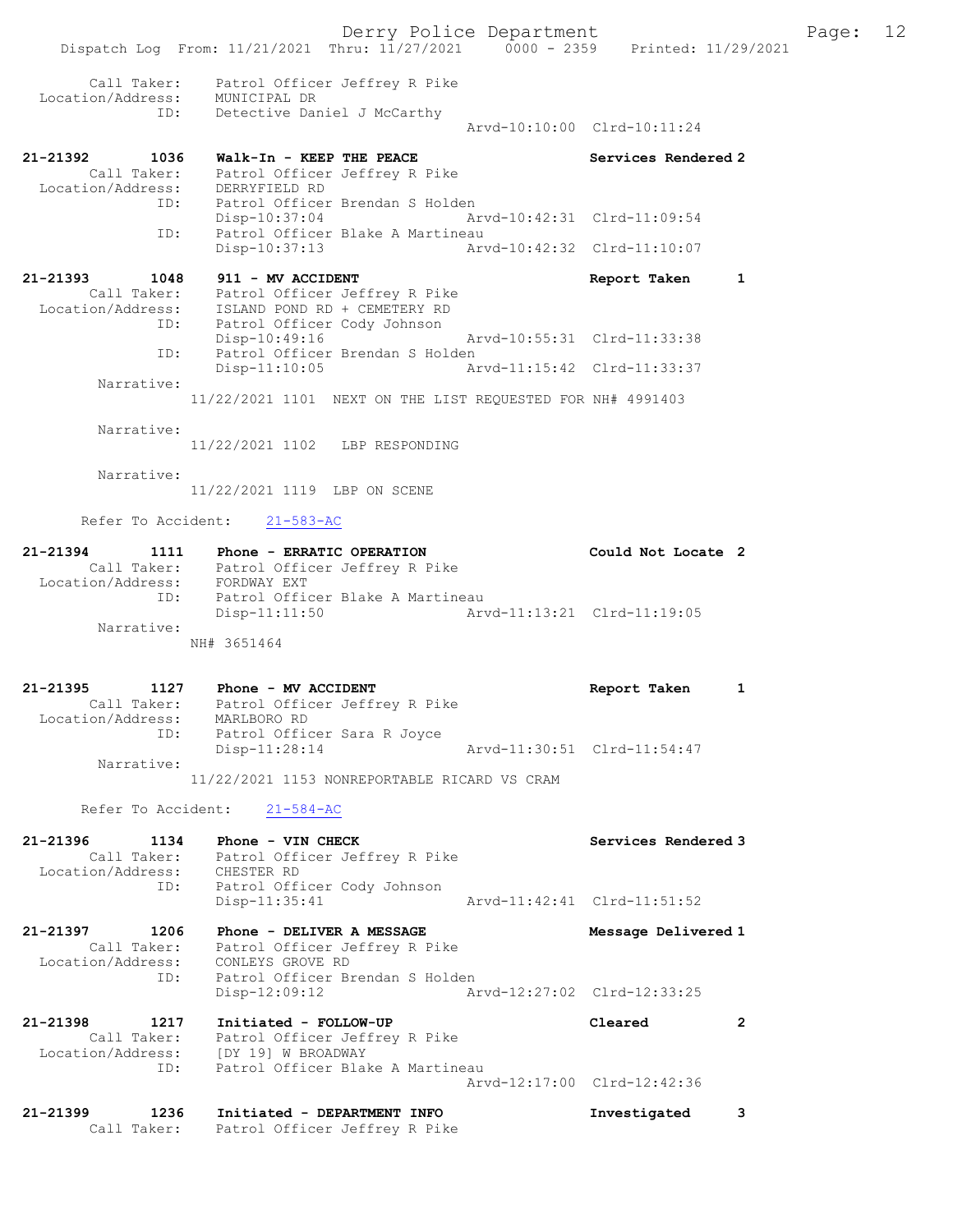Derry Police Department Fage: 13 Dispatch Log From: 11/21/2021 Thru: 11/27/2021 0000 - 2359 Printed: 11/29/2021 Location/Address: [DY 2] MUNICIPAL DR ID: Captain George R Feole Arvd-12:36:00 Clrd-12:36:34 21-21400 1258 Phone - PROPERTY CHECK Cancelled Prior to Arrival 2 Call Taker: Patrol Officer Jeffrey R Pike Location/Address: BOWERS RD ID: Patrol Officer Blake A Martineau Disp-12:59:17 Clrd-13:01:46 ID: Patrol Officer Sara R Joyce Disp-12:59:22 Clrd-13:01:49 Narrative: CALLER CALLED BACK AND REPORTED SUBJECT WAS HER SISTER 21-21401 1259 Phone - ANIMAL COMPLAINT Cleared 1 Call Taker: Patrol Officer Jeffrey R Pike Location/Address: FAIRWAY DR ID: Civilian Robin Bordonaro Disp-13:01:27 Arvd-13:19:43 Clrd-13:27:00 Narrative: CALLER REPORTS TWO K9'S IN M/V SINCE 0800 HRS Refer To Field Int: 21-4106-FI Refer To Field Int: 21-4121-FI 21-21402 1331 Radio - ALARM, BURGLAR False Alarm 1 Call Taker: Patrol Officer Jeffrey R Pike Location/Address: CRYSTAL AVE ID: Patrol Officer Cody Johnson Disp-13:32:04 Arvd-13:32:15 Clrd-13:39:17 ID: Patrol Officer Blake A Martineau Disp-13:32:07 Arvd-13:32:17 Clrd-13:39:16 21-21403 1335 Phone - SUSPICIOUS ACTIVITY No Action Required 2 Call Taker: Patrol Officer Jeffrey R Pike Location/Address: LARAWAY CT ID: Patrol Officer Sara R Joyce Disp-13:36:54 Arvd-13:36:57 Clrd-13:48:55 Refer To Field Int: 21-4149-FI 21-21404 1435 Phone - ASSIST CITIZEN 121 Matter Mediated 3 Call Taker: Patrol Officer Casey J Noyes Location/Address: [DY 2] MUNICIPAL DR ID: Patrol Officer Casey J Noyes Disp-14:36:13 Arvd-14:36:16 Clrd-14:36:30 Refer To Field Int: 21-4108-FI 21-21405 1515 Phone - WELFARE CHECK Gone on Arrival 2 Call Taker: Dispatcher Christina L Power Location/Address: LINLEW DR ID: Patrol Officer Nathan S Lavoie Disp-15:17:47 Arvd-15:20:32 Clrd-15:26:38 ID: Sergeant Jeffrey M Dawe Disp-15:20:34 Arvd-15:20:35 Clrd-15:26:37 Narrative: small child on the curb 21-21406 1555 Initiated - MV STOP Warning Issued 3 Call Taker: Dispatcher Christina L Power Location/Address: E DERRY RD ID: Patrol Officer Melissa M Houde Arvd-15:55:00 Clrd-15:59:42 Refer To Citation: 21-5035-CN 21-21407 1555 Phone - WELFARE CHECK Taken to Family/Guardian/Other 2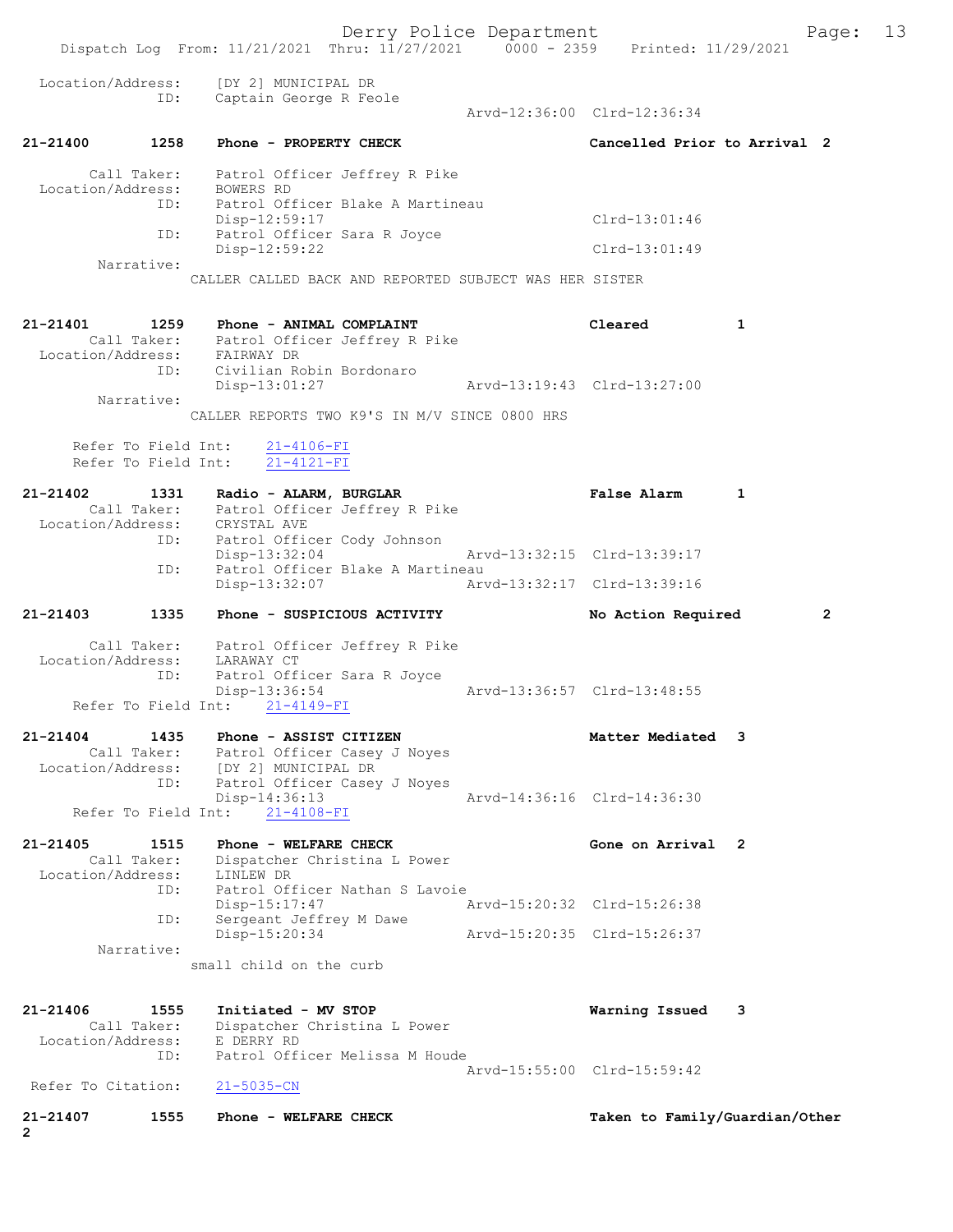Derry Police Department Form Page: 14 Dispatch Log From: 11/21/2021 Thru: 11/27/2021 0000 - 2359 Printed: 11/29/2021 Call Taker: Dispatcher Christina L Power Location/Address: BIRCH ST ID: Patrol Officer Brendan S Holden Disp-15:56:36 Arvd-16:00:31 Clrd-16:29:55 Narrative: male juvenile Narrative: 11/22/2021 1630 released to a parent Refer To Field Int: 21-4109-FI 21-21408 1631 Phone - JUVENILE OFFENSES Could Not Locate 2 Call Taker: Dispatcher Christina L Power Location/Address: ELM ST ID: Patrol Officer Brendan S Holden Disp-16:37:02 Arvd-16:45:08 Clrd-16:48:08 Narrative: kids playing in traffic 21-21409 1639 Phone - WELFARE CHECK Services Rendered 2 Call Taker: Lieutenant Michael T Muncey Location/Address: BALLARD RD ID: Patrol Officer Michael P Accorto Disp-17:13:31 Clrd-17:13:41 Dispatched By: Dispatcher Christina L Power Cleared By: Dispatcher Christina L Power ID: Sergeant Jeffrey M Dawe Disp-17:13:35 Clrd-17:13:39 Dispatched By: Dispatcher Christina L Power Cleared By: Dispatcher Christina L Power ID: Patrol Officer Michael P Accorto Disp-17:22:18 Arvd-17:32:27 Clrd-17:41:27 Patrol Officer Bryan R Hanson Dispatched By: Dispatcher Christina L Power Arrived By: Dispatcher Christina L Power Cleared By: Dispatcher Christina L Power ID: Sergeant Jeffrey M Dawe Disp-17:22:23 Arvd-17:32:25 Clrd-17:41:25 Dispatched By: Dispatcher Christina L Power<br>Arrived By: Dispatcher Christina L Power Dispatcher Christina L Power Cleared By: Dispatcher Christina L Power Narrative: checked and no issues Refer To Field Int: 21-4110-FI 21-21410 1701 Walk-In - SEXUAL OFFENDER REGISTRATION Services Rendered 1 Call Taker: Dispatcher Christina L Power<br>Location/Address: [DY 2] MUNICIPAL DR ess: [DY<sup>^</sup>2] MUNICIPAL DR<br>ID: Detective Peter A Ho Detective Peter A Houlis<br>Disp-17:02:57 Disp-17:02:57 Arvd-17:02:59 Clrd-17:03:04 21-21411 1713 Phone - SERVE RESTRAINING ORDER Not Served 2 Call Taker: Dispatcher Christina L Power Location/Address: HAMPSTEAD RD ID: Patrol Officer Michael P Accorto Disp-17:14:05 Arvd-17:14:13 Clrd-17:22:07 ID: Sergeant Jeffrey M Dawe<br>Disp-17:14:09 Arvd-17:14:11 Clrd-17:22:05 21-21412 1716 Phone - ASSIST CITIZEN ADVICE GIVEN 3<br>Call Taker: Dispatcher Christina L Power Dispatcher Christina L Power<br>MANCHESTER RD Location/Address:<br>ID: Patrol Officer Nathan S Lavoie<br>Disp-17:18:25 Disp-17:18:25 Arvd-17:23:05 Clrd-17:41:17

Refer To Field Int: 21-4143-FI

21-21413 1731 Phone - JUVENILE OFFENSES Matter Mediated 2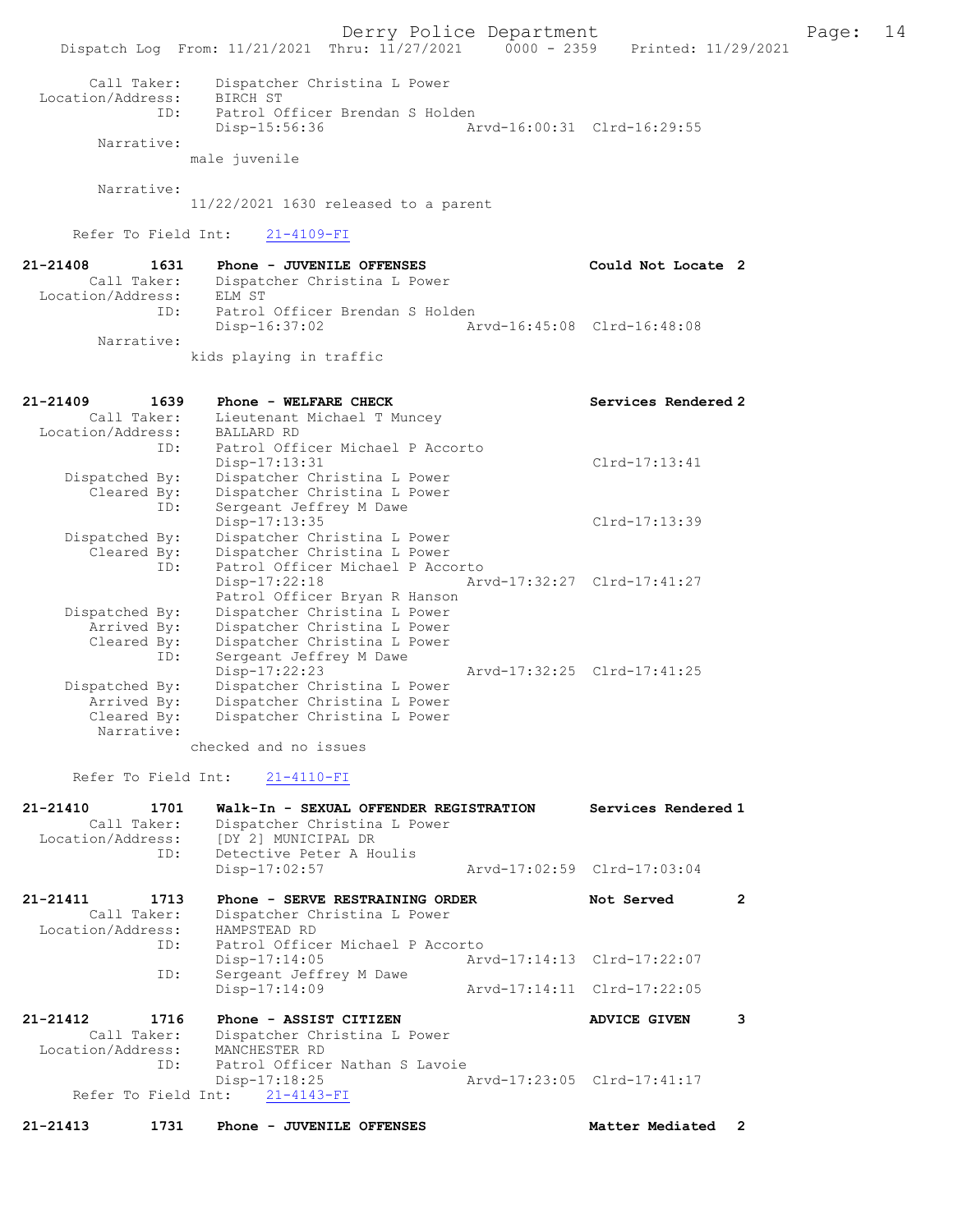Derry Police Department Fage: 15 Dispatch Log From: 11/21/2021 Thru: 11/27/2021 0000 - 2359 Printed: 11/29/2021 Call Taker: Dispatcher Christina L Power Location/Address: WALL ST ID: Patrol Officer Melissa M Houde Disp-17:32:03 Arvd-17:36:19 Clrd-17:49:14 ID: Patrol Officer Joshua Martin Disp-17:36:17 Arvd-17:36:59 Clrd-17:49:12 Refer To Field Int: 21-4144-FI 21-21414 1750 Initiated - MV STOP Warning Issued 3 Call Taker: Dispatcher Christina L Power Location/Address: S MAIN ST ID: Sergeant Jeffrey M Dawe Arvd-17:50:00 Clrd-17:55:20<br>21-5036-CN Refer To Citation: 21-21415 1812 Initiated - FOLLOW-UP Cleared 2 Call Taker: Dispatcher Christina L Power Location/Address: UPSTONE LN ID: Patrol Officer Casey J Noyes Arvd-18:12:00 Clrd-18:35:14 Refer To Incident: 21-2095-OF 21-21416 1816 Initiated - MV STOP Warning Issued 3 Call Taker: Dispatcher Christina L Power Location/Address: N HIGH ST ID: Patrol Officer Nathan S Lavoie Arvd-18:16:00 Clrd-18:24:11<br>21-5037-CN Refer To Citation: 21-21417 1843 Initiated - MV STOP Warning Issued 3 Call Taker: Dispatcher Christina L Power Location/Address: S MAIN ST ID: Patrol Officer Joshua Martin Arvd-18:43:00 Clrd-18:49:27 Refer To Citation: 21-5038-CN 21-21418 1850 Initiated - MV STOP Warning Issued 3 Call Taker: Dispatcher Christina L Power Location/Address: BYPASS 28 ID: Patrol Officer Melissa M Houde Arvd-18:50:00 Clrd-18:54:09 Refer To Citation: 21-5039-CN 21-21419 1910 Initiated - FOLLOW-UP Cleared 2 Call Taker: Dispatcher Christina L Power Location/Address: MILLS FARM CIR ID: Patrol Officer Casey J Noyes Arvd-19:10:00 Clrd-19:34:21 21-21420 1930 Initiated - MV STOP Warning Issued 3 Call Taker: Dispatcher Christina L Power Location/Address: BYPASS 28 ID: Patrol Officer Melissa M Houde Arvd-19:30:00 Clrd-19:54:37<br>21-5040-CN Refer To Citation: 21-21421 1931 Initiated - SERVE RESTRAINING ORDER Served 2 Call Taker: Dispatcher Christina L Power Location/Address: HAMPSTEAD RD ID: Patrol Officer Michael P Accorto Arvd-19:31:00 Clrd-19:42:22 Patrol Officer Bryan R Hanson 21-21422 1934 Phone - SUSPICIOUS ACTIVITY Gone on Arrival 2 Call Taker: Dispatcher Christina L Power Location/Address: PARKLAND DR ID: Patrol Officer Casey J Noyes<br>Disp-19:35:19 Disp-19:35:19 <br>
Disp-19:35:19 Arvd-19:40:12 Clrd-19:50:42<br>
Displays at the Martin Patrol Officer Joshua Martin Disp-19:35:24 Arvd-19:40:18 Clrd-19:50:40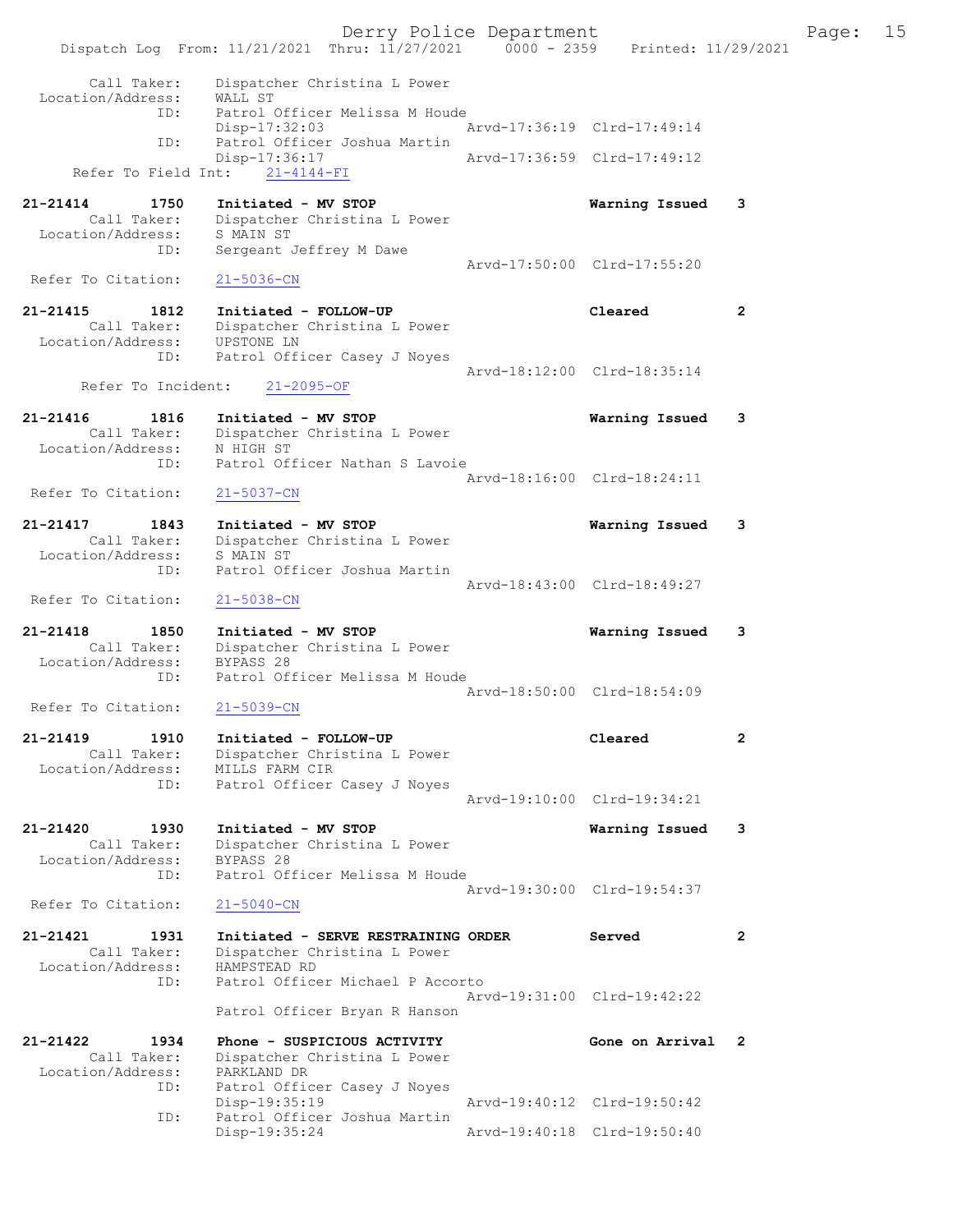Narrative:

subjects walking around the parking lot

| 21-21423          | 1959        | Phone - DISTURBANCE          | Could Not Locate 1          |  |
|-------------------|-------------|------------------------------|-----------------------------|--|
|                   | Call Taker: | Patrol Officer Robert Corwin |                             |  |
| Location/Address: |             | OVERLEDGE DR                 |                             |  |
|                   | ID:         | Patrol Officer Joshua Martin |                             |  |
|                   |             | $Disp-20:01:12$              | Arvd-20:06:36 Clrd-20:11:23 |  |
|                   | Arrived By: | Dispatcher Christina L Power |                             |  |
|                   | Cleared By: | Dispatcher Christina L Power |                             |  |
|                   | Narrative:  |                              |                             |  |
|                   |             | .                            |                             |  |

Vehicle doing donuts

| 21-21424                      | 2022 | Phone - UNTIMELY DEATH                                           | Arrest(s) Made                           | 1 |
|-------------------------------|------|------------------------------------------------------------------|------------------------------------------|---|
| Call Taker:                   |      | Dispatcher Christina L Power                                     |                                          |   |
| Location/Address:             |      | LINLEW DR                                                        |                                          |   |
|                               | ID:  | Patrol Officer Joshua Martin                                     |                                          |   |
|                               |      | Disp-20:23:20                                                    | Arvd-20:23:36 Clrd-11/23/2021 @ 06:31:14 |   |
| Cleared By:                   |      | Dispatcher Christine D Carlson                                   |                                          |   |
|                               | ID:  | Patrol Officer Nathan S Lavoie                                   |                                          |   |
|                               |      | Disp-20:23:21<br>Arvd-20:26:12                                   | Clrd-11/23/2021 @ 06:26:33               |   |
| Cleared By:                   |      | Dispatcher Christine D Carlson                                   |                                          |   |
|                               | ID:  | Patrol Officer Michael P Accorto                                 |                                          |   |
|                               |      | Disp-20:27:44                                                    | Arvd-20:33:14 Clrd-11/23/2021 @ 07:13:58 |   |
|                               |      | Patrol Officer Bryan R Hanson                                    |                                          |   |
| Cleared By:                   |      | Dispatcher Jonathon S Pickering                                  |                                          |   |
|                               | ID:  | Patrol Officer Melissa M Houde                                   |                                          |   |
|                               |      | Disp-20:29:28                                                    | Arvd-20:34:34 Clrd-11/23/2021 @ 06:31:35 |   |
| Cleared By:                   |      | Dispatcher Christine D Carlson                                   |                                          |   |
|                               | ID:  | Sergeant Jeffrey M Dawe                                          |                                          |   |
|                               |      | Disp-20:30:16<br>Arvd-20:33:12                                   | Clrd-11/23/2021 @ 04:22:22               |   |
| Cleared By:                   | ID:  | Dispatcher Christine D Carlson                                   |                                          |   |
|                               |      | Detective Scott A Tompkins<br>Disp-20:52:53<br>Arvd-20:55:48     | Clrd-11/23/2021 @ 16:17:02               |   |
| Cleared By:                   |      | Patrol Officer Ryan M Panaro                                     |                                          |   |
|                               | ID:  | Detective Peter A Houlis                                         |                                          |   |
|                               |      | Disp-20:52:54                                                    | Arvd-20:55:48 Clrd-11/23/2021 @ 17:20:47 |   |
| Cleared By:                   |      | Patrol Officer Ryan M Panaro                                     |                                          |   |
|                               | ID:  | Patrol Officer Casey J Noyes                                     |                                          |   |
|                               |      | Disp-21:09:50                                                    | Arvd-21:09:52 Clrd-11/23/2021 @ 00:01:24 |   |
| Cleared By:                   |      | Dispatcher Christine D Carlson                                   |                                          |   |
|                               | ID:  | Detective Victoria M Kidd                                        |                                          |   |
|                               |      | Disp-22:28:40                                                    | Arvd-22:28:42 Clrd-11/23/2021 @ 04:37:10 |   |
| Cleared By:                   |      | Dispatcher Christine D Carlson                                   |                                          |   |
|                               | ID:  | Captain Vernon L Thomas                                          |                                          |   |
|                               |      | Disp-22:44:52<br>Arvd-22:44:55                                   | Clrd-11/23/2021 @ 00:22:43               |   |
| Cleared By:                   |      | Dispatcher Christine D Carlson                                   |                                          |   |
|                               | ID:  | Patrol Officer Jack Stafford                                     |                                          |   |
|                               |      | Disp-22:46:41                                                    | Arvd-22:50:23 Clrd-11/23/2021 @ 03:18:01 |   |
| Cleared By:                   |      | Dispatcher Christine D Carlson                                   |                                          |   |
|                               | ID:  | Patrol Officer Nikita Tomnyuk                                    |                                          |   |
|                               |      | Disp-23:48:29                                                    | Arvd-23:52:55 Clrd-11/23/2021 @ 04:54:19 |   |
| Dispatched By:<br>Arrived By: |      | Dispatcher Christine D Carlson<br>Dispatcher Christine D Carlson |                                          |   |
| Cleared By:                   |      | Dispatcher Christine D Carlson                                   |                                          |   |
|                               | ID:  | Detective Mark Borgatti                                          |                                          |   |
|                               |      | Disp-00:03:41                                                    | Arvd-00:03:42 Clrd-11/23/2021 @ 16:16:57 |   |
| Dispatched By:                |      | Dispatcher Christine D Carlson                                   |                                          |   |
| Arrived By:                   |      | Dispatcher Christine D Carlson                                   |                                          |   |
| Cleared By:                   |      | Patrol Officer Ryan M Panaro                                     |                                          |   |
|                               | ID:  | Detective Lieutenant Jon M Breen                                 |                                          |   |
|                               |      | Disp-00:03:43                                                    | Arvd-00:03:44 Clrd-11/23/2021 @ 10:29:00 |   |
| Dispatched By:                |      | Dispatcher Christine D Carlson                                   |                                          |   |
| Arrived By:                   |      | Dispatcher Christine D Carlson                                   |                                          |   |
| Cleared By:                   |      | Dispatcher Jonathon S Pickering                                  |                                          |   |
|                               | ID:  | Patrol Officer Nikita Tomnyuk                                    |                                          |   |
|                               |      | Disp-05:39:46                                                    | Arvd-05:43:18 Clrd-11/23/2021 @ 06:00:24 |   |
| Dispatched By:                |      | Dispatcher Christine D Carlson                                   |                                          |   |
| Arrived By:                   |      | Dispatcher Christine D Carlson                                   |                                          |   |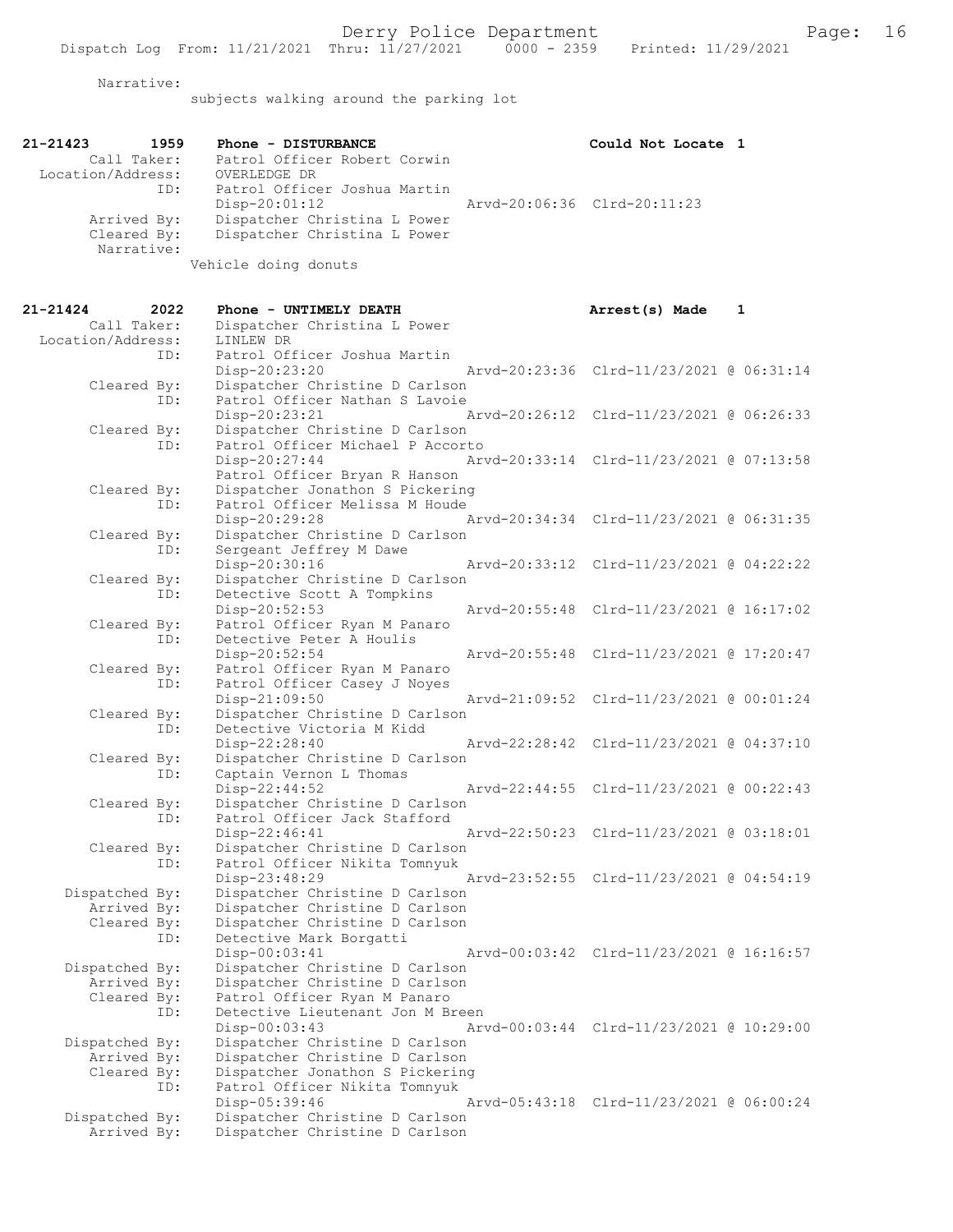Derry Police Department<br>hru:  $11/27/2021$  0000 - 2359 Printed:  $11/29/2021$  Page: 17

Dispatch Log From: 11/21/2021 Thru: 11/27/2021 Cleared By: Dispatcher Christine D Carlson ID: Patrol Officer Awess Abdulkadir Disp-06:31:44 Arvd-06:31:45 Clrd-11/23/2021 @ 14:04:44<br>Dispatched By: Dispatcher Christine D Carlson patched By: Dispatcher Christine D Carlson<br>Arrived By: Dispatcher Christine D Carlson Arrived By: Dispatcher Christine D Carlson<br>Cleared By: Dispatcher Jonathon S Pickerine Dispatcher Jonathon S Pickering ID: Patrol Officer Nikita Tomnyuk Disp-06:31:48 Arvd-06:31:49 Clrd-11/23/2021 @ 12:34:05<br>Dispatched By: Dispatcher Christine D Carlson patched By: Dispatcher Christine D Carlson<br>Arrived By: Dispatcher Christine D Carlson Dispatcher Christine D Carlson Cleared By: Dispatcher Jonathon S Pickering ID: Patrol Officer Michael Carnazzo Disp-06:32:04 Arvd-06:32:06 Clrd-11/23/2021 @ 14:50:25 Dispatched By: Dispatcher Christine D Carlson Arrived By: Dispatcher Christine D Carlson<br>Cleared By: Dispatcher Jonathon S Pickerine Dispatcher Jonathon S Pickering ID: Patrol Officer Cody Johnson<br>Disp-08:02:46 Disp-08:02:46 Arvd-08:02:48 Clrd-11/23/2021 @ 08:40:34 Dispatched By: Dispatcher Jonathon S Pickering<br>Arrived By: Dispatcher Jonathon S Pickering Arrived By: Dispatcher Jonathon S Pickering<br>Cleared By: Dispatcher Jonathon S Pickering Dispatcher Jonathon S Pickering ID: Detective Lieutenant Jon M Breen<br>Disp-10:29:33 Ar Disp-10:29:33 Arvd-10:29:40 Clrd-11/23/2021 @ 17:29:51<br>Dispatched By: Dispatcher Jonathon S Pickering Dispatcher Jonathon S Pickering Arrived By: Dispatcher Jonathon S Pickering<br>Cleared By: Patrol Officer Ryan M Panaro Patrol Officer Ryan M Panaro ID: Patrol Officer Tyler S Daniel Disp-12:24:23 Arvd-12:24:24 Clrd-11/23/2021 @ 14:50:24 Dispatched By: Dispatcher Jonathon S Pickering Arrived By: Dispatcher Jonathon S Pickering<br>Cleared By: Dispatcher Jonathon S Pickering Dispatcher Jonathon S Pickering ID: Patrol Officer Brian J Landry Disp-12:46:37 Arvd-13:00:34 Clrd-11/23/2021 @ 14:55:44<br>Dispatched By: Dispatcher Jonathon S Pickering patched By: Dispatcher Jonathon S Pickering<br>Arrived By: Dispatcher Jonathon S Pickering Arrived By: Dispatcher Jonathon S Pickering<br>Cleared By: Dispatcher Jonathon S Pickering Dispatcher Jonathon S Pickering ID: Patrol Officer Cody Johnson Disp-13:30:01 Arvd-13:30:01 Clrd-11/23/2021 @ 18:12:29<br>Dispatched By: Dispatcher Jonathon S Pickering patched By: Dispatcher Jonathon S Pickering<br>Arrived By: Dispatcher Jonathon S Pickering Dispatcher Jonathon S Pickering Cleared By: Patrol Officer Ryan M Panaro ID: Patrol Officer Blake A Martineau<br>Disp-14:38:51 Ar Disp-14:38:51 Arvd-14:49:43 Clrd-11/23/2021 @ 17:27:17<br>Dispatched By: Dispatcher Jonathon S Pickering patched By: Dispatcher Jonathon S Pickering<br>Arrived By: Dispatcher Jonathon S Pickering Arrived By: Dispatcher Jonathon S Pickering<br>Cleared By: Patrol Officer Ryan M Panaro Patrol Officer Ryan M Panaro ID: Patrol Officer Charles L Doherty<br>Disp-14:49:26 Ar Disp-14:49:26 Arvd-14:49:40 Clrd-11/23/2021 @ 18:53:52 Dispatched By: Dispatcher Jonathon S Pickering<br>Arrived By: Dispatcher Jonathon S Pickering Arrived By: Dispatcher Jonathon S Pickering<br>Cleared By: Patrol Officer Ryan M Panaro Patrol Officer Ryan M Panaro ID: Detective Daniel J McCarthy<br>Disp-15:24:57 Disp-15:24:57 Arvd-15:42:52 Clrd-11/23/2021 @ 17:20:24<br>Dispatched By: Patrol Officer Ryan M Panaro Patrol Officer Ryan M Panaro Arrived By: Patrol Officer Ryan M Panaro<br>Cleared By: Patrol Officer Ryan M Panaro Patrol Officer Ryan M Panaro ID: Detective Kevin G Ruppel<br>Disp-15:25:01 Disp-15:25:01 <br>Dispatched By: Patrol Officer Ryan M Panaro<br>
Dispatched By: Patrol Officer Ryan M Panaro patched By: Patrol Officer Ryan M Panaro<br>Arrived By: Patrol Officer Ryan M Panaro Arrived By: Patrol Officer Ryan M Panaro<br>Cleared By: Patrol Officer Ryan M Panaro Patrol Officer Ryan M Panaro ID: Administrative Sergeant Christopher R Talbot Disp-15:25:05 Arvd-15:31:39 Clrd-11/23/2021 @ 17:29:54<br>Dispatched By: Patrol Officer Ryan M Panaro Patrol Officer Ryan M Panaro Arrived By: Patrol Officer Ryan M Panaro Cleared By: Patrol Officer Ryan M Panaro ID: Detective Victoria M Kidd Disp-15:25:21 Arvd-15:42:45 Clrd-11/23/2021 @ 17:20:34<br>Dispatched By: Patrol Officer Ryan M Panaro patched By: Patrol Officer Ryan M Panaro<br>Arrived By: Patrol Officer Ryan M Panaro Arrived By: Patrol Officer Ryan M Panaro<br>Cleared By: Patrol Officer Ryan M Panaro Patrol Officer Ryan M Panaro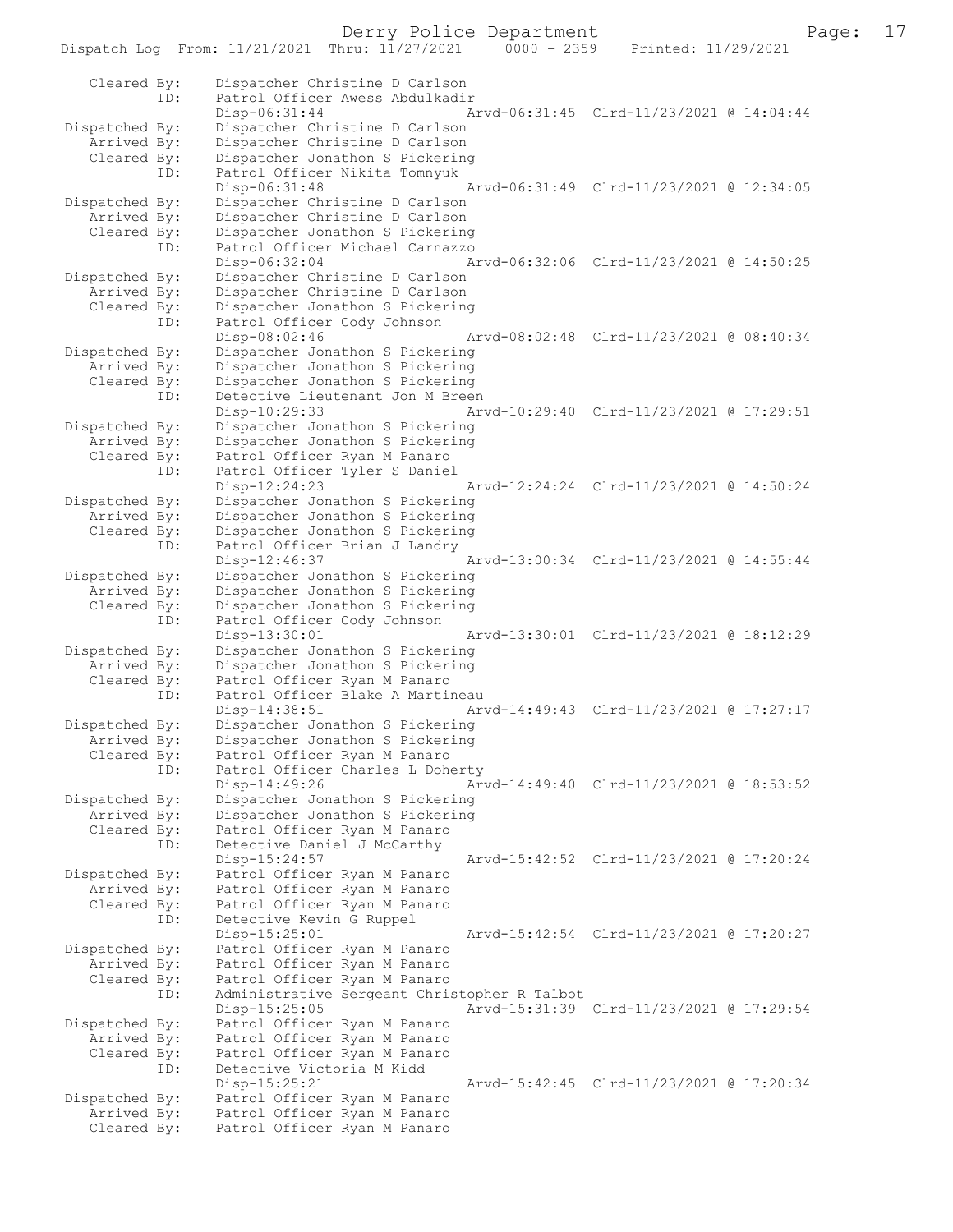Dispatch Log From: 11/21/2021 Thru: 11/27/2021 ID: Detective Sergeant Ryan O'Rourke Disp-15:25:25 Arvd-15:42:41 Clrd-11/23/2021 @ 17:20:32<br>Dispatched By: Patrol Officer Ryan M Panaro patched By: Patrol Officer Ryan M Panaro<br>Arrived By: Patrol Officer Ryan M Panaro Arrived By: Patrol Officer Ryan M Panaro<br>Cleared By: Patrol Officer Ryan M Panaro Patrol Officer Ryan M Panaro ID: Detective Sergeant Ryan O'Rourke<br>Disp-17:26:31 Ar Disp-17:26:31 Arvd-17:26:34 Clrd-11/23/2021 @ 18:53:45<br>Dispatched By: Patrol Officer Ryan M Panaro Patrol Officer Ryan M Panaro Arrived By: Patrol Officer Ryan M Panaro Cleared By: Patrol Officer Ryan M Panaro ID: Detective Kevin G Ruppel<br>Disp-17:33:54 Disp-17:33:54 Arvd-17:34:11 Clrd-11/23/2021 @ 18:53:48 Dispatched By: Patrol Officer Ryan M Panaro<br>Arrived By: Patrol Officer Ryan M Panaro Patrol Officer Ryan M Panaro Cleared By: Patrol Officer Ryan M Panaro<br>ID: Detective Daniel J McCarthy Detective Daniel J McCarthy<br>Disp-17:33:57 Disp-17:33:57 Arvd-17:34:10 Clrd-11/23/2021 @ 18:53:47<br>Dispatched By: Patrol Officer Ryan M Panaro Patrol Officer Ryan M Panaro Arrived By: Patrol Officer Ryan M Panaro Cleared By: Patrol Officer Ryan M Panaro<br>ID: Detective Victoria M Kidd Detective Victoria M Kidd Disp-17:34:05 Arvd-17:34:08 Clrd-11/23/2021 @ 18:53:44<br>Dispatched By: Patrol Officer Ryan M Panaro patched By: Patrol Officer Ryan M Panaro<br>Arrived By: Patrol Officer Ryan M Panaro Patrol Officer Ryan M Panaro Cleared By: Patrol Officer Ryan M Panaro<br>ID: Patrol Officer Joshua Martin Patrol Officer Joshua Martin Disp-18:12:25<br>Dispatched By: Patrol Officer Ryan M Panaro<br>Dispatched By: Patrol Officer Ryan M Panaro patched By: Patrol Officer Ryan M Panaro<br>Cleared By: Patrol Officer Ryan M Panaro Patrol Officer Ryan M Panaro ID: Patrol Officer Joshua Martin<br>Disp-18:21:59 Arvd-18:22:01 Clrd-11/23/2021 @ 18:52:14 Dispatched By: Patrol Officer Ryan M Panaro Arrived By: Patrol Officer Ryan M Panaro<br>Cleared By: Patrol Officer Ryan M Panaro Patrol Officer Ryan M Panaro Narrative: male laying in the hallway Narrative: 11/22/2021 2026 DFD on scene Narrative: 11/22/2021 2034 property located outside Narrative: 11/22/2021 2039 734 enroute to Elliot with DFD Narrative: 11/22/2021 2041 Apt 4 checked Narrative: 11/22/2021 2046 LPD notified Narrative: 11/22/2021 2055 Dets on scene Narrative: 11/22/2021 2058 RCSO notified to page the County Atty Narrative: 11/22/2021 2105 LPD off on Atlas Pl Narrative: 11/22/2021 2109 327 off at Atlas Pl Narrative: 11/22/2021 2121 126 off on Atlas Pl Narrative: 11/22/2021 2124 subjects coming out of the trailer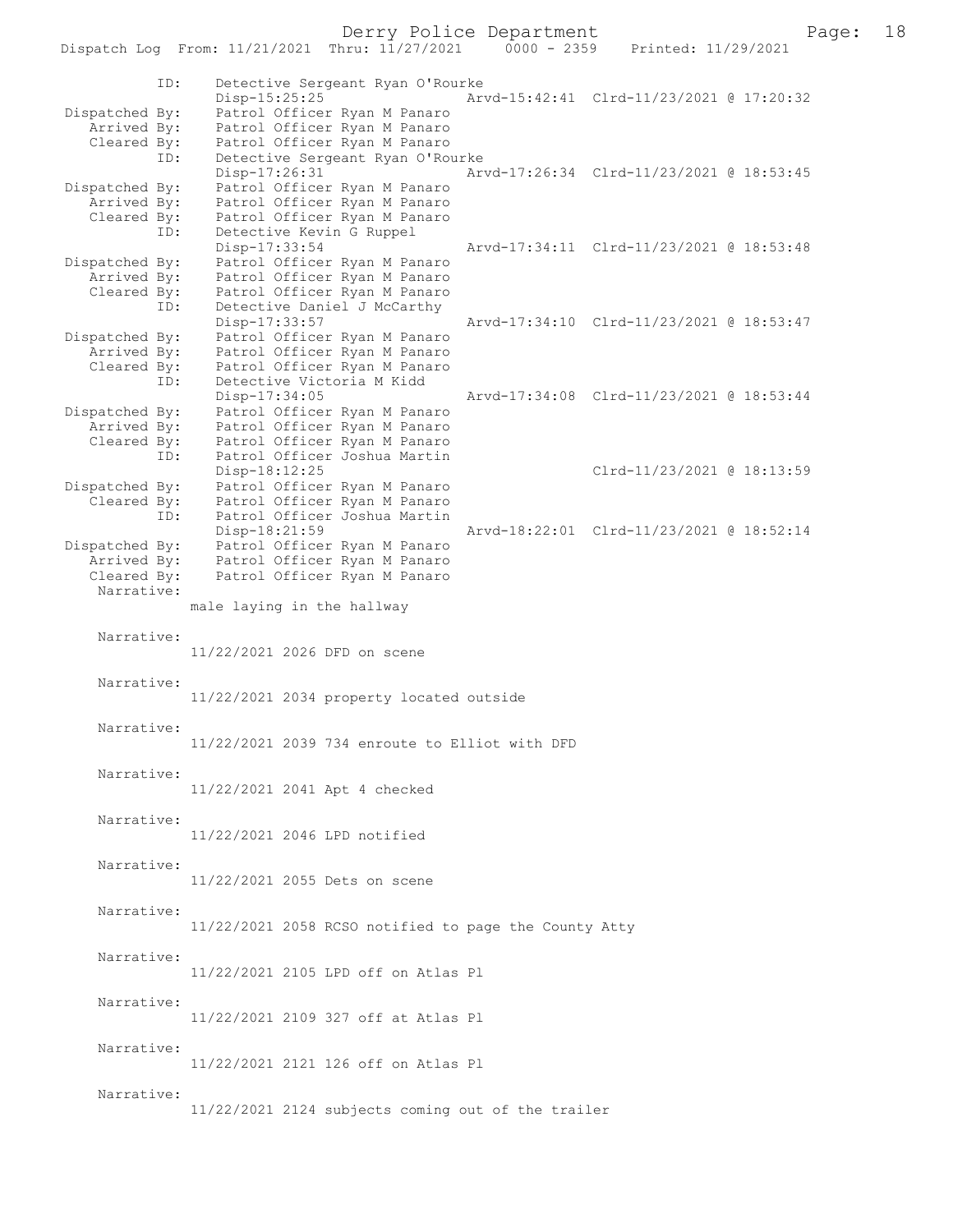Derry Police Department<br>hru:  $11/27/2021$  0000 - 2359 Printed:  $11/29/2021$  Page: 19 Dispatch Log From: 11/21/2021 Thru: 11/27/2021 Narrative: 11/22/2021 2141 A3 off at 27 Atlas Place Narrative: 11/22/2021 2227 327 enroute to hq's s/m 56126.8 Narrative: 11/22/2021 2229 912 off at Elliot Narrative: 11/22/2021 2232 LPD off at hq's with; Best, Justin 27 Atlas Pl Londonderry, NH dob 082998 placed in cell # 3 Narrative: =11/22/2021 2234 327 off at hq's e/m 56130.5 with one, placed in room # 216 Narrative: 11/22/2021 2246 130 assigned for traffic control Narrative: 11/22/2021 2313 Subject in cell 3 checked at this time Narrative: 11/22/2021 2328 726 enroute to HQ w/ one, s/m: 12,476.7 Narrative: 11/22/2021 2335 726 off at HQ, e/m: 12,480.4 Narrative: 11/22/2021 2339 One subject placed in 217 Narrative: 11/22/2021 2341 Subject in cell 3 checked on at this time Narrative: 11/23/2021 0024 Subject in cell 3 checked at this time Narrative: 11/23/2021 0105 AG notified at this time Narrative: 11/23/2021 0105 A1 and A3 notified at this time Narrative: 11/23/2021 0106 A2 notified at this time Narrative: 11/23/2021 0122 Subject in cell 3 checked at this time Narrative: 11/23/2021 0153 L1 spoke w/ County Atty at this time (R.Schier) Narrative: 11/23/2021 0158 Subject in cell 3 checked at this time Narrative: 11/23/2021 0236 717 transporting 2 to Sleep Inn in Ldy, s/m: 42,297.9 Narrative: 11/23/2021 0244 Subject in cell 3 checked at this time Narrative: 11/23/2021 0244 717 off in Ldy, e/m: 42,301.5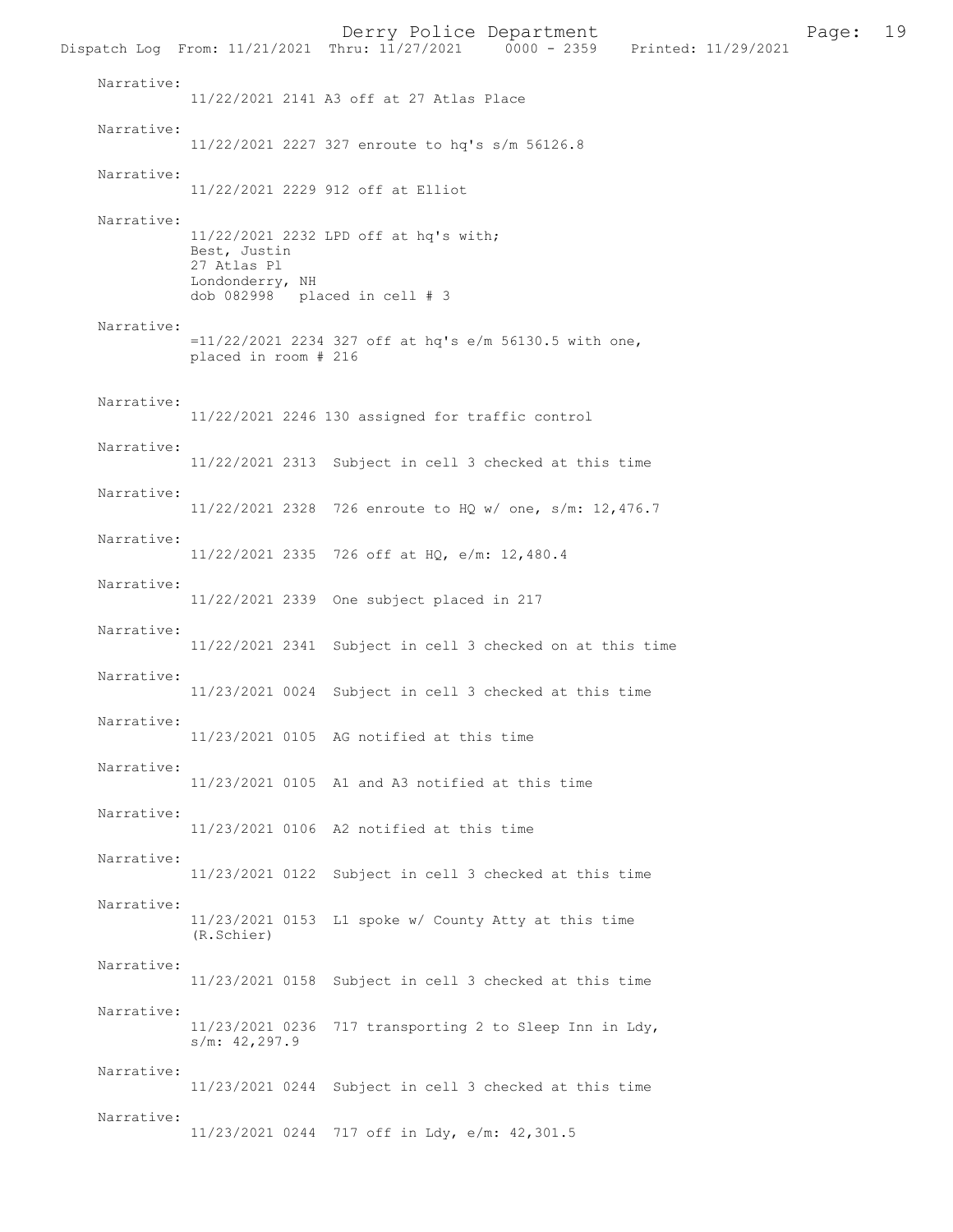|                          |                             | Dispatch Log From: 11/21/2021 Thru: 11/27/2021 0000 - 2359 Printed: 11/29/2021 |
|--------------------------|-----------------------------|--------------------------------------------------------------------------------|
| Narrative:               |                             | 11/23/2021 0247 717 clear of Ldy                                               |
| Narrative:               | Concord                     | 11/23/2021 0301 912 Leaving Elliot and following ME to                         |
| Narrative:               | HQ.                         | 11/23/2021 0304 734 and S7 clear of Elliot enroute back to                     |
| Narrative:               |                             | 11/23/2021 0305 726 back off on Linlew                                         |
| Narrative:               |                             | 11/23/2021 0313 717 off on Atlas                                               |
| Narrative:               |                             | 11/23/2021 0321 912 off in Concord                                             |
| Narrative:               |                             | 11/23/2021 0342 912 clear of Concord                                           |
| Narrative:               | time                        | 11/23/2021 0449 Subject placed back into cell 3 at this                        |
| Narrative:               | time                        | 11/23/2021 0454 734 off on Linlew to relieve 232 at this                       |
| Narrative:               |                             | 11/23/2021 0524 Subject in cell 3 checked at this time                         |
| Narrative:               |                             | 11/23/2021 0554 Subject in cell 3 checked at this time                         |
| Narrative:               |                             | 11/23/2021 0555 726 back off at Linlew                                         |
| Narrative:               |                             | 11/23/2021 0629 Subject in cell 3 checked at this time                         |
| Narrative:               |                             | 11/23/2021 0704 subject checked                                                |
| Narrative:               |                             | 11/23/2021 0728 subject checked                                                |
| Narrative:               | 11/23/2021 0741 subject fed |                                                                                |
| Narrative:               |                             | 11/23/2021 0813 subject checked                                                |
| Narrative:<br>Narrative: |                             | 11/23/2021 0851 subject checked                                                |
| Narrative:               |                             | 11/23/2021 0927 subject checked                                                |
| Narrative:               |                             | 11/23/2021 0957 subject checked                                                |
| Narrative:               |                             | 11/23/2021 1020 subject checked                                                |
|                          |                             | 11/23/2021 1041 subject checked                                                |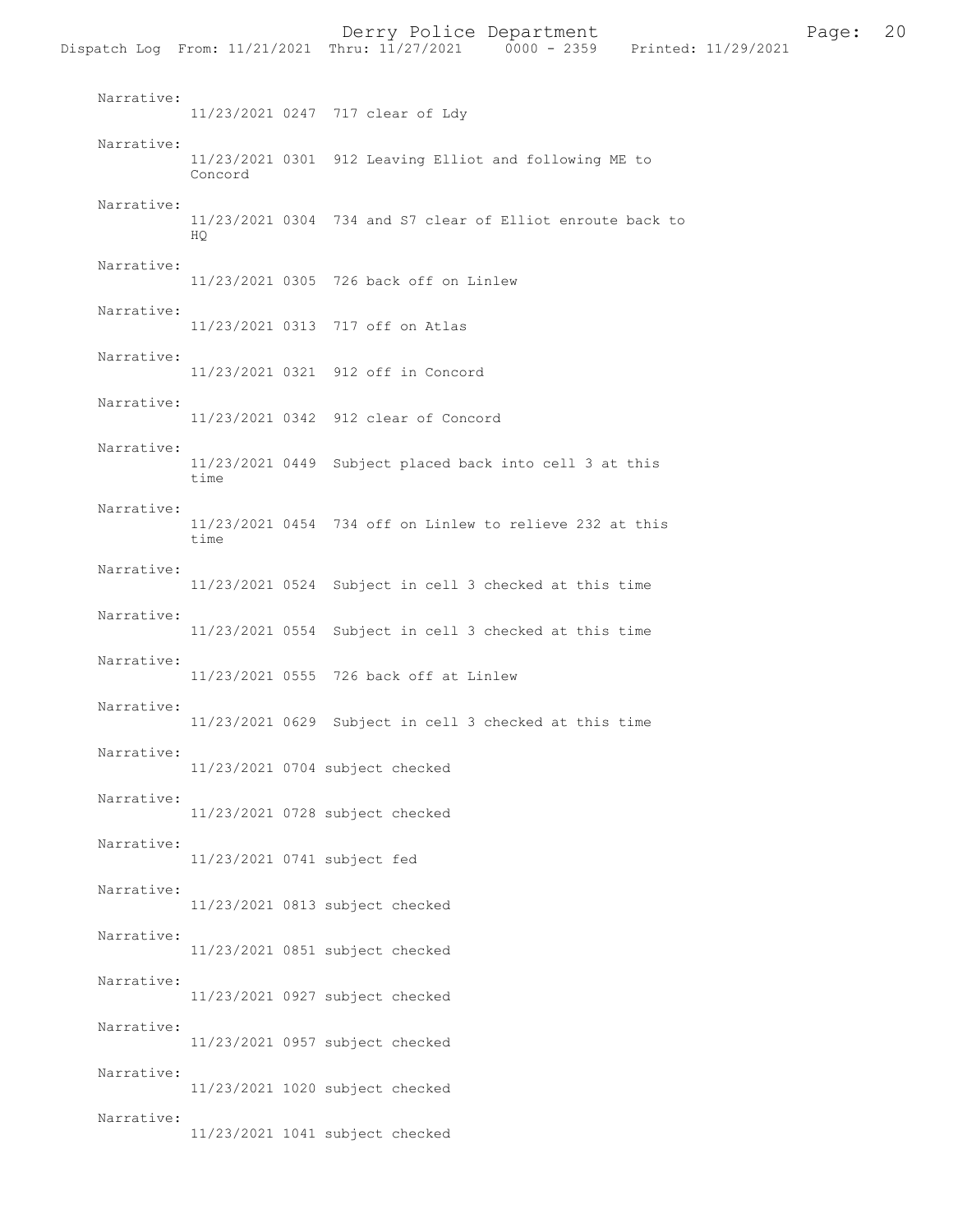Narrative: 11/23/2021 1217 off with the bail commissioner Narrative: 11/23/2021 1226 bail set at preventative detention per BC Mencis Narrative: 11/23/2021 1329 115 transporting to Brentwood s/m: 12530.1 Narrative: 11/23/2021 1401 115 off at Brentwood e/m: 12551.7 Narrative: 11/23/2021 1531 L1 and S2 off at Linlew Dr. Narrative: 11/23/2021 1534 Search warrant for 27 Linlew Dr. started at this time Narrative: 11/23/2021 1543 S5 off at Atlas Pl. Narrative: 11/23/2021 1545 Search warrant for Atlas Pl. started at this time Narrative: 11/23/2021 1652 End of Search warrant at Atlas Pl. Narrative: 11/23/2021 1659 Search warrant started on vehicle at Atlas Pl. Narrative: 11/23/2021 1712 End of Search warrant on vehicle Narrative: 11/23/2021 1726 S5 off at Linlew Dr. Narrative: 11/23/2021 1729 all units clear Atlas Pl. Narrative: 11/23/2021 1845 End Search warrant at Linlew Dr. Narrative: 11/23/2021 1853 S5 advises all units clear Linlew Dr. Refer To Arrest:  $\frac{21-1117-AR}{21-2096-OF}$ Refer To Incident: 21-21425 2148 Phone - SUSPICIOUS ACTIVITY<br>Call Taker: Dispatcher Christina L Power Dispatcher Christina L Power Location/Address: [LDY] ROCKINGHAM RD<br>TD: Patrol Officer Nikit Patrol Officer Nikita Tomnyuk<br>Disp-21:53:44 Disp-21:53:44 <br>
Disp-21:53:44 Arvd-21:53:49 Clrd-22:28:48<br>
Displays around the Dawson Sergeant Patrick H Dawson<br>Disp-21:53:47 Disp-21:53:47 Arvd-21:53:48 Clrd-22:02:33 Narrative:

male in fatigues outside the establishment

Narrative: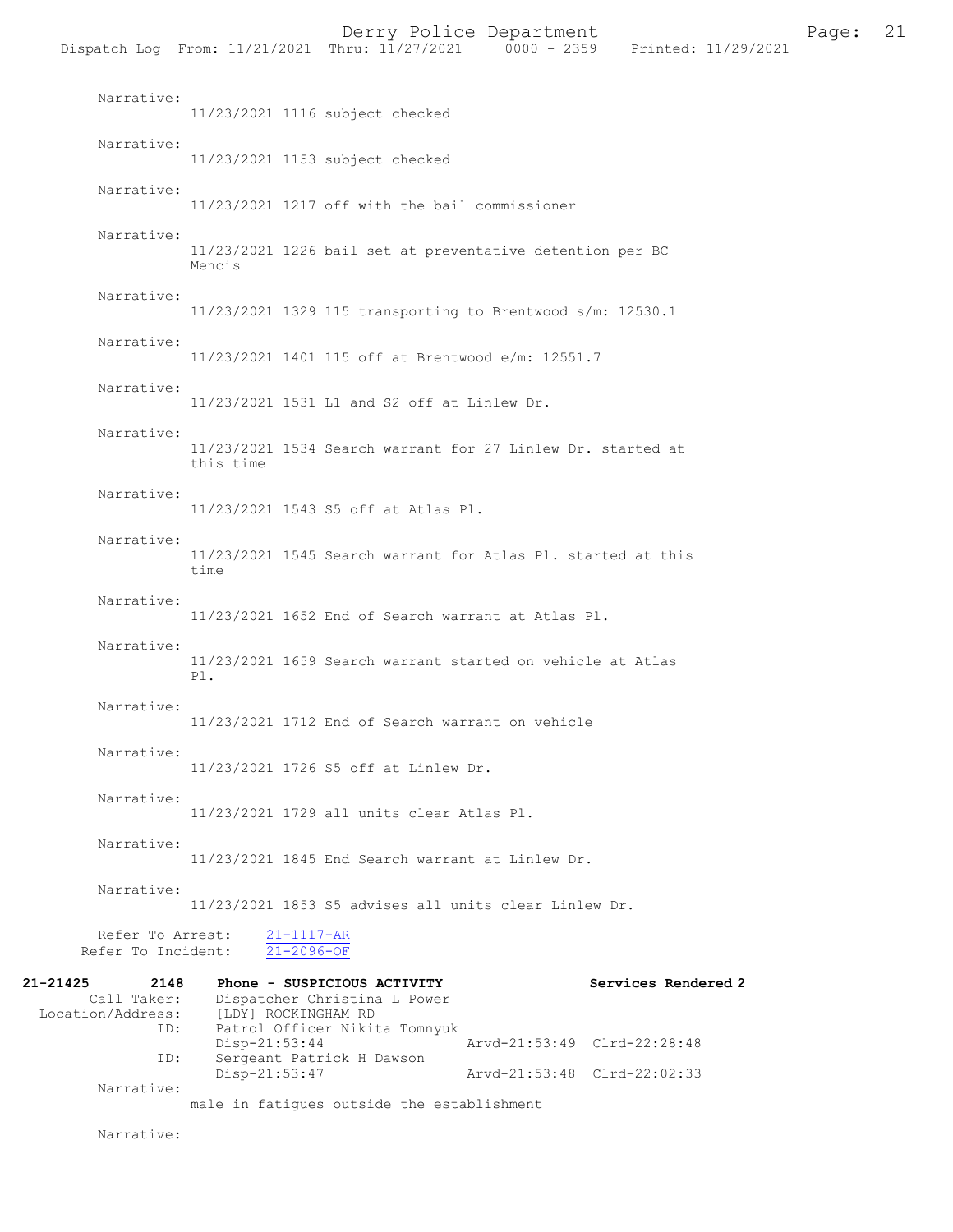checked and no issues.

Refer To Field Int: 21-4137-FI

| $21 - 21426$      | 2211           | Phone - MEDICAL EMERGENCY                | Cancelled Prior to Arrival 1 |   |  |
|-------------------|----------------|------------------------------------------|------------------------------|---|--|
|                   |                | Call Taker: Patrol Officer Robert Corwin |                              |   |  |
|                   |                | Location/Address: W BROADWAY             |                              |   |  |
|                   | ID:            | Patrol Officer Michael Carnazzo          |                              |   |  |
|                   |                | $Disp-22:13:31$                          | $Clrd-22:13:33$              |   |  |
| 21-21427          | 2213           | Phone - SUSPICIOUS ACTIVITY              | Report Taken                 | 2 |  |
|                   |                | Call Taker: Patrol Officer Robert Corwin |                              |   |  |
| Location/Address: |                | ROBIN CT                                 |                              |   |  |
|                   | ID:            | Patrol Officer Michael Carnazzo          |                              |   |  |
|                   |                | Disp-22:14:37                            | Arvd-22:16:26 Clrd-22:44:58  |   |  |
|                   | Arrived By:    | Dispatcher Christina L Power             |                              |   |  |
|                   | Cleared By:    | Dispatcher Christina L Power             |                              |   |  |
|                   | ID:            | Sergeant Patrick H Dawson                |                              |   |  |
|                   |                | $Disp-22:20:47$                          | Arvd-22:20:49 Clrd-22:31:20  |   |  |
|                   | Dispatched By: | Dispatcher Christina L Power             |                              |   |  |
|                   | Arrived By:    | Dispatcher Christina L Power             |                              |   |  |
|                   | Cleared By:    | Dispatcher Christina L Power             |                              |   |  |
|                   | Narrative:     |                                          |                              |   |  |
|                   |                | item in hallway                          |                              |   |  |
|                   |                |                                          |                              |   |  |

Refer To Incident: 21-2097-OF

# For Date: 11/23/2021 - Tuesday

| Call Taker:<br>Dispatcher Christine D Carlson<br>Location:<br>[LDY] LONDONDERRY POLICE DEPT<br>Lieutenant Shawn P O'Donaghue<br>ID:<br>Arvd-00:57:02 Clrd-01:54:25<br>Disp-00:57:01<br>Captain George R Feole<br>ID:<br>Disp-01:26:12<br>Arvd-01:26:13 Clrd-04:55:27<br>Lieutenant Michael T Muncey<br>ID:<br>Disp-01:26:17<br>Arvd-01:26:19 Clrd-04:55:29<br>Sergeant Seth Plumer<br>ID:<br>Disp-01:36:48<br>Arvd-01:36:50 Clrd-04:55:31<br>ID:<br>Sergeant Jared Knox<br>Disp-01:41:20<br>Arvd-01:41:23 Clrd-04:55:25<br>$21 - 21429$<br>0543<br>Phone - DISTURBANCE<br>Could Not Locate 1<br>Call Taker:<br>Dispatcher Christine D Carlson<br>Location/Address:<br>FRANKLIN ST<br>Patrol Officer Awess Abdulkadir<br>ID:<br>Arvd-05:46:17 Clrd-05:51:23<br>Disp-05:45:29<br>Patrol Officer Michael Carnazzo<br>ID:<br>Arvd-05:46:35 Clrd-05:51:25<br>Disp-05:45:31<br>Sergeant Patrick H Dawson<br>ID:<br>Arvd-05:49:11 Clrd-05:51:21<br>Disp-05:45:34 |
|-----------------------------------------------------------------------------------------------------------------------------------------------------------------------------------------------------------------------------------------------------------------------------------------------------------------------------------------------------------------------------------------------------------------------------------------------------------------------------------------------------------------------------------------------------------------------------------------------------------------------------------------------------------------------------------------------------------------------------------------------------------------------------------------------------------------------------------------------------------------------------------------------------------------------------------------------------------|
|                                                                                                                                                                                                                                                                                                                                                                                                                                                                                                                                                                                                                                                                                                                                                                                                                                                                                                                                                           |
|                                                                                                                                                                                                                                                                                                                                                                                                                                                                                                                                                                                                                                                                                                                                                                                                                                                                                                                                                           |
|                                                                                                                                                                                                                                                                                                                                                                                                                                                                                                                                                                                                                                                                                                                                                                                                                                                                                                                                                           |
|                                                                                                                                                                                                                                                                                                                                                                                                                                                                                                                                                                                                                                                                                                                                                                                                                                                                                                                                                           |
|                                                                                                                                                                                                                                                                                                                                                                                                                                                                                                                                                                                                                                                                                                                                                                                                                                                                                                                                                           |
|                                                                                                                                                                                                                                                                                                                                                                                                                                                                                                                                                                                                                                                                                                                                                                                                                                                                                                                                                           |
|                                                                                                                                                                                                                                                                                                                                                                                                                                                                                                                                                                                                                                                                                                                                                                                                                                                                                                                                                           |
|                                                                                                                                                                                                                                                                                                                                                                                                                                                                                                                                                                                                                                                                                                                                                                                                                                                                                                                                                           |
|                                                                                                                                                                                                                                                                                                                                                                                                                                                                                                                                                                                                                                                                                                                                                                                                                                                                                                                                                           |
|                                                                                                                                                                                                                                                                                                                                                                                                                                                                                                                                                                                                                                                                                                                                                                                                                                                                                                                                                           |
|                                                                                                                                                                                                                                                                                                                                                                                                                                                                                                                                                                                                                                                                                                                                                                                                                                                                                                                                                           |
|                                                                                                                                                                                                                                                                                                                                                                                                                                                                                                                                                                                                                                                                                                                                                                                                                                                                                                                                                           |
|                                                                                                                                                                                                                                                                                                                                                                                                                                                                                                                                                                                                                                                                                                                                                                                                                                                                                                                                                           |
|                                                                                                                                                                                                                                                                                                                                                                                                                                                                                                                                                                                                                                                                                                                                                                                                                                                                                                                                                           |
|                                                                                                                                                                                                                                                                                                                                                                                                                                                                                                                                                                                                                                                                                                                                                                                                                                                                                                                                                           |
|                                                                                                                                                                                                                                                                                                                                                                                                                                                                                                                                                                                                                                                                                                                                                                                                                                                                                                                                                           |
|                                                                                                                                                                                                                                                                                                                                                                                                                                                                                                                                                                                                                                                                                                                                                                                                                                                                                                                                                           |
|                                                                                                                                                                                                                                                                                                                                                                                                                                                                                                                                                                                                                                                                                                                                                                                                                                                                                                                                                           |
|                                                                                                                                                                                                                                                                                                                                                                                                                                                                                                                                                                                                                                                                                                                                                                                                                                                                                                                                                           |
|                                                                                                                                                                                                                                                                                                                                                                                                                                                                                                                                                                                                                                                                                                                                                                                                                                                                                                                                                           |
|                                                                                                                                                                                                                                                                                                                                                                                                                                                                                                                                                                                                                                                                                                                                                                                                                                                                                                                                                           |
| Narrative:                                                                                                                                                                                                                                                                                                                                                                                                                                                                                                                                                                                                                                                                                                                                                                                                                                                                                                                                                |
| 11/23/2021 0544 Report of male subject yelling in the                                                                                                                                                                                                                                                                                                                                                                                                                                                                                                                                                                                                                                                                                                                                                                                                                                                                                                     |
| street                                                                                                                                                                                                                                                                                                                                                                                                                                                                                                                                                                                                                                                                                                                                                                                                                                                                                                                                                    |
|                                                                                                                                                                                                                                                                                                                                                                                                                                                                                                                                                                                                                                                                                                                                                                                                                                                                                                                                                           |
| $21 - 21430$<br>0651<br>Phone - DISTURBANCE<br>Could Not Locate 1                                                                                                                                                                                                                                                                                                                                                                                                                                                                                                                                                                                                                                                                                                                                                                                                                                                                                         |
| Call Taker:<br>Dispatcher Christine D Carlson                                                                                                                                                                                                                                                                                                                                                                                                                                                                                                                                                                                                                                                                                                                                                                                                                                                                                                             |
| Location/Address:<br>FAIRWAY DR                                                                                                                                                                                                                                                                                                                                                                                                                                                                                                                                                                                                                                                                                                                                                                                                                                                                                                                           |
| Patrol Officer Charles L Doherty<br>ID:                                                                                                                                                                                                                                                                                                                                                                                                                                                                                                                                                                                                                                                                                                                                                                                                                                                                                                                   |
| Arvd-07:09:29 Clrd-07:09:29<br>Disp-07:03:06                                                                                                                                                                                                                                                                                                                                                                                                                                                                                                                                                                                                                                                                                                                                                                                                                                                                                                              |
| Dispatcher Jonathon S Pickering<br>Dispatched By:                                                                                                                                                                                                                                                                                                                                                                                                                                                                                                                                                                                                                                                                                                                                                                                                                                                                                                         |
| Arrived By:<br>Dispatcher Jonathon S Pickering                                                                                                                                                                                                                                                                                                                                                                                                                                                                                                                                                                                                                                                                                                                                                                                                                                                                                                            |
| Dispatcher Jonathon S Pickering<br>Cleared By:                                                                                                                                                                                                                                                                                                                                                                                                                                                                                                                                                                                                                                                                                                                                                                                                                                                                                                            |
| Patrol Officer Cody Johnson<br>ID:                                                                                                                                                                                                                                                                                                                                                                                                                                                                                                                                                                                                                                                                                                                                                                                                                                                                                                                        |

Disp-07:03:29 Arvd-07:12:51 Clrd-07:13:27

Dispatched By: Dispatcher Jonathon S Pickering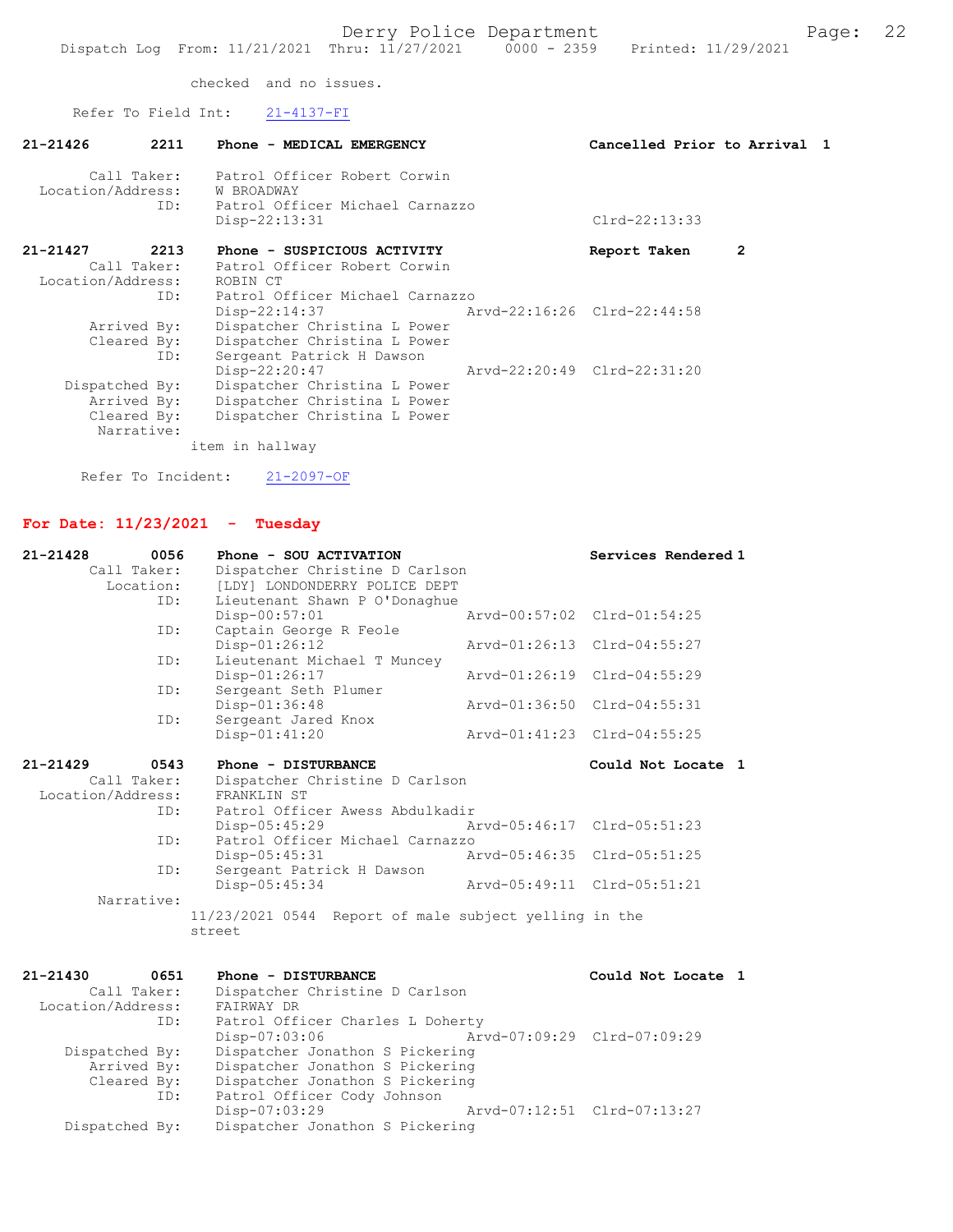Derry Police Department Form Page: 23 Dispatch Log From: 11/21/2021 Thru: 11/27/2021 0000 - 2359 Printed: 11/29/2021 Arrived By: Dispatcher Jonathon S Pickering Cleared By: Dispatcher Jonathon S Pickering Narrative: 11/23/2021 0713 report of a disturbance on the third floor, unable to locate 21-21431 0703 Phone - MV ACCIDENT Could Not Locate 1 Call Taker: Dispatcher Jonathon S Pickering Location/Address: ISLAND POND RD ID: Patrol Officer Blake A Martineau<br>Disp-07:03:54 Art Disp-07:03:54 Arvd-07:12:50 Clrd-07:13:17 21-21432 0712 Phone - ATTEMPT TO LOCATE Could Not Locate 2 Call Taker: Dispatcher Jonathon S Pickering Location/Address: WALL ST ID: Patrol Officer Blake A Martineau<br>Disp-07:21:33 Arv Arvd-07:21:34 Clrd-07:28:47 ID: Patrol Officer Cody Johnson Disp-07:21:57 Clrd-07:28:45<br>TD: Sergeant James M Belanger Sergeant James M Belanger<br>Disp-07:23:57 Disp-07:23:57 Arvd-07:23:58 Clrd-07:28:46 21-21433 0800 Phone - ASSIST CITIZEN Collected for Disposal 3 Call Taker: Dispatcher Jonathon S Pickering Location/Address: [DY 383] CRYSTAL AVE ...<br>ID: Patrol Officer Blake A Martineau<br>Disp-08:15:39 Ary Disp-08:15:39 Arvd-08:15:44 Clrd-08:15:46<br>ID: Patrol Officer Charles L Doherty Patrol Officer Charles L Doherty<br>Disp-08:15:42 Art Disp-08:15:42 Arvd-08:15:43 Clrd-08:15:45 Narrative: 11/23/2021 0800 found needles in parking lot 21-21434 0804 Phone - ALARM, BURGLAR False Alarm 1 Call Taker: Dispatcher Jonathon S Pickering Location/Address: [DY 383] CRYSTAL AVE<br>ID: Patrol Officer Charles Patrol Officer Charles L Doherty<br>Disp-08:05:00 Art Disp-08:05:00 Arvd-08:06:41 Clrd-08:15:33<br>TD: Patrol Officer Blake A Martineau Patrol Officer Blake A Martineau<br>Disp-08:05:03 Art Disp-08:05:03 Arvd-08:08:22 Clrd-08:15:33 21-21435 0819 Phone - MV ACCIDENT Report Taken 1 Call Taker: Dispatcher Jonathon S Pickering Location/Address: FORDWAY ST ID: Patrol Officer Blake A Martineau Disp-08:23:13 Arvd-08:23:15 Clrd-08:44:13 Cleared By: Patrol Officer Jack Stafford Narrative: 11/23/2021 0825 off with NH 4987177 and NH 4825836 Narrative: 11/23/2021 1005 Brown-Paquin v. Morales - Reportable Refer To Accident: 21-585-AC 21-21436 0845 Phone - VIN CHECK Services Rendered 3<br>Call Taker: Dispatcher Jonathon S Pickering Dispatcher Jonathon S Pickering<br>ISLAND POND RD Location/Address:<br>ID: Patrol Officer Blake A Martineau Disp-08:57:56 Arvd-09:08:08 Clrd-09:15:09 Refer To Field Int: 21-4120-FI 21-21437 0846 Phone - ALARM, BURGLAR False Alarm 1 Call Taker: Dispatcher Jonathon S Pickering Location/Address: [DY 3421] MANNING ST ID: Patrol Officer Blake A Martineau Disp-08:46:54 Arvd-08:50:10 Clrd-08:53:46<br>TD: Patrol Officer Charles L Doberty Patrol Officer Charles L Doherty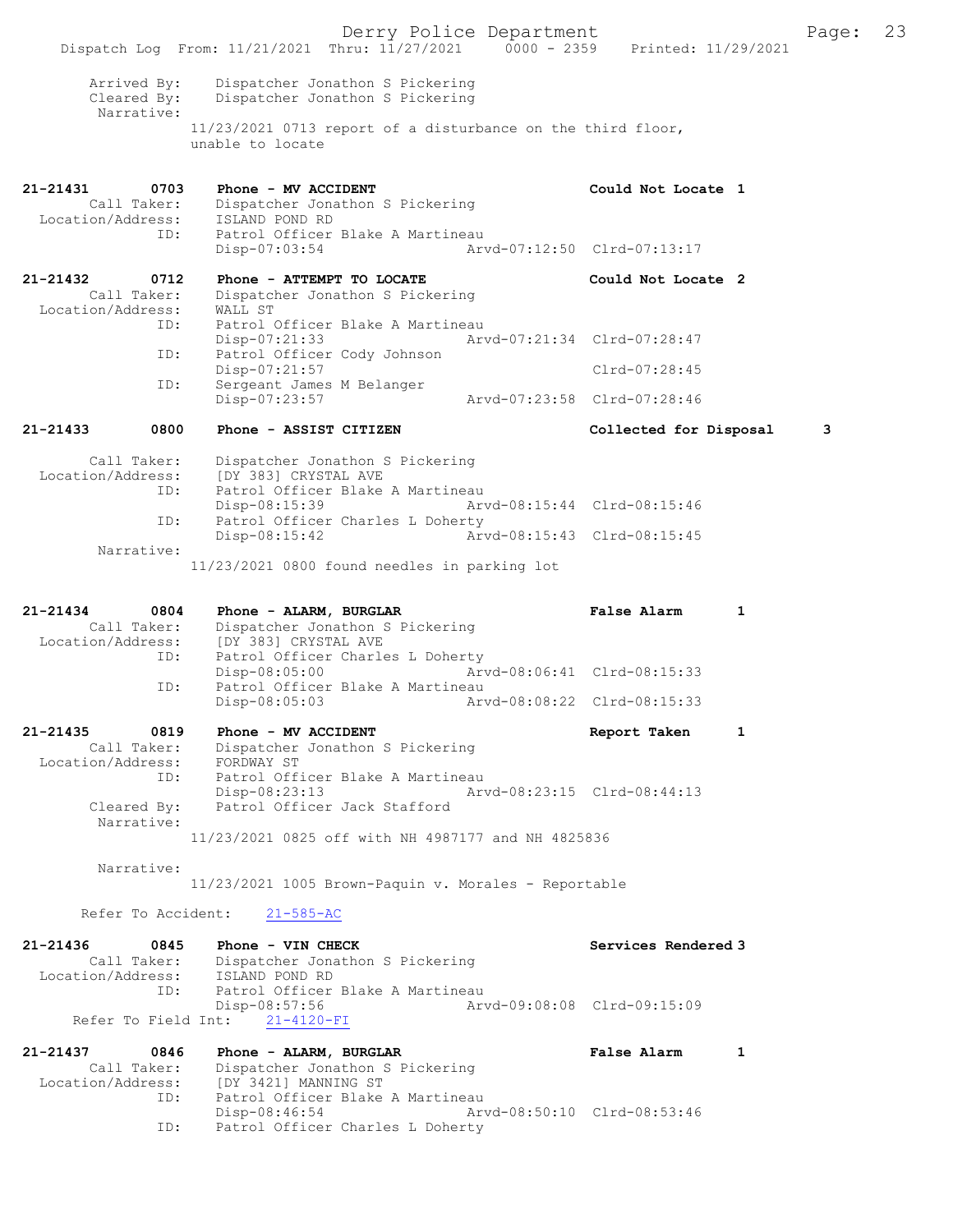Derry Police Department Fage: 24 Dispatch Log From: 11/21/2021 Thru: 11/27/2021 0000 - 2359 Printed: 11/29/2021 Disp-08:46:57 Arvd-08:51:30 Clrd-08:53:46 Refer To Field Int: 21-4118-FI 21-21438 0912 Phone - SERVE RESTRAINING ORDER No Action Required 2 Call Taker: Dispatcher Jonathon S Pickering Location/Address: WINDHAM DEPOT RD ID: Patrol Officer Cody Johnson Disp-09:13:05 Arvd-09:25:57 Clrd-09:50:39 ID: Patrol Officer Jack Stafford Disp-09:13:07 Arvd-09:25:56 Clrd-09:50:38 21-21439 0922 Phone - SUSPICIOUS ACTIVITY Vehicle checked 2 Call Taker: Dispatcher Jonathon S Pickering Location/Address: E BROADWAY ess: E DROGUNGI<br>ID: Patrol Officer Blake A Martineau Disp-09:25:37 Arvd-09:26:12 Clrd-09:50:34 Refer To Field Int: 21-4119-FI 21-21440 0951 Phone - TRANSPORT Services Rendered 3 Call Taker: Dispatcher Jonathon S Pickering Location/Address: [MHT] VALLEY ST ID: Patrol Officer Charles L Doherty Disp-09:54:13 Arvd-10:29:42 Clrd-11:21:21 Narrative: 11/23/2021 1029 subject in custody, s/m 42334.5, transporting to Derry District Court Narrative: 11/23/2021 1050 418 off at DDC e/m: 42345.7 Narrative: 11/23/2021 1121 subject released by the court on \$2500 cash 21-21441 1029 Initiated - SEXUAL OFFENDER REGISTRATION Services Rendered 1 Call Taker: Dispatcher Jonathon S Pickering Location/Address: [DY 2] MUNICIPAL DR ID: Detective Lieutenant Jon M Breen Arvd-10:29:00 Clrd-10:29:33 21-21442 1036 Phone - DELIVER A MESSAGE Cancelled Prior to Arrival 1 Call Taker: Dispatcher Jonathon S Pickering Location/Address: FAIRWAY DR ID: Patrol Officer Jack Stafford Disp-11:14:24 Clrd-11:15:53 Narrative: 11/23/2021 1036 for Goffstown PD 21-21443 1123 Phone - JUVENILE OFFENSES Arrest(s) Made 2 Call Taker: Dispatcher Jonathon S Pickering Location/Address: [DY 250] PINKERTON ST<br>ID: Patrol Officer Cody Jo Patrol Officer Cody Johnson<br>Disp-11:24:24 Disp-11:24:24 Arvd-11:43:29 Clrd-11:56:19<br>ID: Patrol Officer Brian J Landry Patrol Officer Brian J Landry<br>Disp-11:24:37 Disp-11:24:37 Arvd-11:48:55 Clrd-11:48:57 Narrative: 11/23/2021 1147 one in custody, 115 transporting to DPDHQ s/m: 12521.1 Narrative: 11/23/2021 1149 identified as a juvenile Narrative: 11/23/2021 1150 off at DPDHQ e/m: 12522.2 Narrative: 11/23/2021 1215 placed in room 217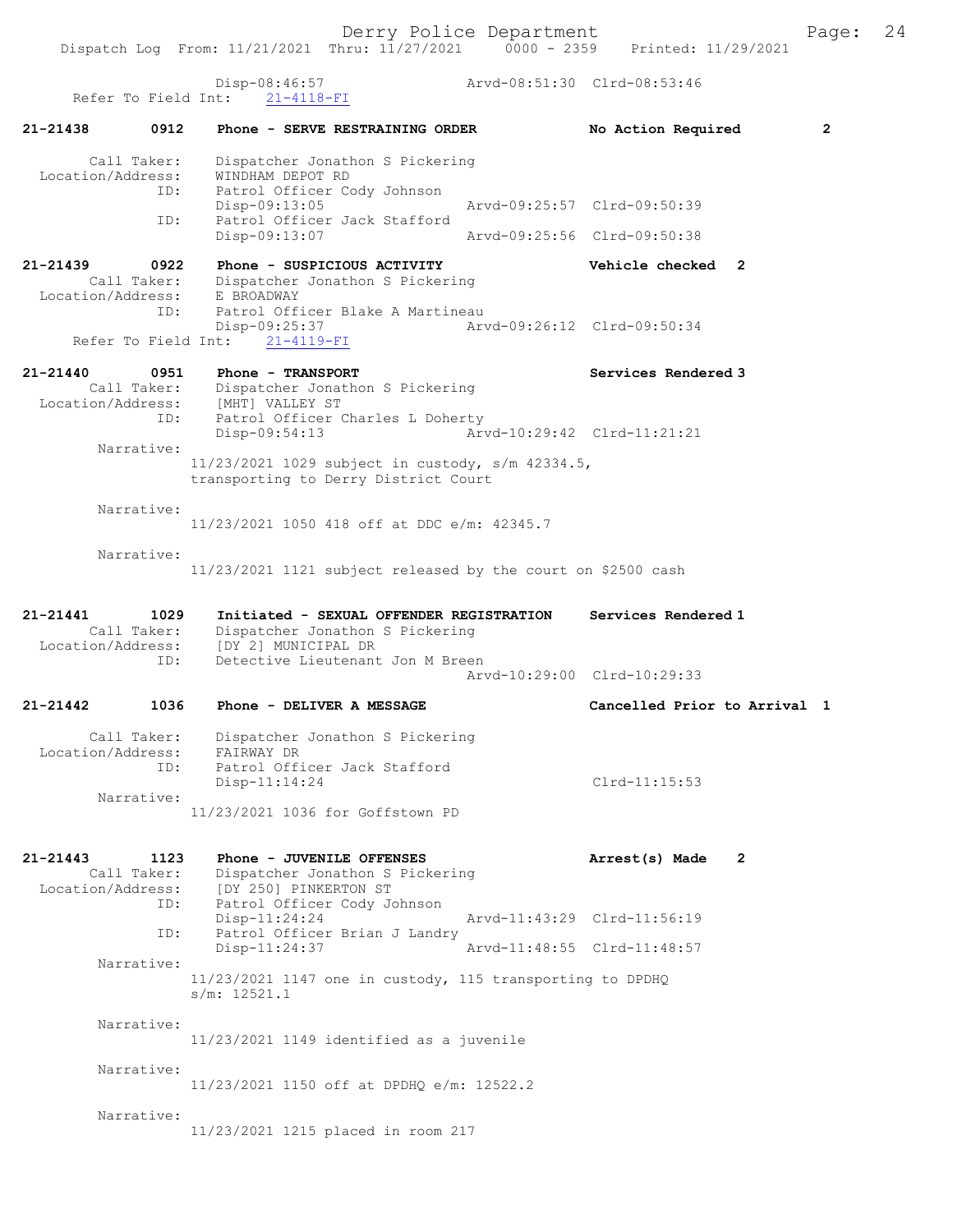Narrative:

11/23/2021 1325 released to parent

Refer To Arrest: 21-1118-AR

| 21-21444<br>1144                 | Phone - ERRATIC OPERATION                                                             | Gone on Arrival             | $\mathbf{2}$ |
|----------------------------------|---------------------------------------------------------------------------------------|-----------------------------|--------------|
| Call Taker:<br>Location/Address: | Dispatcher Jonathon S Pickering<br>[DY 1454] MANCHESTER RD                            |                             |              |
| ID:                              | Patrol Officer Charles L Doherty                                                      |                             |              |
| ID:                              | $Disp-11:44:59$<br>Patrol Officer Jack Stafford                                       | Arvd-11:47:42 Clrd-11:59:58 |              |
| Narrative:                       | Disp-11:52:41                                                                         | Arvd-11:55:57 Clrd-11:59:57 |              |
|                                  | 11/23/2021 1149 checking for NH 4223294                                               |                             |              |
| Narrative:                       | 11/23/2021 1152 off on Barkland Dr                                                    |                             |              |
| $21 - 21445$<br>1202             | Initiated - MV CHECK                                                                  | Arrest(s) Made              | 1            |
| Call Taker:                      | Dispatcher Jonathon S Pickering                                                       |                             |              |
| Location/Address:<br>ID:         | [DY 146] ASHLEIGH DR<br>Patrol Officer Charles L Doherty                              |                             |              |
| ID:                              | Patrol Officer Cody Johnson                                                           | Arvd-12:02:00 Clrd-13:15:52 |              |
| ID:                              | Disp-12:02:32<br>Sergeant James M Belanger                                            | Arvd-12:06:43 Clrd-12:49:24 |              |
|                                  | Disp-12:15:29                                                                         | Arvd-12:15:30 Clrd-13:35:48 |              |
| Narrative:                       | 11/23/2021 1217 checking sobriety                                                     |                             |              |
|                                  |                                                                                       |                             |              |
| Narrative:                       | 11/23/2021 1228 subject in custody                                                    |                             |              |
| Narrative:                       |                                                                                       |                             |              |
|                                  | 11/23/2021 1230 418 transporting to DPDHQ s/m: 42352.5                                |                             |              |
| Narrative:                       |                                                                                       |                             |              |
|                                  | 11/23/2021 1230 owner requesting Spacetown for NH 4223294;<br>notified and responding |                             |              |
| Narrative:                       |                                                                                       |                             |              |
|                                  | 11/23/2021 1233 418 off at DPDHQ e/m: 42353.5                                         |                             |              |
| Narrative:                       |                                                                                       |                             |              |
|                                  | 11/23/2021 1244 Spacetown on scene                                                    |                             |              |
| Narrative:                       |                                                                                       |                             |              |
|                                  | 11/23/2021 1258 Subject Info:<br>Lynn Gendreau                                        |                             |              |
|                                  | 13 Barkland Dr                                                                        |                             |              |
|                                  | Derry, NH DOB: 3/8/64                                                                 |                             |              |
|                                  | Arrested for Driving While Intoxicated (2nd offense)                                  |                             |              |
| Narrative:                       |                                                                                       |                             |              |
|                                  | $11/23/2021$ 1335 released to a sober party, court date<br>$12/9/21$ per BC Mencis    |                             |              |
| Refer To Arrest:                 | $21 - 1119 - AR$                                                                      |                             |              |
| $21 - 21446$<br>1204             | Initiated - SEXUAL OFFENDER REGISTRATION                                              | Services Rendered 1         |              |
| Call Taker:<br>Location/Address: | Dispatcher Jonathon S Pickering<br>[DY 2] MUNICIPAL DR                                |                             |              |
| ID:                              | Detective Victoria M Kidd                                                             |                             |              |
|                                  |                                                                                       | Arvd-12:04:00 Clrd-12:11:55 |              |
|                                  |                                                                                       |                             |              |

21-21447 1220 Phone - WELFARE CHECK Report Taken 2 Call Taker: Dispatcher Jonathon S Pickering Location/Address: NORTH AVE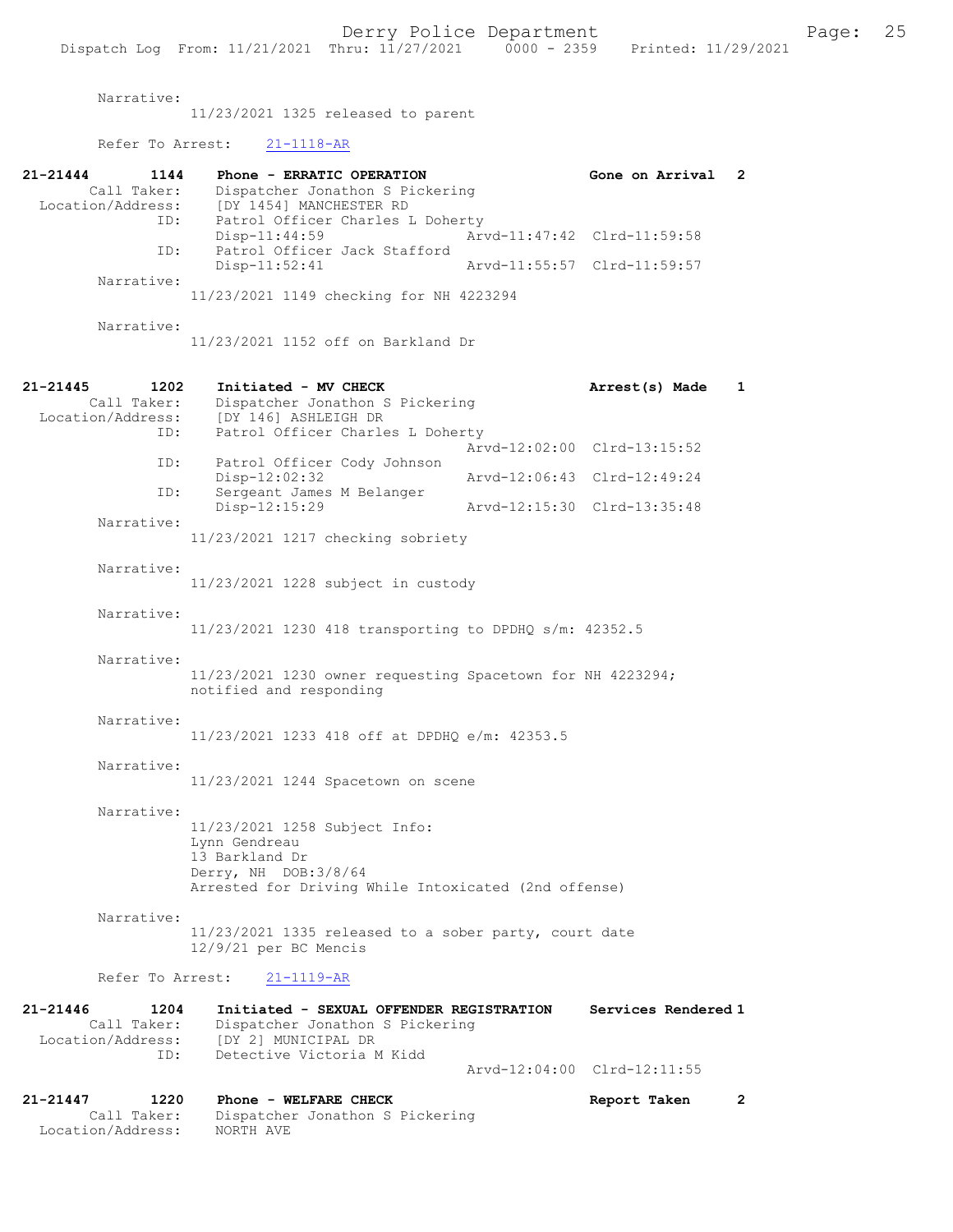Derry Police Department Fage: 26 Dispatch Log From: 11/21/2021 Thru: 11/27/2021 0000 - 2359 Printed: 11/29/2021 ID: Patrol Officer Blake A Martineau Disp-12:24:42 Arvd-12:31:08 Clrd-13:03:37<br>TD: Patrol Officer Jack Stafford Patrol Officer Jack Stafford<br>Disp-12:24:45 Disp-12:24:45 Arvd-12:31:27 Clrd-13:03:36 Narrative: 11/23/2021 1252 off on Chester Rd Refer To Incident: 21-2098-OF 21-21448 1239 Initiated - TOBACCO VIOLATION Report Taken 1 Call Taker: Dispatcher Jonathon S Pickering Location/Address: [DY 250] PINKERTON ST ID: Patrol Officer Brian J Landry Arvd-12:39:00 Clrd-12:40:17<br>21-1120-AR Refer To Summons: 21-21449 1349 Phone - MV ACCIDENT Report Taken 1 Call Taker: Dispatcher Jonathon S Pickering Location/Address: [DY 2379] E DERRY RD ID: Patrol Officer Samuel J Troy Disp-13:49:42 Arvd-13:54:41 Clrd-14:37:04 ID: Patrol Officer Blake A Martineau Disp-13:49:44 Arvd-13:54:02 Clrd-14:37:05 ID: Sergeant James M Belanger Disp-13:54:50 Arvd-13:54:52 Clrd-14:09:49 Narrative: 11/23/2021 1424 next on the list assigned for NH 4512598; Birch St assigned and on scene Narrative: 11/23/2021 1441 TALIADOROS vs. COURTER vs. MALEK - full report Refer To Accident: 21-586-AC 21-21450 1429 Phone - ABANDONED 911 Services Rendered 1 Call Taker: Dispatcher Jonathon S Pickering Location/Address: [DY 649] MANCHESTER RD ID: Patrol Officer Charles L Doherty<br>Disp-14:30:04 Mrvd-14:32:36 Clrd-14:35:06 Disp-14:30:04 Arvd-14:32:36 Clrd-14:35:06 ID: Sergeant James M Belanger Disp-14:30:24 Arvd-14:30:26 Clrd-14:35:08 ID: Sergeand of<br>Disp-14:30:24<br>Narrative: 11/23/2021 1435 accidental 21-21451 1437 Initiated - FOLLOW-UP No Action Required 2 Call Taker: Dispatcher Jonathon S Pickering Location/Address: [DY 1454] MANCHESTER RD ID: Patrol Officer Charles L Doherty Arvd-14:37:00 Clrd-14:43:02 21-21452 1451 Phone - ALARM, BURGLAR False Alarm 1 Call Taker: Dispatcher Jonathon S Pickering Location/Address: [DY 3755] WALNUT HILL RD ID: Patrol Officer Samuel J Troy Disp-14:55:33 Arvd-15:12:19 Clrd-15:28:01 Arrived By: Patrol Officer Ryan M Panaro Cleared By: Patrol Officer Ryan M Panaro ID: Patrol Officer Melissa M Houde Disp-14:55:37 Arvd-15:14:26 Clrd-15:27:59 Arrived By: Patrol Officer Ryan M Panaro Cleared By: Patrol Officer Ryan M Panaro Narrative: 11/23/2021 1451 interior motion Narrative: 11/23/2021 1452 green subaru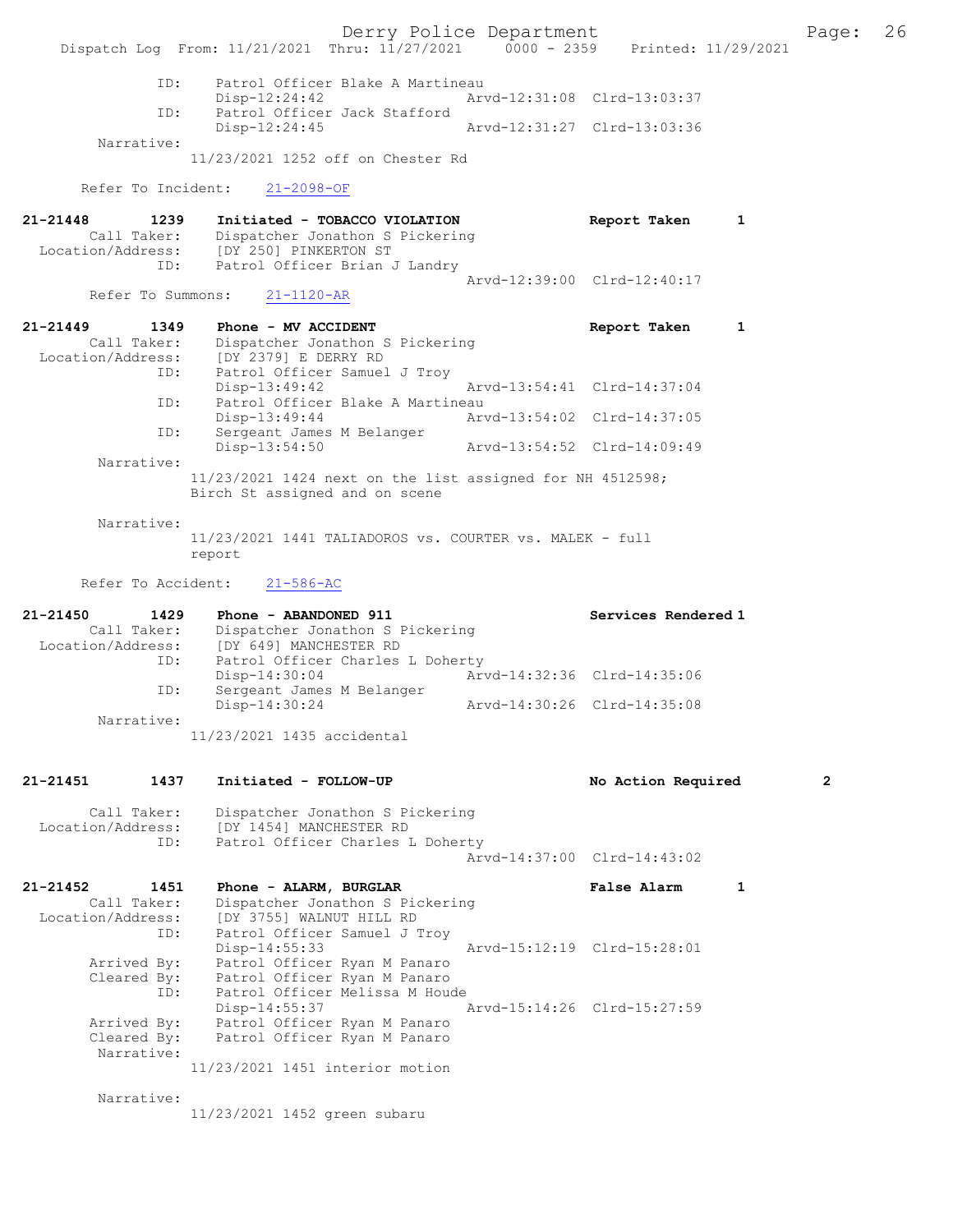|                                  |      |                                                                                                               |                                  | Derry Police Department     | Dispatch Log From: 11/21/2021 Thru: 11/27/2021 0000 - 2359 Printed: 11/29/2021 |   | Page: |  |
|----------------------------------|------|---------------------------------------------------------------------------------------------------------------|----------------------------------|-----------------------------|--------------------------------------------------------------------------------|---|-------|--|
| Narrative:                       |      | 11/23/2021 1524 units conducting walk-through of residence                                                    |                                  |                             |                                                                                |   |       |  |
| Refer To Field Int:              |      | $21 - 4135 - FI$                                                                                              |                                  |                             |                                                                                |   |       |  |
| 21-21453                         | 1517 | Initiated - FOLLOW-UP                                                                                         |                                  |                             | Cleared                                                                        | 2 |       |  |
|                                  |      | Call Taker: Patrol Officer Ryan M Panaro<br>Location/Address: [DY 2] MUNICIPAL DR                             |                                  |                             |                                                                                |   |       |  |
|                                  | ID:  | Patrol Officer Casey J Noyes                                                                                  |                                  |                             |                                                                                |   |       |  |
|                                  |      |                                                                                                               |                                  |                             | Arvd-15:17:00 Clrd-15:46:57                                                    |   |       |  |
| 21-21454                         | 1535 | Other - ASSIST OTHER AGENCY                                                                                   |                                  |                             | Assistance Rendered                                                            |   | 3     |  |
| Location/Address: SPRING DR      |      | Call Taker: Patrol Officer Ryan M Panaro                                                                      |                                  |                             |                                                                                |   |       |  |
|                                  | ID:  | Patrol Officer Melissa M Houde                                                                                |                                  |                             |                                                                                |   |       |  |
| Narrative:                       |      | Disp-15:35:53                                                                                                 |                                  | Arvd-15:41:47 Clrd-15:54:15 |                                                                                |   |       |  |
|                                  |      | Assist DFD w/ residential lock out                                                                            |                                  |                             |                                                                                |   |       |  |
| Refer To Field Int:              |      | $21 - 4133 - FI$                                                                                              |                                  |                             |                                                                                |   |       |  |
| 21-21455                         | 1553 |                                                                                                               | Initiated - SUBPOENA DELIVERY    |                             | Served                                                                         | 1 |       |  |
|                                  |      | Call Taker: Patrol Officer Ryan M Panaro<br>Location/Address: LINLEW DR                                       |                                  |                             |                                                                                |   |       |  |
|                                  | ID:  | Patrol Officer Samuel J Troy                                                                                  |                                  |                             |                                                                                |   |       |  |
|                                  |      |                                                                                                               |                                  |                             | Arvd-15:53:00 Clrd-16:03:50                                                    |   |       |  |
| 21-21456                         | 1618 |                                                                                                               | Initiated - SUBPOENA DELIVERY    |                             | Not Served                                                                     | 1 |       |  |
| Location/Address:                |      | Call Taker: Patrol Officer Ryan M Panaro<br>SOUTH AVE                                                         |                                  |                             |                                                                                |   |       |  |
|                                  | ID:  | Patrol Officer Samuel J Troy                                                                                  |                                  |                             |                                                                                |   |       |  |
|                                  |      |                                                                                                               |                                  |                             | Arvd-16:18:00 Clrd-16:22:06                                                    |   |       |  |
| 21-21457 1626                    |      | <b>Phone - DELIVER A MESSAGE</b>                                                                              |                                  |                             | Cancelled Prior to Arrival 1                                                   |   |       |  |
|                                  |      |                                                                                                               |                                  |                             |                                                                                |   |       |  |
|                                  |      |                                                                                                               |                                  |                             |                                                                                |   |       |  |
|                                  | ID:  | Call Taker: Patrol Officer Ryan M Panaro<br>Location/Address: FOREST RIDGE RD<br>Patrol Officer Samuel J Troy |                                  |                             |                                                                                |   |       |  |
|                                  |      | Disp-16:27:59                                                                                                 |                                  |                             | Clrd-16:31:23                                                                  |   |       |  |
| Narrative:                       |      | New Ipswich PD                                                                                                |                                  |                             |                                                                                |   |       |  |
|                                  |      |                                                                                                               |                                  |                             |                                                                                |   |       |  |
| 21-21458                         | 1658 | Initiated - MV STOP<br>Call Taker: Patrol Officer Ryan M Panaro                                               |                                  |                             | Warning Issued                                                                 | 3 |       |  |
| Location/Address:                |      | HOODKROFT DR                                                                                                  |                                  |                             |                                                                                |   |       |  |
|                                  | ID:  |                                                                                                               | Patrol Officer Samuel J Troy     |                             | Arvd-16:58:00 Clrd-17:06:56                                                    |   |       |  |
| Refer To Citation:               |      | $21 - 5042 - CN$                                                                                              |                                  |                             |                                                                                |   |       |  |
| 21-21459                         | 1705 | Phone - ALARM, BURGLAR                                                                                        |                                  |                             | False Alarm                                                                    | 1 |       |  |
| Call Taker:<br>Location/Address: |      | [DY 2811] ROCKINGHAM RD                                                                                       | Patrol Officer Ryan M Panaro     |                             |                                                                                |   |       |  |
|                                  | ID:  |                                                                                                               | Patrol Officer Michael P Accorto |                             |                                                                                |   |       |  |
|                                  | ID:  | $Disp-17:07:02$                                                                                               | Patrol Officer Casey J Noyes     |                             | Arvd-17:11:56 Clrd-17:11:59                                                    |   |       |  |
|                                  |      | $Disp-17:07:06$                                                                                               |                                  |                             | Arvd-17:11:55 Clrd-17:12:03                                                    |   |       |  |
| Narrative:                       |      | zone 0                                                                                                        |                                  |                             |                                                                                |   |       |  |
|                                  |      |                                                                                                               |                                  |                             |                                                                                |   |       |  |
| 21-21460<br>Call Taker:          | 1709 | Initiated - TRAFFIC CONTROL<br>Patrol Officer Ryan M Panaro                                                   |                                  |                             | Cleared                                                                        | 3 |       |  |
| Location/Address:                |      | BIRCH ST + PARKLAND DR                                                                                        |                                  |                             |                                                                                |   |       |  |
|                                  | ID:  | Sergeant Jared Knox                                                                                           |                                  |                             | Arvd-17:09:00 Clrd-17:24:13                                                    |   |       |  |
|                                  | ID:  | Disp-17:13:31                                                                                                 | Patrol Officer Casey J Noyes     |                             | Arvd-17:13:34 Clrd-17:24:09                                                    |   |       |  |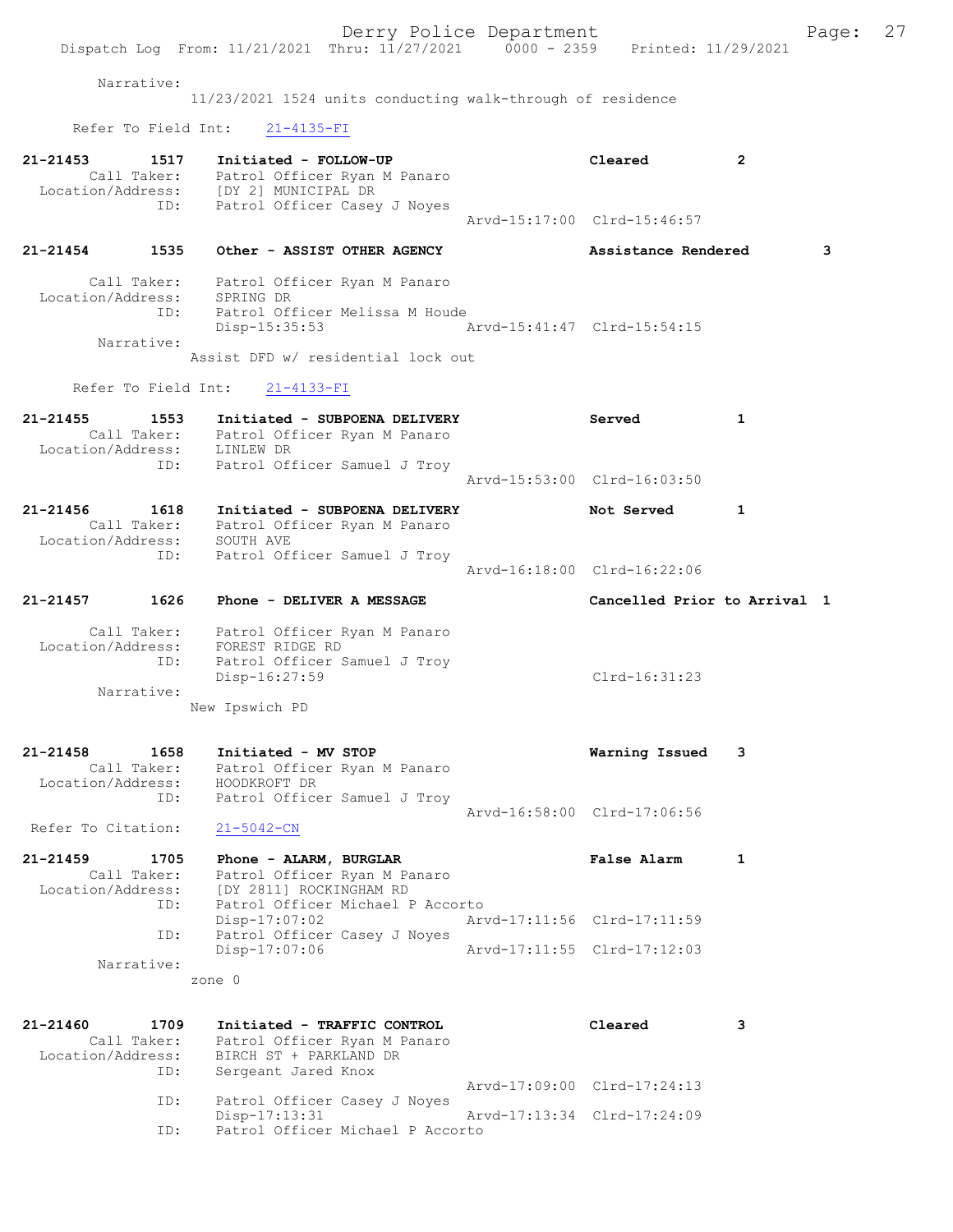|                                       | Dispatch Log From: 11/21/2021 Thru: 11/27/2021 0000 - 2359 Printed: 11/29/2021      | Derry Police Department     |                             |              | Page: | 28 |
|---------------------------------------|-------------------------------------------------------------------------------------|-----------------------------|-----------------------------|--------------|-------|----|
|                                       | $Disp-17:18:00$                                                                     | Arvd-17:21:49 Clrd-17:24:07 |                             |              |       |    |
| Narrative:                            | traffic lights on flash                                                             |                             |                             |              |       |    |
| Narrative:                            | 11/23/2021 1724 could not reset                                                     |                             |                             |              |       |    |
| Narrative:                            | 11/23/2021 1734 Light company notified                                              |                             |                             |              |       |    |
| 21-21461<br>1712                      | Initiated - MV CHECK<br>Call Taker: Patrol Officer Ryan M Panaro                    |                             | SENT ON THEIR WAY 1         |              |       |    |
| Location/Address: CRYSTAL AVE<br>ID:  | Patrol Officer Samuel J Troy                                                        |                             | Arvd-17:12:00 Clrd-17:20:16 |              |       |    |
| Narrative:                            | behind Shaw's                                                                       |                             |                             |              |       |    |
| Refer To Field Int:                   | $21 - 4134 - FI$                                                                    |                             |                             |              |       |    |
| 21-21462<br>1716                      | Initiated - FOLLOW-UP                                                               |                             | Cleared                     | 2            |       |    |
|                                       | Call Taker: Patrol Officer Ryan M Panaro<br>Location/Address: SAGAMORE DR           |                             |                             |              |       |    |
| ID:                                   | Patrol Officer Melissa M Houde                                                      |                             | Arvd-17:16:00 Clrd-17:20:56 |              |       |    |
| 21-21463<br>1730                      | Initiated - MV CHECK                                                                |                             | Vehicle checked 1           |              |       |    |
| Location/Address: YOUNG RD            | Call Taker: Patrol Officer Ryan M Panaro                                            |                             |                             |              |       |    |
| ID:                                   | Patrol Officer Melissa M Houde                                                      |                             | Arvd-17:30:00 Clrd-17:32:25 |              |       |    |
| 21-21464<br>1737                      | Phone - SERVE RESTRAINING ORDER                                                     |                             | Not Served                  | 2            |       |    |
|                                       | Call Taker: Patrol Officer Kevin L Davies<br>Location/Address: [DY 2895] CHESTER RD |                             |                             |              |       |    |
| ID:                                   | Patrol Officer Melissa M Houde<br>Disp-17:38:07                                     |                             | Arvd-17:38:09 Clrd-17:43:07 |              |       |    |
| 21-21465<br>1759                      | Phone - MV STOP                                                                     |                             | Warning Issued              | 3            |       |    |
| Location/Address:                     | Call Taker: Patrol Officer Kevin L Davies<br>BYPASS 28 + FOREST ST                  |                             |                             |              |       |    |
| ID:                                   | Patrol Officer Michael P Accorto<br>Disp-17:59:48                                   |                             | Arvd-17:59:50 Clrd-18:04:40 |              |       |    |
| Refer To Citation:                    | $21 - 5043 - CN$                                                                    |                             |                             |              |       |    |
| 21-21466<br>1814                      | Initiated - MV STOP<br>Call Taker: Patrol Officer Ryan M Panaro                     |                             | Summons Issued              | 3            |       |    |
| Location/Address:<br>ID:              | S MAIN ST<br>Patrol Officer Michael P Accorto                                       |                             |                             |              |       |    |
| Refer To Citation:                    | 21-816-001063                                                                       |                             | Arvd-18:14:00 Clrd-18:35:21 |              |       |    |
| 1814<br>21-21467                      | Initiated - MV STOP                                                                 |                             | No Action Required          |              | 3     |    |
| Call Taker:<br>Location/Address:      | Patrol Officer Ryan M Panaro<br>S MAIN ST                                           |                             |                             |              |       |    |
| ID:                                   | Patrol Officer Joshua Martin                                                        |                             | Arvd-18:14:00 Clrd-18:15:39 |              |       |    |
| 21-21468<br>1825                      | Initiated - FOLLOW-UP<br>Call Taker: Patrol Officer Ryan M Panaro                   |                             | Cleared                     | 2            |       |    |
| Location/Address:                     | BROOK ST                                                                            |                             |                             |              |       |    |
| ID:                                   | Patrol Officer Casey J Noyes                                                        |                             | Arvd-18:25:00 Clrd-18:35:37 |              |       |    |
| 21-21469<br>1829<br>Call Taker:       | Radio - SUBPOENA DELIVERY<br>Patrol Officer Kevin L Davies                          |                             | Served                      | $\mathbf{1}$ |       |    |
| Location/Address: HAMPSTEAD RD<br>ID: | Patrol Officer Melissa M Houde                                                      |                             |                             |              |       |    |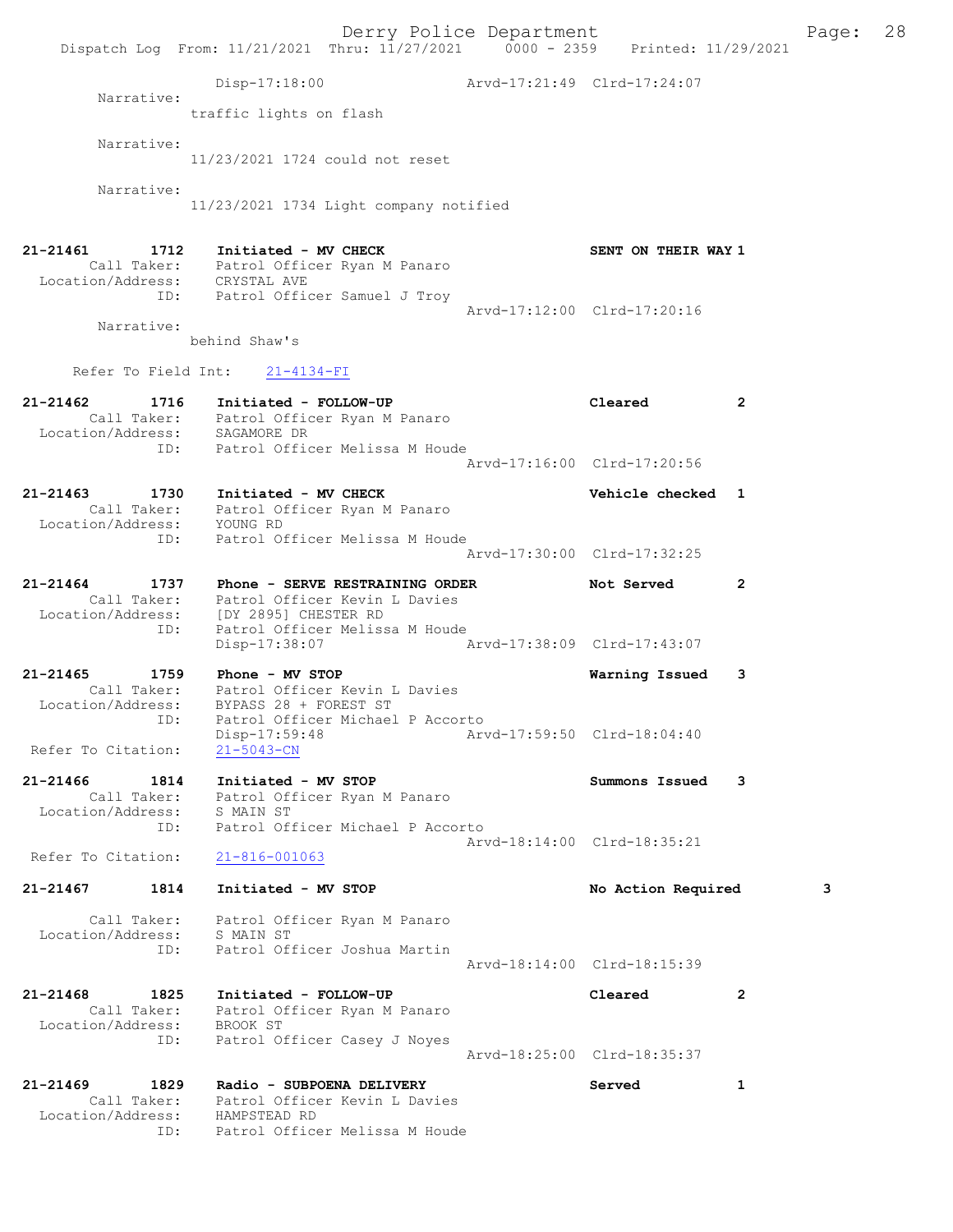Derry Police Department Fage: 29 Dispatch Log From: 11/21/2021 Thru: 11/27/2021 0000 - 2359 Printed: 11/29/2021 Disp-18:30:18 Arvd-18:30:21 Clrd-18:34:44 Cleared By: Patrol Officer Ryan M Panaro 21-21470 1838 Initiated - SUBPOENA DELIVERY Served 1 Call Taker: Patrol Officer Ryan M Panaro Location/Address: SOUTH AVE ID: Patrol Officer Casey J Noyes Arvd-18:38:00 Clrd-18:43:03 21-21471 1953 Phone - Loose Dog Complaint Could Not Locate 2 Call Taker: Patrol Officer Ryan M Panaro Location/Address: FORDWAY EXT ID: Patrol Officer Joshua Martin Disp-19:53:35 Arvd-19:57:11 Clrd-20:05:53 Narrative: white dog by #95 21-21472 2144 Phone - SUSPICIOUS ACTIVITY Could Not Locate 2 Call Taker: Patrol Officer Kevin L Davies Location/Address: HUNTER DR ID: Patrol Officer Joshua Martin Disp-21:45:40 Arvd-21:56:21 Clrd-21:59:22 Narrative: susp vehicle driving up and down road 21-21473 2148 Phone - MV CHECK Could Not Locate 1 Call Taker: Patrol Officer Ryan M Panaro Location/Address: RICHARDSON DR ID: Patrol Officer Melissa M Houde Disp-21:50:03 Arvd-21:55:10 Clrd-21:59:13 Arrived By: Patrol Officer Kevin L Davies Cleared By: Patrol Officer Kevin L Davies Narrative: white mini van 21-21474 2213 Initiated - MV CHECK 21 21-21474 Vehicle checked 1 Call Taker: Patrol Officer Ryan M Panaro Location/Address: ROLLINS ST ID: Patrol Officer Samuel J Troy Arvd-22:13:00 Clrd-22:16:10 21-21475 2221 Initiated - FOUND/LOST PROPERTY Services Rendered 3 Call Taker: Patrol Officer Ryan M Panaro Location/Address: E BROADWAY + ABBOTT ST ID: Sergeant Jared Knox Arvd-22:21:00 Clrd-22:22:38 Narrative: street sign on roadway 21-21476 2318 Initiated - PROPERTY CHECK Services Rendered 2 Call Taker: Dispatcher Christine D Carlson Location/Address: HUMPHREY RD ID: Patrol Officer Nikita Tomnyuk Arvd-23:18:00 Clrd-23:19:01 21-21477 2319 Initiated - PROPERTY CHECK Services Rendered 2 Call Taker: Dispatcher Christine D Carlson Location/Address: PIERCE AVE ID: Patrol Officer Andrew R Kennedy Arvd-23:19:00 Clrd-23:19:22 21-21478 2325 Initiated - MV CHECK Vehicle checked 1 Call Taker: Dispatcher Christine D Carlson Location/Address: ROLLINS ST ID: Patrol Officer Andrew R Kennedy Arvd-23:25:00 Clrd-23:27:00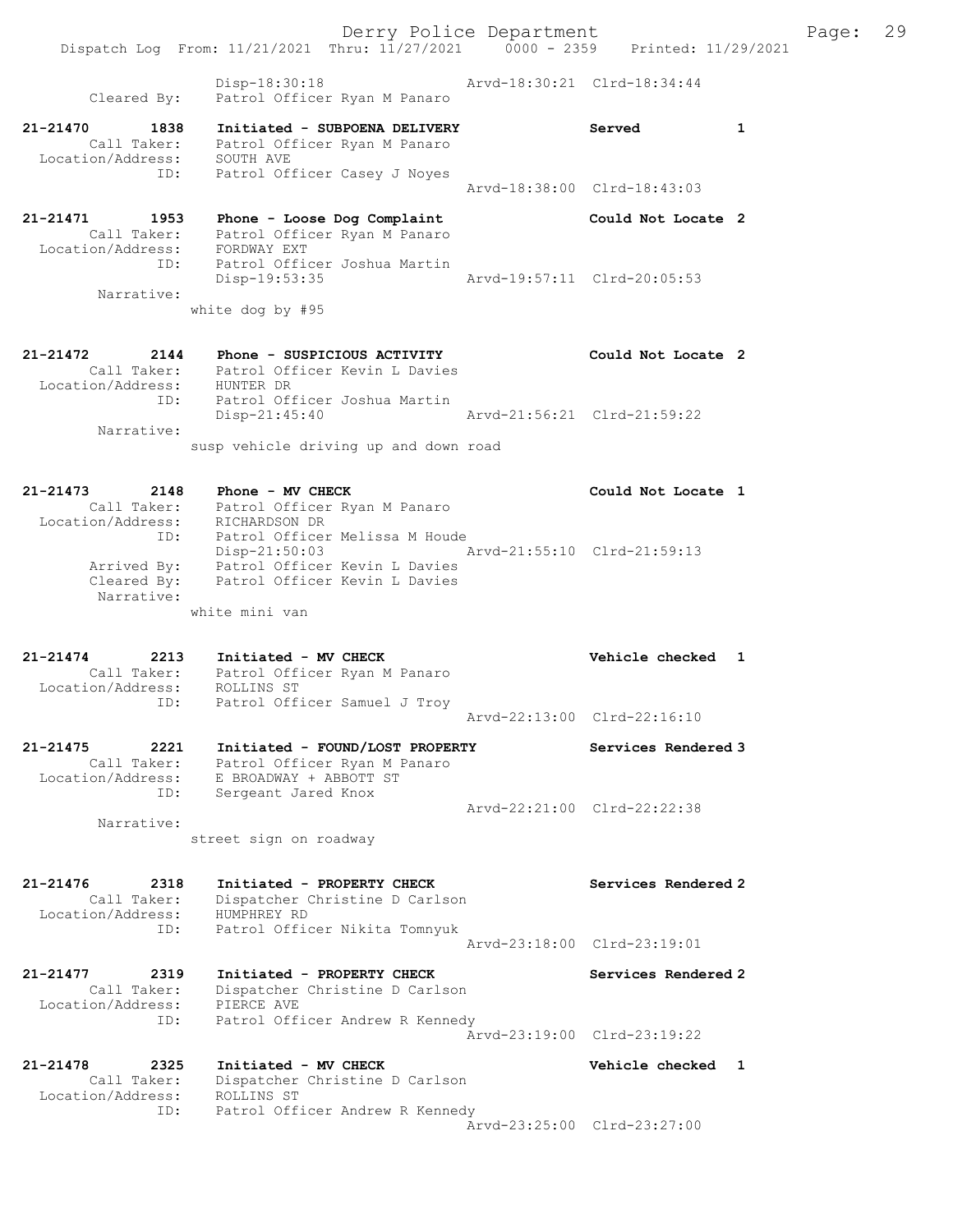|                                                             | Derry Police Department<br>Dispatch Log From: 11/21/2021 Thru: 11/27/2021 0000 - 2359 Printed: 11/29/2021                                                |                             | Page:                 | 30 |
|-------------------------------------------------------------|----------------------------------------------------------------------------------------------------------------------------------------------------------|-----------------------------|-----------------------|----|
| $21 - 21479$<br>2327<br>Location/Address: ROLLINS ST<br>ID: | Initiated - PROPERTY CHECK<br>Call Taker: Dispatcher Christine D Carlson<br>Patrol Officer Andrew R Kennedy                                              | Services Rendered 2         |                       |    |
|                                                             |                                                                                                                                                          | Arvd-23:27:00 Clrd-23:31:37 |                       |    |
| 21-21480<br>2335                                            | Initiated - PROPERTY CHECK<br>Call Taker: Dispatcher Christine D Carlson<br>Location/Address: [DY 3681] HAMPSTEAD RD<br>ID: Patrol Officer Jack Stafford | Services Rendered 2         |                       |    |
|                                                             |                                                                                                                                                          | Arvd-23:35:00 Clrd-23:35:56 |                       |    |
| For Date: $11/24/2021$ - Wednesday<br>0025<br>21-21481      | Phone - NOISE COMPLAINT                                                                                                                                  | Quieted on Request          | $\mathbf{2}^{\prime}$ |    |
| Location/Address: LARAWAY CT                                | Call Taker: Patrol Officer Kevin L Davies<br>ID: Patrol Officer Awess Abdulkadir                                                                         |                             |                       |    |
| Arrived By:<br>ID:                                          | Disp-00:26:25 Arvd-00:29:06 Clrd-00:42:52<br>Dispatcher Christine D Carlson<br>Patrol Officer Joshua Martin                                              |                             |                       |    |
| Arrived By:                                                 | Disp-00:26:27 Arvd-00:30:30 Clrd-00:42:49<br>Dispatcher Christine D Carlson                                                                              |                             |                       |    |
| $21 - 21482$<br>0035<br>Location/Address:                   | Initiated - MV STOP<br>Call Taker: Dispatcher Christine D Carlson<br>W BROADWAY + WYMAN ST                                                               | Arrest(s) Made 3            |                       |    |
| ID:                                                         | Patrol Officer Andrew R Kennedy                                                                                                                          | Arvd-00:35:00 Clrd-00:43:03 |                       |    |
| Cleared By:                                                 | Patrol Officer Kevin L Davies                                                                                                                            |                             |                       |    |

 Dispatched By: Patrol Officer Kevin L Davies Arrived By: Patrol Officer Kevin L Davies ID: Sergeant Patrick H Dawson<br>Disp-00:44:44 Disp-00:44:44 Arvd-00:44:45 Clrd-00:50:43<br>ID: Patrol Officer Andrew R Kennedy Patrol Officer Andrew R Kennedy<br>Disp-00:59:58 Ar Disp-00:59:58 Arvd-00:59:59 Clrd-01:24:00 Refer To Citation: Narrative: 11/24/2021 0110 Spacetown called for tow - enroute

Disp-00:44:40 Arvd-00:44:42 Clrd-00:59:49

 Narrative: 11/24/2021 0122 Spacetown cancelled at this time - moved back to top of the list

Refer To Summons: 21-1121-AR

ID: Patrol Officer Andrew R Kennedy

| 21-21483<br>0047  | Phone - NOISE COMPLAINT                      | Services Rendered 2         |
|-------------------|----------------------------------------------|-----------------------------|
| Call Taker:       | Patrol Officer Kevin L Davies                |                             |
| Location/Address: | LARAWAY CT                                   |                             |
| ID:               | Patrol Officer Awess Abdulkadir              |                             |
|                   | $Disp-00:48:23$                              | Arvd-00:52:46 Clrd-01:00:05 |
| Arrived By:       | Dispatcher Christine D Carlson               |                             |
| Cleared By:       | Dispatcher Christine D Carlson               |                             |
| ID:               | Patrol Officer Joshua Martin                 |                             |
|                   | Arvd-00:52:53 Clrd-01:00:03<br>Disp-00:48:26 |                             |
| Arrived By:       | Dispatcher Christine D Carlson               |                             |
| Cleared By:       | Dispatcher Christine D Carlson               |                             |
| ID:               | Sergeant Patrick H Dawson                    |                             |
|                   | Disp-00:59:42                                | Arvd-00:59:43 Clrd-00:59:45 |
| Dispatched By:    | Dispatcher Christine D Carlson               |                             |
| Arrived By:       | Dispatcher Christine D Carlson               |                             |
| Cleared By:       | Dispatcher Christine D Carlson               |                             |
|                   |                                              |                             |

| 21-21484 | 0114 | <b>Phone - UNATTENDED DEATH</b>            | Report Taken |  |
|----------|------|--------------------------------------------|--------------|--|
|          |      | Call Taker: Dispatcher Christine D Carlson |              |  |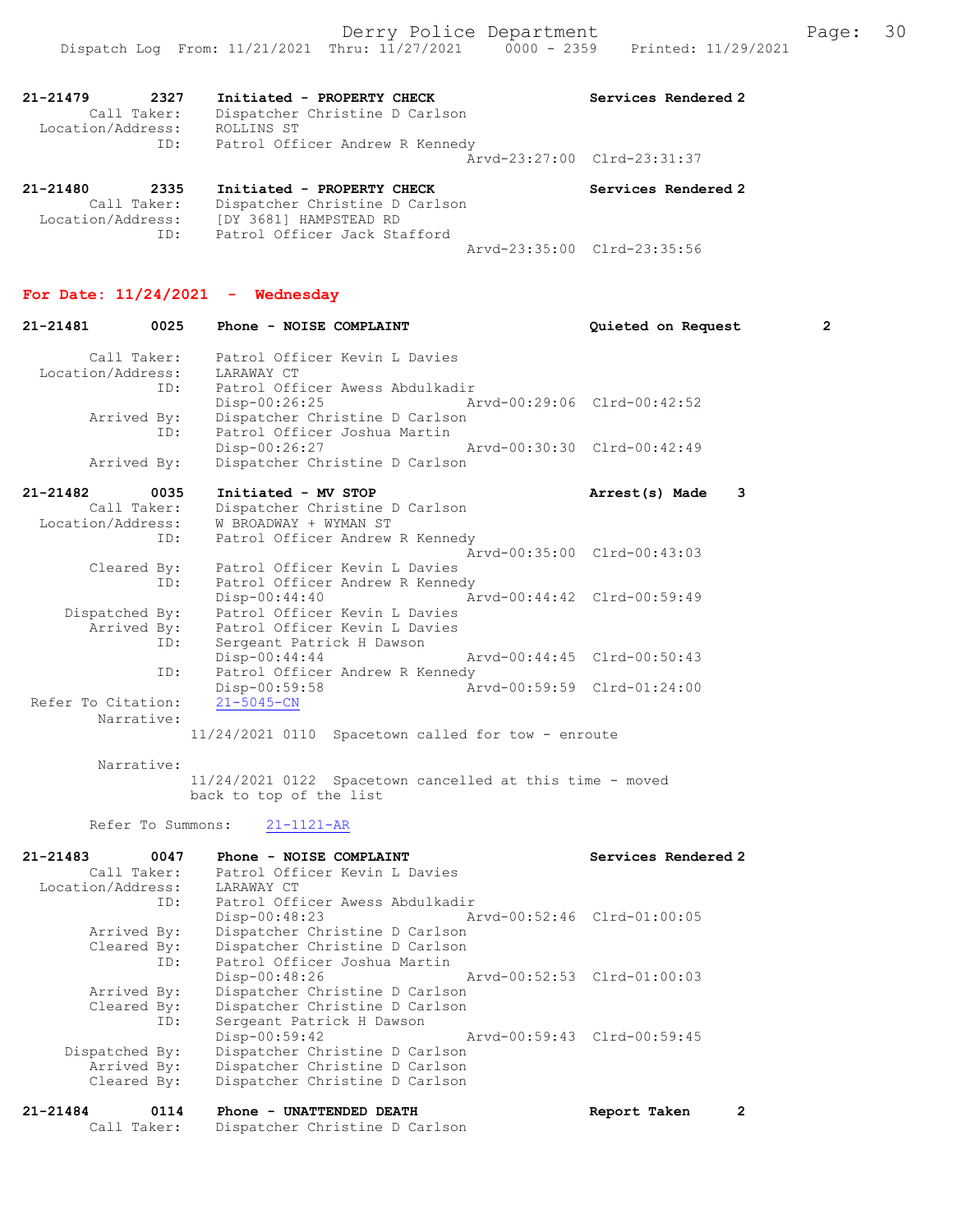Derry Police Department Fage: 31 Dispatch Log From: 11/21/2021 Thru:  $11/27/2021$  0000 - 2359 Printed: 11/29/2021 Location/Address: DREW RD ID: Patrol Officer Nikita Tomnyuk Disp-01:17:11 Arvd-01:28:04 Clrd-04:08:09 ID: Patrol Officer Jack Stafford<br>Disp-01:17:13 Disp-01:17:13 Arvd-01:26:07 Clrd-04:08:08<br>ID: Sergeant Patrick H Dawson Sergeant Patrick H Dawson Disp-01:17:15 Arvd-01:29:19 Clrd-02:45:55 Narrative: 11/24/2021 0143 DFD requested - notified Narrative: 11/24/2021 0205 M/E and Cty Atty paged at this time Narrative: 11/24/2021 0206 A3 notified at this time Narrative: 11/24/2021 0207 A2 notified at this time Narrative: 11/24/2021 0210 A1 notified at this time Narrative: 11/24/2021 0214 Cty Atty (J.Cook) notified at this timedeclined Narrative: 11/24/2021 0215 M/E (J.Shea) notified at this time-declined Narrative: 11/24/2021 0230 Phaneuf Funeral Home notifed at this time Narrative: 11/24/2021 0351 Funeral home on scene Refer To Incident: 21-2099-OF 21-21485 0250 Phone - MEDICAL EMERGENCY Transported to Hospital 1 Call Taker: Dispatcher Christine D Carlson<br>.on/Address: PEABODY RD Location/Address: ID: Patrol Officer Andrew R Kennedy Disp-02:52:04 Arvd-02:55:28 Clrd-03:01:15<br>TD: Patrol Officer Awess Abdulkadir Patrol Officer Awess Abdulkadir<br>Disp-02:52:07 A Disp-02:52:07 Arvd-02:55:59 Clrd-03:01:26<br>ID: Sergeant Patrick H Dawson Sergeant Patrick H Dawson Disp-02:52:09 Arvd-02:56:00 Clrd-03:01:13 Refer To Field Int: 21-4122-FI 21-21486 0346 Phone - ALARM(OTHER) Could Not Locate 2 Call Taker: Dispatcher Christine D Carlson Location/Address: GERMANTOWN RD ID: Patrol Officer Andrew R Kennedy<br>Disp-03:47:27 A Disp-03:47:27 Arvd-03:59:15 Clrd-04:11:13<br>ID: Patrol Officer Awess Abdulkadir Patrol Officer Awess Abdulkadir<br>Disp-03:47:30 A Disp-03:47:30 Arvd-03:59:20 Clrd-04:11:11 21-21487 0519 Phone - VANDALISM 21-21487 Report Taken 3 Call Taker: Lieutenant Michael T Muncey Location/Address: STRAWBERRY HILL RD<br>ID: Patrol Officer Nikita 1 Patrol Officer Nikita Tomnyuk<br>Disp-05:20:21 Disp-05:20:21 Arvd-05:30:05 Clrd-05:44:42<br>Arrived By: Dispatcher Christine D Carlson Dispatcher Christine D Carlson Cleared By: Dispatcher Christine D Carlson Refer To Incident: 21-2100-OF 21-21488 0529 Phone - WELFARE CHECK No Action Required 2

 Call Taker: Dispatcher Christine D Carlson Location/Address: TSIENNETO RD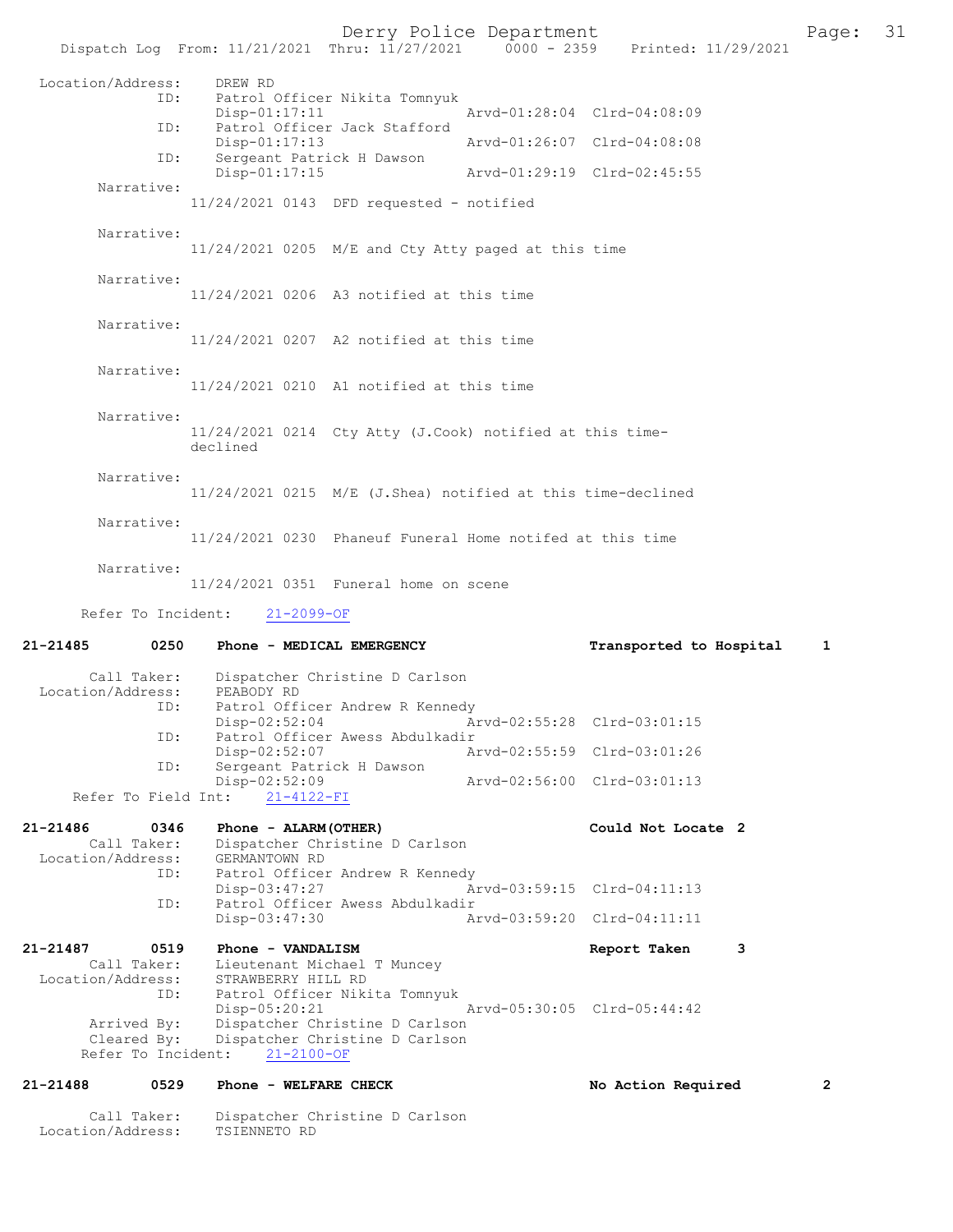Derry Police Department Fage: 32 Dispatch Log From: 11/21/2021 Thru: 11/27/2021 0000 - 2359 Printed: 11/29/2021 ID: Patrol Officer Jack Stafford Disp-05:30:29 Clrd-05:32:00 ID: Patrol Officer Awess Abdulkadir Disp-05:30:31 Clrd-05:31:58 Narrative: 11/24/2021 0532 Caller made contact w/ neighbor - no issue 21-21489 0711 Phone - MEDICAL EMERGENCY Transported to Hospital 1 Call Taker: Dispatcher Jonathon S Pickering Location/Address: MITCHELL AVE ID: Patrol Officer Brian J Landry<br>Disp-07:13:07 Mrvd-07:13:28 Clrd-07:20:34 Disp-07:13:07 Arvd-07:13:28 Clrd-07:20:34 ID: Patrol Officer Nicholas M Granville Disp-07:13:09 Clrd-07:14:26 ID: Patrol Officer James M McClafferty<br>Disp-07:14:23 Arvd-0 Arvd-07:14:24 Clrd-07:29:24 Narrative: 11/24/2021 0715 DFD on scene Refer To Field Int: 21-4126-FI 21-21490 0827 Phone - ERRATIC OPERATION Gone on Arrival 2 Call Taker: Dispatcher Jonathon S Pickering Location/Address: MANCHESTER RD ID: Patrol Officer James M McClafferty Disp-08:28:35 Arvd-08:30:00 Clrd-08:38:43 Narrative: 11/24/2021 0828 NH RUBEGM, tailgaiting 21-21491 0853 Initiated - SEXUAL OFFENDER REGISTRATION Services Rendered 1 Call Taker: Dispatcher Jonathon S Pickering Location/Address: [DY 2] MUNICIPAL DR ID: Detective Peter A Houlis Arvd-08:53:00 Clrd-08:53:55 21-21492 0914 Phone - WELFARE CHECK No Action Required 2 Call Taker: Dispatcher Jonathon S Pickering<br>Location/Address: DREW RD Call Taker: Dispater<br>Coll Taker: DREW RD ID: Patrol Officer Melissa M Houde<br>Disp-09:14:29 Disp-09:14:29 Arvd-09:23:41 Clrd-09:33:12 Refer To Field Int: 21-4155-FI 21-21493 0916 Initiated - ASSIST OTHER AGENCY Services Rendered 3 Call Taker: Dispatcher Jonathon S Pickering Location/Address: [DY 2] MUNICIPAL DR ID: Detective Peter A Houlis Arvd-09:16:00 Clrd-09:16:45 Refer To Incident: 21-2101-OF 21-21494 0926 Phone - SUSPICIOUS ACTIVITY Could Not Locate 2 Call Taker: Dispatcher Jonathon S Pickering Location/Address: E BROADWAY + MT PLEASANT ST ID: Patrol Officer Nicholas M Granville Disp-09:27:42 Arvd-09:31:00 Clrd-09:42:33 ID: Patrol Officer Brian J Landry<br>Disp-09:27:45 Disp-09:27:45 <br>
D: Sergeant James M Belanger<br>
D: Sergeant James M Belanger Disp-ob.27.30<br>Sergeant James M Belanger<br>Disp-09:31:18 Disp-09:31:18 Arvd-09:31:20 Clrd-09:42:39 Narrative: 11/24/2021 0929 male subject running at moving cars 21-21495 0959 Phone - VANDALISM Report Taken 3 Call Taker: Dispatcher Jonathon S Pickering Location/Address: DREW RD ID: Patrol Officer Melissa M Houde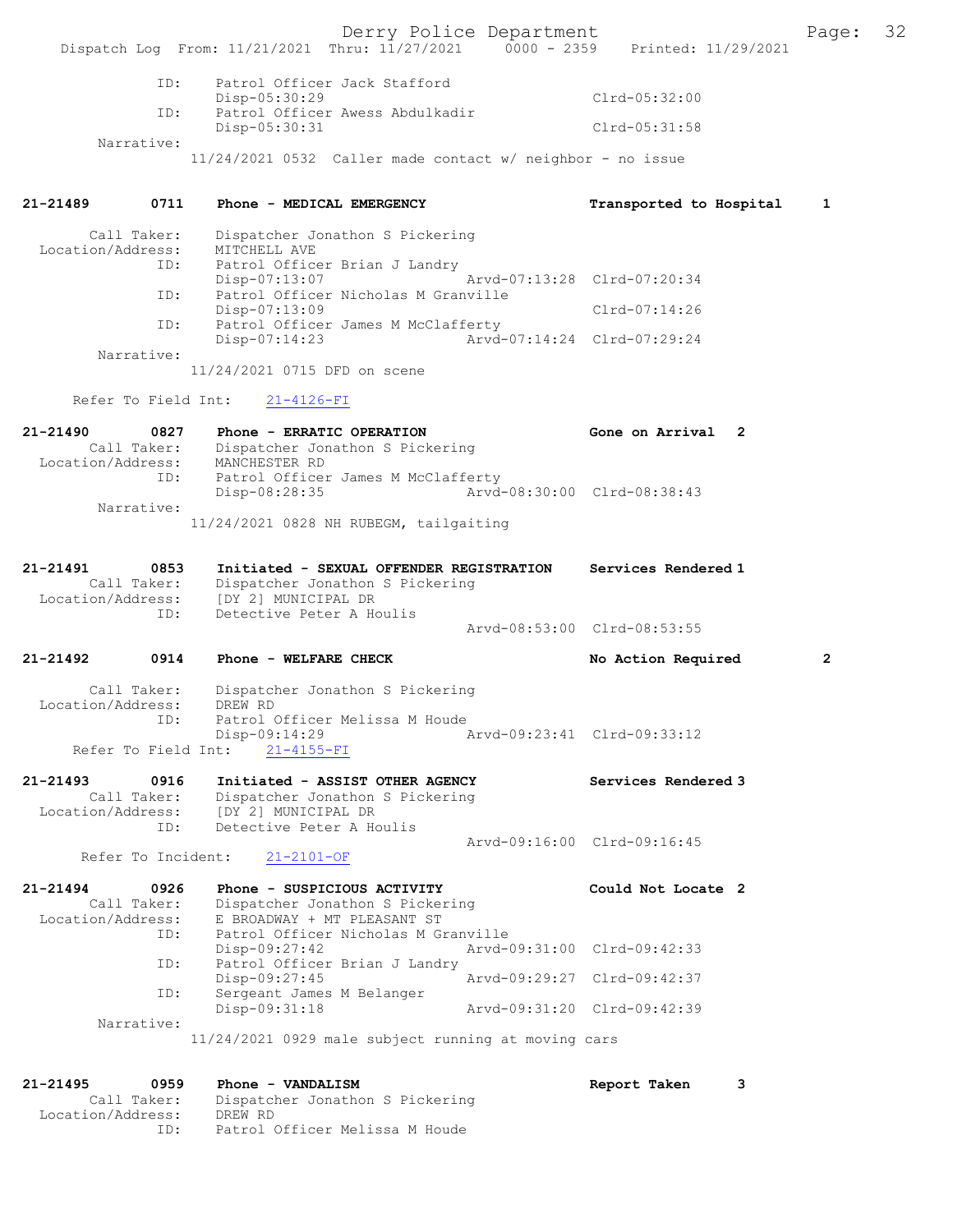Disp-10:11:06 Arvd-10:11:06 Clrd-10:26:32 Refer To Incident: 21-2102-OF 21-21496 1032 Phone - THEFT Report Taken 2 Call Taker: Dispatcher Jonathon S Pickering Location/Address: FAIRWAY DR ID: Patrol Officer Charles L Doherty Disp-10:33:25 Arvd-10:42:12 Clrd-11:00:44 Arrived By: Patrol Officer Brian J Landry Cleared By: Patrol Officer Brian J Landry Narrative: 11/24/2021 1033 theft from a MV Refer To Incident: 21-2103-OF 21-21497 1039 Phone - PARKING COMPLAINT Vehicle checked 1 Call Taker: Patrol Officer Brian J Landry Location/Address: BIRCH ST ID: Patrol Officer Nicholas M Granville Disp-10:39:52 Arvd-10:47:30 Clrd-10:51:44 Narrative: WHITE PICK UP TRUCK Narrative: Message left for owner 21-21498 1046 Phone - ALARM(OTHER) False Alarm 2 Call Taker: Patrol Officer Brian J Landry Location/Address: [DY 2811] ROCKINGHAM RD ID: Patrol Officer Melissa M Houde Disp-10:47:26 Arvd-10:51:02 Clrd-10:51:32 Narrative: Fire Alarm 21-21499 1056 Phone - CRIMINAL THREAT Report Taken 2 Call Taker: Patrol Officer Brian J Landry Location/Address: FORDWAY ST ID: Patrol Officer Nicholas M Granville Disp-10:57:50 Arvd-11:00:53 Clrd-11:12:06 Refer To Incident: 21-2104-OF 21-21500 1128 Initiated - MV STOP Warning Issued 3 Call Taker: Patrol Officer Brian J Landry Location/Address: S MAIN ST ID: Patrol Officer James M McClafferty Arvd-11:28:00 Clrd-12:00:41 Refer To Citation:  $21-5048-CN$ 21-21501 1133 Phone - DELIVER A MESSAGE Cleared 1 Call Taker: Patrol Officer Brian J Landry Location/Address: DIANA RD ID: Patrol Officer Melissa M Houde Disp-11:34:50 Arvd-11:44:45 Clrd-11:47:31 21-21502 1159 Phone - SUSPICIOUS ACTIVITY No Action Required 2 Call Taker: Patrol Officer Brian J Landry Location/Address: CRYSTAL AVE ID: Patrol Officer Charles L Doherty Disp-11:59:43 Arvd-12:04:34 Clrd-12:06:38 ID: Patrol Officer Ryan M Panaro Disp-12:00:34 Arvd-12:04:11 Clrd-12:06:36 Narrative: NH 3701629

21-21503 1205 Phone - NOISE COMPLAINT Noted that Matter Rectified 2 Call Taker: Patrol Officer Brian J Landry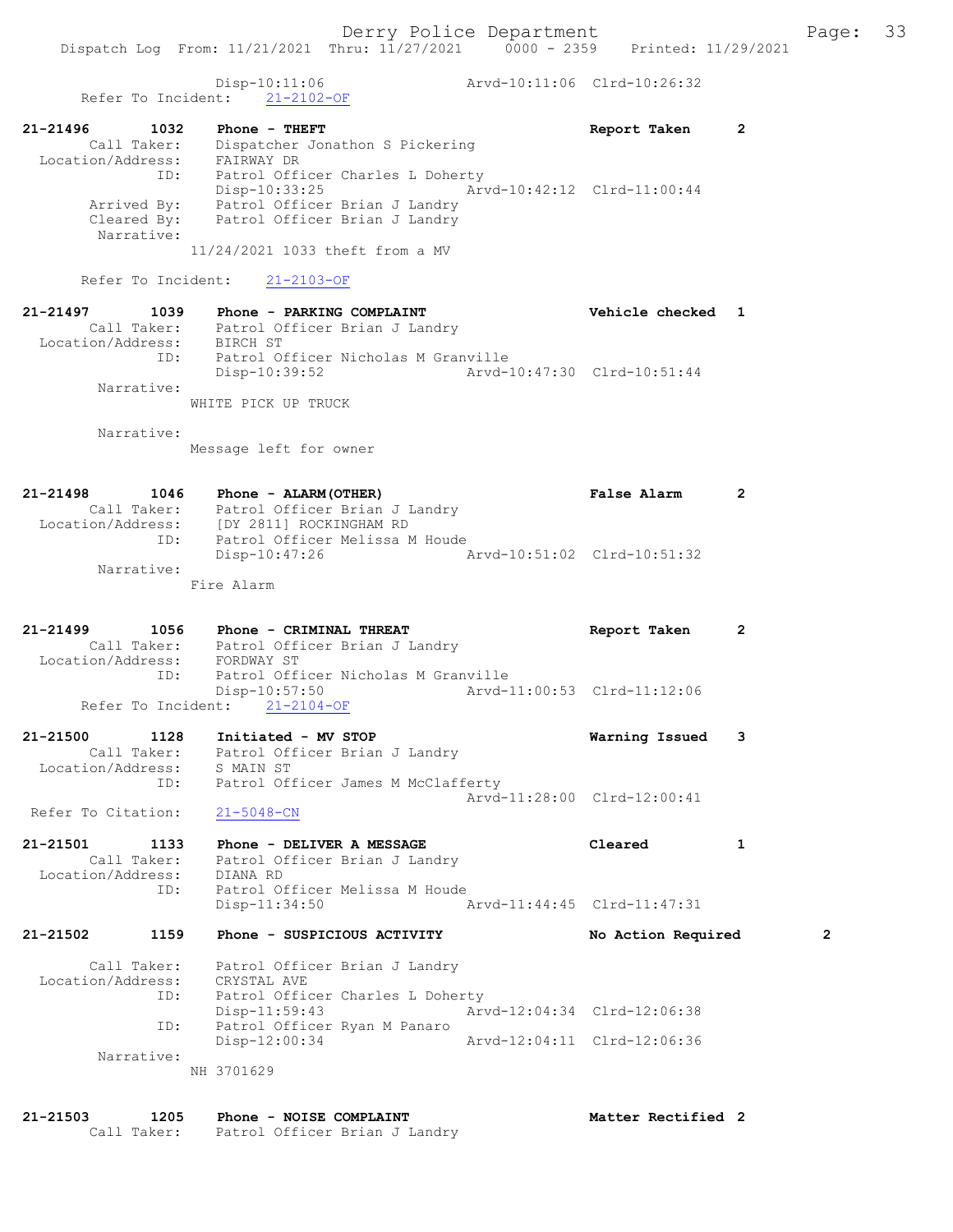Derry Police Department Fage: 34 Dispatch Log From: 11/21/2021 Thru: 11/27/2021 0000 - 2359 Printed: 11/29/2021 Location/Address: FAIRWAY DR ID: Patrol Officer Melissa M Houde Disp-12:06:06 Arvd-12:10:03 Clrd-12:16:13 ID: Patrol Officer Ryan M Panaro<br>Disp-12:06:54 Arvd-12:11:09 Clrd-12:16:12 Disp-12:06:54 Arvd-12:11:09 Clrd-12:16:12 ID: Patrol Officer Charles L Doherty Disp-12:08:02 Arvd-12:11:08 Clrd-12:16:14 21-21504 1219 Walk-In - SEXUAL OFFENDER REGISTRATION Services Rendered 1 Call Taker: Patrol Officer Brian J Landry Location/Address: [DY 2] MUNICIPAL DR ID: Detective Mark Borgatti Disp-12:21:54 Arvd-12:21:55 Clrd-12:23:56 21-21505 1223 Phone - ERRATIC OPERATION Could Not Locate 2 Call Taker: Patrol Officer Brian J Landry Location/Address: JADE CT ID: Patrol Officer Ryan M Panaro Disp-12:23:39 Arvd-12:33:02 Clrd-12:38:46 Narrative: black Honda CRV 21-21506 1250 Initiated - PARKING COMPLAINT Vehicle checked 1 Call Taker: Patrol Officer Brian J Landry Location/Address: BIRCH ST ID: Patrol Officer Nicholas M Granville Arvd-12:50:00 Clrd-13:03:31 Narrative: Ticket Issued 21-21507 1318 Radio - MV STOP Warning Issued 3 Call Taker: Patrol Officer Brian J Landry Location/Address: CHERYL AVE ID: Patrol Officer Cody Johnson Disp-13:20:00 Arvd-13:23:22 Clrd-13:23:24 21-21508 1323 Phone - Barking Dog Complaint Services Rendered 2 Call Taker: Patrol Officer Brian J Landry Location/Address: TSIENNETO RD ID: Patrol Officer James M McClafferty Disp-13:27:24 Arvd-13:32:22 Clrd-13:40:35 21-21509 1339 Initiated - MV STOP Warning Issued 3 Call Taker: Patrol Officer Brian J Landry Location/Address: E BROADWAY ID: Patrol Officer Melissa M Houde Arvd-13:39:00 Clrd-14:07:45<br>21-5050-CN Refer To Citation: 21-21510 1438 Initiated - MV STOP Summons Issued 3 Call Taker: Patrol Officer Brian J Landry Location/Address: ISLAND POND RD ID: Patrol Officer Melissa M Houde Arvd-14:38:00 Clrd-14:50:41 ID: Patrol Officer Melissa M Houde Disp-14:55:28 Arvd-14:55:29 Clrd-15:01:01 ID: Patrol Officer Melissa M Houde Disp-15:02:51 Arvd-15:02:52 Clrd-15:22:54 Narrative: 11/24/2021 1447 Spacetown Auto requested for tow Narrative: 11/24/2021 1501 Spacetown on scene Refer To Summons: 21-1122-AR 21-21511 1522 Initiated - MV STOP Warning Issued 3 Call Taker: Patrol Officer Brian J Landry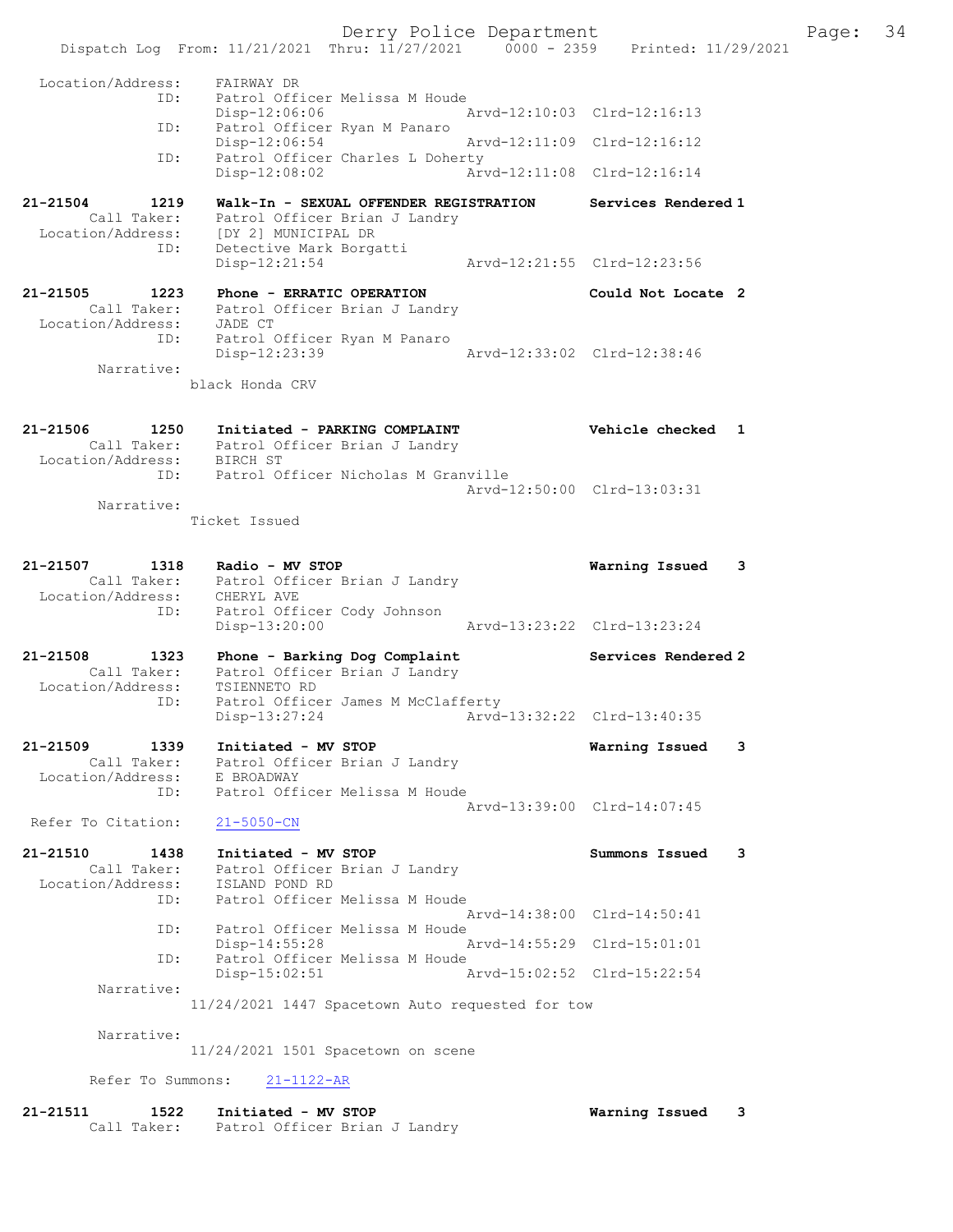Derry Police Department Fage: 35 Dispatch Log From: 11/21/2021 Thru: 11/27/2021 0000 - 2359 Printed: 11/29/2021 Location/Address: E DERRY RD ID: Patrol Officer Samuel J Troy Arvd-15:22:00 Clrd-15:26:46 Refer To Citation: 21-5051-CN 21-21512 1539 Phone - THEFT 2010 Report Taken 2 Call Taker: Patrol Officer Brian J Landry Location/Address: ELM ST ID: Patrol Officer Ryan M Panaro Disp-15:40:09 Arvd-15:46:08 Clrd-15:57:16 Patrol Officer Andrew J Teague Refer To Incident: 21-2105-OF 21-21513 1606 Initiated - MV STOP Warning Issued 3 Call Taker: Patrol Officer Brian J Landry Location/Address: ROLLINS ST ID: Patrol Officer Samuel J Troy Arvd-16:06:00 Clrd-16:16:07 Refer To Citation: 21-5052-CN 21-21514 1614 Walk-In - SERVE RESTRAINING ORDER Served 2 Call Taker: Patrol Officer Brian J Landry Location/Address: MUNICIPAL DR ID: Patrol Officer Ryan M Panaro Disp-16:15:28 Arvd-16:20:52 Clrd-16:37:21 Patrol Officer Andrew J Teague 21-21515 1617 Initiated - PAPER SERVICE 3 Served 3 Call Taker: Patrol Officer Brian J Landry Location/Address: FRANKLIN ST ID: Patrol Officer Samuel J Troy Arvd-16:17:00 Clrd-16:27:01 21-21516 1620 Initiated - MV CHECK SENT ON THEIR WAY 1 Call Taker: Patrol Officer Brian J Landry Location/Address: EASTGATE RD ID: Patrol Officer Michael P Accorto Arvd-16:20:00 Clrd-16:22:36 Patrol Officer Bryan R Hanson 21-21517 1623 Walk-In - INTERNET OFFENSES Report Taken 2 Call Taker: Patrol Officer Brian J Landry Location/Address: [DY 2] MUNICIPAL DR ID: Patrol Officer Collin Kennedy Disp-16:24:30 Arvd-16:24:32 Clrd-16:32:48 Refer To Incident: 21-2106-OF 21-21518 1626 Alarm - ALARM, BURGLAR 1988 False Alarm 1 Call Taker: Patrol Officer Brian J Landry Location/Address: PINKERTON ST ID: Patrol Officer Melissa M Houde Disp-16:26:58 Arvd-16:28:56 Clrd-16:31:40 ID: Patrol Officer Michael P Accorto Disp-16:27:22<br>Patrol Officer Bryan R Hanson Clrd-16:29:47 Patrol Officer Bryan R Hanson ID: Sergeant Jared Knox Disp-16:29:01 Arvd-16:29:02 Clrd-16:31:37 Refer To Field Int: 21-4138-FI 21-21519 1650 Radio - MV STOP Warning Issued 3 Call Taker: Patrol Officer Brian J Landry Location/Address: CEMETERY RD + ISLAND POND RD ID: Patrol Officer Michael P Accorto Disp-16:51:14 Arvd-16:51:16 Clrd-16:57:53 Patrol Officer Bryan R Hanson<br>21-5053-CN Refer To Citation: 21-21520 1651 Radio - MV STOP Warning Issued 3 Call Taker: Patrol Officer Brian J Landry Location/Address: OAK ST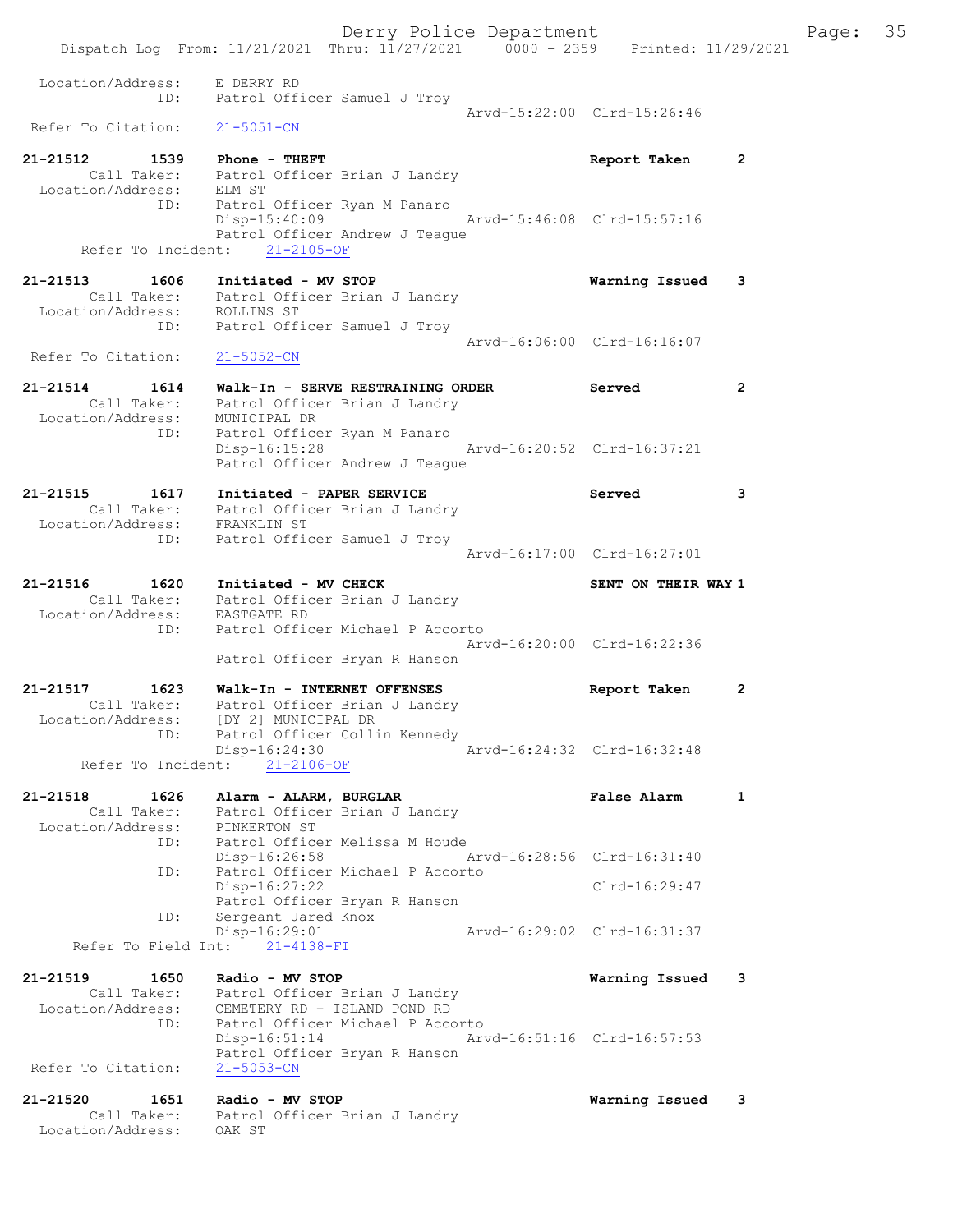Derry Police Department Fage: 36 Dispatch Log From: 11/21/2021 Thru: 11/27/2021 0000 - 2359 Printed: 11/29/2021 ID: Patrol Officer Ryan M Panaro Disp-16:51:57 Arvd-16:51:58 Clrd-16:57:36 Patrol Officer Andrew J Teague Refer To Citation: 21-5054-CN 21-21521 1655 Initiated - MV STOP Warning Issued 3 Call Taker: Patrol Officer Brian J Landry Location/Address: CHESTER RD ID: Patrol Officer Samuel J Troy Arvd-16:55:00 Clrd-17:05:09 Refer To Citation: 21-5055-CN 21-21522 1723 Phone - CRIMINAL TRESPASS Report Taken 2 Call Taker: Patrol Officer Brian J Landry Location/Address: DERRYFIELD RD ID: Patrol Officer Ryan M Panaro Disp-17:24:40 Arvd-17:24:45 Clrd-17:53:24 Disp-17:24:40 <sup>-</sup> Ar<br>Patrol Officer Andrew J Teague ID: Patrol Officer Michael P Accorto Disp-17:24:41 Arvd-17:27:30 Clrd-17:42:27 Patrol Officer Bryan R Hanson<br>ID: Sergeant Jared Knox ---<br>Sergeant Jared Knox<br>Disp-17:24:42 Disp-17:24:42 Arvd-17:24:44 Clrd-17:53:23 Refer To Incident: 21-2107-OF 21-21523 1727 Walk-In - ARREST **Arrest(s)** Made 2 Call Taker: Patrol Officer Brian J Landry Location/Address: [DY 2] MUNICIPAL DR ID: Patrol Officer Samuel J Troy Disp-17:28:52 Arvd-17:29:00 Clrd-18:03:22 Narrative: Juvenile Petition Narrative: Two petition served and one summons regarding 21-1101-AR Refer To Arrest: 21-1123-AR 21-21524 1738 Phone - ERRATIC OPERATION Could Not Locate 2 Call Taker: Patrol Officer Brian J Landry Location/Address: CHESTER RD ID: Patrol Officer Melissa M Houde Disp-17:39:38 Arvd-17:42:18 Clrd-17:47:40 ID: Patrol Officer Joshua Martin Disp-17:42:23 Arvd-17:42:25 Clrd-17:47:39 21-21525 1750 Phone - MV ACCIDENT Report Taken 1 Call Taker: Patrol Officer Brian J Landry Location/Address: S MAIN ST ID: Patrol Officer Joshua Martin Disp-17:50:29 Arvd-17:54:50 Clrd-18:14:08 Narrative: Reportable Gutierrez vs deer Refer To Accident: 21-587-AC 21-21526 1813 Initiated - MV STOP Summons Issued 3 Call Taker: Patrol Officer Brian J Landry Location/Address: E DERRY RD ID: Patrol Officer Melissa M Houde Arvd-18:13:00 Clrd-18:23:13 Refer To Citation: 21-816-001064 21-21527 1819 Walk-In - ASSIST CITIZEN ADVICE GIVEN 3 Call Taker: Patrol Officer Kevin L Davies Location/Address: [DY 2] MUNICIPAL DR ID: Patrol Officer Kevin L Davies<br>Disp-18:25:56 Disp-18:25:56 Arvd-18:25:58 Clrd-18:30:52 Refer To Field Int: 21-4129-FI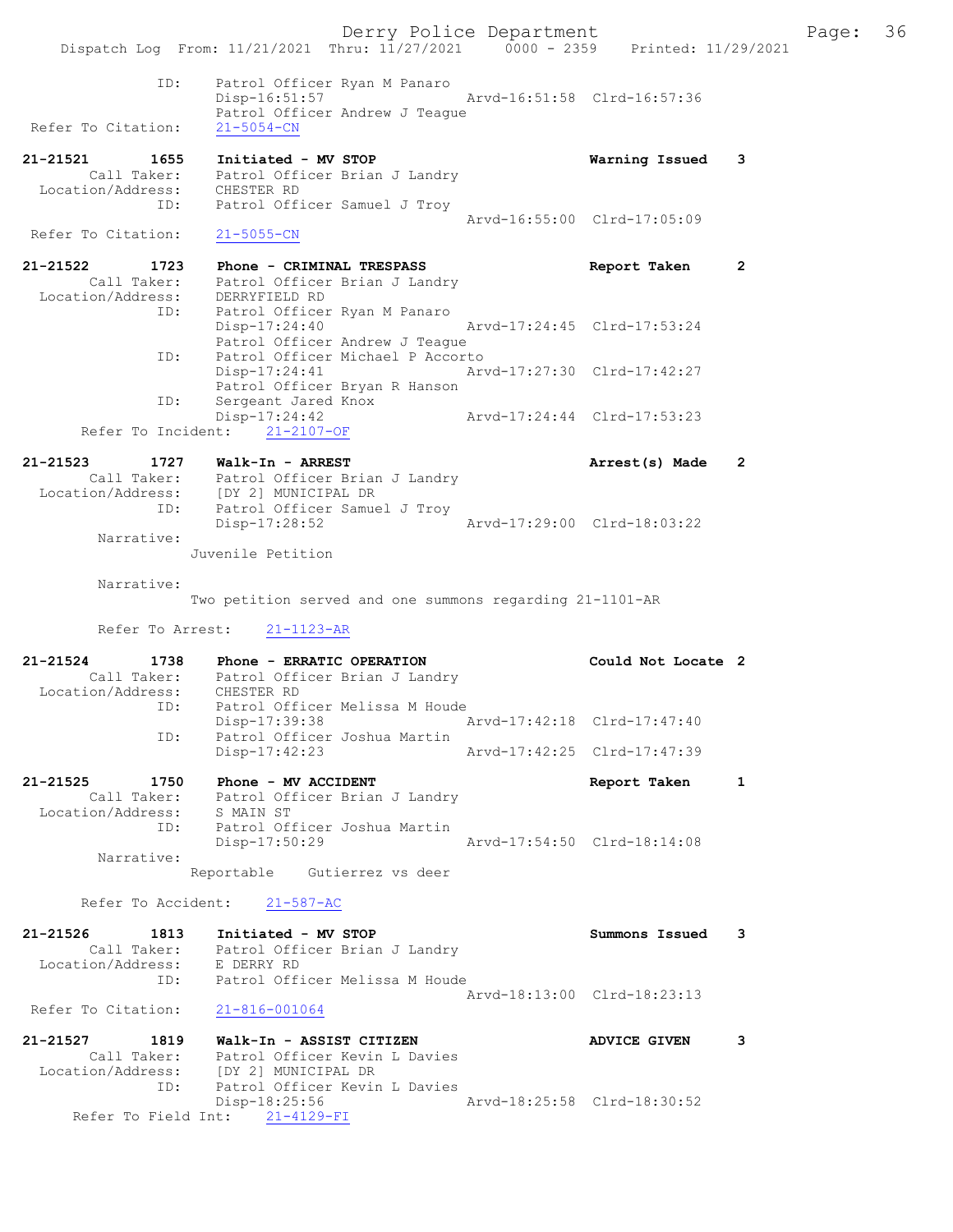21-21528 1836 Phone - MV ACCIDENT Report Taken 1 Call Taker: Patrol Officer Kevin L Davies Location/Address: [DY 146] ASHLEIGH DR ID: Patrol Officer Samuel J Troy Disp-18:37:24 Arvd-18:40:05 Clrd-19:27:49 Arrived By: Patrol Officer Brian J Landry Cleared By: Patrol Officer Brian J Landry ID: Patrol Officer Joshua Martin Disp-18:37:28 Arvd-18:40:06 Clrd-19:22:13 Arrived By: Patrol Officer Brian J Landry Cleared By: Patrol Officer Brian J Landry ID: Sergeant Jared Knox Disp-18:44:09 Arvd-18:44:11 Clrd-19:27:47 Dispatched By: Patrol Officer Brian J Landry Arrived By: Patrol Officer Brian J Landry Cleared By: Patrol Officer Brian J Landry Narrative: DFD responding Narrative: 11/24/2021 1840 DFD on scene Narrative: NH 462 7264 Narrative: 11/24/2021 1908 LBP on scene Narrative: Medina Vs tree full report Refer To Accident: 21-588-AC 21-21529 1837 Phone - ASSIST CITIZEN ADVICE GIVEN 3 Call Taker: Patrol Officer Kevin L Davies Location/Address: [DY 2] MUNICIPAL DR ID: Patrol Officer Kevin L Davies Disp-18:38:14 Arvd-18:38:16 Clrd-19:28:08 Refer To Field Int: 21-4130-FI 21-21530 1837 Phone - MV ACCIDENT No Action Required 1 Call Taker: Patrol Officer Brian J Landry Location/Address: ASHLEIGH DR Narrative: duplicate call 21-21531 1849 Initiated - MV STOP Warning Issued 3 Call Taker: Patrol Officer Brian J Landry Location/Address: KENDALL POND RD ID: Patrol Officer Melissa M Houde Arvd-18:49:00 Clrd-18:52:59<br>21-5056-CN Refer To Citation: 21-21532 1851 Radio - MV STOP Warning Issued 3 Call Taker: Patrol Officer Kevin L Davies Location/Address: WINDHAM RD ID: Patrol Officer Michael P Accorto Disp-18:52:14 Arvd-18:52:16 Clrd-18:57:51 Patrol Officer Bryan R Hanson Cleared By: Patrol Officer Brian J Landry Refer To Citation: 21-5057-CN 21-21533 1856 Initiated - MV STOP Warning Issued 3 Call Taker: Patrol Officer Brian J Landry Location/Address: E BROADWAY ID: Patrol Officer Melissa M Houde Arvd-18:56:00 Clrd-19:01:38<br>21-5058-CN Refer To Citation: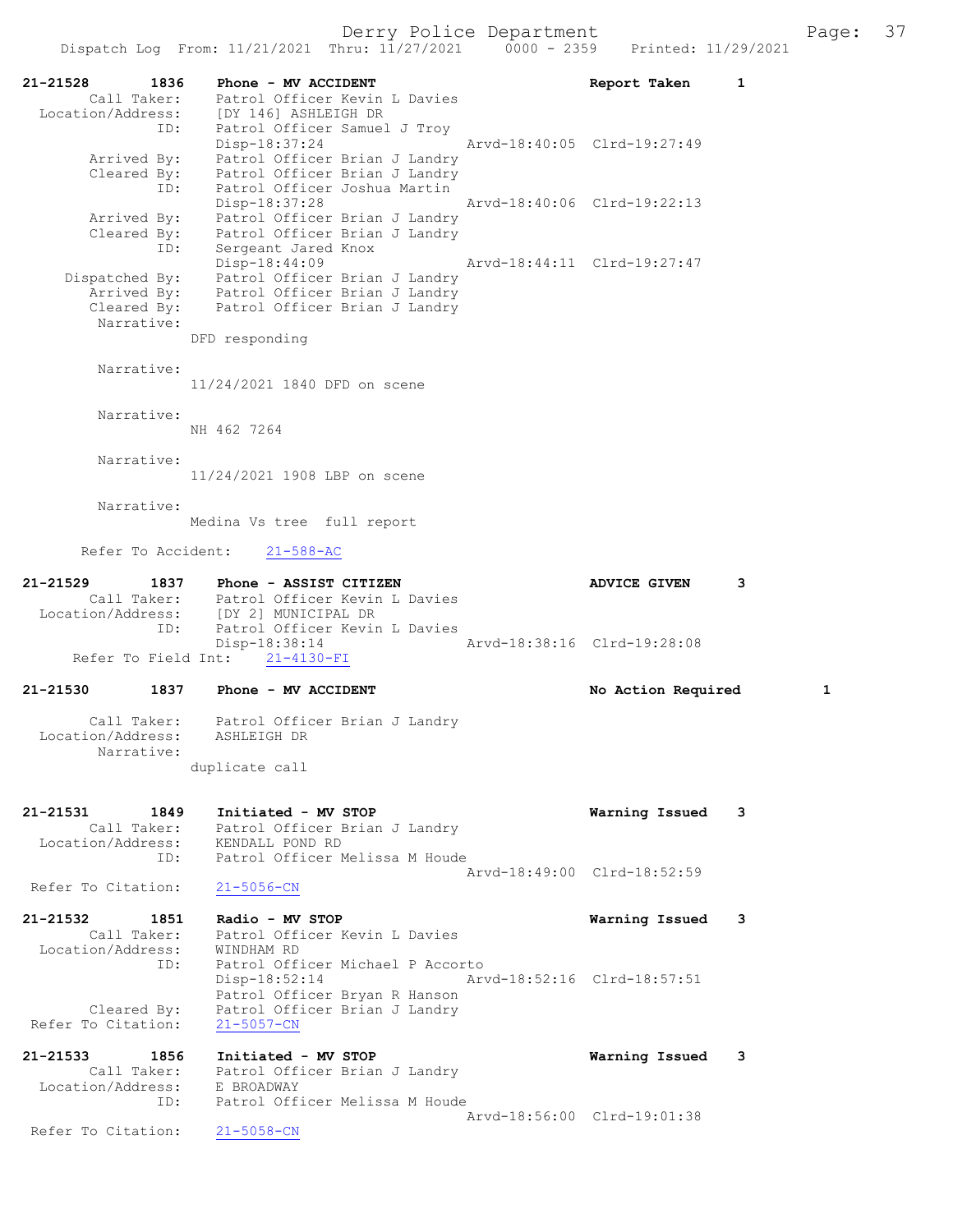Derry Police Department Fage: 38 Dispatch Log From: 11/21/2021 Thru: 11/27/2021 0000 - 2359 Printed: 11/29/2021 Refer To Citation: 21-5059-CN 21-21534 1904 Phone - ASSIST OTHER AGENCY Assistance Rendered 3 Call Taker: Patrol Officer Kevin L Davies Location/Address: W BROADWAY ID: Patrol Officer Ryan M Panaro Disp-19:04:48 Arvd-19:07:56 Clrd-19:13:57 Patrol Officer Andrew J Teague Arrived By: Patrol Officer Brian J Landry Cleared By: Patrol Officer Brian J Landry 21-21535 1926 Phone - ASSIST OTHER AGENCY Assistance Rendered 3 Call Taker: Patrol Officer Brian J Landry Location/Address: BIRCH ST ID: Patrol Officer Ryan M Panaro Disp-19:28:07 Arvd-19:28:50 Clrd-19:33:52 Patrol Officer Andrew J Teague Factor Sergeant Jared Knox<br>Disp-19:28:52 Disp-19:28:52 Arvd-19:28:53 Clrd-19:33:50 Narrative: DFD 21-21536 1956 Phone - ABANDONED 911 Services Rendered 1 Call Taker: Patrol Officer Kevin L Davies Location/Address: [DY 997] PARKLAND DR ID: Patrol Officer Joshua Martin Disp-19:57:41 Arvd-20:01:57 Clrd-20:06:17 ID: Patrol Officer Michael P Accorto Disp-19:57:44 Arvd-20:01:42 Clrd-20:06:14 Patrol Officer Bryan R Hanson 21-21537 2015 Phone - WELFARE CHECK No Action Required 2 Call Taker: Patrol Officer Kevin L Davies Location/Address: ALADDIN CIR ID: Patrol Officer Ryan M Panaro Disp-21:36:56 Arvd-21:43:14 Clrd-21:55:27 Patrol Officer Andrew J Teague Arrived By: Patrol Officer Brian J Landry Cleared By: Patrol Officer Brian J Landry ID: Patrol Officer Joshua Martin Disp-21:36:59 Arvd-21:38:45 Clrd-21:55:26 Arrived By: Patrol Officer Brian J Landry Cleared By: Patrol Officer Brian J Landry Refer To Field Int: 21-4132-FI 21-21538 2017 Phone - FIREWORKS COMPLAINT Could Not Locate 2 Call Taker: Patrol Officer Kevin L Davies Location/Address: OXBOW LN ID: Patrol Officer Michael P Accorto Disp-20:18:52 Arvd-20:24:42 Clrd-20:26:36 Patrol Officer Bryan R Hanson Cleared By: Patrol Officer Brian J Landry 21-21539 2045 Initiated - MV STOP Warning Issued 3 Call Taker: Patrol Officer Brian J Landry Location/Address: E BROADWAY ID: Patrol Officer Ryan M Panaro Arvd-20:45:00 Clrd-21:26:50 Patrol Officer Andrew J Teague Refer To Citation: 21-5060-CN 21-21540 2050 Initiated - MV STOP Summons Issued 3 Call Taker: Patrol Officer Brian J Landry Location/Address: ISLAND POND RD

ID: Patrol Officer Michael P Accorto

Arvd-20:50:00 Clrd-20:59:45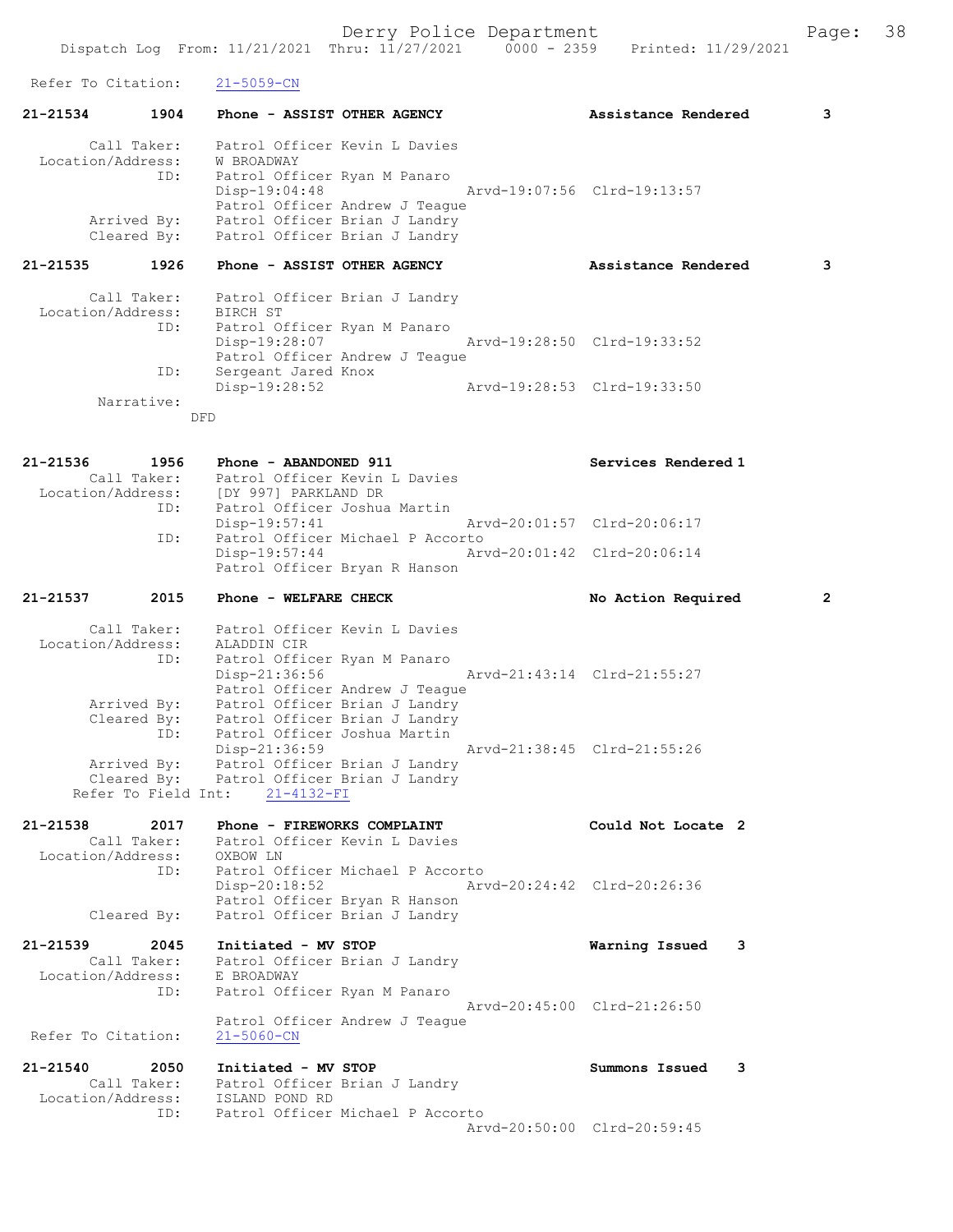Patrol Officer Bryan R Hanson Refer To Citation: 21-816-000063 21-21541 2116 Initiated - MV CHECK SENT ON THEIR WAY 1 Call Taker: Patrol Officer Brian J Landry Location/Address: YOUNG RD ID: Patrol Officer Melissa M Houde Arvd-21:16:00 Clrd-21:21:04 Refer To Field Int: 21-4136-FI 21-21542 2122 Initiated - PED CHECK SENT ON THEIR WAY 2 Call Taker: Patrol Officer Brian J Landry Location/Address: MANCHESTER RD ID: Patrol Officer Samuel J Troy Arvd-21:22:00 Clrd-21:36:32 ID: Patrol Officer Ryan M Panaro Disp-21:26:57 Arvd-21:26:59 Clrd-21:36:21 Patrol Officer Andrew J Teague Refer To Field Int: 21-4131-FI 21-21543 2213 Initiated - MV CHECK SENT ON THEIR WAY 1 Call Taker: Patrol Officer Brian J Landry Location/Address: ROLLINS ST ID: Patrol Officer Ryan M Panaro Arvd-22:13:00 Clrd-22:14:34 Patrol Officer Andrew J Teague Narrative: NH 4636304 and NH 4575091 21-21544 2254 Initiated - MV STOP Warning Issued 3 Call Taker: Dispatcher Christine D Carlson Location/Address: S MAIN ST ID: Patrol Officer Joshua Martin Arvd-22:54:00 Clrd-23:01:25 Refer To Citation: 21-5061-CN 21-21545 2304 Phone - NOISE COMPLAINT North Services Rendered 2 Call Taker: Patrol Officer Kevin L Davies Location/Address: FAIRWAY DR ID: Patrol Officer Awess Abdulkadir Disp-23:05:40 Arvd-23:10:46 Clrd-23:18:54 Dispatched By: Dispatcher Christine D Carlson Arrived By: Dispatcher Christine D Carlson Cleared By: Dispatcher Christine D Carlson ID: Patrol Officer Joshua Martin Disp-23:05:41 Arvd-23:10:45 Clrd-23:18:53 Dispatched By: Dispatcher Christine D Carlson Arrived By: Dispatcher Christine D Carlson Cleared By: Dispatcher Christine D Carlson Narrative: 11/24/2021 2319 All quiet on arrival Refer To Field Int: 21-4166-FI 21-21546 2325 Initiated - MV STOP Warning Issued 3 Call Taker: Dispatcher Christine D Carlson Location/Address: S MAIN ST ID: Patrol Officer Andrew R Kennedy Arvd-23:25:00 Clrd-23:34:12 Refer To Citation: 21-5062-CN 21-21547 2335 Initiated - MV STOP Warning Issued 3 Call Taker: Dispatcher Christine D Carlson Location/Address: RT 28 + WINDHAM DEPOT RD ID: Patrol Officer Nikita Tomnyuk Arvd-23:35:00 Clrd-23:42:04<br>21-5063-CN Refer To Citation: 21-21548 2346 Initiated - MV STOP Warning Issued 3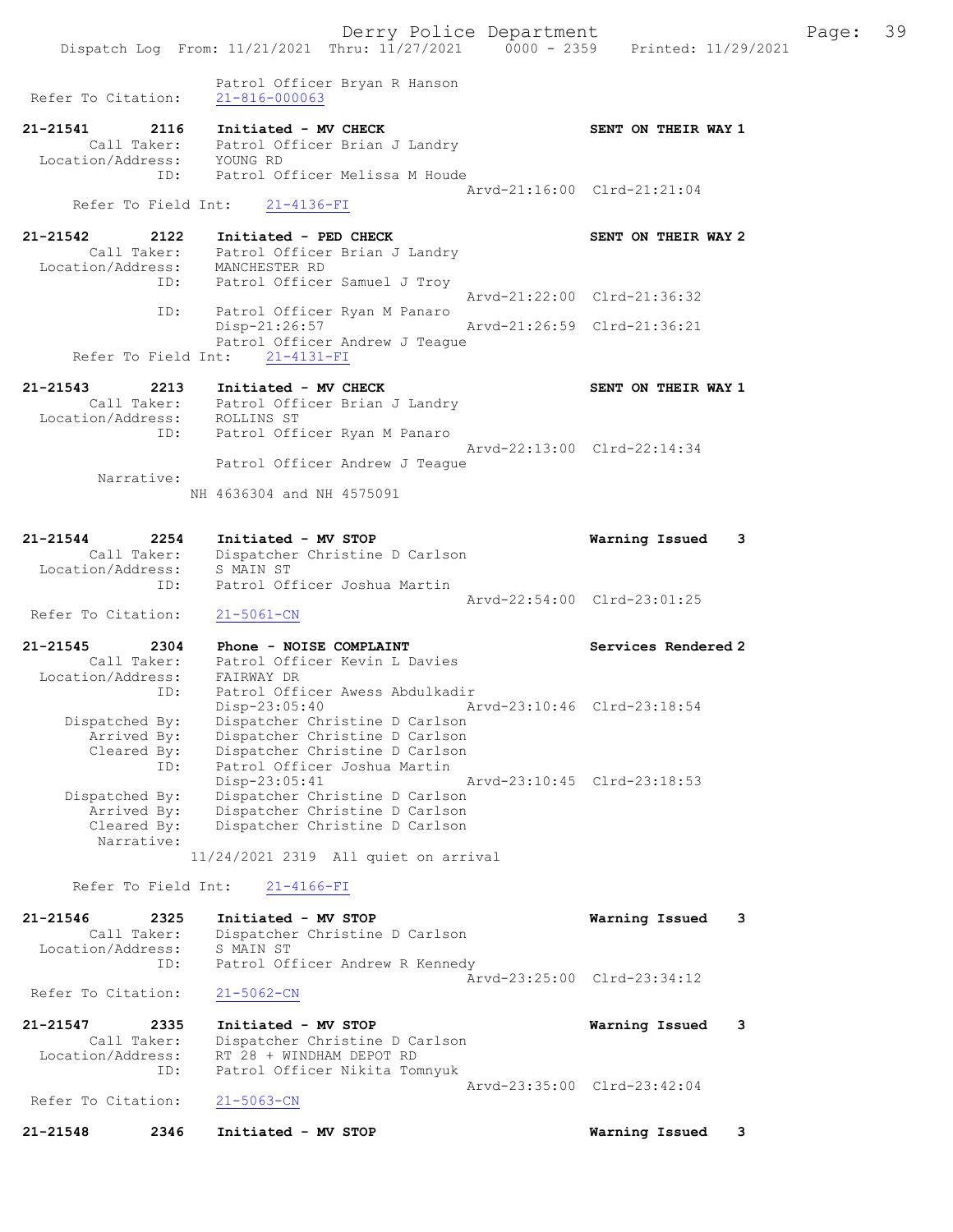Derry Police Department Fage: 40 Dispatch Log From: 11/21/2021 Thru: 11/27/2021 0000 - 2359 Printed: 11/29/2021 Call Taker: Dispatcher Christine D Carlson Location/Address: N MAIN ST ID: Patrol Officer Monica Ricci Arvd-23:46:00 Clrd-23:49:48<br>
21-5064-CN Refer To Citation: 21-21549 2357 Initiated - MV STOP Summons Issued 3 Call Taker: Dispatcher Christine D Carlson Location/Address: FOLSOM RD + MANCHESTER AVE ID: Patrol Officer Awess Abdulkadir Arvd-23:57:00 Clrd-11/25/2021 @ 00:48:57 ID: Sergeant Patrick H Dawson<br>Disp-00:03:25 Disp-00:03:25 Arvd-00:03:27 Clrd-11/25/2021 @ 00:08:49<br>ID: Patrol Officer Joshua Martin Patrol Officer Joshua Martin<br>Disp-00:07:11 Arvd-00:08:52 Clrd-11/25/2021 @ 00:48:55 Narrative: 11/25/2021 0023 Birch St called for tow - enroute Narrative: 11/25/2021 0042 Wrecker on scene Narrative: 11/25/2021 0049 Summons issued w/ court date of 3/3/22

Refer To Summons: 21-1124-AR

## For Date: 11/25/2021 - Thursday

| 21-21550<br>0012<br>Call Taker:<br>Location/Address: | Initiated - MV STOP<br>Dispatcher Christine D Carlson<br>E BROADWAY  | Warning Issued              | $\overline{\mathbf{3}}$ |
|------------------------------------------------------|----------------------------------------------------------------------|-----------------------------|-------------------------|
| ID:                                                  | Sergeant Patrick H Dawson                                            | Aryd-00:12:00 Clrd-00:21:17 |                         |
| ID:                                                  | Patrol Officer Andrew R Kennedy                                      |                             |                         |
|                                                      | Disp-00:12:34                                                        | $Clrd-00:13:50$             |                         |
| ID:                                                  | Patrol Officer Nikita Tomnyuk                                        |                             |                         |
|                                                      | Disp-00:13:47                                                        | Arvd-00:13:48 Clrd-00:21:15 |                         |
| 21-21551<br>0020                                     | Initiated - MV CHECK                                                 | Vehicle checked 1           |                         |
| Call Taker:                                          | Dispatcher Christine D Carlson                                       |                             |                         |
| Location/Address:                                    | FORDWAY ST                                                           |                             |                         |
| ID:                                                  | Patrol Officer Andrew R Kennedy                                      |                             |                         |
|                                                      |                                                                      | Arvd-00:20:00 Clrd-00:25:33 |                         |
| $21 - 21552$<br>0104                                 | Phone - NOISE COMPLAINT                                              | Services Rendered 2         |                         |
| Call Taker:                                          | Patrol Officer Kevin L Davies                                        |                             |                         |
| Location/Address:                                    | BIRCH ST                                                             |                             |                         |
| ID:                                                  | Patrol Officer Andrew R Kennedy                                      |                             |                         |
|                                                      | Disp-01:07:05                                                        | Arvd-01:10:25 Clrd-01:14:52 |                         |
| Arrived By:                                          | Dispatcher Christine D Carlson                                       |                             |                         |
| Cleared By:                                          | Dispatcher Christine D Carlson                                       |                             |                         |
| ID:                                                  | Patrol Officer Joshua Martin                                         |                             |                         |
|                                                      | $Disp-01:07:10$<br>Arvd-01:10:22 Clrd-01:14:51                       |                             |                         |
| Arrived By:                                          | Dispatcher Christine D Carlson                                       |                             |                         |
| Cleared By:<br>Narrative:                            | Dispatcher Christine D Carlson                                       |                             |                         |
|                                                      | 11/25/2021 0114 All quiet on arrival                                 |                             |                         |
|                                                      |                                                                      |                             |                         |
| Refer To Field Int:                                  | $21 - 4162 - FI$                                                     |                             |                         |
| <b>01 01EE2</b>                                      | $0106$ $T_{\alpha}$ ; $L_{\alpha}$ $L_{\alpha}$ $M$ $T$ $C$ $T$ $CD$ | Monding Tonigal             |                         |

21-21553 0106 Initiated - MV STOP Warning Issued 3 Call Taker: Dispatcher Christine D Carlson Location/Address: PINKERTON ST ID: Patrol Officer Awess Abdulkadir Arvd-01:06:00 Clrd-01:16:02<br>21-5066-CN Refer To Citation:

| 21-21554 | 0118        | Phone - ALARM, BURGLAR        | <b>False Alarm</b> |  |
|----------|-------------|-------------------------------|--------------------|--|
|          | Call Taker: | Patrol Officer Kevin L Davies |                    |  |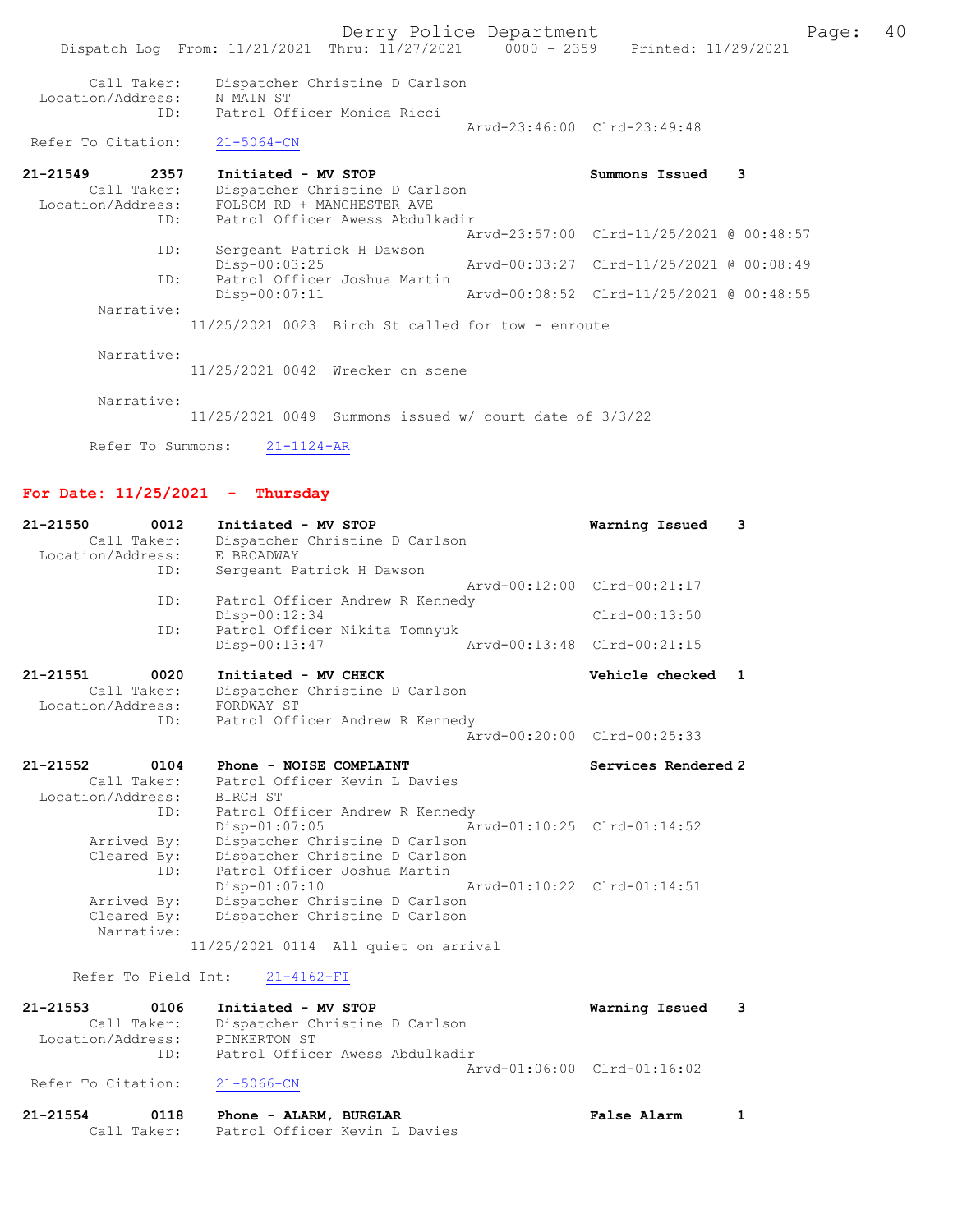Derry Police Department Fage: 41 Dispatch Log From: 11/21/2021 Thru: 11/27/2021 0000 - 2359 Printed: 11/29/2021 Location/Address: [DY 3335] ROCKINGHAM RD ID: Patrol Officer Nikita Tomnyuk Disp-01:19:37 Arvd-01:21:49 Clrd-01:28:17 Arrived By: Dispatcher Christine D Carlson Cleared By: Dispatcher Christine D Carlson ID: Patrol Officer Joshua Martin Disp-01:19:43 Arvd-01:24:46 Clrd-01:28:15 Arrived By: Dispatcher Christine D Carlson Cleared By: Dispatcher Christine D Carlson Narrative: front entry motion Refer To Field Int: 21-4160-FI 21-21555 0135 Initiated - MV CHECK Vehicle checked 1 Call Taker: Dispatcher Christine D Carlson Location/Address: CRYSTAL AVE ID: Patrol Officer Andrew R Kennedy Arvd-01:35:00 Clrd-01:42:36 Refer To Field Int: 21-4163-FI 21-21556 0137 Initiated - MV STOP Warning Issued 3 Call Taker: Dispatcher Christine D Carlson Location/Address: S MAIN ST + THORNTON ST ID: Patrol Officer Nikita Tomnyuk Arvd-01:37:00 Clrd-01:46:32<br>Patrol Officer Monica Ricci ID: Patrol Officer Monical<br>Disp-01:40:23 Disp-01:40:23 Arvd-01:40:25 Clrd-01:46:30 ID: Sergeant Patrick H Dawson Disp-01:42:04 Arvd-01:45:38 Clrd-01:46:28 Refer To Citation: 21-5069-CN 21-21557 0150 Initiated - MV CHECK Vehicle checked 1 Call Taker: Dispatcher Christine D Carlson Location/Address: RT 28 ID: Patrol Officer Nikita Tomnyuk Arvd-01:50:00 Clrd-01:53:02 Refer To Field Int: 21-4165-FI 21-21558 0159 Initiated - MV STOP Warning Issued 3 Call Taker: Dispatcher Christine D Carlson Location/Address: MANCHESTER RD ID: Patrol Officer Awess Abdulkadir Arvd-01:59:00 Clrd-02:05:49 Refer To Citation: 21-5067-CN 21-21559 0200 Initiated - MV STOP Warning Issued 3 Call Taker: Dispatcher Christine D Carlson Location/Address: N MAIN ST ID: Patrol Officer Andrew R Kennedy Arvd-02:00:00 Clrd-02:09:46 Refer To Citation: 21-5068-CN 21-21560 0226 Phone - ALARM, BURGLAR False Alarm 1 Call Taker: Dispatcher Christine D Carlson Location/Address: [DY 3295] WALNUT HILL RD ID: Patrol Officer Nikita Tomnyuk Disp-02:27:21 Arvd-02:35:58 Clrd-02:43:54<br>TD: Patrol Officer Andrew R Kennedy Patrol Officer Andrew R Kennedy Disp-02:27:23 Arvd-02:35:57 Clrd-02:43:52 Narrative: 11/25/2021 0227 Basement motion Refer To Field Int: 21-4159-FI 21-21561 0411 Initiated - MV STOP TRANSPORTED 3 Call Taker: Dispatcher Christine D Carlson Location/Address: W BROADWAY

ID: Patrol Officer Nikita Tomnyuk

Arvd-04:11:00 Clrd-06:24:51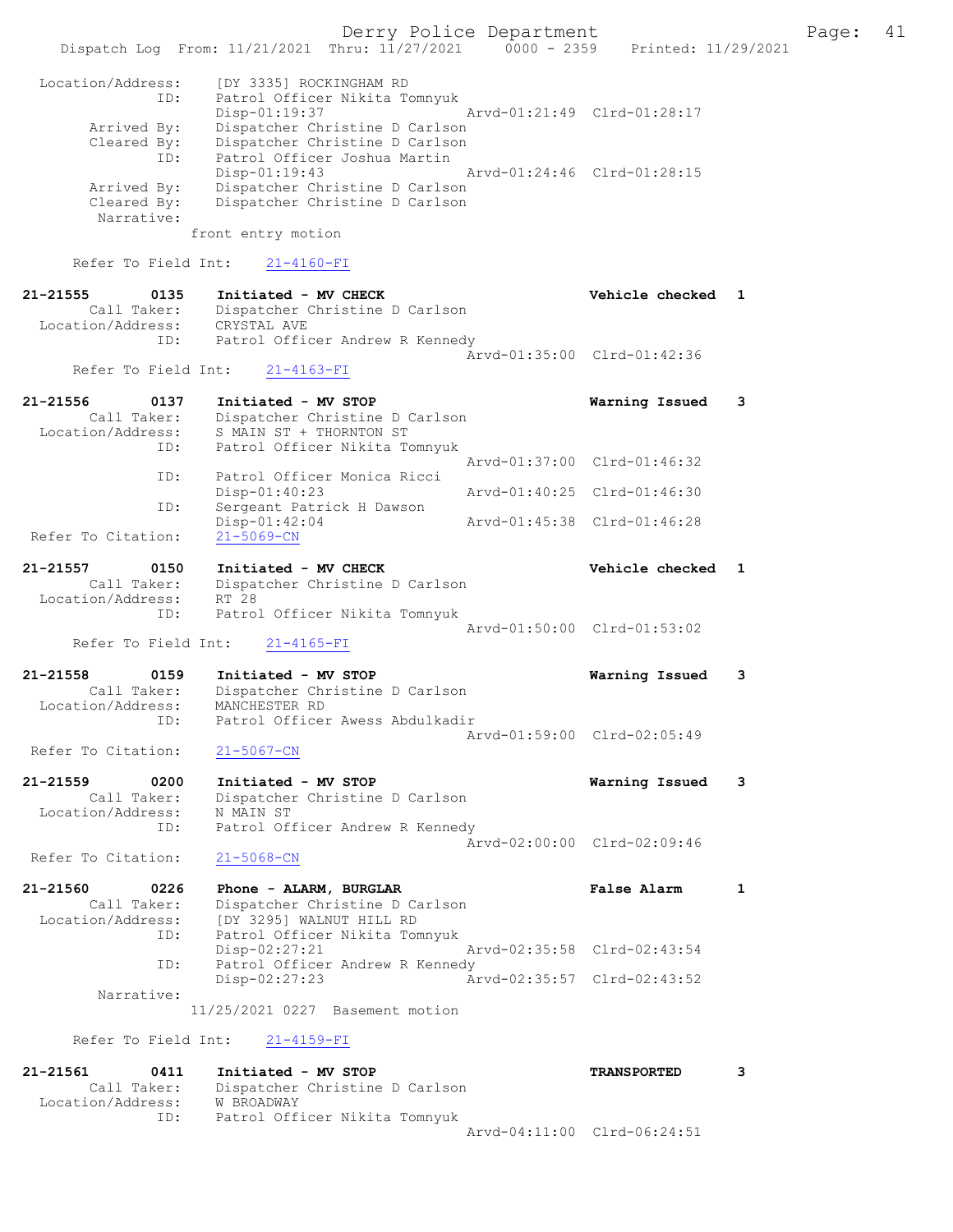Derry Police Department<br>hru:  $11/27/2021$  0000 - 2359 Printed:  $11/29/2021$ 

Dispatch Log From: 11/21/2021 Thru: 11/27/2021 ID: Patrol Officer Andrew R Kennedy Disp-04:12:22 Arvd-04:14:29 Clrd-04:54:54 ID: Sergeant Patrick H Dawson<br>Disp-04:16:15 Disp-04:16:15 Arvd-04:16:15 Clrd-04:30:16<br>ID: Patrol Officer Monica Ricci Patrol Officer Monica Ricci<br>Disp-04:21:59 Arvd-04:24:21 Clrd-06:24:49 ID: Patrol Officer Awess Abdulkadir<br>Disp-04:30:14 A Disp-04:30:14 Arvd-04:34:12 Clrd-04:54:56<br>ID: Patrol Officer Michael Carnazzo Patrol Officer Michael Carnazzo<br>Disp-06:52:06 A Disp-06:52:06 Arvd-06:52:11 Clrd-08:02:22<br>Dispatched By: Patrol Officer Charles L Doherty patched By: Patrol Officer Charles L Doherty<br>Arrived By: Patrol Officer Charles L Doherty Arrived By: Patrol Officer Charles L Doherty Cleared By: Patrol Officer Charles L Doherty Narrative: 11/25/2021 0420 S7 advising one in custody at this time Narrative: 11/25/2021 0429 232 enroute to HQ w/ one, s/m: 56,469.4 Narrative: 11/25/2021 0429 Spacetown called for tow - enroute Narrative: 11/25/2021 0431 232 off at HQ, e/m: 56,470.6 Narrative: 11/25/2021 0444 Wrecker on scene Narrative: 11/25/2021 0444 Subject information (DWI, open container, poss presc.pills w/out prescription x2, poss. c/d drug w/out prescription): Chelsea Duggan 127 Violet St Manchester, NH DOB: 4/24/92 Narrative: 11/25/2021 0502 B/C Mencis called at this time Narrative: 11/25/2021 0607 B/C Mencis off at HQ Narrative: 11/25/2021 0607 Mencis gave her pr bail w/ court date of 12/9/21 Narrative: 11/25/2021 0622 Subject placed in cell 1 Narrative: 11/25/2021 0704 Prisoner checked Narrative: 11/25/2021 0724 56470.0 236 transporting to Rock Narrative: 11/25/2021 0753 56492.3 236 off at rock Narrative: 11/25/2021 0801 236 clear jail, released to jail Narrative: 11/26/2021 0622 Booking, AFIS and cell videos completed at this time Refer To Arrest: 21-1125-AR Refer To Arrest: 21-1126-AR 21-21562 0546 Phone - WELFARE CHECK Services Rendered 2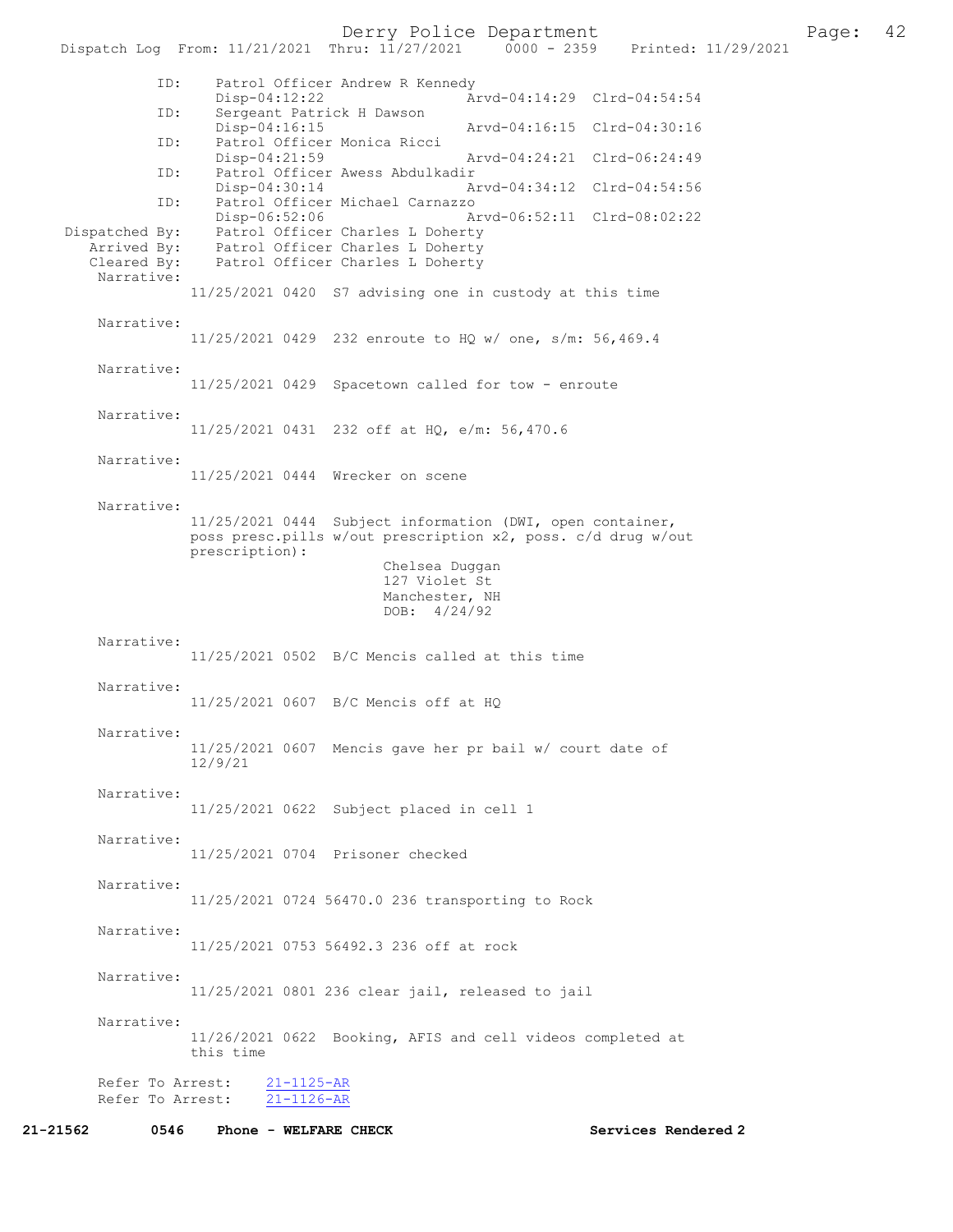Derry Police Department Fage: 43 Dispatch Log From: 11/21/2021 Thru: 11/27/2021 0000 - 2359 Printed: 11/29/2021 Call Taker: Dispatcher Christine D Carlson Location/Address: LINLEW DR ID: Patrol Officer Awess Abdulkadir Disp-05:51:14 Arvd-05:53:59 Clrd-06:12:53 ID: Patrol Officer Andrew R Kennedy Disp-05:51:18 Arvd-05:57:25 Clrd-06:02:12 ID: Sergeant Patrick H Dawson Disp-05:53:21 Arvd-05:57:23 Clrd-06:12:51 Narrative: 11/25/2021 0604 Family member transporting subject to PMC Narrative: 11/25/2021 0610 Units off at PMC Refer To Field Int: 21-4139-FI 21-21563 0646 Phone - SUSPICIOUS ACTIVITY Could Not Locate 2 Call Taker: Patrol Officer Charles L Doherty Location/Address: TRENT RD + GAITA DR ID: Patrol Officer Nicholas M Granville Disp-06:51:56 Arvd-07:11:34 Clrd-07:19:05 Narrative: sound of gunshots for an hour 21-21564 0716 Phone - SUSPICIOUS ACTIVITY Cleared 2 Call Taker: Patrol Officer Charles L Doherty Location/Address: [DY 2206] CRYSTAL AVE ESS: [DI 2200] CATOLING AND 112<br>ID: Patrol Officer Samuel J Troy<br>Disp-07:18:56 Arvd-07:25:45 Clrd-07:56:54 Refer To Incident: 21-2108-OF 21-21565 0847 Phone - DOMESTIC DISTURBANCE Assistance Rendered 1 Call Taker: Patrol Officer Charles L Doherty Location/Address: [DY 2235] BIRCH ST ID: Patrol Officer Michael Carnazzo Disp-08:48:32 Arvd-08:49:48 Clrd-09:16:27<br>TD: Patrol Officer Nicholas M Granville Patrol Officer Nicholas M Granville<br>Disp-08:48:34 Arvd-0 Disp-08:48:34 Arvd-08:48:37 Clrd-09:16:53<br>ID: Sergeant James M Belanger Sergeant James M Belanger<br>Disp-08:50:47 Disp-08:50:47 Arvd-08:50:49 Clrd-08:53:34<br>ID: Sergeant Seth Plumer Sergeant Seth Plumer<br>Disp-08:53:39 Disp-08:53:39 Arvd-08:53:42 Clrd-09:16:33 Refer To Field Int: 21-4140-FI 21-21566 0901 Phone - SUSPICIOUS ACTIVITY Assistance Rendered 2 Call Taker: Patrol Officer Charles L Doherty Location/Address: [DY 1874] W BROADWAY ID: Patrol Officer Nicholas M Granville Disp-09:17:31 Arvd-09:17:33 Clrd-09:38:39<br>ID: Sergeant Seth Plumer Disp-09:17.51<br>Sergeant Seth Plumer<br>Disp-09:17:40 Disp-09:17:40 Arvd-09:17:42 Clrd-09:38:14 ID: Patrol Officer Collin Kennedy Disp-09:20:17 Arvd-09:20:22 Clrd-09:38:14<br>TD: Patrol Officer Brendan S Holden Patrol Officer Brendan S Holden<br>Disp-09:20:19 Ar Disp-09:20:19 Arvd-09:20:21 Clrd-09:38:14 Narrative: woman covering his peephole Refer To Field Int: 21-4141-FI 21-21567 0949 Radio - SUBPOENA DELIVERY Served 1 Call Taker: Patrol Officer Charles L Doherty<br>ion/Address: EILEEN AVE Location/Address:<br>TD: Patrol Officer Sara R Joyce Disp-09:50:04 Arvd-09:50:07 Clrd-09:53:27 21-21568 1023 Phone - ASSIST CITIZEN Assistance Rendered 3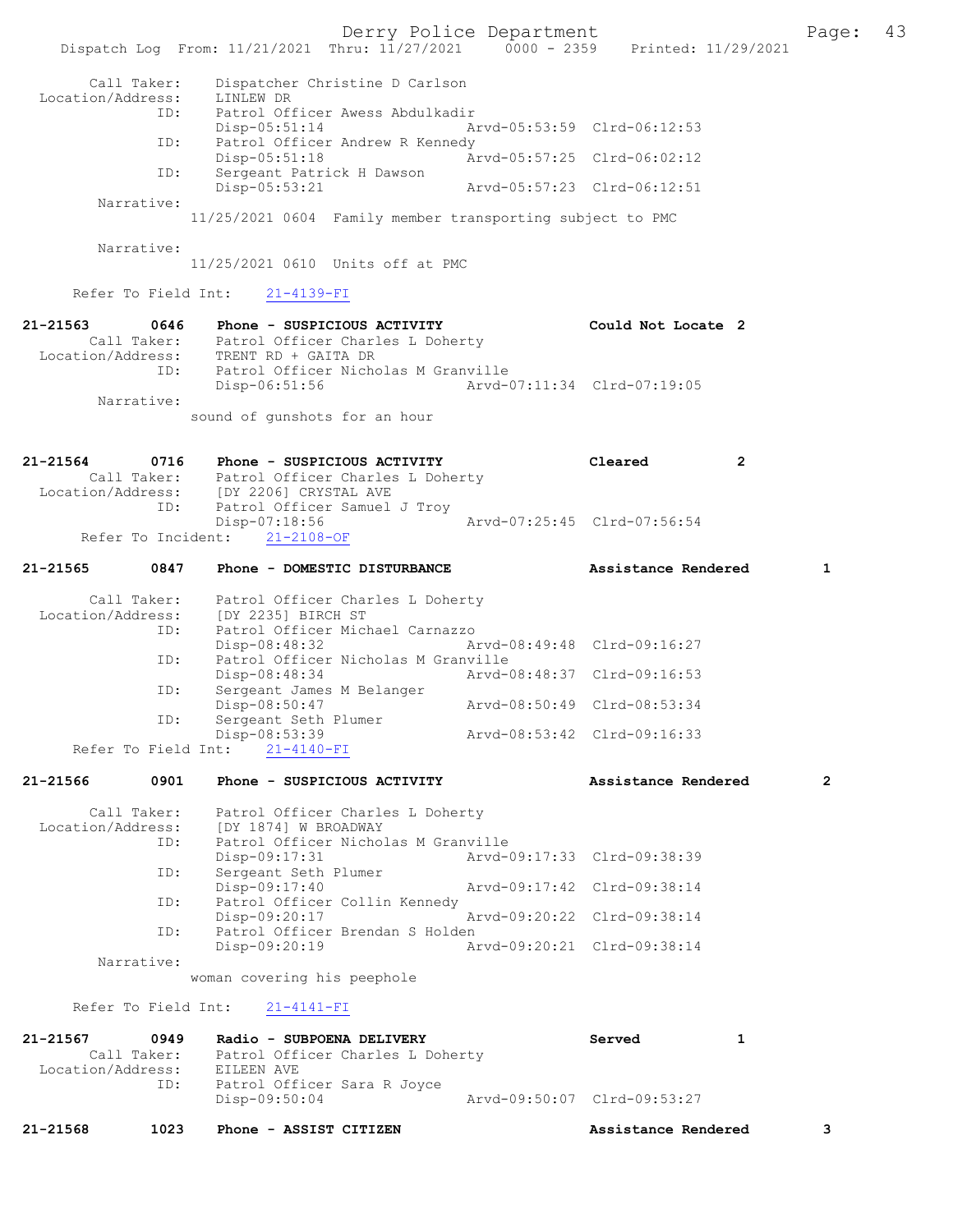|                                    |                           | Call Taker: Patrol Officer Charles L Doherty<br>Location/Address: PINGREE HILL RD                                                              |                             |                             |   |              |
|------------------------------------|---------------------------|------------------------------------------------------------------------------------------------------------------------------------------------|-----------------------------|-----------------------------|---|--------------|
|                                    | Narrative:                | ID: Patrol Officer Sara R Joyce<br>Disp-10:24:47                                                                                               | Arvd-10:39:16 Clrd-10:49:54 |                             |   |              |
|                                    |                           | motor vehicle theft                                                                                                                            |                             |                             |   |              |
| 21-21569                           |                           | 1122 Phone - SUSPICIOUS ACTIVITY                                                                                                               |                             | Assistance Rendered         |   | $\mathbf{2}$ |
|                                    |                           | Call Taker: Patrol Officer Collin Kennedy<br>Location/Address: CEMETERY RD<br>ID: Patrol Officer Michael Carnazzo                              |                             |                             |   |              |
|                                    |                           | Disp-11:23:31<br>Arrived By: Patrol Officer Charles L Doherty<br>Cleared By: Patrol Officer Charles L Doherty<br>Refer To Incident: 21-2109-OF |                             | Arvd-11:28:48 Clrd-12:15:07 |   |              |
|                                    |                           |                                                                                                                                                |                             | Assistance Rendered         |   | 2            |
|                                    |                           | Call Taker: Patrol Officer Charles L Doherty<br>Location/Address: BEAVER LAKE RD                                                               |                             |                             |   |              |
|                                    | ID:                       | Patrol Officer Sara R Joyce<br>$Disp-11:25:48$                                                                                                 | Arvd-11:25:54 Clrd-11:37:55 |                             |   |              |
| 21-21571                           |                           | 1135 Phone - SUSPICIOUS ACTIVITY<br>Call Taker: Patrol Officer Collin Kennedy                                                                  |                             | Services Rendered 2         |   |              |
|                                    |                           | Location/Address: S MAIN ST<br>ID: Patrol Officer Samuel J Troy<br>Disp-11:36:21                                                               |                             | Arvd-11:37:20 Clrd-12:03:16 |   |              |
|                                    |                           | 21-21572              1224       Phone – ASSIST CITIZEN                                                                                        |                             | Assistance Rendered         |   | 3            |
|                                    |                           | Call Taker: Patrol Officer Charles L Doherty<br>Location/Address: FORDWAY EXT                                                                  |                             |                             |   |              |
|                                    | ID:                       | Patrol Officer Nicholas M Granville<br>$Disp-12:24:45$                                                                                         |                             | Arvd-12:27:35 Clrd-12:33:43 |   |              |
| 21-21573 1301<br>Location/Address: |                           | Phone - ANIMAL COMPLAINT<br>Call Taker: Patrol Officer Collin Kennedy<br>DERRYFIELD RD                                                         |                             | Services Rendered 1         |   |              |
|                                    | ID:                       | Patrol Officer Nicholas M Granville<br>$Disp-13:01:24$                                                                                         |                             | Arvd-13:01:25 Clrd-13:11:55 |   |              |
| 21-21574                           | 1409                      | 911 - SUSPICIOUS ACTIVITY                                                                                                                      |                             | Assistance Rendered         |   | $\mathbf{2}$ |
| Location/Address:                  | Call Taker:<br>ID:        | Patrol Officer Charles L Doherty<br>[DY 3189] E BROADWAY<br>Patrol Officer Nicholas M Granville                                                |                             |                             |   |              |
|                                    | ID:                       | Disp-14:10:45<br>Patrol Officer Brendan S Holden                                                                                               |                             | Arvd-14:10:50 Clrd-14:17:48 |   |              |
|                                    |                           | $Disp-14:10:48$                                                                                                                                |                             | Arvd-14:13:44 Clrd-14:17:45 |   |              |
| 21-21575<br>Location/Address:      | 1424<br>Call Taker:       | Phone - ASSIST CITIZEN<br>Patrol Officer Charles L Doherty<br>FAIRWAY DR                                                                       |                             | <b>ADVICE GIVEN</b>         | 3 |              |
|                                    | ID:                       | Patrol Officer Samuel J Troy<br>$Disp-14:25:51$                                                                                                |                             | Arvd-14:25:55 Clrd-14:52:49 |   |              |
|                                    | Cleared By:<br>Narrative: | Dispatcher Christina L Power<br>damage to purses                                                                                               |                             |                             |   |              |
|                                    | Refer To Field Int:       | $21 - 4152 - FI$                                                                                                                               |                             |                             |   |              |
| 21-21576                           | 1521<br>Call Taker:       | Initiated - PARKING COMPLAINT<br>Dispatcher Christina L Power                                                                                  |                             | Summons Issued              | 1 |              |

Location/Address: W BROADWAY

ID: Patrol Officer Ryan M Panaro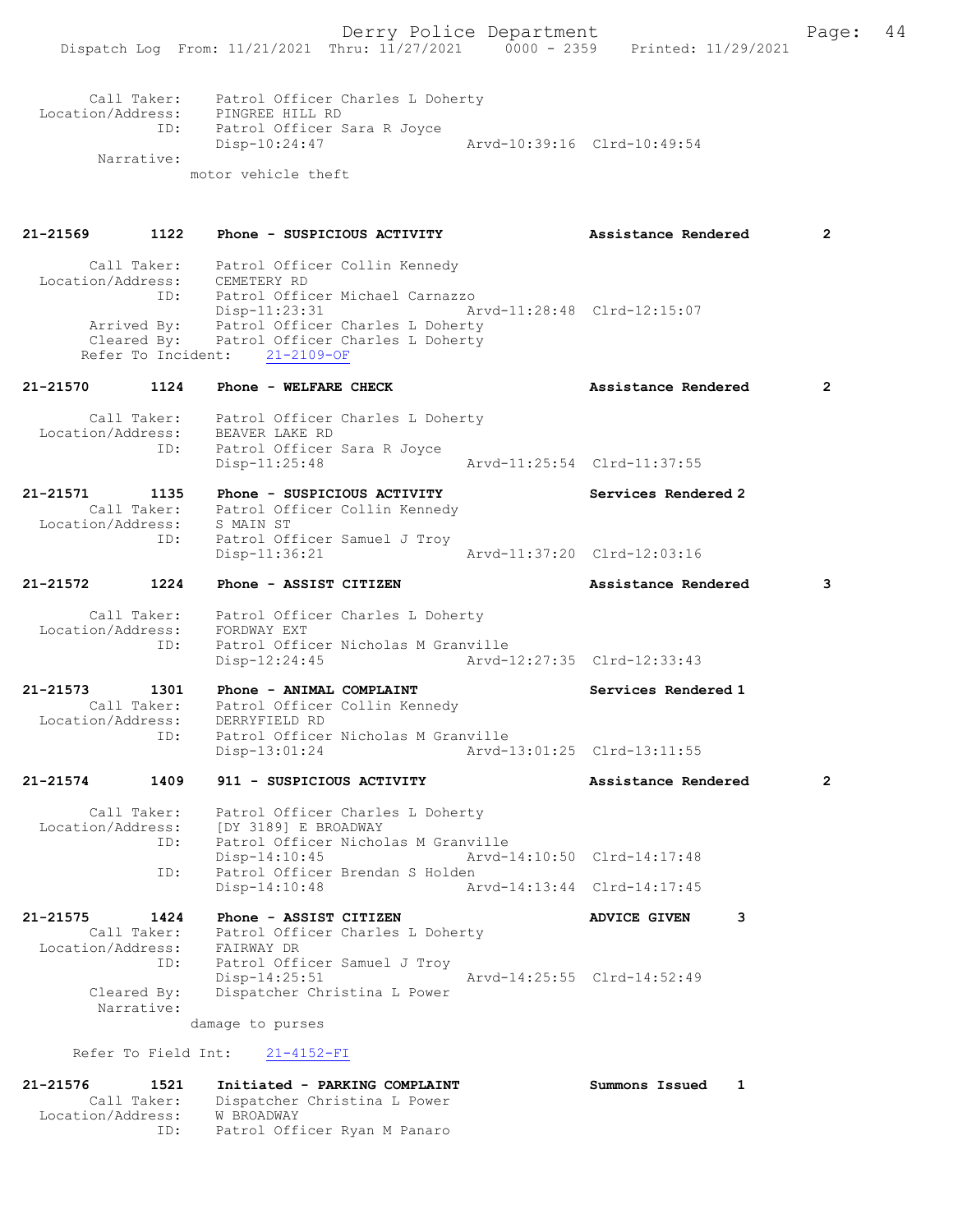Arvd-15:21:00 Clrd-15:25:28

|             |  | Patrol Officer Andrew J Teaque |
|-------------|--|--------------------------------|
| Cleared By: |  | Patrol Officer Collin Kennedy  |

| 21-21577<br>Call Taker:<br>Location/Address: | 1615<br>ID: | Phone - FOLLOW-UP<br>Dispatcher Christina L Power<br>W BROADWAY<br>Patrol Officer Ryan M Panaro | Report Taken                |  |
|----------------------------------------------|-------------|-------------------------------------------------------------------------------------------------|-----------------------------|--|
|                                              |             | Disp-16:42:05<br>Patrol Officer Andrew J Teaque                                                 | Arvd-16:47:25 Clrd-20:36:22 |  |
| Narrative:                                   | ID:         | Sergeant Jeffrey M Dawe<br>Disp-16:47:24                                                        | Arvd-16:47:26 Clrd-18:26:44 |  |
|                                              |             | 11/25/2021 1710 DFD requested                                                                   |                             |  |

 Narrative: 11/25/2021 1715 DFD on scene

Narrative:

11/25/2021 1756 DFD transported to Elliott

Narrative:

11/25/2021 1813 316 off at Elliott

Narrative:

11/25/2021 2036 clear Elliott

| 21-21578<br>1642  | Phone - MV CHECK                | Vehicle checked             |  |
|-------------------|---------------------------------|-----------------------------|--|
| Call Taker:       | Dispatcher Christina L Power    |                             |  |
| Location/Address: | W BROADWAY                      |                             |  |
| ID:               | Patrol Officer Samuel J Troy    |                             |  |
|                   | $Disp-16:43:00$                 | Arvd-16:46:59 Clrd-16:51:30 |  |
| Cleared By:       | Patrol Officer Collin Kennedy   |                             |  |
| ID:               | Patrol Officer Samuel J Troy    |                             |  |
|                   | Disp-16:58:58                   | Arvd-16:58:59 Clrd-17:07:05 |  |
| ID:               | Patrol Officer Brendan S Holden |                             |  |
|                   | $Disp-17:00:32$                 | Arvd-17:00:33 Clrd-17:07:04 |  |
| Narrative:        |                                 |                             |  |
|                   | gry mits eclipse                |                             |  |

Narrative:

11/25/2021 1659 checking the mv on Central St

Refer To Field Int: 21-4151-FI

| 21-21579          | 1751        | Phone - WELFARE CHECK          |                             | Services Rendered 2 |
|-------------------|-------------|--------------------------------|-----------------------------|---------------------|
|                   | Call Taker: | Dispatcher Christina L Power   |                             |                     |
| Location/Address: |             | BYPASS 28                      |                             |                     |
|                   | ID:         | Patrol Officer Collin Kennedy  |                             |                     |
|                   |             | $Disp-17:52:21$                | Arvd-17:52:23 Clrd-18:11:23 |                     |
|                   | ID:         | Patrol Officer Nathan S Lavoie |                             |                     |
|                   |             | $Disp-18:11:20$                | Arvd-18:28:56 Clrd-18:37:41 |                     |
|                   |             | Patrol Officer Bryan R Hanson  |                             |                     |
|                   | Narrative:  |                                |                             |                     |

checked and no issues.

Refer To Field Int: 21-4142-FI

| 21-21580          | 1931           | Phone - DOMESTIC DISTURBANCE   | Arrest(s) Made              |  |
|-------------------|----------------|--------------------------------|-----------------------------|--|
|                   | Call Taker:    | Dispatcher Christina L Power   |                             |  |
| Location/Address: |                | CENTRAL ST                     |                             |  |
|                   | ID:            | Patrol Officer Kevin L Davies  |                             |  |
|                   |                | Disp-19:33:58                  | Arvd-19:36:45 Clrd-20:57:44 |  |
|                   | ID:            | Patrol Officer Nathan S Lavoie |                             |  |
|                   |                | Disp-19:34:05                  | Arvd-19:35:45 Clrd-21:26:44 |  |
|                   |                | Patrol Officer Bryan R Hanson  |                             |  |
|                   | ID:            | Sergeant Jeffrey M Dawe        |                             |  |
|                   |                | Disp-19:39:53                  | Arvd-19:39:58 Clrd-20:57:51 |  |
|                   | Dispatched By: | Sergeant Jared Knox            |                             |  |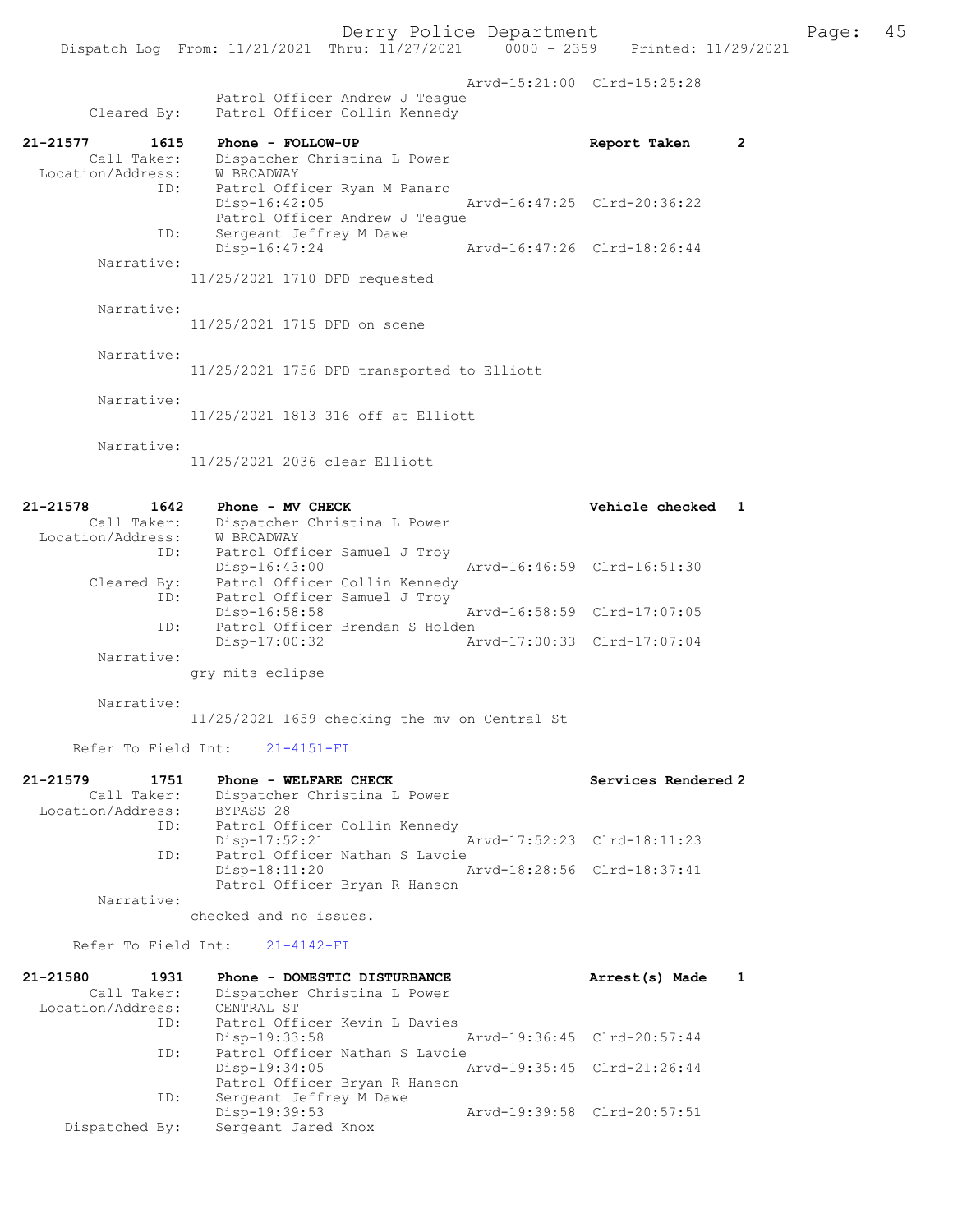Derry Police Department The Page: 46 Dispatch Log From: 11/21/2021 Thru: 11/27/2021 0000 - 2359 Printed: 11/29/2021 Arrived By: Sergeant Jared Knox Narrative: 11/25/2021 2035 one in custody for assault. enroute to hq's s/m 9123.8 Narrative: 11/25/2021 2038 off at hq's e/m 9125.1 with; Wolf,Mark 19 Central St Derry, NH dob 013071 Narrative: 11/25/2021 2123 \$1000 PR bail with a court date of 3/3/22 Narrative: released to a sober party Refer To Arrest: 21-1127-AR Refer To Field Int: 21-4153-FI 21-21581 1942 Phone - DOMESTIC DISTURBANCE Report Taken 1 Call Taker: Dispatcher Christina L Power Location/Address: E BROADWAY ID: Patrol Officer Samuel J Troy Disp-19:44:47 Arvd-19:47:23 Clrd-20:29:19 Arrived By: Sergeant Jared Knox ID: Patrol Officer Collin Kennedy<br>Disp-19:44:51 hrvd-19:50:20 Clrd-20:15:44 Disp-19:44:51 Narrative: criminal threat report taken Refer To Incident: 21-2110-OF 21-21582 1956 Phone - PROPERTY CHECK Services Rendered 2 Call Taker: Dispatcher Christina L Power Location/Address: DONNA DR ID: Patrol Officer Kevin L Davies Disp-21:20:07 Arvd-21:31:00 Clrd-21:44:21 Arrived By: Patrol Officer Collin Kennedy Cleared By: Patrol Officer Collin Kennedy ID: Patrol Officer Samuel J Troy Disp-21:20:15 Arvd-21:31:02 Clrd-21:44:23 Arrived By: Patrol Officer Collin Kennedy Cleared By: Patrol Officer Collin Kennedy Refer To Field Int: 21-4148-FI 21-21583 2031 Initiated - PED CHECK Cleared 2 Call Taker: Dispatcher Christina L Power Location/Address: E BROADWAY ID: Patrol Officer Samuel J Troy Arvd-20:31:00 Clrd-20:34:26 21-21584 2033 Phone - ASSIST CITIZEN ADVICE GIVEN 3 Call Taker: Dispatcher Christina L Power<br>tion/Address: CRYSTAL AVE Location/Address: ESS. CONSIDENT CONTROLLER SAMUEL J Troy<br>Disp-20:34:36 -20:34:36 Arvd-20:34:37 Clrd-20:34:38<br>21-4154-FI Refer To Field Int: 21-21585 2045 Phone - WELFARE CHECK Transported to Hospital 2 Call Taker: Dispatcher Christina L Power Location/Address: FAIRWAY DR SSS: FAINWILL 2.<br>
ID: Patrol Officer Kevin L Davies<br>
Disp-20:58:04 Disp-20:58:04 Arvd-21:01:12 Clrd-21:19:02 ID: Patrol Officer Samuel J Troy<br>Disp-20:58:08 Arvd-20:59:58 Clrd-21:19:06 Disp-20:58:08 Arvd-20:59:58 Clrd-21:19:06 ID: Sergeant Jeffrey M Dawe Disp-20:59:54 Arvd-21:01:23 Clrd-21:19:07 Narrative: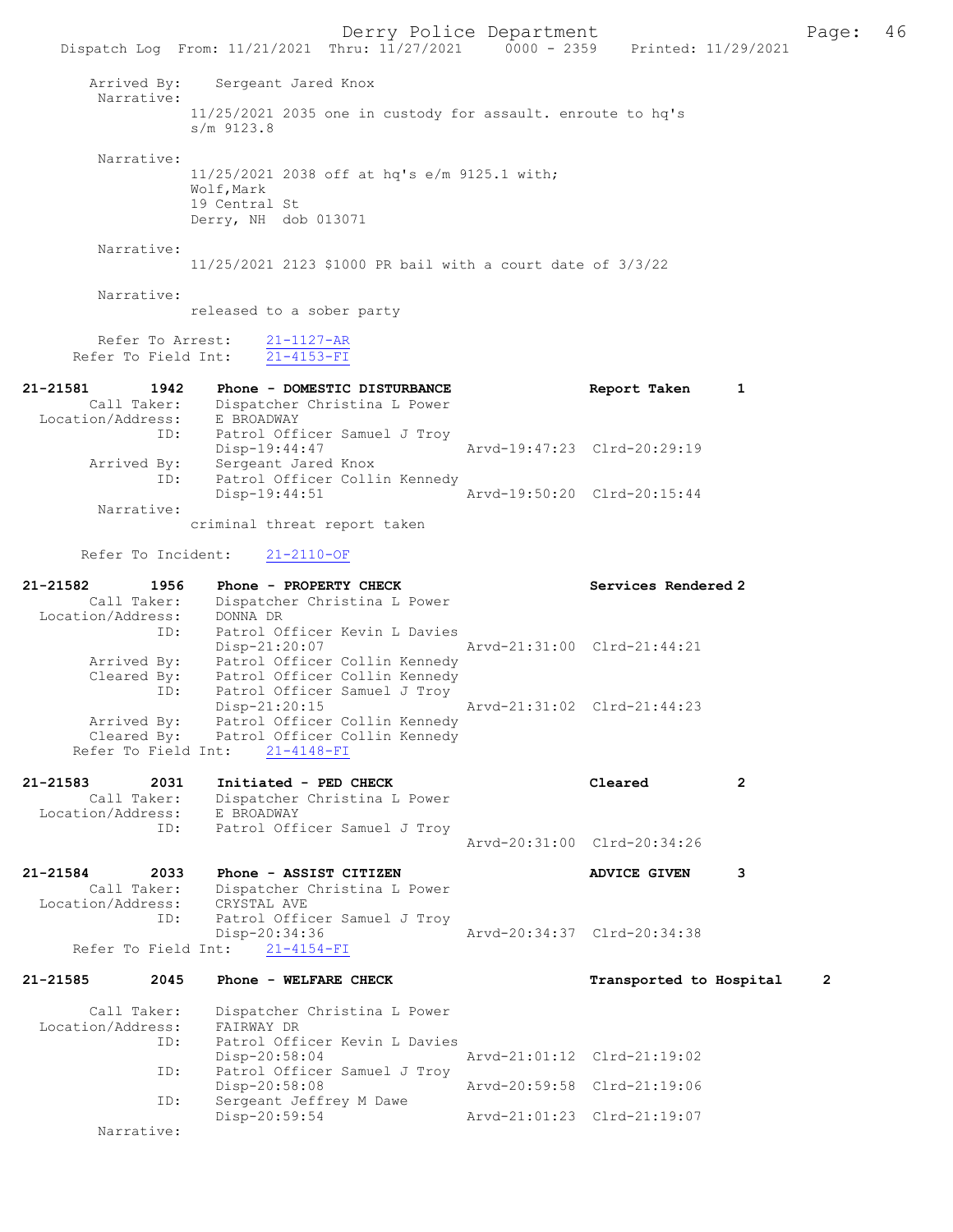11/25/2021 2119 transported to Elliott via DFD

| 21-21586<br>2233<br>Call Taker:<br>Location/Address:        | Initiated - DEPARTMENT INFO<br>Dispatcher Christine D Carlson<br>[LDY] CROSS RD                                      | Services Rendered 3             |
|-------------------------------------------------------------|----------------------------------------------------------------------------------------------------------------------|---------------------------------|
| ID:                                                         | Patrol Officer Collin Kennedy                                                                                        | Arvd-22:33:00 Clrd-22:46:58     |
| For Date: $11/26/2021$ - Friday                             |                                                                                                                      |                                 |
| 21-21587<br>0015<br>Call Taker:<br>Location/Address:        | Initiated - PROPERTY CHECK<br>Dispatcher Christine D Carlson<br>PIERCE AVE                                           | Services Rendered 2             |
| ID:                                                         | Patrol Officer Andrew R Kennedy                                                                                      | Arvd-00:15:00 Clrd-00:16:09     |
| 21-21588<br>0018<br>Call Taker:<br>Location/Address:        | Initiated - MV STOP<br>Dispatcher Christine D Carlson<br>E BROADWAY                                                  | Warning Issued<br>3             |
| ID:<br>Refer To Citation:                                   | Patrol Officer Monica Ricci<br>21-5072-CN                                                                            | Arvd-00:18:00 Clrd-00:24:00     |
| 21-21589<br>0020<br>Call Taker:                             | Initiated - MV STOP<br>Dispatcher Christine D Carlson                                                                | Warning Issued<br>з             |
| Location/Address:<br>ID:                                    | BIRCH ST<br>Patrol Officer Michael Carnazzo                                                                          | Arvd-00:20:00 Clrd-00:30:13     |
| Refer To Citation:                                          | $21 - 5073 - CN$                                                                                                     |                                 |
| 21-21590<br>0024<br>Call Taker:<br>Location/Address:        | Initiated - MV STOP<br>Dispatcher Christine D Carlson<br>SOUTH AVE                                                   | Warning Issued<br>3             |
| ID:<br>Refer To Citation:                                   | Patrol Officer Andrew R Kennedy<br>$21 - 5074 - CN$                                                                  | Arvd-00:24:00 Clrd-00:32:43     |
| 21-21591<br>0034<br>Call Taker:<br>Location/Address:        | Initiated - DISABLED MV<br>Dispatcher Christine D Carlson<br>W BROADWAY                                              | Vehicle checked<br>3            |
| ID:                                                         | Patrol Officer Awess Abdulkadir                                                                                      | Arvd-00:34:00 Clrd-00:37:44     |
| 21-21592<br>0037<br>Call Taker:<br>Location/Address:        | Initiated - PROPERTY CHECK<br>Dispatcher Christine D Carlson<br>HUMPHREY RD                                          | Services Rendered 2             |
| ID:                                                         | Patrol Officer Michael Carnazzo                                                                                      | Arvd-00:37:00 Clrd-00:37:35     |
| 21-21593<br>0039<br>Call Taker:<br>Location/Address:<br>ID: | Initiated - MV CHECK<br>Dispatcher Christine D Carlson<br>[DY 2258] E BROADWAY<br>Patrol Officer Awess Abdulkadir    | Vehicle checked<br>$\mathbf{1}$ |
| ID:                                                         | Patrol Officer Andrew R Kennedy                                                                                      | Arvd-00:39:00 Clrd-00:52:37     |
|                                                             | Disp-00:39:45                                                                                                        | Arvd-00:43:38 Clrd-00:52:35     |
| 21-21594<br>0103<br>Call Taker:<br>Location/Address:<br>ID: | Initiated - MV CHECK<br>Dispatcher Christine D Carlson<br><b>W BROADWAY</b><br>Patrol Officer Andrew R Kennedy       | <b>Vehicle checked</b><br>1     |
|                                                             |                                                                                                                      | Arvd-01:03:00 Clrd-01:04:31     |
| 21-21595<br>0104<br>Call Taker:<br>Location/Address:<br>ID: | Phone - ALARM, BURGLAR<br>Patrol Officer Collin Kennedy<br>[DY 975] ROCKINGHAM RD<br>Patrol Officer Michael Carnazzo | <b>False Alarm</b><br>1         |
|                                                             | Disp-01:05:04                                                                                                        | Arvd-01:05:23 Clrd-01:24:45     |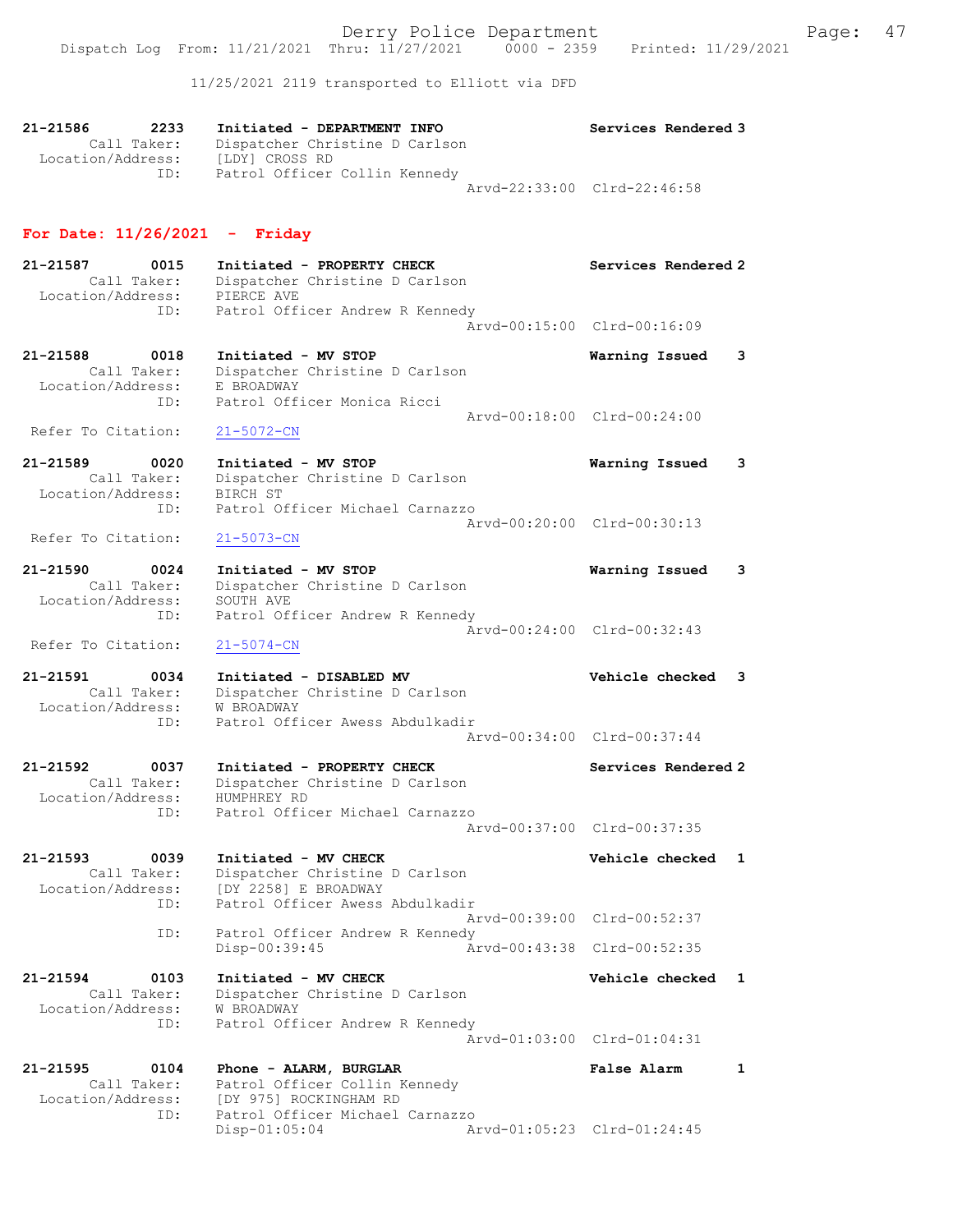Derry Police Department Fage: 48 Dispatch Log From: 11/21/2021 Thru:  $11/27/2021$  0000 - 2359 Printed: 11/29/2021 Arrived By: Dispatcher Christine D Carlson Cleared By: Dispatcher Christine D Carlson ID: Patrol Officer Kevin L Davies Disp-01:05:08 Arvd-01:05:25 Clrd-01:24:43 Arrived By: Dispatcher Christine D Carlson Cleared By: Dispatcher Christine D Carlson Refer To Field Int: 21-4161-FI 21-21596 0116 Initiated - Parking Enforcement Services Rendered 1 Call Taker: Dispatcher Christine D Carlson Location/Address: ABBOTT CT ID: Patrol Officer Andrew R Kennedy Arvd-01:16:00 Clrd-01:16:49 21-21597 0147 Initiated - Parking Enforcement Services Rendered 1 Call Taker: Dispatcher Christine D Carlson Location/Address: CHESTER RD + SILVESTRI CIR ID: Patrol Officer Monica Ricci Arvd-01:47:00 Clrd-01:47:29 21-21598 0237 Initiated - MV STOP Warning Issued 3 Call Taker: Dispatcher Christine D Carlson Location/Address: S MAIN ST ID: Patrol Officer Andrew R Kennedy Arvd-02:37:00 Clrd-02:47:21<br>ID: Patrol Officer Monica Ricci Patrol Officer Monica Ricci<br>Disp-02:40:48 Disp-02:40:48 Arvd-02:40:49 Clrd-02:47:18 Refer To Citation: 21-21599 0259 Initiated - PROPERTY CHECK Services Rendered 2 Call Taker: Dispatcher Christine D Carlson Location/Address: [DY 146] ASHLEIGH DR ID: Sergeant Patrick H Dawson Arvd-02:59:00 Clrd-03:02:51 21-21600 0340 Phone - DISTURBANCE RELEASED 1 Call Taker: Dispatcher Christine D Carlson Location/Address: MANCHESTER RD ID: Patrol Officer Awess Abdulkadir Disp-03:40:51 Arvd-03:41:59 Clrd-06:28:19 ID: Patrol Officer Michael Carnazzo<br>Disp-03:40:52 Am Disp-03:40:52 Arvd-03:42:57 Clrd-04:52:05 ID: Sergeant Patrick H Dawson Disp-03:46:47 Arvd-03:46:47 Clrd-04:46:52 ID: Patrol Officer Monica Ricci Disp-04:09:18 Arvd-04:12:29 Clrd-06:14:08 ID: Patrol Officer Andrew R Kennedy Disp-04:12:30 Arvd-04:13:27 Clrd-04:46:48 ID: Patrol Officer Blake A Martineau Disp-06:51:06 Arvd-07:18:43 Clrd-07:41:36 Dispatched By: Patrol Officer James M McClafferty Arrived By: Patrol Officer James M McClafferty Cleared By: Patrol Officer James M McClafferty Narrative: 11/26/2021 0353 S7 advising performing 19 check Narrative: 11/26/2021 0406 S7 advising one in custody at this time for D<sub>M</sub>T Narrative: 11/26/2021 0407 Recovery called for tow - no answer Narrative: 11/26/2021 0409 LBP called for tow - enroute Narrative: 11/26/2021 0410 435 enroute to HQ, s/m: 42557.5 Narrative: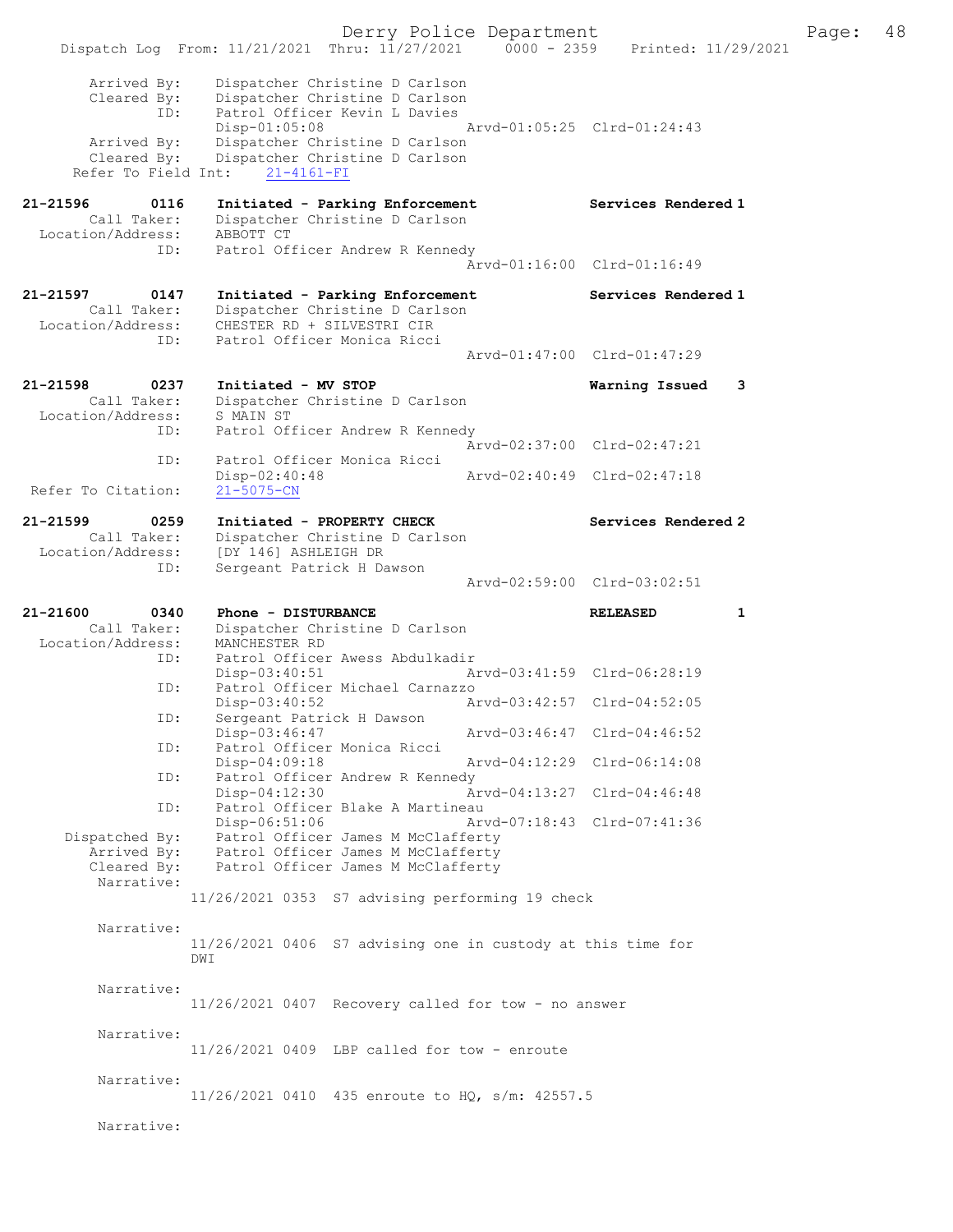Derry Police Department<br>
Page: 49<br>
Printed: 11/29/2021<br>
Printed: 11/29/2021 Dispatch Log From: 11/21/2021 Thru: 11/27/2021 11/26/2021 0411 435 off at HQ, e/m: 42557.5 Narrative: 11/26/2021 0433 Subject information (DWI, felony poss c/d x2, transporting drugs in mv) Eric Pouliot 146 Warner Hill Rd Derry NH DOB: 1/11/96 Narrative: 11/26/2021 0435 Wrecker on scene Narrative: 11/26/2021 0500 B/C Mencis called at this time Narrative: 11/26/2021 0532 B/C Mencis off at HQ Narrative: 11/26/2021 0545 Subject placed in cell 3 with \$1,000PR and court date of 12/16/21 as per b/c Mencis Narrative: 11/26/2021 0628 Subject checked at this time Narrative: 11/26/2021 0702 Subject checked at this time Narrative: 11/26/2021 0727 subject checked on at this time Narrative: 11/26/2021 0741 released to a sober party Refer To Arrest: 21-1128-AR 21-21601 0757 Initiated - MV STOP Warning Issued 3 Call Taker: Patrol Officer James M McClafferty Location/Address: E DERRY RD Patrol Officer Sara R Joyce Arvd-07:57:00 Clrd-08:00:32 Refer To Citation: 21-5076-CN 21-21602 0910 911 - ABANDONED 911 No Action Required 1 Call Taker: Patrol Officer James M McClafferty<br>ion/Address: FAIRWAY DR Location/Address:<br>ID: Patrol Officer Brendan S Holden<br>Disp-09:11:35 Ar -09:11:35 <br>21-4157-FI <br>21-4157-FI Refer To Field Int: 21-21603 0923 Other - Drop Box Maintenance Report Taken 3<br>Call Taker: Patrol Officer James M McClafferty Patrol Officer James M McClafferty Refer To Incident: 21-2112-OF 21-21604 0951 Phone - NEIGHBORHOOD DISPUTE Report Taken 2 Call Taker: Patrol Officer James M McClafferty Location/Address: PEABODY RD ANX ID: Patrol Officer Brendan S Holden<br>Disp-09:52:13 Ar Disp-09:52:13 Arvd-09:58:44 Clrd-10:24:47<br>Cleared By: Patrol Officer Brian J Landry Patrol Officer Brian J Landry Refer To Incident: 21-2113-OF 21-21605 1005 Initiated - SUBPOENA DELIVERY Not Served 1 Call Taker: Patrol Officer James M McClafferty Location/Address: PLEASANT ST ID: Patrol Officer Nicholas M Granville Arvd-10:05:00 Clrd-10:09:41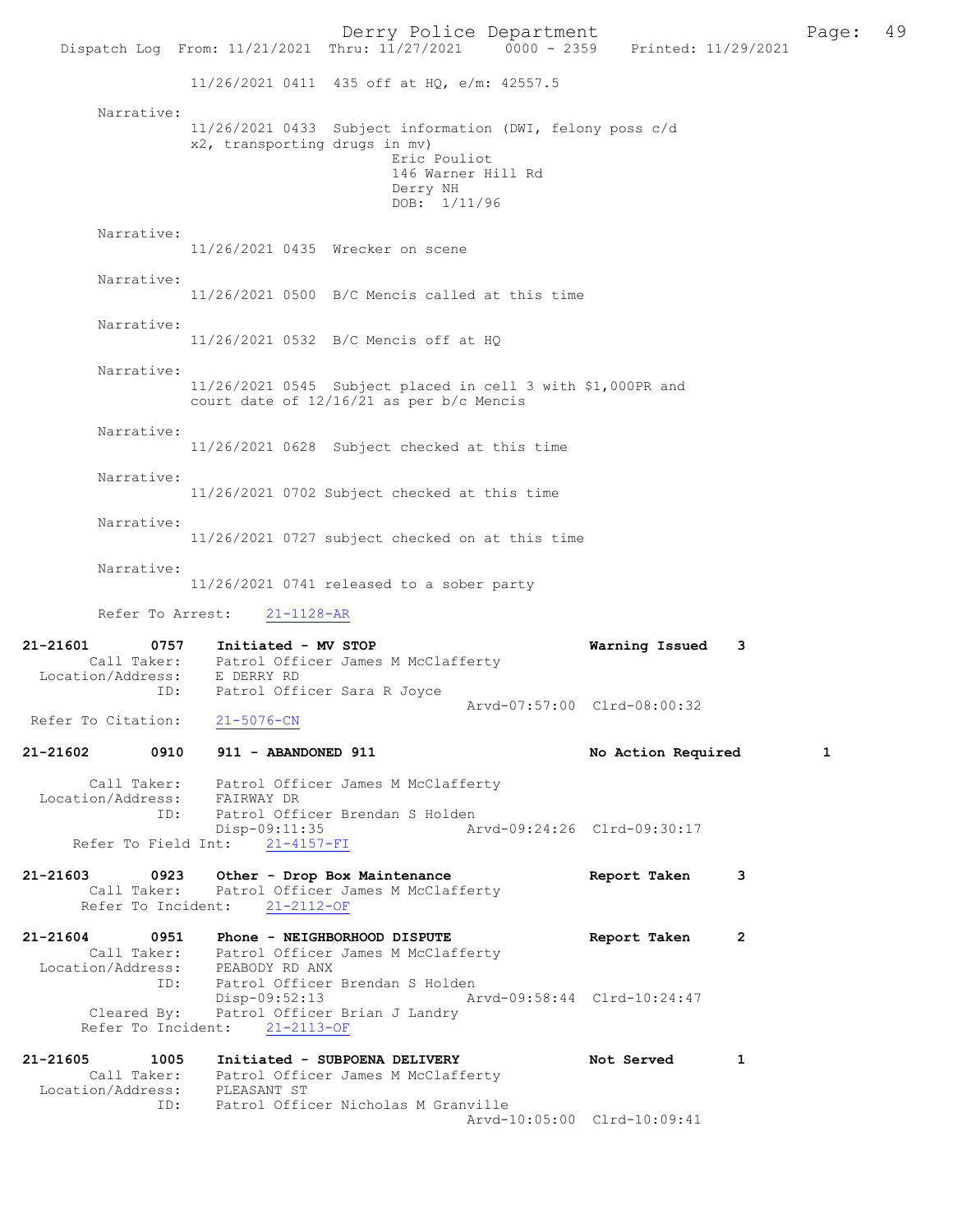|                                                             | Dispatch Log From: 11/21/2021 Thru: 11/27/2021<br>$0000 - 2359$                                                                                                    | Printed: 11/29/2021         |              |
|-------------------------------------------------------------|--------------------------------------------------------------------------------------------------------------------------------------------------------------------|-----------------------------|--------------|
| 21-21606<br>1005                                            | Phone - WELFARE CHECK                                                                                                                                              | Assistance Rendered         | $\mathbf{2}$ |
| Call Taker:<br>Location/Address:<br>ID:                     | Patrol Officer Brian J Landry<br>W BROADWAY<br>Patrol Officer Nicholas M Granville                                                                                 |                             |              |
| Cleared By:<br>ID:                                          | Disp-10:10:00<br>Patrol Officer James M McClafferty<br>Patrol Officer Blake A Martineau                                                                            | Arvd-10:12:21 Clrd-10:31:50 |              |
| Arrived By:<br>Cleared By:                                  | Disp-10:10:54<br>Patrol Officer James M McClafferty<br>Patrol Officer James M McClafferty                                                                          | Arvd-10:18:45 Clrd-10:31:47 |              |
| Narrative:                                                  | blue Toyota                                                                                                                                                        |                             |              |
| Narrative:                                                  | 11/26/2021 1032 AAA requested by owner, notified, and<br>responding                                                                                                |                             |              |
| 21-21607<br>1030<br>Call Taker:<br>Location/Address:<br>ID: | Alarm - ALARM, BURGLAR<br>Patrol Officer Brian J Landry<br>[DY 2663] HAMPSTEAD RD<br>Patrol Officer Sara R Joyce                                                   | False Alarm<br>$\mathbf{1}$ |              |
| Dispatched By:<br>Arrived By:<br>Cleared By:                | Disp-10:36:56<br>Patrol Officer James M McClafferty<br>Patrol Officer James M McClafferty<br>Patrol Officer James M McClafferty<br>Patrol Officer Brendan S Holden | Arvd-10:37:36 Clrd-10:40:40 |              |
| ID:<br>Dispatched By:<br>Cleared By:                        | $Disp-10:37:04$<br>Patrol Officer James M McClafferty<br>Patrol Officer James M McClafferty                                                                        | Clrd-10:40:36               |              |
| 21-21608<br>1033                                            | Phone - KEEP THE PEACE                                                                                                                                             | Services Rendered 2         |              |
| Call Taker:<br>Location/Address:<br>ID:                     | Sergeant James M Belanger<br>CENTRAL ST<br>Patrol Officer Nicholas M Granville                                                                                     |                             |              |
| Arrived By:<br>Cleared By:                                  | Disp-10:36:31<br>Patrol Officer James M McClafferty<br>Patrol Officer James M McClafferty                                                                          | Arvd-10:37:57 Clrd-11:01:25 |              |
| 21-21609<br>1102                                            | Phone - DISABLED MV                                                                                                                                                | Assistance Rendered         | 3            |
| Call Taker:<br>Location/Address:<br>ID:                     | Patrol Officer James M McClafferty<br>CRESCENT ST<br>Patrol Officer Brendan S Holden                                                                               |                             |              |
|                                                             | $Disp-11:02:55$<br>Refer To Field Int: 21-4158-FI                                                                                                                  | Arvd-11:09:15 Clrd-11:19:59 |              |
| 21-21610<br>1123<br>Location/Address: E DERRY RD            | Initiated - MV STOP<br>Call Taker: Patrol Officer James M McClafferty                                                                                              | Summons Issued<br>3         |              |
| Refer To Citation:                                          | ID: Patrol Officer Sara R Joyce<br>$21 - 816 - 007015$                                                                                                             | Arvd-11:23:00 Clrd-11:32:10 |              |
| 21-21611<br>1132<br>Call Taker:<br>Location/Address:<br>ID: | Initiated - FOLLOW-UP<br>Patrol Officer James M McClafferty<br>[DY 2] MUNICIPAL DR<br>Patrol Officer Sara R Joyce                                                  | Cleared<br>2                |              |
|                                                             |                                                                                                                                                                    | Arvd-11:32:00 Clrd-11:52:44 |              |
| 21-21612<br>1135<br>Call Taker:<br>Location/Address:        | Phone - SUSPICIOUS ACTIVITY<br>Patrol Officer James M McClafferty<br>TRANSFER LN                                                                                   | Cleared<br>2                |              |
| ID:                                                         | Patrol Officer Brendan S Holden<br>$Disp-11:37:50$<br>Refer To Field Int: 21-4156-FI                                                                               | Arvd-11:52:29 Clrd-11:52:33 |              |
| 21-21613<br>1136                                            | 911 - MEDICAL EMERGENCY                                                                                                                                            | Assistance Rendered         | 1            |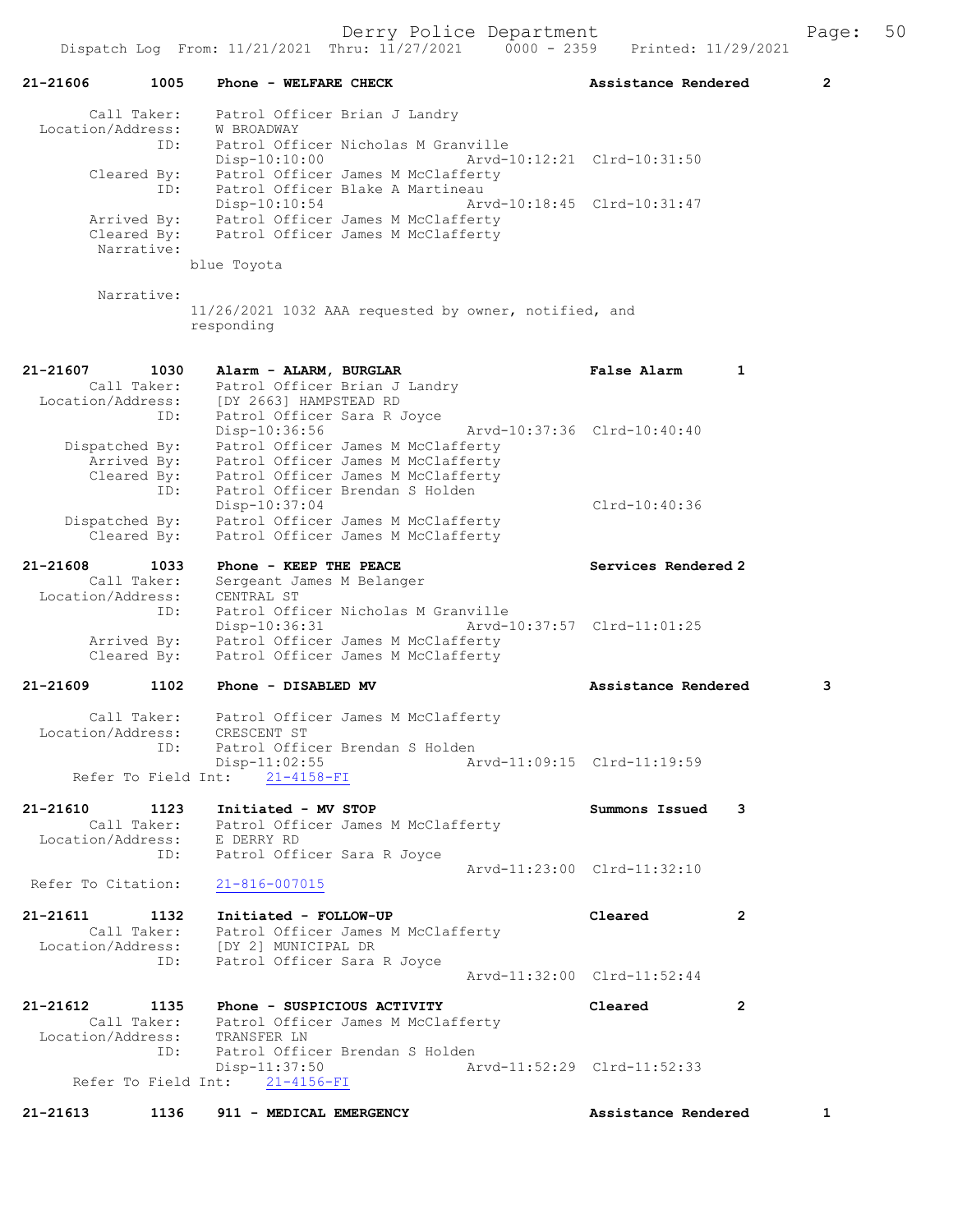Derry Police Department Fage: 51 Dispatch Log From: 11/21/2021 Thru: 11/27/2021 0000 - 2359 Printed: 11/29/2021 Call Taker: Patrol Officer James M McClafferty Location/Address: BIRCH ST ID: Patrol Officer Blake A Martineau Disp-11:37:06 Arvd-11:38:24 Clrd-12:02:36 Cleared By: Patrol Officer Brian J Landry ID: Sergeant Seth Plumer Disp-11:37:12 Arvd-11:39:38 Clrd-11:52:10 Refer To Field Int: 21-4145-FI 21-21614 1139 Walk-In - SEXUAL OFFENDER REGISTRATION Services Rendered 1 Call Taker: Patrol Officer Brian J Landry Location/Address: [DY 2] MUNICIPAL DR ID: Detective Victoria M Kidd Disp-11:41:11 Arvd-11:41:13 Clrd-11:41:14 21-21615 1337 Initiated - FOLLOW-UP Cleared 2 Call Taker: Patrol Officer James M McClafferty Location/Address: BRADFORD ST ID: Patrol Officer Blake A Martineau Arvd-13:37:00 Clrd-13:37:45 21-21616 1344 Phone - MV ACCIDENT Report Taken 1 Call Taker: Patrol Officer James M McClafferty Location/Address: LINLEW DR ID: Patrol Officer Sara R Joyce Disp-13:45:16 Arvd-13:50:04 Clrd-14:17:08 Narrative: 11/26/2021 1350 off with NHreg:3680781 and NHreg:4249743 Narrative: Non-reportable Cruz v. Gendron Refer To Accident: 21-589-AC 21-21617 1511 Phone - JUVENILE OFFENSES Matter Rectified 2 Call Taker: Dispatcher Christina L Power Location/Address: FAIRWAY DR ID: Patrol Officer Samuel J Troy Disp-15:12:39 Clrd-15:13:00 ID: Patrol Officer Casey J Noyes Disp-15:12:57 Arvd-15:16:37 Clrd-15:29:41 Narrative: kids throwing golf balls Narrative: parents located and kids counseled 21-21618 1542 Initiated - MV STOP Warning Issued 3 Call Taker: Dispatcher Christina L Power Location/Address: ISLAND POND RD ID: Patrol Officer Casey J Noyes Arvd-15:42:00 Clrd-15:48:49<br>21-5077-CN Refer To Citation: 21-21619 1544 Phone - ALARM, BURGLAR False Alarm 1 Call Taker: Dispatcher Christina L Power Location/Address: [DY 2327] MORNINGSIDE DR ID: Patrol Officer Nathan S Lavoie<br>Disp-15:44:40 Disp-15:44:40 Arvd-15:47:49 Clrd-15:50:39 Patrol Officer Andrew J Teague ID: Patrol Officer Brendan S Holden Disp-15:44:44 Clrd-15:50:35 Narrative: confirmed false by homeowner

21-21620 1556 Phone - DOMESTIC DISTURBANCE Verbal in Nature 1 Call Taker: Dispatcher Christina L Power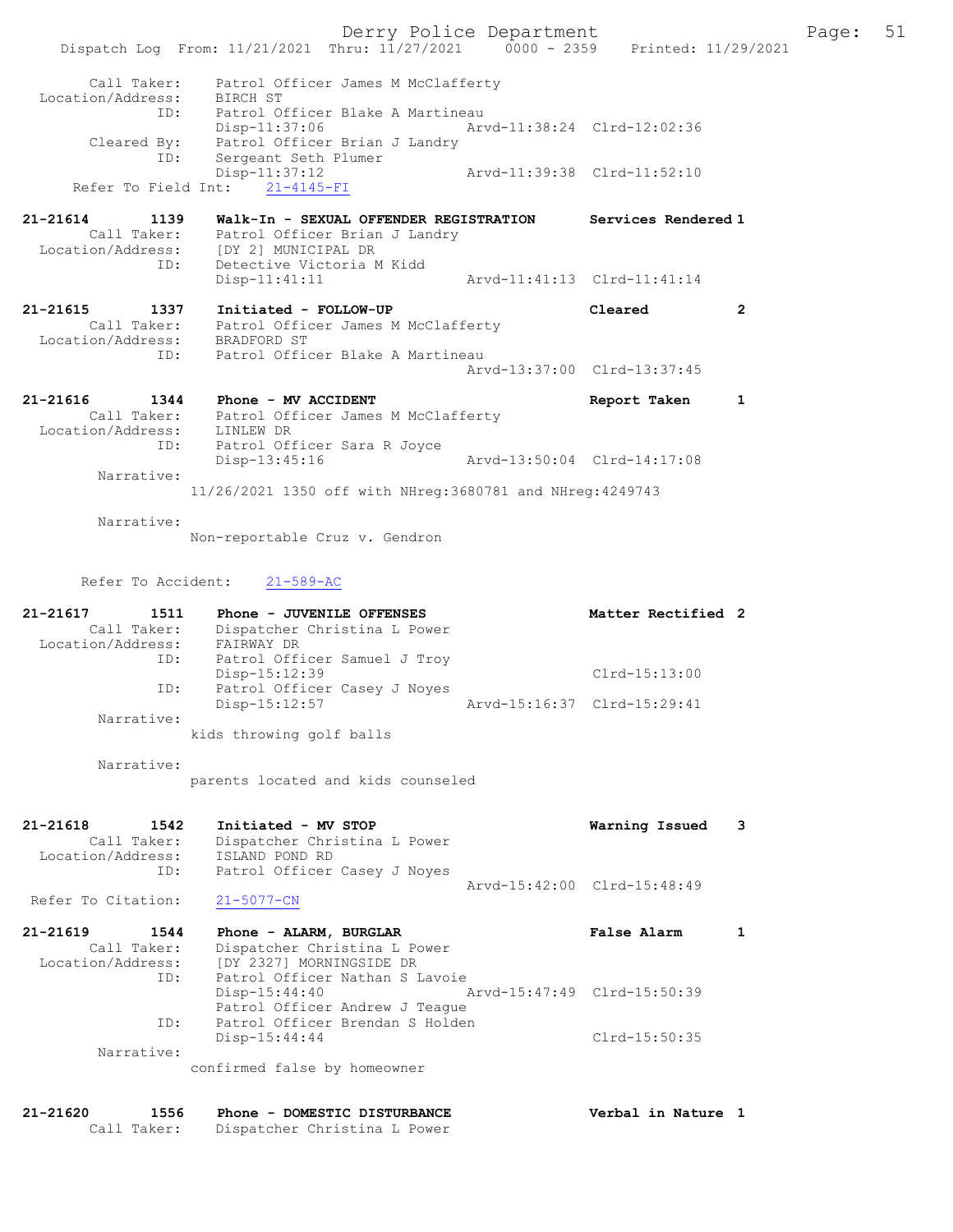Derry Police Department<br>
Page: 52<br>
Printed: 11/29/2021<br>
Printed: 11/29/2021 Dispatch Log From: 11/21/2021 Thru: 11/27/2021 Location/Address: HIGH ST ID: Patrol Officer Michael Carnazzo Disp-15:57:12 Arvd-15:59:53 Clrd-16:17:02<br>TD: Patrol Officer Samuel J Trov Patrol Officer Samuel J Troy<br>Disp-15:57:13 Disp-15:57:13 Arvd-15:59:54 Clrd-16:17:01<br>ID: Sergeant Seth Plumer Sergeant Seth Plumer Disp-15:57:49 Arvd-16:00:06 Clrd-16:16:59 Narrative: between husband/wife Refer To Field Int: 21-4146-FI 21-21621 1605 Phone - PED CHECK Gone on Arrival 2<br>Call Taker: Dispatcher Christina L Power Dispatcher Christina L Power<br>E BROADWAY Location/Address: ID: Patrol Officer Casey J Noyes<br>Disp-16:06:13 Disp-16:06:13 Arvd-16:10:15 Clrd-16:11:46<br>TD: Patrol Officer Brendan S Holden Patrol Officer Brendan S Holden<br>Disp-16:06:16 A Disp-16:06:16 Arvd-16:10:16 Clrd-16:11:44 Narrative: checking for an intoxicated female 21-21622 1631 Phone - PED CHECK 2 Call Taker: Dispatcher Christina L Power<br>ion/Address: E BROADWAY Location/Address:<br>TD: Patrol Officer Michael Carnazzo Disp-16:32:24 Arvd-16:36:13 Clrd-17:08:48 ID: Patrol Officer Samuel J Troy Disp-16:32:25 Arvd-16:32:50 Clrd-18:12:57<br>TD: Sergeant Seth Plumer Sergeant Seth Plumer<br>Disp-16:32:39 Disp-16:32:39 Arvd-16:33:18 Clrd-16:49:35<br>ID: Sergeant Seth Plumer Sergeant Seth Plumer Disp-16:49:40 Clrd-16:49:44 ID: Patrol Officer Brendan S Holden Disp-17:36:19 Arvd-17:36:20 Clrd-18:06:32 Cleared By: Patrol Officer Kevin L Davies Narrative: 11/26/2021 1651 one in custody for assault. Narrative: 11/26/2021 1701 Transporting one to DPDHQ. S/M - 42586.2 Narrative: 11/26/2021 1706 Off at DPDHQ. E/M - 42587.2 with; Cooney, Patricia 14 Linlew Dr Derry, NH dob 121359 Narrative: 11/26/2021 1829 PR bail set with a court date of 3/3/22 Narrative: 11/26/2021 1852 released to a sober party Refer To Arrest: 21-1129-AR 21-21623 1642 Phone - WELFARE CHECK Transported to Hospital 2 Call Taker: Dispatcher Christina L Power<br>.on/Address: DERRY WAY Location/Address:<br>TD: Patrol Officer Brendan S Holden Disp-16:46:48 Clrd-16:48:29<br>The Patrol Officer Casey J Noves Patrol Officer Casey J Noyes<br>Disp-16:46:52 Disp-16:46:52 Arvd-16:49:52 Clrd-18:32:44<br>ID: Patrol Officer Michael Carnazzo Patrol Officer Michael Carnazzo

Disp-17:08:54 Arvd-17:08:56 Clrd-17:08:58<br>Dispatched By: Lieutenant Shawn P O'Donaghue Lieutenant Shawn P O'Donaghue

Arrived By: Lieutenant Shawn P O'Donaghue<br>ID: Patrol Officer Michael Carnaz: Patrol Officer Michael Carnazzo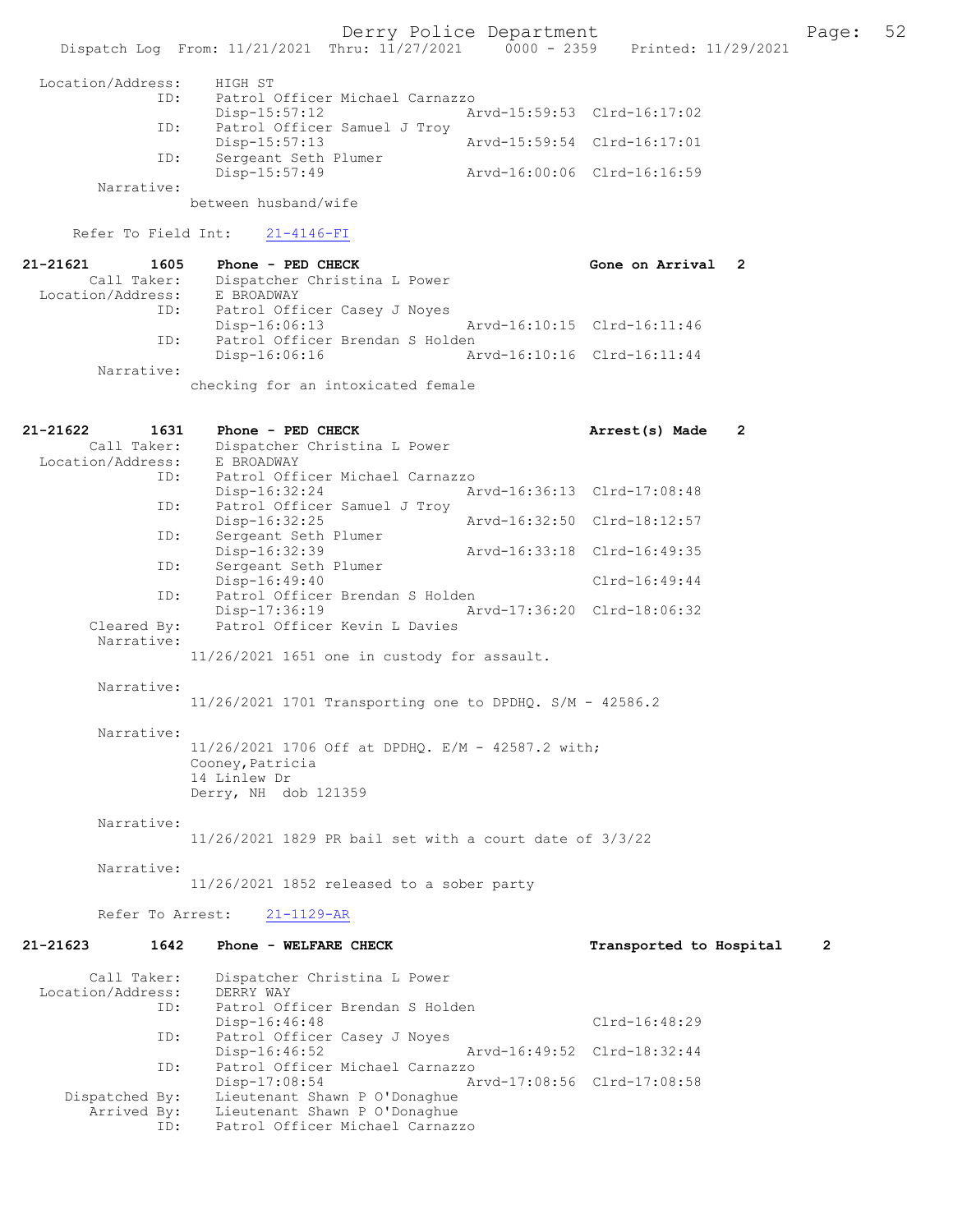Derry Police Department<br>
Page: 53 Printed: 11/29/2021 0000 - 2359 Printed: 11/29/2021 Dispatch Log From: 11/21/2021 Thru: 11/27/2021 Disp-17:09:02 Arvd-17:09:03 Clrd-17:57:17 Cleared By: Patrol Officer Kevin L Davies ID: Sergeant Seth Plumer Disp-17:10:14 Arvd-17:14:53 Clrd-17:57:14 Dispatched By: Lieutenant Shawn P O'Donaghue Cleared By: Patrol Officer Kevin L Davies ID: Patrol Officer Nathan S Lavoie Disp-17:31:16 Arvd-17:35:47 Clrd-18:32:46 Patrol Officer Andrew J Teague Arrived By: Lieutenant Shawn P O'Donaghue ID: Sergeant Seth Plumer<br>Disp-18:15:27 Arvd-18:15:28 Clrd-18:32:05 Narrative: 11/26/2021 1745 one in custody for an IEA Narrative: 11/26/2021 1756 227 en route to PMC with one adult s/m: 56647.6 Narrative: 227 off at PMC e/m: 56649.8 Refer To P/C: 21-1130-AR 21-21624 1648 Phone - FIGHT Matter Mediated 2 Call Taker: Dispatcher Christina L Power Location/Address: ess: LARAWAY CT<br>ID: Patrol Officer Nathan S Lavoie Disp-16:48:57 Arvd-16:53:33 Clrd-17:09:35 Patrol Officer Andrew J Teague Cleared By: Lieutenant Shawn P O'Donaghue ID: Patrol Officer Brendan S Holden Disp-16:49:02 Arvd-17:00:35 Clrd-17:08:40 Cleared By: Lieutenant Shawn P O'Donaghue ID: Sergeant Seth Plumer Disp-16:49:48 Arvd-16:53:04 Cleared By: Lieutenant Shawn P O'Donaghue Lieutenant Shawn P O'Donaghue Refer To Field Int: 21-4147-FI 21-21625 1907 Phone - SHOOTING COMPLAINT COULT Could Not Locate 2 Call Taker: Patrol Officer Kevin L Davies Location/Address: SPINNAKER DR ID: Patrol Officer Michael Carnazzo<br>Disp-19:24:20 Arvd-19:33:34 Clrd-20:15:29 Disp-19:24:20 Arvd-19:33:34 Clrd-20:15:29 Arrived By: Dispatcher Christina L Power Cleared By: Dispatcher Christina L Power 21-21626 1928 Phone - SUSPICIOUS ACTIVITY Arrest(s) Made 2 Call Taker: Dispatcher Christina L Power Location/Address: LINLEW DR ID: Patrol Officer Nathan S Lavoie<br>Disp-19:28:49 Disp-19:28:49 Arvd-19:33:39 Clrd-21:36:50 Patrol Officer Andrew J Teague<br>ID: Sergeant Seth Plumer Sergeant Seth Plumer<br>Disp-19:33:38 Disp-19:33:38 Arvd-19:33:41 Clrd-20:40:52 Narrative: 11/26/2021 1929 intoxicated subject walking Narrative: 11/26/2021 1941 ped check on N Main Narrative: 11/26/2021 1950 one in protective custody Narrative: 11/26/2021 1954 transporting to PMC s/m 57180.6

Narrative:

11/26/2021 2002 off at PMC e/m 57182.7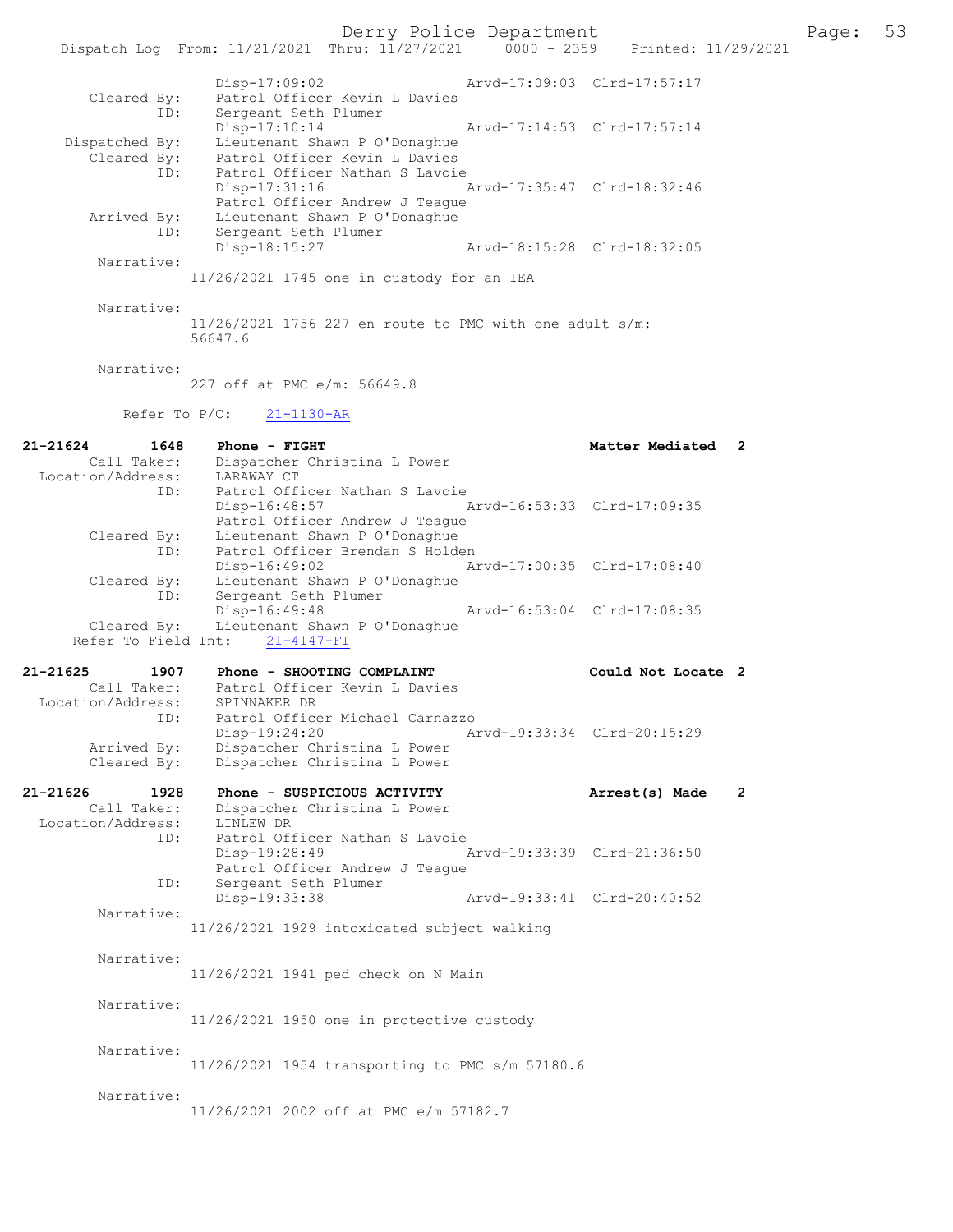Derry Police Department Fage: 54 Dispatch Log From: 11/21/2021 Thru: 11/27/2021 0000 - 2359 Printed: 11/29/2021 Narrative: 11/26/2021 2040 clear PMC and enroute to RCHOS s/m 57182.74 Narrative: 11/26/2021 2110 off at RCHOS e/m 57205.3 Refer To P/C: 21-1131-AR 21-21627 2113 Phone - DELIVER A MESSAGE Message Delivered 1 Call Taker: Dispatcher Christina L Power Location/Address: [DY 2] MUNICIPAL DR ID: Dispatcher Christina L Power Disp-21:18:45 Arvd-21:18:47 Clrd-21:18:48 Narrative: on call DPW on call ref FFP 21-21628 2118 Phone - FOLLOW-UP Services Rendered 2 Call Taker: Dispatcher Christina L Power Location/Address: DERRY WAY ID: Patrol Officer Casey J Noyes Disp-21:19:15 Arvd-21:29:45 Clrd-22:46:29 ID: Patrol Officer Samuel J Troy Disp-21:37:31 Arvd-21:41:49 Clrd-22:46:27 Narrative: two dogs placed in the pound 21-21629 2128 Phone - SUSPICIOUS ACTIVITY Services Rendered 2 Call Taker: Dispatcher Christina L Power Location/Address: E BROADWAY ID: Patrol Officer Michael Carnazzo Disp-21:29:27 Arvd-21:35:30 Clrd-21:35:50 Narrative: sil chevy impala 21-21630 2208 Phone - ALARM, BURGLAR False Alarm 1 Call Taker: Patrol Officer Kevin L Davies Location/Address: [DY 1516] ROCKINGHAM RD ID: Patrol Officer Michael Carnazzo Disp-22:10:05 Arvd-22:12:58 Clrd-22:16:47 Arrived By: Dispatcher Christina L Power ID: Sergeant Seth Plumer Disp-22:10:13 Arvd-22:14:42 Clrd-22:16:44 Arrived By: Dispatcher Christina L Power 21-21631 2328 Initiated - MV CHECK Vehicle checked 1 Call Taker: Dispatcher Jonathon S Pickering Location/Address: PIERCE AVE ID: Patrol Officer Andrew R Kennedy Arvd-23:28:00 Clrd-23:37:29 ID: Patrol Officer Michael Carnazzo Disp-23:33:35 Clrd-23:33:43<br>ID: Patrol Officer Monica Ricci ratrol Officer Monica Ricci<br>Disp-23:33:41 Disp-23:33:41 Arvd-23:33:45 Clrd-23:37:28 Refer To Field Int: 21-4171-FI 21-21632 2353 Initiated - PROPERTY CHECK No Action Required 2 Call Taker: Dispatcher Jonathon S Pickering Location/Address: ROLLINS ST ID: Patrol Officer Monica Ricci Arvd-23:53:00 Clrd-23:53:46

# For Date: 11/27/2021 - Saturday

| 21-21633 | 0039 | Phone - MEDICAL EMERGENCY | Transported to Hospital |
|----------|------|---------------------------|-------------------------|
|----------|------|---------------------------|-------------------------|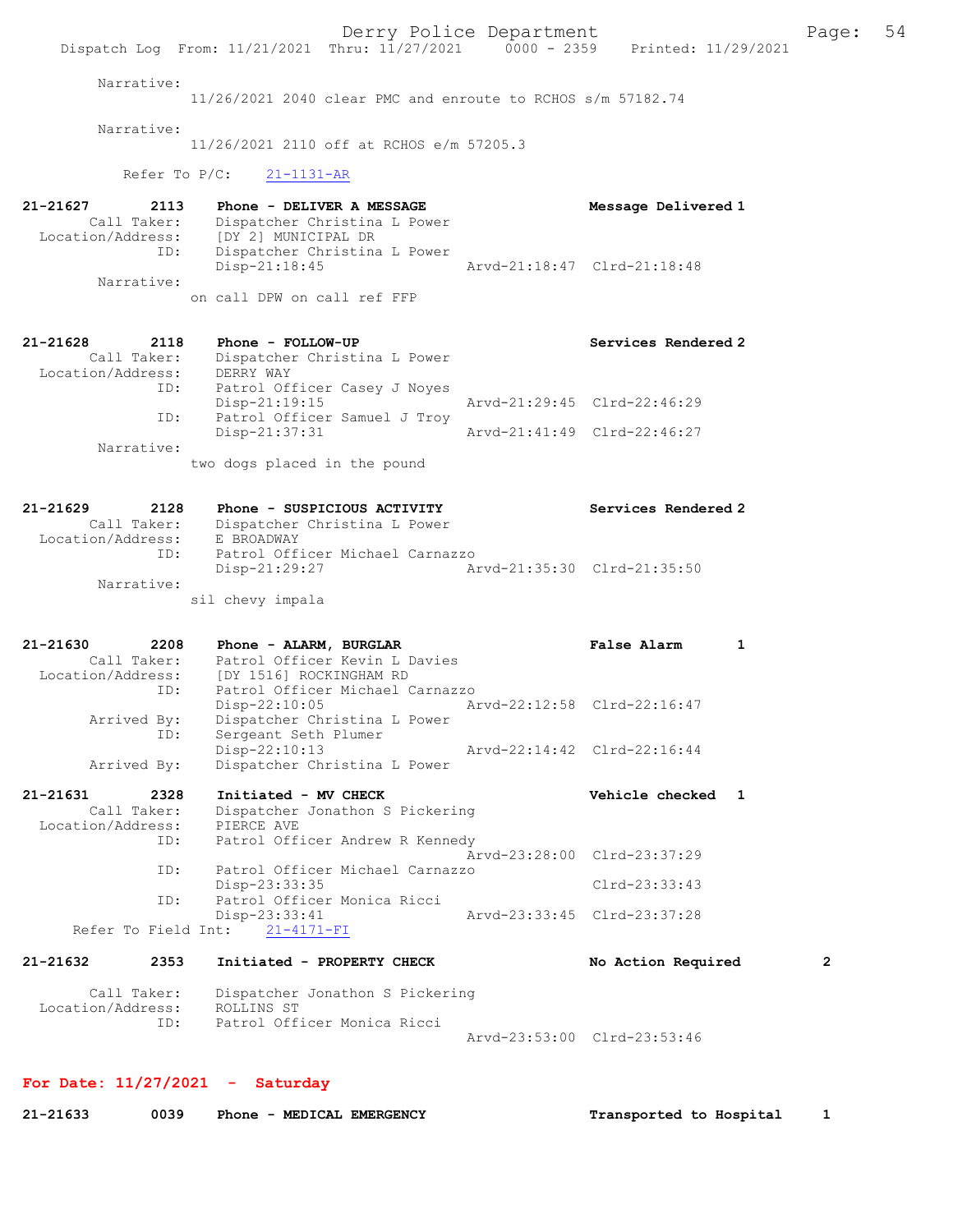|                                                          | Dispatch Log From: 11/21/2021 Thru: 11/27/2021 0000 - 2359 Printed: 11/29/2021                                       | Derry Police Department |                             | Page: | 55 |
|----------------------------------------------------------|----------------------------------------------------------------------------------------------------------------------|-------------------------|-----------------------------|-------|----|
| Call Taker:<br>Location/Address:<br>ID:                  | Dispatcher Jonathon S Pickering<br>KENDALL POND RD<br>Patrol Officer Andrew R Kennedy<br>$Disp-00:40:46$             |                         | Arvd-00:42:43 Clrd-00:55:32 |       |    |
| ID:                                                      | Patrol Officer Michael Carnazzo<br>$Disp-00:47:42$                                                                   |                         | Arvd-00:47:43 Clrd-00:55:32 |       |    |
| Narrative:                                               | 11/27/2021 0046 DFD on scene                                                                                         |                         |                             |       |    |
| Refer To Field Int:                                      | $21 - 4164 - FI$                                                                                                     |                         |                             |       |    |
| 21-21634<br>0055                                         | Initiated - MV CHECK                                                                                                 |                         | Summons Issued<br>1         |       |    |
| ID:                                                      | Call Taker: Dispatcher Jonathon S Pickering<br>Location/Address: [DY 146] ASHLEIGH DR<br>Patrol Officer Monica Ricci |                         |                             |       |    |
| ID:                                                      | Patrol Officer Jack Stafford                                                                                         |                         | Arvd-00:55:00 Clrd-01:31:42 |       |    |
| Refer To Summons:                                        | Disp-00:58:16<br>$21 - 1132 - AR$                                                                                    |                         | Arvd-01:00:10 Clrd-01:31:42 |       |    |
| 21-21635<br>0154                                         | Phone - SUSPICIOUS ACTIVITY                                                                                          |                         | SENT ON THEIR WAY 2         |       |    |
| Call Taker:<br>Location/Address:                         | Dispatcher Jonathon S Pickering<br>KENDALL POND RD                                                                   |                         |                             |       |    |
| ID:                                                      | Patrol Officer Andrew R Kennedy<br>Disp-01:54:39                                                                     |                         | Arvd-01:55:32 Clrd-02:03:28 |       |    |
| ID:                                                      | Patrol Officer Michael Carnazzo<br>$Disp-01:54:39$                                                                   |                         | Arvd-02:03:29 Clrd-02:03:32 |       |    |
| Narrative:                                               | 11/27/2021 0155 suspicious person in the area                                                                        |                         |                             |       |    |
| Narrative:                                               |                                                                                                                      |                         |                             |       |    |
|                                                          | 11/27/2021 0155 off with subject                                                                                     |                         |                             |       |    |
|                                                          |                                                                                                                      |                         |                             |       |    |
| Refer To Field Int:                                      | $21 - 4172 - FI$                                                                                                     |                         |                             |       |    |
| 21-21636<br>0206<br>Call Taker:<br>Location/Address:     | Initiated - MV STOP<br>Dispatcher Jonathon S Pickering<br>S MAIN ST                                                  |                         | Warning Issued<br>3         |       |    |
| ID:                                                      | Patrol Officer Jack Stafford                                                                                         |                         | Arvd-02:06:00 Clrd-02:14:11 |       |    |
| Refer To Citation:                                       | $21 - 5078 - CN$                                                                                                     |                         |                             |       |    |
| 21-21637<br>0251<br>Call Taker:<br>Location/Address:     | Initiated - PROPERTY CHECK<br>Dispatcher Jonathon S Pickering<br>[DY 3681] HAMPSTEAD RD                              |                         | Services Rendered 2         |       |    |
| ID:                                                      | Patrol Officer Jack Stafford                                                                                         |                         | Arvd-02:51:00 Clrd-02:51:21 |       |    |
| 21-21638<br>0326<br>Call Taker:<br>Location/Address:     | Initiated - MV STOP<br>Dispatcher Jonathon S Pickering<br>W BROADWAY + FORDWAY ST                                    |                         | Summons Issued<br>3         |       |    |
| ID:                                                      | Patrol Officer Andrew R Kennedy                                                                                      |                         | Arvd-03:26:00 Clrd-04:00:24 |       |    |
| ID:                                                      | Patrol Officer Michael Carnazzo                                                                                      |                         |                             |       |    |
| Refer To Citation:                                       | Disp-03:33:28<br>$21 - 816 - 001066$                                                                                 |                         | Arvd-03:33:29 Clrd-03:52:00 |       |    |
| 21-21639<br>0704<br>Call Taker:<br>Location/Address:     | Phone - ALARM, BURGLAR<br>Dispatcher Jess W Arcand<br>AMHERST DR                                                     |                         | False Alarm<br>1            |       |    |
| ID:                                                      | Patrol Officer Sara R Joyce<br>$Disp-07:04:35$                                                                       |                         | Arvd-07:11:07 Clrd-07:14:23 |       |    |
| $21 - 21640$<br>0816<br>Call Taker:<br>Location/Address: | Phone - DEPARTMENT INFO<br>Dispatcher Jess W Arcand<br>MUNICIPAL DR                                                  |                         | Services Rendered 3         |       |    |
| ID:<br>Narrative:                                        | Dispatcher Jess W Arcand<br>Disp-08:17:52                                                                            |                         | Arvd-08:17:54 Clrd-08:18:16 |       |    |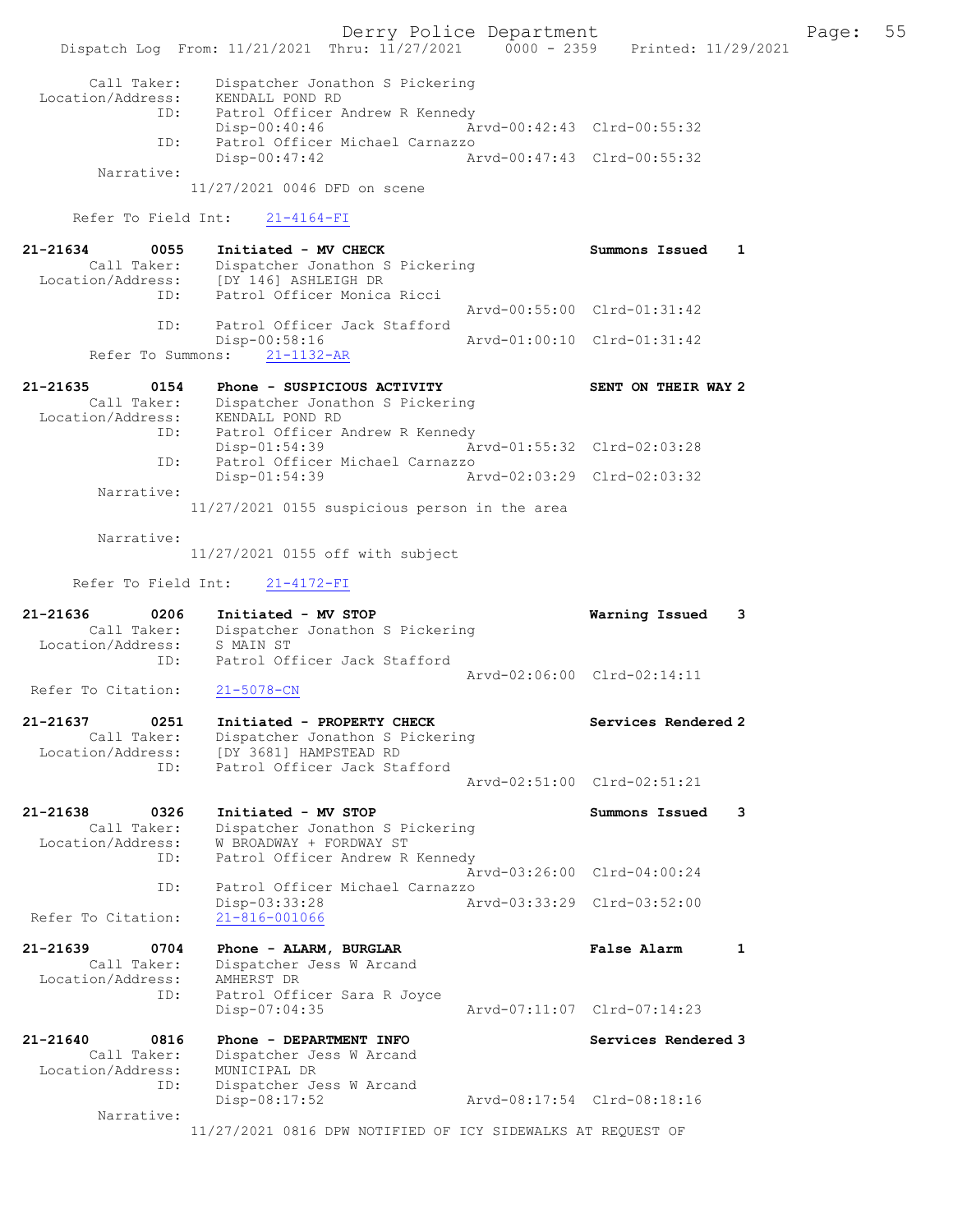PARADE COMMITTEE

| 21-21641<br>0843<br>Call Taker:<br>Location/Address:            | Phone - ASSIST CITIZEN<br>Dispatcher Jess W Arcand<br>PINKERTON ST                                                                                                      |                             | Services Rendered 3                               |                |
|-----------------------------------------------------------------|-------------------------------------------------------------------------------------------------------------------------------------------------------------------------|-----------------------------|---------------------------------------------------|----------------|
| ID:                                                             | Patrol Officer Sara R Joyce<br>Disp-08:45:10                                                                                                                            |                             | Arvd-08:49:07 Clrd-08:55:59                       |                |
| ID:                                                             | Patrol Officer Nicholas M Granville<br>$Disp-08:45:12$                                                                                                                  |                             | Arvd-08:50:11 Clrd-08:55:58                       |                |
| ID:                                                             | Sergeant Seth Plumer<br>Disp-08:53:00                                                                                                                                   |                             | Arvd-08:53:03 Clrd-08:56:01                       |                |
| 21-21642<br>0904<br>Call Taker:<br>Location/Address:            | Walk-In - ASSIST CITIZEN<br>Dispatcher Jess W Arcand<br>MUNICIPAL DR                                                                                                    |                             | Services Rendered 3                               |                |
| ID:<br>Refer To Field Int:                                      | Patrol Officer Sara R Joyce<br>Disp-09:04:20<br>$21 - 4167 - FI$                                                                                                        |                             | Arvd-09:04:22 Clrd-09:04:32                       |                |
| 21-21643<br>1035<br>Call Taker:<br>Location/Address:<br>ID:     | Initiated - MV STOP<br>Dispatcher Jess W Arcand<br>ROCKINGHAM RD<br>Patrol Officer Joshua Martin                                                                        |                             | Warning Issued                                    | 3              |
| Refer To Citation:                                              | $21 - 5080 - CN$                                                                                                                                                        |                             | Aryd-10:35:00 Clrd-10:39:41                       |                |
| $21 - 21644$<br>1037<br>Call Taker:<br>Location/Address:        | Walk-In - SUSPICIOUS ACTIVITY<br>Dispatcher Jess W Arcand<br>NORTH AVE                                                                                                  |                             | <b>ADVICE GIVEN</b>                               | $\overline{2}$ |
| ID:                                                             | Patrol Officer Brendan S Holden<br>Disp-10:38:12<br>Refer To Field Int: 21-4184-FI                                                                                      |                             | Arvd-10:38:14 Clrd-10:38:20                       |                |
| $21 - 21645$<br>1137<br>Call Taker:<br>Location/Address:<br>ID: | Phone - ALARM, BURGLAR<br>Dispatcher Jess W Arcand<br>[DY 1564] HILLSIDE AVE<br>Patrol Officer Sara R Joyce                                                             |                             | <b>False Alarm</b>                                | 1              |
| ID:                                                             | Disp-11:37:57<br>Patrol Officer Cody Johnson                                                                                                                            |                             | Arvd-11:45:05 Clrd-11:53:47                       |                |
| ID:                                                             | $Disp-11:42:04$<br>Sergeant Seth Plumer                                                                                                                                 |                             | Arvd-11:49:34 Clrd-11:53:56                       |                |
|                                                                 | $Disp-11:49:13$                                                                                                                                                         |                             | Arvd-11:49:35 Clrd-11:51:17                       |                |
| 21-21646<br>1147                                                | Phone - DOMESTIC DISTURBANCE                                                                                                                                            |                             | Transported to Hospital                           | 1              |
| Call Taker:<br>Location/Address:<br>ID:                         | Dispatcher Jess W Arcand<br>KILREA RD<br>Patrol Officer Blake A Martineau<br>$Disp-11:49:45$                                                                            |                             | Arvd-11:56:42 Clrd-13:07:34                       |                |
| ID:                                                             | Patrol Officer Nicholas M Granville<br>$Disp-11:49:48$                                                                                                                  | Arvd-11:56:44 Clrd-12:35:15 |                                                   |                |
| ID:                                                             | Sergeant Seth Plumer<br>Disp-11:51:22                                                                                                                                   | Arvd-11:59:45 Clrd-12:35:29 |                                                   |                |
| Narrative:                                                      | 11/27/2021 1234 225 TRANSPORTING ONE TO PMC SM 56768.1                                                                                                                  |                             |                                                   |                |
| Narrative:                                                      | 11/27/2021 1249 OFF AT PMC EM 56772.4                                                                                                                                   |                             |                                                   |                |
| Refer To $P/C$ :<br>Refer To Incident:                          | $21 - 1133 - AR$<br>$21 - 2118 - OF$                                                                                                                                    |                             |                                                   |                |
| 21-21647<br>1159<br>Location/Address:<br>ID:                    | Phone - DOMESTIC DISTURBANCE<br>Call Taker: Dispatcher Jess W Arcand<br>SPOLLETT DR<br>Patrol Officer Cody Johnson<br>$Disp-12:11:05$<br>Refer To Field Int: 21-4168-FI |                             | Verbal in Nature 1<br>Arvd-12:12:19 Clrd-12:40:31 |                |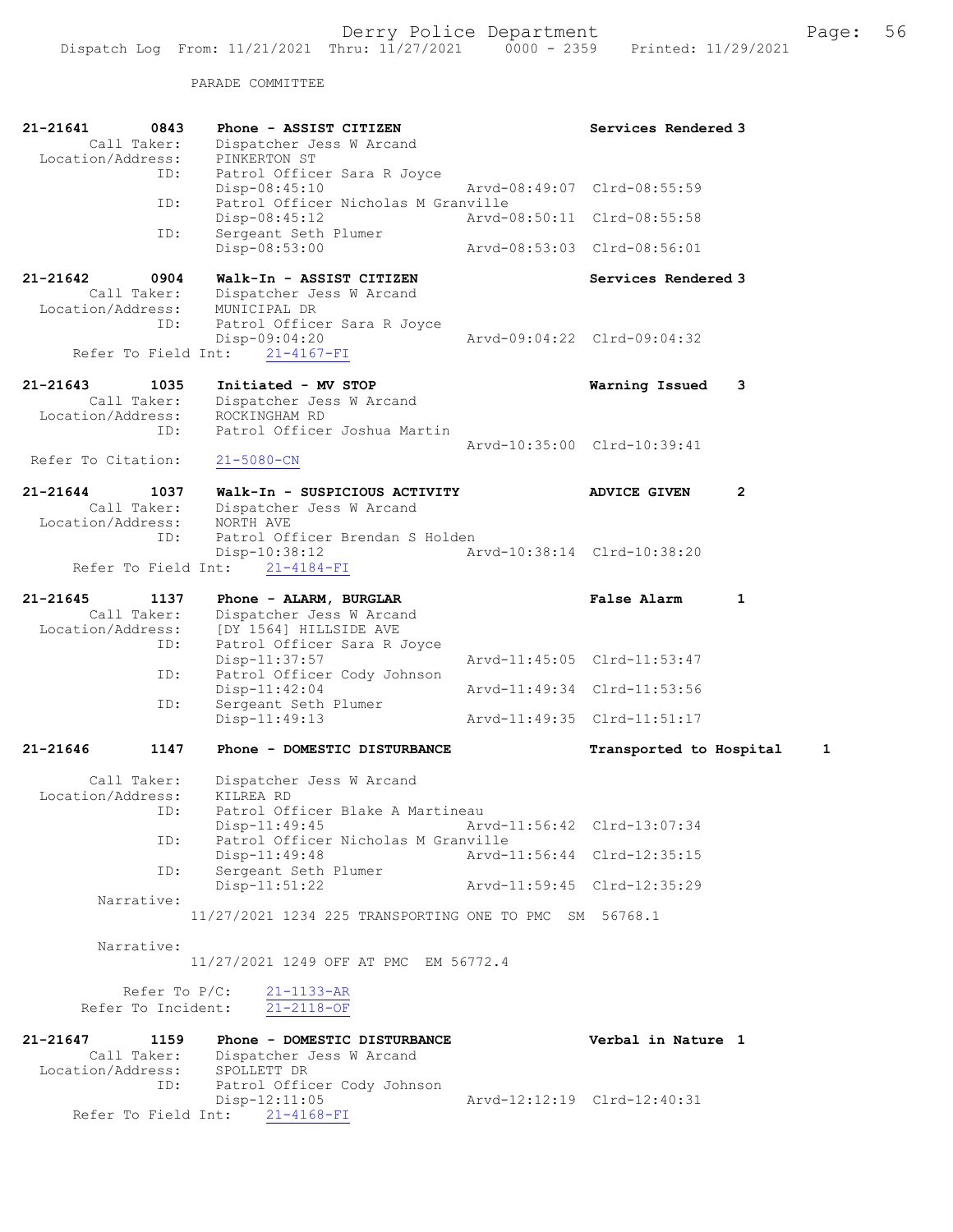|                                   |                            | Dispatch Log From: 11/21/2021 Thru: 11/27/2021 0000 - 2359                                              | Derry Police Department     | Printed: 11/29/2021         |                | Page: | 57 |
|-----------------------------------|----------------------------|---------------------------------------------------------------------------------------------------------|-----------------------------|-----------------------------|----------------|-------|----|
| 21-21648                          | 1238<br>Call Taker:        | Initiated - DISABLED MV<br>Dispatcher Jess W Arcand                                                     |                             | Vehicle checked 3           |                |       |    |
| Location/Address:                 | ID:                        | RT 28<br>Patrol Officer Nicholas M Granville                                                            |                             | Arvd-12:38:00 Clrd-12:48:47 |                |       |    |
| 21-21649                          | 1312                       | 911 - ASSIST CITIZEN                                                                                    |                             | Assistance Rendered         |                | 3     |    |
| Location/Address:                 | Call Taker:<br>ID:         | Dispatcher Jess W Arcand<br>CRYSTAL AVE<br>Patrol Officer Blake A Martineau<br>Disp-13:29:31            | Arvd-13:36:37 Clrd-14:10:58 |                             |                |       |    |
| 21-21650                          | 1329                       | Phone - ASSIST CITIZEN                                                                                  |                             | No Action Required          |                | 3     |    |
| Location/Address:                 | Call Taker:                | Dispatcher Jess W Arcand<br>CRYSTAL AVE                                                                 |                             |                             |                |       |    |
| 21-21651<br>Location/Address:     | 1410<br>Call Taker:<br>ID: | Initiated - MV STOP<br>Dispatcher Jess W Arcand<br>BYPASS 28 + LINLEW DR<br>Patrol Officer Sara R Joyce |                             | Summons Issued              | 3              |       |    |
|                                   | ID:                        | Patrol Officer Joshua Martin                                                                            |                             | Arvd-14:10:00 Clrd-14:32:07 |                |       |    |
| Refer To Citation:                |                            | Disp-14:12:27<br>$21 - 816 - 003059$                                                                    |                             | Arvd-14:12:30 Clrd-14:28:10 |                |       |    |
| 21-21652<br>Location/Address:     | 1431<br>Call Taker:<br>ID: | Initiated - MV STOP<br>Dispatcher Jess W Arcand<br>CRYSTAL AVE<br>Patrol Officer Joshua Martin          |                             | Warning Issued              | 3              |       |    |
| Refer To Citation:                | Cleared By:                | Dispatcher Christina L Power<br>$21 - 5082 - CN$                                                        |                             | Arvd-14:31:00 Clrd-14:49:10 |                |       |    |
| $21 - 21653$<br>Location/Address: | 1536<br>Call Taker:        | Initiated - MV STOP<br>Dispatcher Christina L Power<br>S MAIN ST                                        |                             | Warning Issued              | 3              |       |    |
|                                   | ID:<br>ID:                 | Patrol Officer Casey J Noyes<br>Patrol Officer Monica Ricci                                             |                             | Arvd-15:36:00 Clrd-15:40:20 |                |       |    |
| Refer To Citation:                |                            | Disp-15:40:17<br>$21 - 5083 - CN$                                                                       |                             | Arvd-15:40:18 Clrd-15:43:57 |                |       |    |
| 21-21654<br>Location/Address:     | 1551<br>Call Taker:        | Initiated - FOLLOW-UP<br>Dispatcher Christina L Power<br>LINLEW DR                                      |                             | Cleared                     | $\overline{2}$ |       |    |
|                                   | ID:<br>Narrative:          | Patrol Officer Melissa M Houde<br>tape removed                                                          |                             | Arvd-15:51:00 Clrd-15:57:56 |                |       |    |
| 21-21655<br>Location/Address:     | 1611<br>Call Taker:        | Initiated - MV STOP<br>Dispatcher Christina L Power<br>E DERRY RD                                       |                             | Warning Issued              | 3              |       |    |
| Refer To Citation:                | ID:                        | Patrol Officer Melissa M Houde<br>$21 - 5084 - CN$                                                      |                             | Arvd-16:11:00 Clrd-16:15:52 |                |       |    |
| 21-21656<br>Location/Address:     | 1613<br>Call Taker:        | Initiated - MV STOP<br>Dispatcher Christina L Power<br>TSIENNETO RD                                     |                             | Warning Issued              | 3              |       |    |
|                                   | ID:                        | Patrol Officer Monica Ricci                                                                             |                             | Arvd-16:13:00 Clrd-16:19:17 |                |       |    |
| Refer To Citation:<br>21-21657    | 1618                       | $21 - 5086 - CN$<br>Phone - MV ACCIDENT                                                                 |                             | Report Taken                | 1              |       |    |
| Location/Address:                 | Call Taker:                | Dispatcher Christina L Power<br>BYPASS 28                                                               |                             |                             |                |       |    |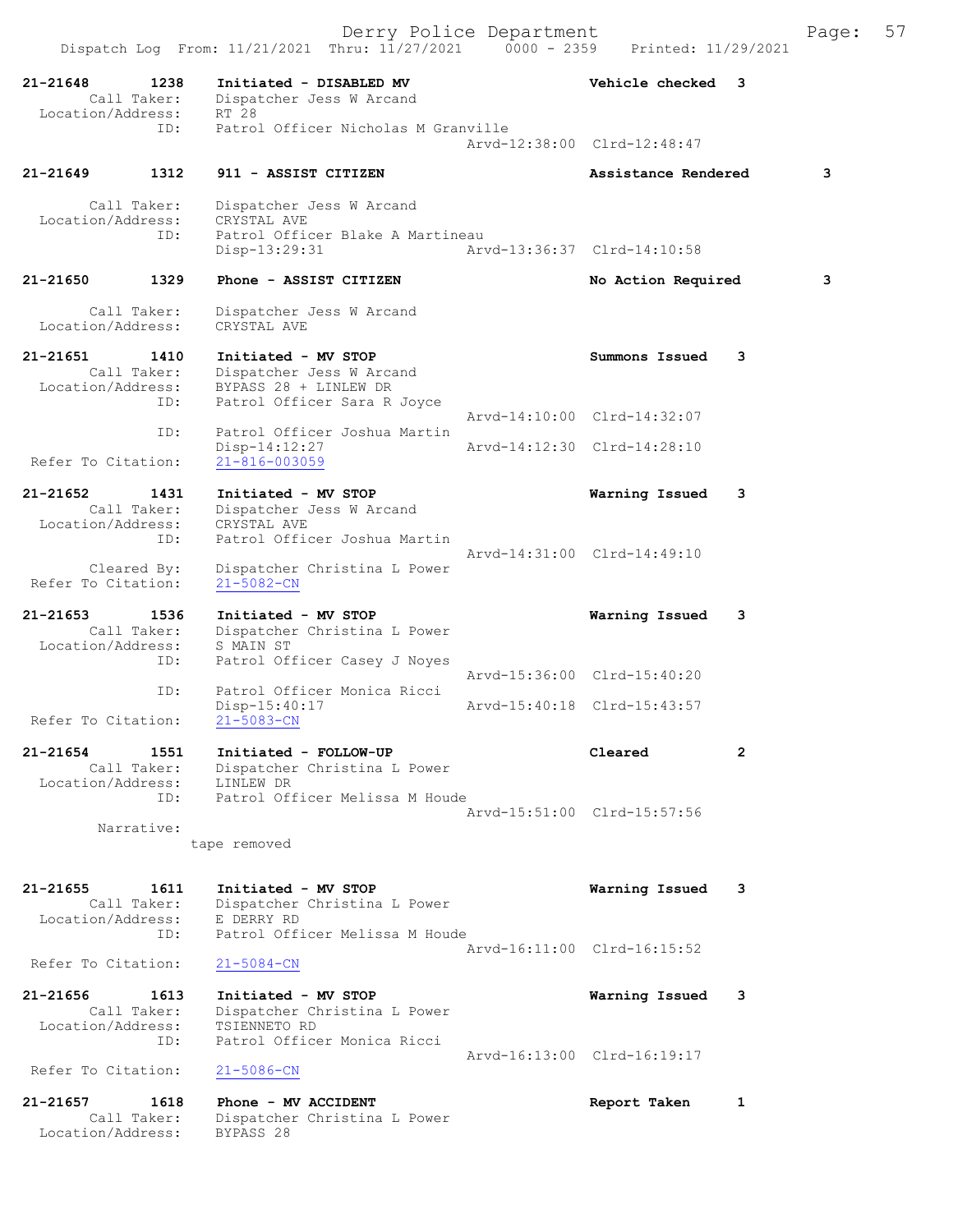Derry Police Department Fage: 58 Dispatch Log From: 11/21/2021 Thru: 11/27/2021 0000 - 2359 Printed: 11/29/2021 ID: Patrol Officer Melissa M Houde Disp-16:19:10 Arvd-16:22:28 Clrd-16:51:47 Narrative: dumais v perretty, non reportable Refer To Accident: 21-590-AC 21-21658 1622 Initiated - MV STOP Warning Issued 3 Call Taker: Dispatcher Christina L Power Location/Address: N MAIN ST ID: Patrol Officer Joshua Martin Arvd-16:22:00 Clrd-16:32:38<br>21-5085-CN Refer To Citation: 21-21659 1624 Initiated - MV STOP Warning Issued 3 Call Taker: Dispatcher Christina L Power Location/Address: E BROADWAY ID: Patrol Officer Ryan M Panaro Arvd-16:24:00 Clrd-16:32:09 Patrol Officer Andrew J Teague Refer To Citation: 21-5087-CN 21-21660 1651 Initiated - MV STOP Warning Issued 3 Call Taker: Dispatcher Christina L Power Location/Address: ENGLISH RANGE RD ID: Patrol Officer Melissa M Houde Arvd-16:51:00 Clrd-16:57:00<br>
21-5088-CN Refer To Citation: 21-21661 1757 Initiated - MV STOP Warning Issued 3 Call Taker: Dispatcher Christina L Power Location/Address: S MAIN ST ID: Patrol Officer Joshua Martin Arvd-17:57:00 Clrd-18:01:40 Refer To Citation: 21-5089-CN 21-21662 1824 Phone - DISTURBANCE Report Taken 1 Call Taker: Patrol Officer Robert Corwin Location/Address: CHESTER RD ID: Patrol Officer Melissa M Houde<br>Disp-18:25:41 7 Disp-18:25:41 Arvd-18:27:07 Clrd-18:56:23 Cleared By: Dispatcher Christina L Power ID: Patrol Officer Joshua Martin Disp-18:25:43 Arvd-18:28:02 Clrd-18:56:21 Arrived By: Dispatcher Christina L Power Cleared By: Dispatcher Christina L Power Narrative: Altercation between residents Refer To Incident: 21-2114-OF 21-21663 1931 Walk-In - PAPER SERVICE Served 3 Call Taker: Patrol Officer Robert Corwin Location/Address: [DY 2] MUNICIPAL DR ID: Patrol Officer Robert Corwin Disp-19:32:41 Arvd-19:32:43 Clrd-19:32:46 Narrative: RO service 21-21664 1958 Initiated - MV STOP Summons Issued 3 Call Taker: Dispatcher Christina L Power Location/Address: MARTIN ST ID: Patrol Officer Joshua Martin Arvd-19:58:00 Clrd-20:09:09 ID: Patrol Officer Ryan M Panaro Disp-19:58:44 Arvd-20:03:46 Clrd-20:09:11 Patrol Officer Andrew J Teague ID: Lieutenant Shawn P O'Donaghue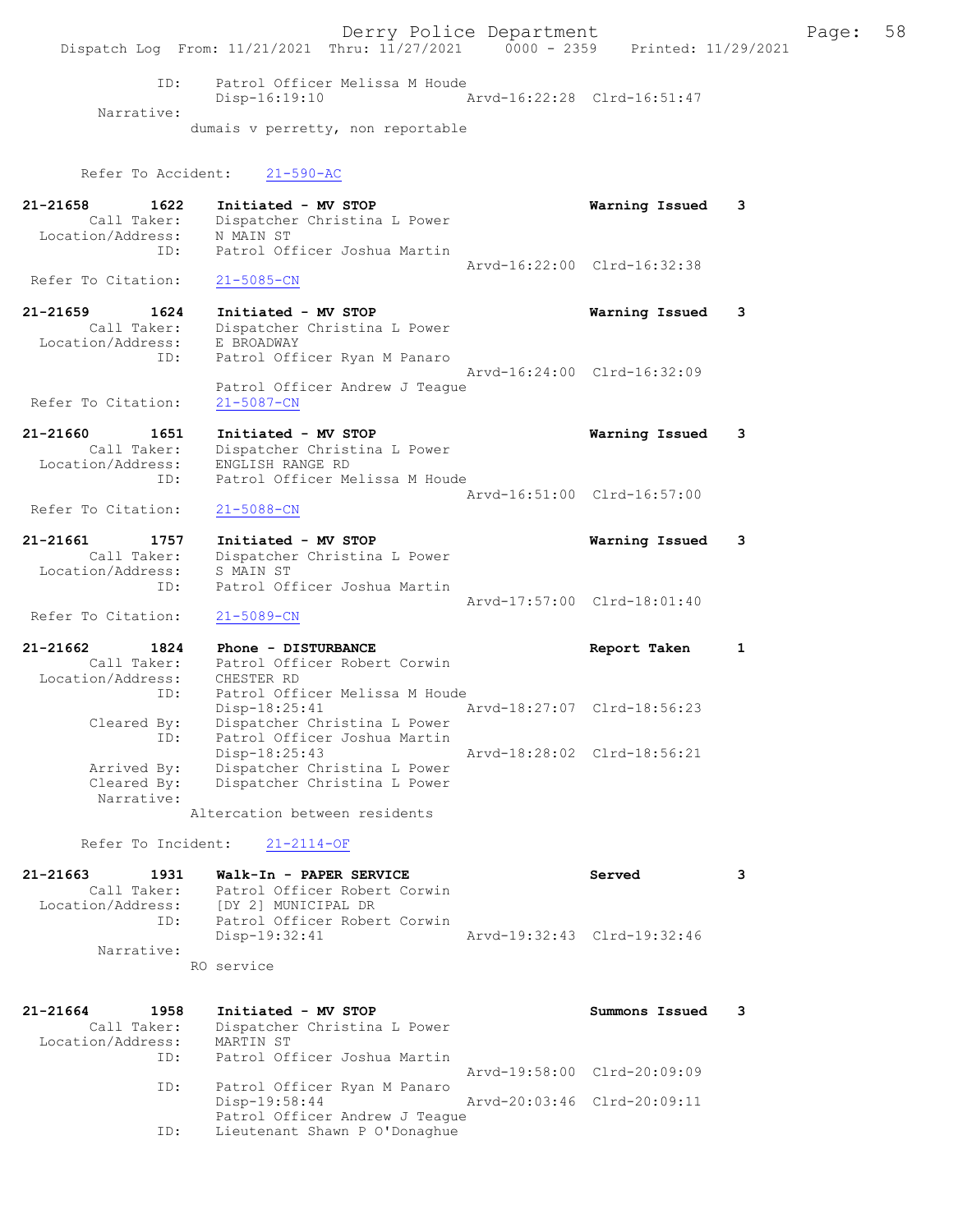Derry Police Department Fage: 59 Dispatch Log From: 11/21/2021 Thru: 11/27/2021 0000 - 2359 Printed: 11/29/2021 Disp-20:03:47 Arvd-20:03:48 Clrd-20:09:07 Refer To Citation: 21-816-011074 21-21665 2044 Initiated - MV STOP Warning Issued 3 Call Taker: Dispatcher Christina L Power Location/Address: HIGH ST ID: Patrol Officer Joshua Martin Arvd-20:44:00 Clrd-20:48:02 21-21666 2044 Phone - Dog Bite Complaint Report Taken 2 Call Taker: Dispatcher Christina L Power Location/Address: PEMIGEWASSET CIR ID: Patrol Officer Casey J Noyes<br>Disp-20:45:14 Disp-20:45:14 Arvd-20:46:39 Clrd-21:25:38<br>ID: Patrol Officer Melissa M Houde Patrol Officer Melissa M Houde Disp-20:51:43 Arvd-20:51:45 Clrd-20:54:51 Narrative: 11/27/2021 2105 off at PMC for follow up Refer To Incident: 21-2115-OF 21-21667 2049 Initiated - MV STOP Summons Issued 3 Call Taker: Dispatcher Christina L Power Location/Address: E DERRY RD ID: Patrol Officer Joshua Martin Arvd-20:49:00 Clrd-21:20:30 ID: Patrol Officer Melissa M Houde Disp-20:55:01 Arvd-20:55:03 Clrd-21:14:55 Narrative: 11/27/2021 2058 next on the list requested, Birch St collsion assigned Narrative: 11/27/2021 2112 wrecker on scene Refer To Summons: 21-1134-AR 21-21668 2051 Initiated - FOLLOW-UP Cleared 2 Call Taker: Dispatcher Christina L Power Location/Address: MUNICIPAL DR ID: Patrol Officer Ryan M Panaro Arvd-20:51:00 Clrd-21:14:48 Patrol Officer Andrew J Teague 21-21669 2114 Phone - MV ACCIDENT CHARGES Report Taken 1 Call Taker: Dispatcher Christina L Power Location/Address: OLD MANCHESTER RD ID: Patrol Officer Melissa M Houde Disp-21:15:03 Arvd-21:18:45 Clrd-22:27:13 ID: Patrol Officer Ryan M Panaro Arvd-21:20:23 Clrd-22:26:27 Patrol Officer Andrew J Teague<br>ID: Lieutenant Shawn P O'Donaghue Lieutenant Shawn P O'Donaghue<br>Disp-21:18:50 Disp-21:18:50 Arvd-21:20:24 Clrd-21:58:20 Narrative: 11/27/2021 2134 next on the list for NH reg 4306093, Spacetown auto assigned Narrative: 11/27/2021 2135 Eversource notified of struck support pole Narrative: 11/27/2021 2144 Eversource on scene Narrative: 11/27/2021 2147 Spacetown on scene Narrative: coudriet v pole, full report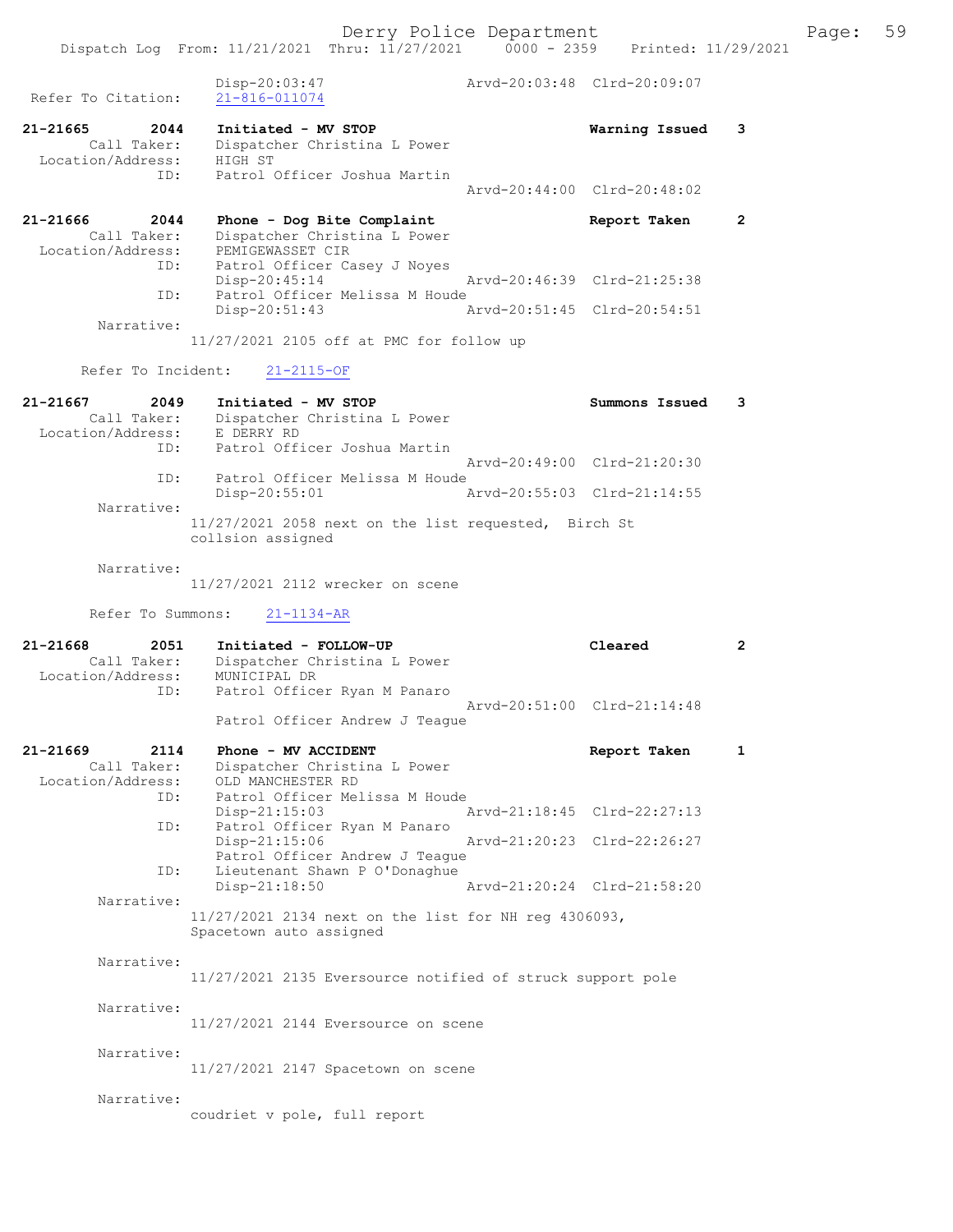| Refer To Summons:<br>Refer To Incident:<br>Refer To Accident:         | $21 - 1135 - AR$<br>$21 - 2116 - OF$<br>$21 - 591 - AC$                                                                                              |                                               |                |
|-----------------------------------------------------------------------|------------------------------------------------------------------------------------------------------------------------------------------------------|-----------------------------------------------|----------------|
| 21-21670<br>2158<br>Call Taker:<br>Location/Address: BYPASS 28<br>ID: | Initiated - MV STOP<br>Dispatcher Christina L Power<br>Patrol Officer Joshua Martin                                                                  | Summons Issued<br>Arvd-21:58:00 Clrd-22:37:39 | 3              |
| Refer To Summons:<br>Refer To Summons:                                | $21 - 1136 - AR$<br>$21 - 1137 - AR$                                                                                                                 |                                               |                |
| 21-21671<br>2217<br>Call Taker:<br>Location/Address:<br>ID:           | Initiated - MV ACCIDENT<br>Dispatcher Christina L Power<br>KENDALL POND RD + FORDWAY EXT<br>Patrol Officer Casey J Noyes                             | Report Taken                                  | 1              |
| Narrative:                                                            | $11/27/2021$ 2306 Nguyem v Dennis - full report                                                                                                      | Arvd-22:17:00 Clrd-22:51:09                   |                |
| Refer To Incident:<br>Refer To Accident:                              | $21 - 2117 - OF$<br>$21 - 592 - AC$                                                                                                                  |                                               |                |
| 21-21672<br>2310<br>Call Taker:<br>Location/Address:                  | Phone - DISABLED MV<br>Patrol Officer Robert Corwin<br>BYPASS 28                                                                                     | Services Rendered 3                           |                |
| ID:<br>Arrived By:<br>Cleared By:                                     | Patrol Officer Michael Carnazzo<br>Disp-23:11:29<br>Dispatcher Jonathon S Pickering<br>Dispatcher Jonathon S Pickering                               | Arvd-23:14:39 Clrd-23:32:23                   |                |
| Narrative:                                                            | 11/27/2021 2314 off with NH 4771671                                                                                                                  |                                               |                |
|                                                                       |                                                                                                                                                      |                                               |                |
| 21-21673<br>2322                                                      | Initiated - PROPERTY CHECK                                                                                                                           | No Action Required                            | 2              |
| Call Taker:<br>Location/Address:<br>ID:                               | Dispatcher Jonathon S Pickering<br>PIERCE AVE<br>Patrol Officer Nikita Tomnyuk                                                                       |                                               |                |
|                                                                       |                                                                                                                                                      | Arvd-23:22:00 Clrd-23:23:12                   |                |
| 21-21674<br>2339<br>Call Taker:<br>Location/Address:<br>ID:           | Initiated - MV STOP<br>Dispatcher Jonathon S Pickering<br>[DY 1268] HAMPSTEAD RD<br>Patrol Officer Nathan S Lavoie                                   | Warning Issued                                | 3              |
| Refer To Citation:                                                    | $21 - 5091 - CN$                                                                                                                                     | Arvd-23:39:00 Clrd-23:48:02                   |                |
| 21-21675<br>2341<br>Call Taker:<br>Location/Address:<br>ID:           | Initiated - MV STOP<br>Dispatcher Jonathon S Pickering<br>TSIENNETO RD + PINKERTON ST<br>Patrol Officer Jack Stafford                                | Warning Issued                                | 3              |
| Refer To Citation:                                                    | $21 - 5092 - CN$                                                                                                                                     | Arvd-23:41:00 Clrd-23:47:03                   |                |
| 21-21676<br>2349<br>Call Taker:<br>Location/Address:                  | Phone - ERRATIC OPERATION<br>Patrol Officer Robert Corwin<br>FORDWAY ST                                                                              | Warning Issued                                | $\overline{2}$ |
| ID:<br>Arrived By:<br>Cleared By:<br>ID:                              | Patrol Officer Nikita Tomnyuk<br>Disp-23:50:30<br>Dispatcher Jonathon S Pickering<br>Dispatcher Jonathon S Pickering<br>Patrol Officer Joshua Martin | Arvd-23:52:04 Clrd-23:58:07                   |                |